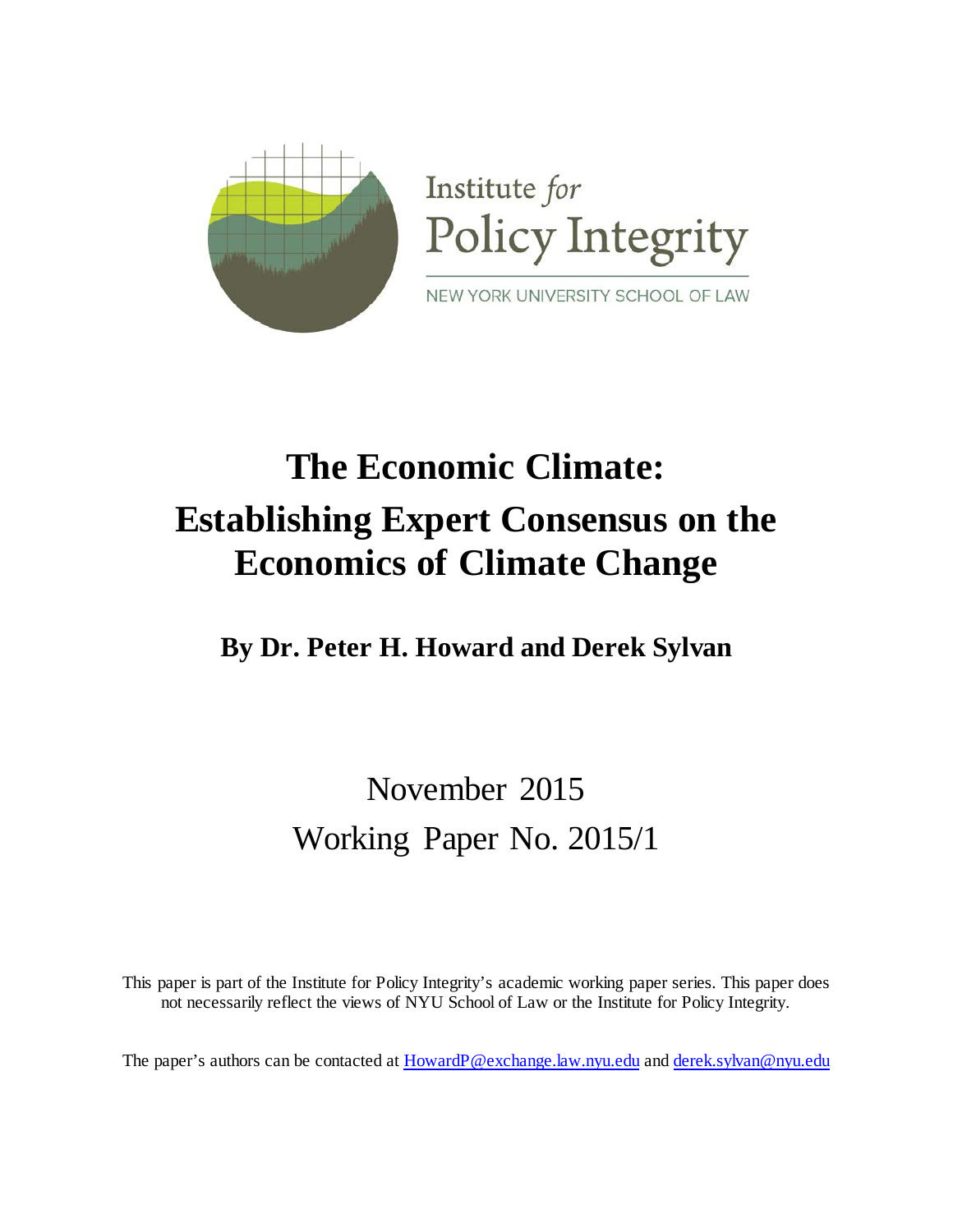#### **The Economic Climate:**

#### **Establishing Expert Consensus on the Economics of Climate Change**

#### **I. Introduction**

Climate change is one of the preeminent policy issues of our day. Given that effective climate policy must balance the costs of action and the likely economic damages from inaction, the views of economists about climate change are particularly important.

After decades of research and debate, the scientific community has developed widespread consensus that action to reduce greenhouse gas emissions(GHGs) is necessary. However, the media and policymakers often portray economists as more conservative than scientists when it comes to climate change policy, possibly due to their focus on market-driven adaptation and the costs of mitigation (Holladay et al., 2009). This paper will help clarify the level of consensus among economists with respect to climate change risks, economic impacts, and policy responses. It will also compare the views of economic experts to the views of the general public, and provide insights about the appropriate assumptions to use in integrated assessment models – the climate-economic models that many policymakers consult.

We attempt to establish expert consensus on the economics of climate change by conducting a survey of all those who have published an article related to climate change in a highly ranked, peerreviewed economics or environmental economics journal since 1994. We designed a 15-question online survey focused on climate change risks, estimated economic impacts, and policy responses. We then invited the 1,103 experts who met our selection criteria to participate, and we received 365 completed surveys.

This project expands on a 2009 survey conducted by Holladay et al. (2009). That survey, which queried a smaller pool of economic experts, revealed widespread consensus that climate change posed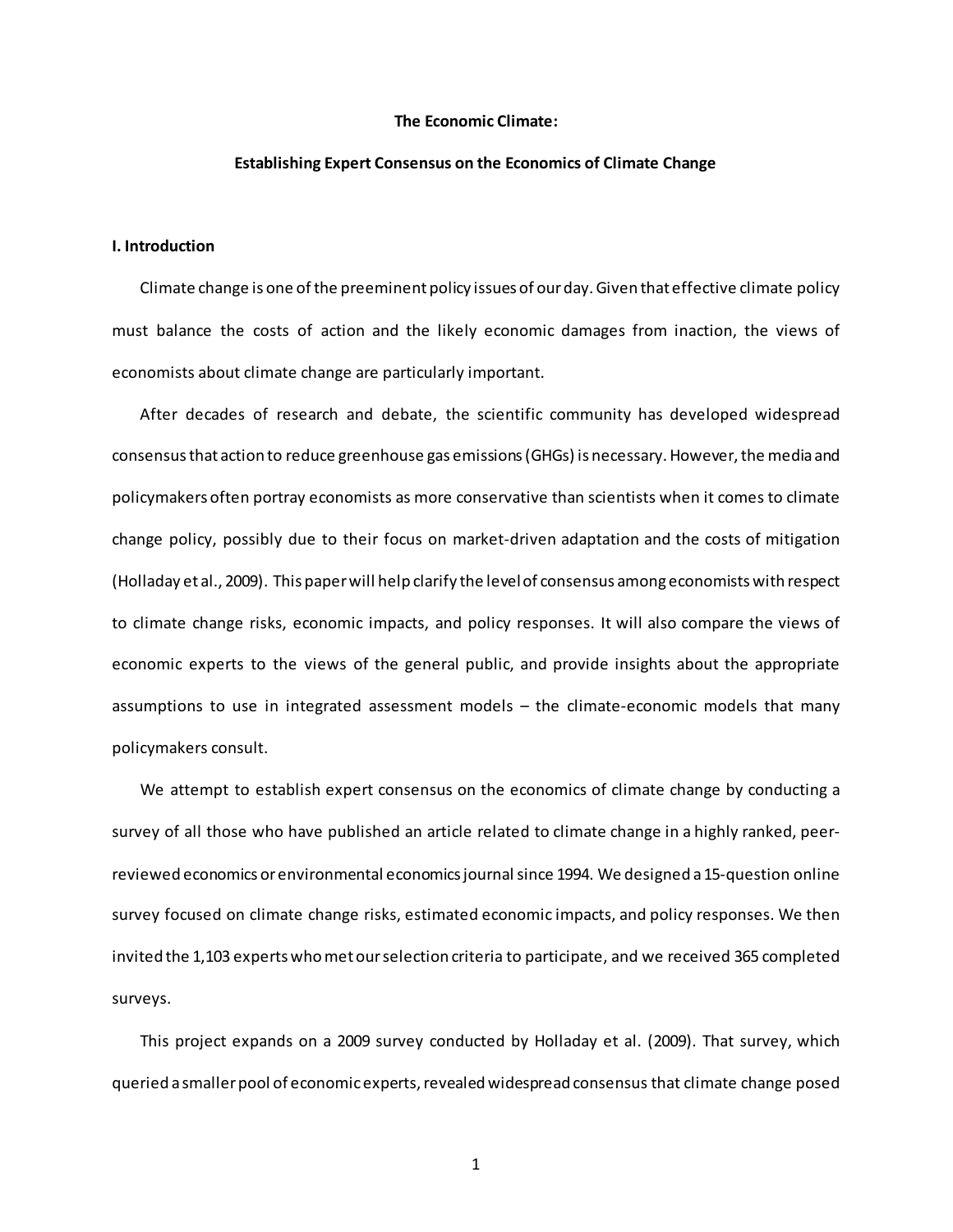major economic risks and that market-based policies to reduce emissions were desirable, among other findings. This survey samples a larger pool of experts (the pool was expanded because many articles on climate change have been published since 2009, and because we added authors who published in topranked environmental economic journals to our sample).

Past attempts to gauge the consensus of economists through surveys on climate change generally suffer from one or more problems: reduced variance due to uniformity or censorship (from using deliberation and consensus building); respondent bias (from using informal, open web surveys); and/or small sample size. This survey attempts to avoid these pitfalls and shed light on the consensus views of economists. In doing so, the paper also highlights topics that elude consensus, where future research should focus.

The findings from this paper could be useful in policy debates about climate change. Policymakers often use the output from integrated assessment models (IAMs), which capture the various steps in the climate and economic processes that translate a marginal unit of carbon dioxide ( $CO<sub>2</sub>$ ) emissions into an economic damage. Economists use these models to analyze climate policies and estimate the social cost of carbon (SCC) – the marginal cost of a unit of  $CO<sub>2</sub>$  emissions – an essential number in U.S. government cost-benefit analyses of regulations that affect GHG emissions. However, IAMs and their results, including the SCC, are sensitive to many of the assumptions made by modelers. Therefore, the prevailing views of economists are of major importance for determining the proper assumptions to use in climateeconomic models, including IAMs. In particular, given the deep uncertainty faced in climate research, modelers can solicit expert opinion to specify the most likely values and the current level of uncertainty for key unknown parameters. To illustrate this point, we utilize the results from this survey to recalibrate the DICE-2013R to reflect the current state of expert opinion on expected climate damages, and calculate the result SCC estimates.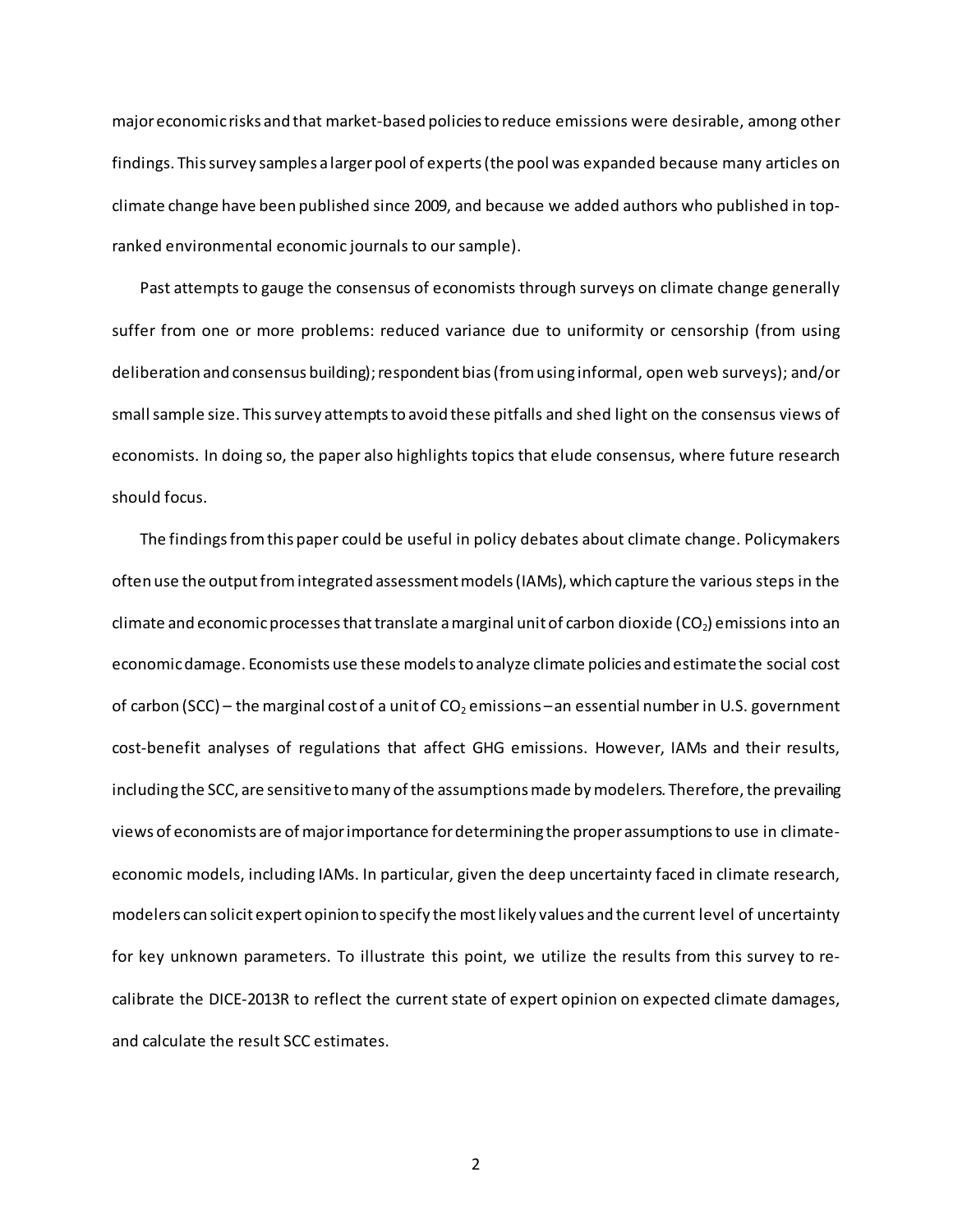The paper is structured as follows: Section II reviews the key literature, focusing on previous surveys of economists and other groups on climate change and related issues (e.g., discount rates, policy preferences, etc.). Section III reviews the methodology for selecting our sample and conducting the survey. Section IV presents our results and discusses the importance of particular findings. Section V uses survey results to project climate damage curves and new social cost of carbon estimates. Finally, Section VI concludes with a discussion of the broader implications of these results and the direction of future work.

#### **II. Literature Review**

 Researchers have conducted several types of surveys to gauge how both experts and the general public view key issues related to climate change. Other surveys have tracked economists' views on discount rates – an important topic given that discount rates are a key determinant of the social cost of carbon. In addition to summarizing the relevant literature, we briefly discuss the recent debate on whether surveys of "experts" are a more accurate means of estimating the social cost of carbon than integrated assessment models.

#### *Expert Surveys on Climate Change Impacts*

The survey conducted by Holladay et al. (2009), upon which this study builds, sampled economists who had published an article related to climate change in a leading economics journal between 1994 and 2009. That survey revealed that 84% of respondents believed climate change posed "significant risks to important sectors of the United States' and global economies," and the experts believed that agriculture was the domestic sector most likely to be negatively affected by climate change (86% of respondents predicted a negative effect). The survey also showed that the vast majority of experts felt that "uncertainty associated with the environmental and economic effects of greenhouse gas emissions increases the value of emission controls, assuming some level of risk-aversion" and that most experts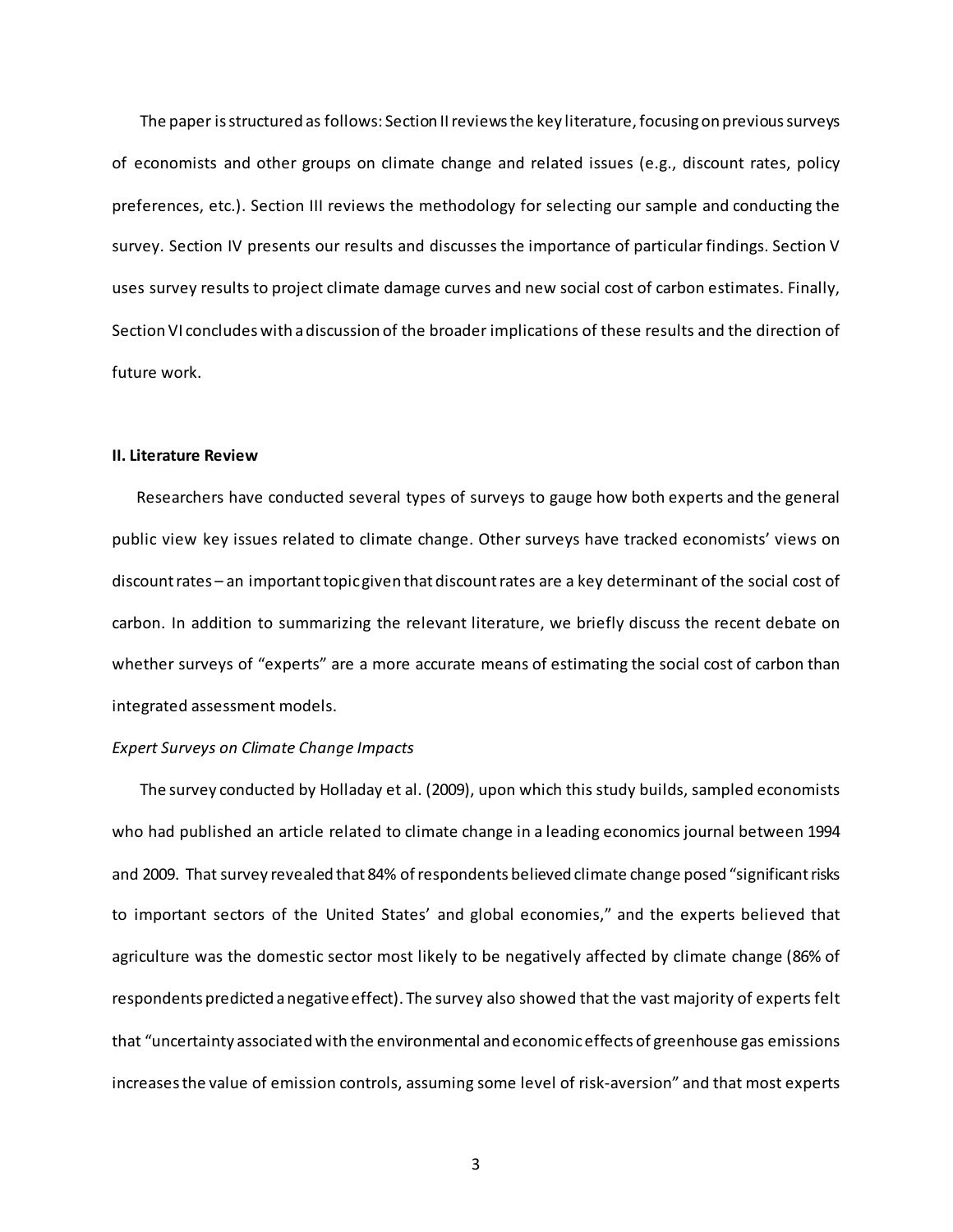supported market-based mechanisms to reduce GHGs and incentivize energy efficiency and low-carbon energy sources. More than 57% of respondents felt that the U.S. government should commit to greenhouse gas reductions "regardless of the actions of other countries." When asked to estimate the appropriate value for the domestic social cost of carbon, the sample provided a median estimate of \$50.

Just over twenty years ago, William Nordhaus published the results of what is likely the most influential economic survey about the effects of climate change to date (Nordhaus, 1994). In the oftcited survey, Nordhaus interviewed 19 experts on climate change (10 economists, four other social scientists, and five natural scientists), each of whom had a working knowledge of economic statistics. He asked respondents to answer a series of questions under three scenarios: a 3°C increase by 2090 (Scenario A), a 6°C increase by 2175 (Scenario B), and a 6°C increase by 2090 (Scenario C). He then asked respondents to estimate the 10th, 50th, and 90th percentiles of climate damages to GDP (market impacts only) under each scenario. At the 50th percentile, the median values he found were losses of 1.9%, 4.7%, and 5.5% of GDP under Scenarios A, B, and C, respectively; the mean values were 3.6%, 6.7%, and 10.4%, respectively. For each of these scenarios, he also asked respondents to determine the share of these impacts borne by the market (Scenarios A: the mean and median share of impacts captured by the traditional national accounts were 62.4% and 62.5%,) and to estimate the probability of catastrophic damages equivalent to a 25% decline in GDP (Scenario A: mean and median probabilities were 4.8% and 0.5%). The survey asked other questions as well, and the overall results varied greatly between respondents, disciplines, and scenarios; the results were somewhat skewed because eight mainstream economists gave very conservative estimates, while three natural scientists gave very high estimates.

In current meta-analyses of climate change impact estimates (Tol, 2009; Tol, 2013a; Tol, 2014), Nordhaus' 1994 survey stands as the sole climate damage estimate derived by surveying experts. Furthermore, that survey includes one of the few estimates of the impacts of extreme climate change.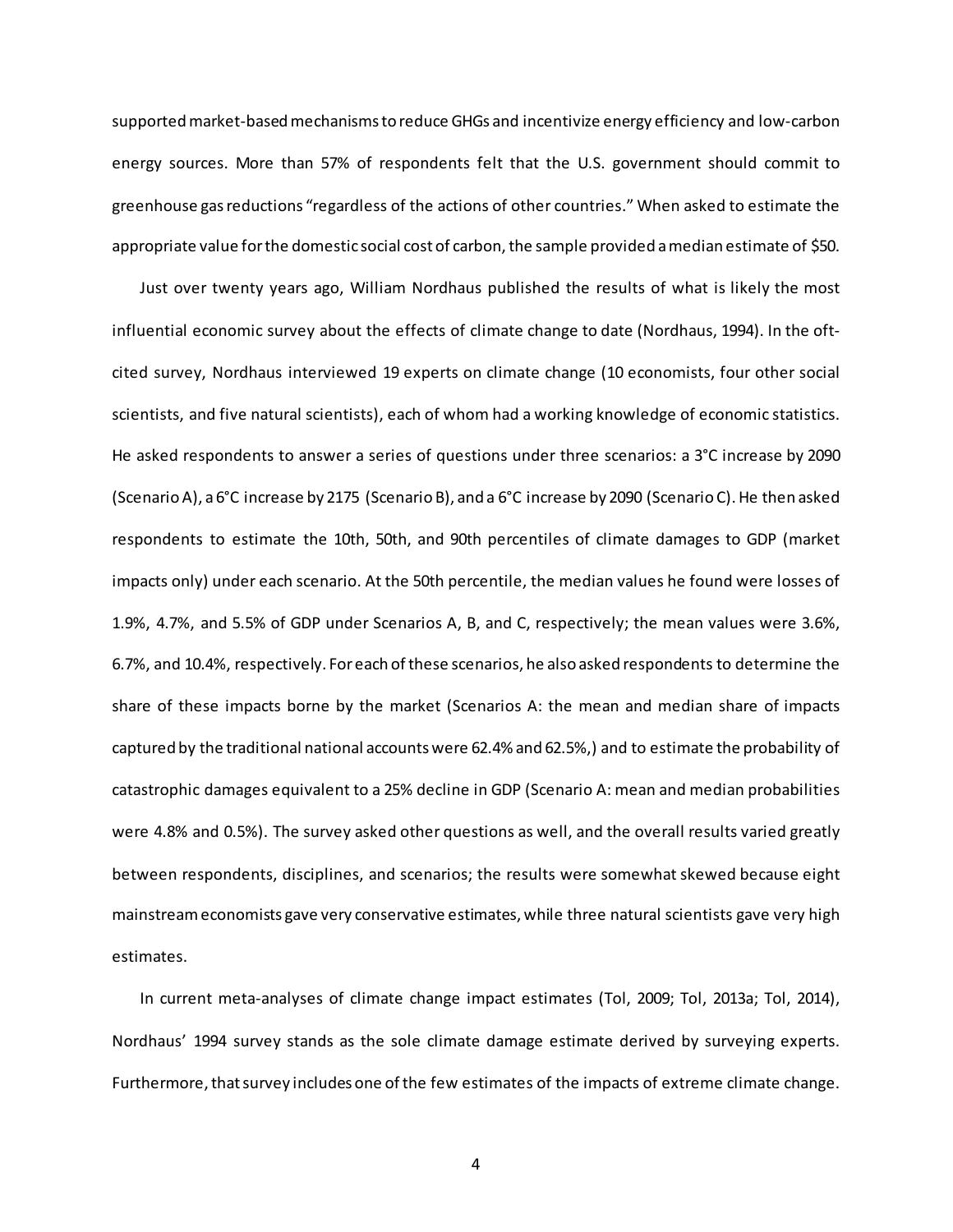Nordhaus' 1994 survey is still heavily relied upon today, though it is two decades old and uses a small sample size.

Howard (2015) – a recent meta-analysis of climate change impacts – identifies an additional survey of experts on the external costs of  $CO<sub>2</sub>$  emissions: Schauer (1995). Using a survey of 14 experts (of which 10 report climate impacts), Schauer (1995) estimated mean and median declines in global GDP of 5.2% and 2.6%, respectively, with a variance of 71.3% for a doubling of  $CO_2$ ; this is equivalent to the impact of a 2.5 degree Celsius increase relative to pre-industrial temperature.

These previous expert surveysfocused on handpicked experts – including scientists – rather than a large sample of economists (as in our study). Information about the science and economics of climate change has greatly improved over the past 20 years, and our survey attempts to provide a current understandingof experts' views on some of the same economic damage estimates Nordhaus explored. *Surveys of the General Public on Climate Change*

Dozens of researchers around the world have conducted surveys of the general public to gather views on climate change issues (Capstick et al., 2015). Ansolabehere and Konisky (2014) compile the results of numerous American public opinion surveys conducted by Gallup, MIT, and other organizations over the past decade. They find that concern about climate change fluctuates considerably, and that practical concerns about energy costs and local environmental issues often shape public opinion significantly. They provide findings from an MIT/Harvard survey on energy issues, conducted annually from 2006-2011 (and in other years before and after that period), in which respondents are asked what level of action should be taken to address climate change. In most years, a plurality (27% to 43%) of respondents say "some action should be taken." Typically, a smaller percentage (19% to 35%) says "immediate and drastic action is necessary," while roughly 20% to 28% say "more research is needed before action is taken." Between 10% and 25% typically say that climate change "is not a serious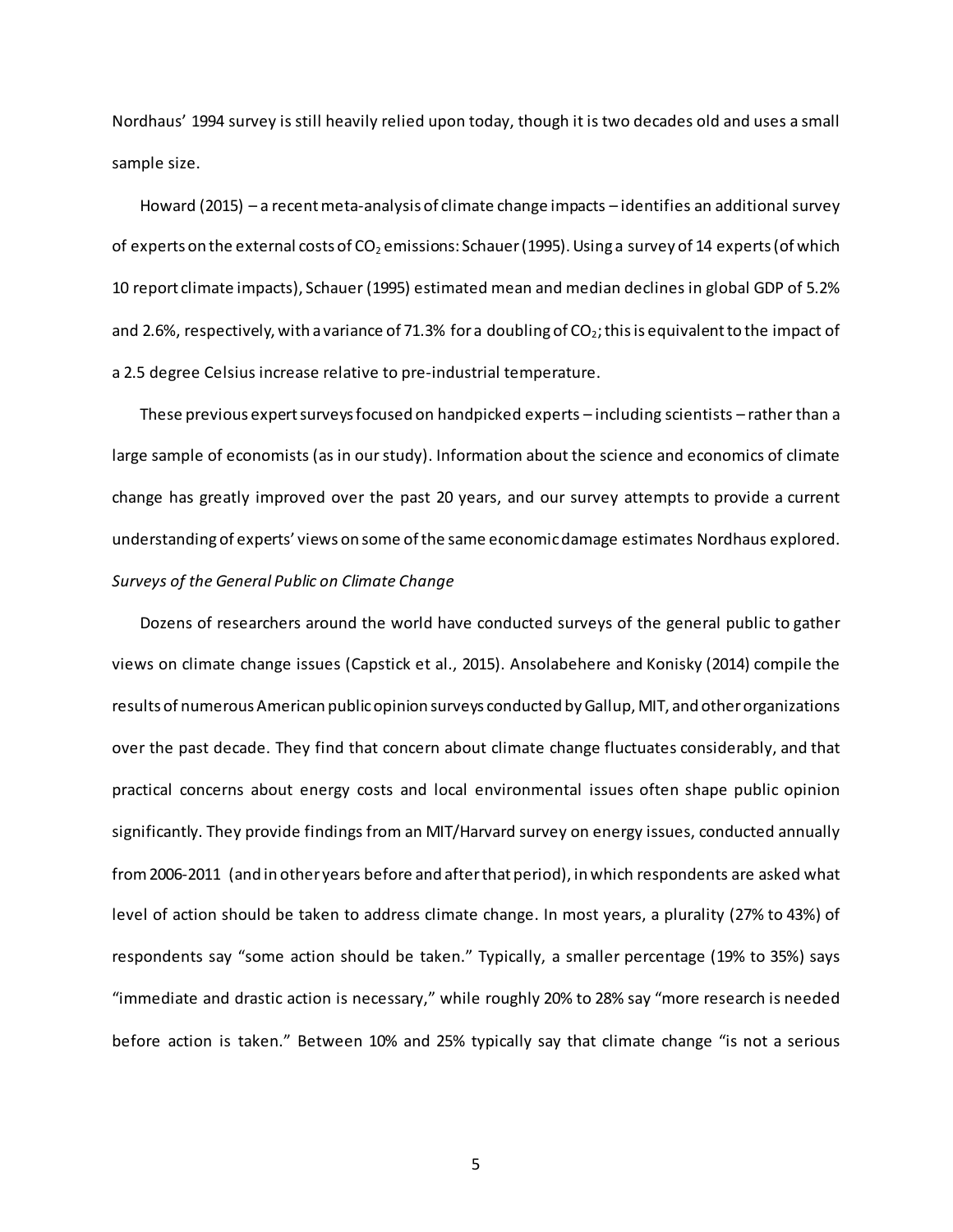problem." We ask this question in our survey in order to compare the consensus view of economic experts to the views of the general public.

A 2015 survey of the American public conducted by researchers at Resources for the Future, Stanford University, and the New York Times showed that 44% of respondents felt that global warming would be a "very serious" problem for the United States if nothing is done to address the issue; 34% felt it would be a "somewhat serious" problem (RFF, 2015). The survey found that an overwhelming majority of the American public, including nearly half of respondents who identified as Republicans, support government action to curb global warming.

Leiserowitz et al. (2015) conducted a nationally representative survey of the American public on climate change, which has been updated twice annually since 20[1](#page-6-0)0.  $^{\rm 1}$  Their most recent survey finds that 63% of the American public believes that climate change is happening, though only 52% think it is caused by human activity. Only 9% of the American public understands the extent of expert consensus on the issue – namely that 90% of climate scientists have concluded that man-made warming is happening.

#### *Expert Surveys on Discount Rates*

Weitzman (2001) conducted an e-mail survey of 2,800 Ph.D. economists on the social discount rate. Using "unscreened sampling" of economists of varying backgrounds and fields to ensure balance, Weitzman asked respondents to provide the appropriate discount rate to utilize in climate change cost-benefit analyses.<sup>[2](#page-6-1)</sup> He obtained approximately 2,160 responses (a 77% response rate), of which 12% were given with objections to the question. $^3\,$  $^3\,$  $^3\,$  His mean and median responses were approximately 4% and 3%, respectively; he had a standard deviation of approximately 3%. Similarly, in a sub-sample of 50

<span id="page-6-0"></span> $1$  An initial survey was conducted in 2008 before the biannual surveys began in 2010.

<span id="page-6-1"></span><sup>&</sup>lt;sup>2</sup> Specifically, Weitzman (2001) asked: "Taking all relevant considerations into account, what real interest rate do you think should be used to discount over time the (expected) benefits and (expected) costs of projects being proposed to mitigate the possible effects of global climate change?"

<span id="page-6-2"></span>In addition to non-respondents, Weitzman (2001) also struck from the record any extreme responses, i.e., below 0.5% or above 12%, for which a reasonable justification was not supplied upon follow up.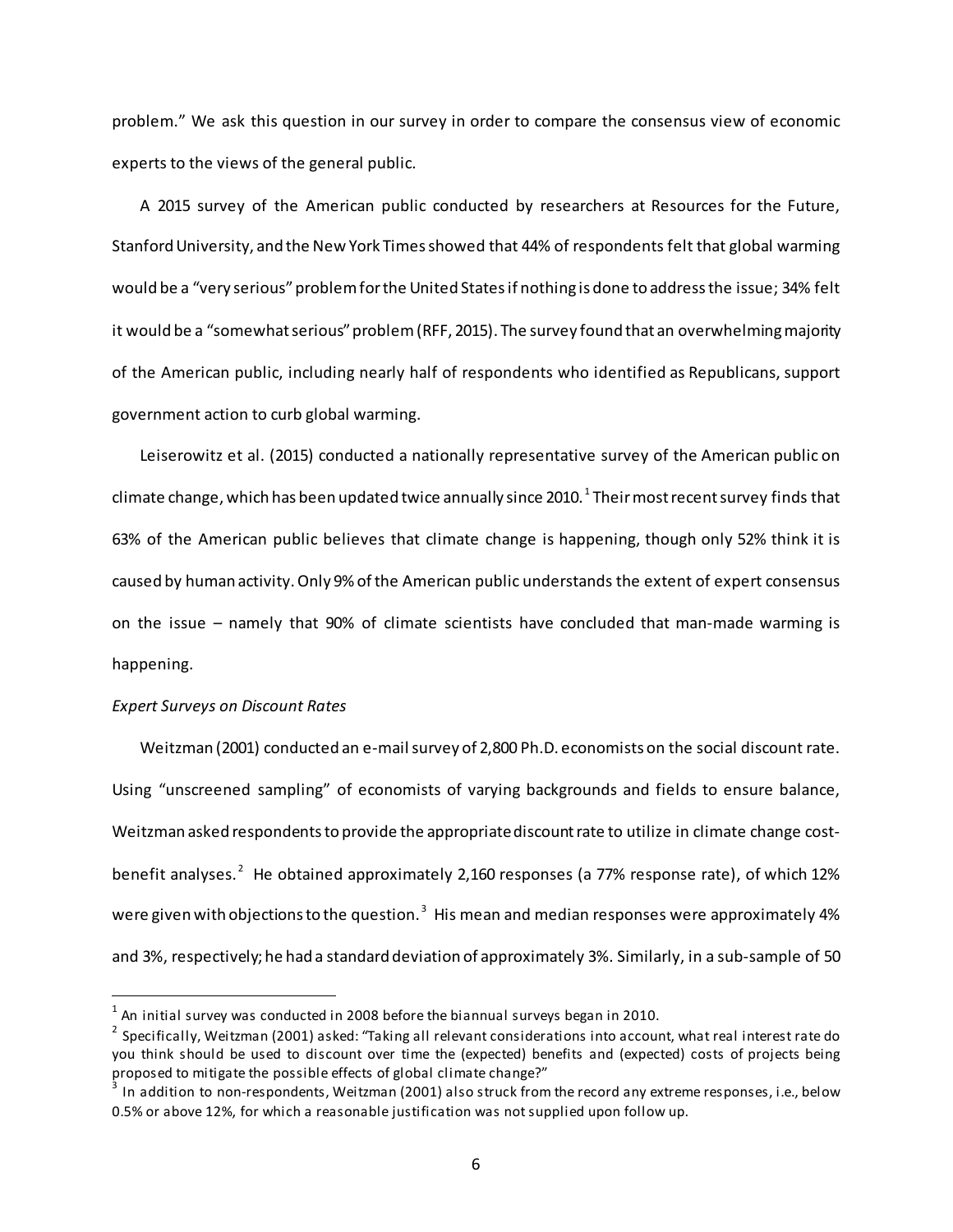"blue ribbon" economists, Weitzman again found a mean response of approximately 4% and a standard deviation of 3%. Essentially, results from Weitzman (2001) support the argument that the choice of expert group does not matter if an effort to achieve of a balance of views is made.

These results are similar to Schauer (1995) – a previously discussed small-sample survey of economists. As part of the Schauer (1995) survey, 14 experts were asked to also estimate "the long-term average real discount rate for greenhouse damages (%/year)." From the 10 responses to this question, the study found a mean and median of 4.9% and 2.5% with a standard deviation of 5.5%.

In a more recent survey, Drupp et al. (2015) surveyed 627 "experts" – as determined by publication in leading economic journals – on social discount rates. The authors asked respondents to provide their opinion on the value of: (1) the real risk-free interest rate, (2) the components of the prescriptive interest rate, (3) the acceptable range for the social discount rate, and (4) the relative weight that policymakers should place on the descriptive and prescriptive approaches. In total, 197 economists responded (a 31% response rate), of which 185 provided quantitative responses. Unlike Weitzman and Schauer (1995), the authors found that the mean and median of the constant discount rate are 2.25% and 2%, respectively – providing evidence that the group of experts polled does matter. The authors found a general consensus that the social discount rate was between 1% and 3%, and found that both prescriptive and descriptive approaches matter. Specifically, Drupp et al. (2015) found that, on average, economists place more weight on normative determination of discount rates (61.5%) than positive/ethical determinants (38.5%).

#### *Calls for Expert Consensus/Critiques of IAMs*

Pindyck (2015) argues that integrated assessment models (IAMs) are over-reliant on the opinion of the modeler,  $^4$  $^4$  and as a consequence, IAMs essentially represent the modeler's informed opinion rather

<span id="page-7-0"></span> $<sup>4</sup>$  Specifically, Pindyck (2015) states that "the ad hoc equations that go into most IAMs are no more than reflections</sup> of the modeler's own 'expert' opinion…determining plausible outcomes and probabilities, and the emission reductions needed to avert these outcomes, would mean relying on 'expert' opinion. For an economist, this is not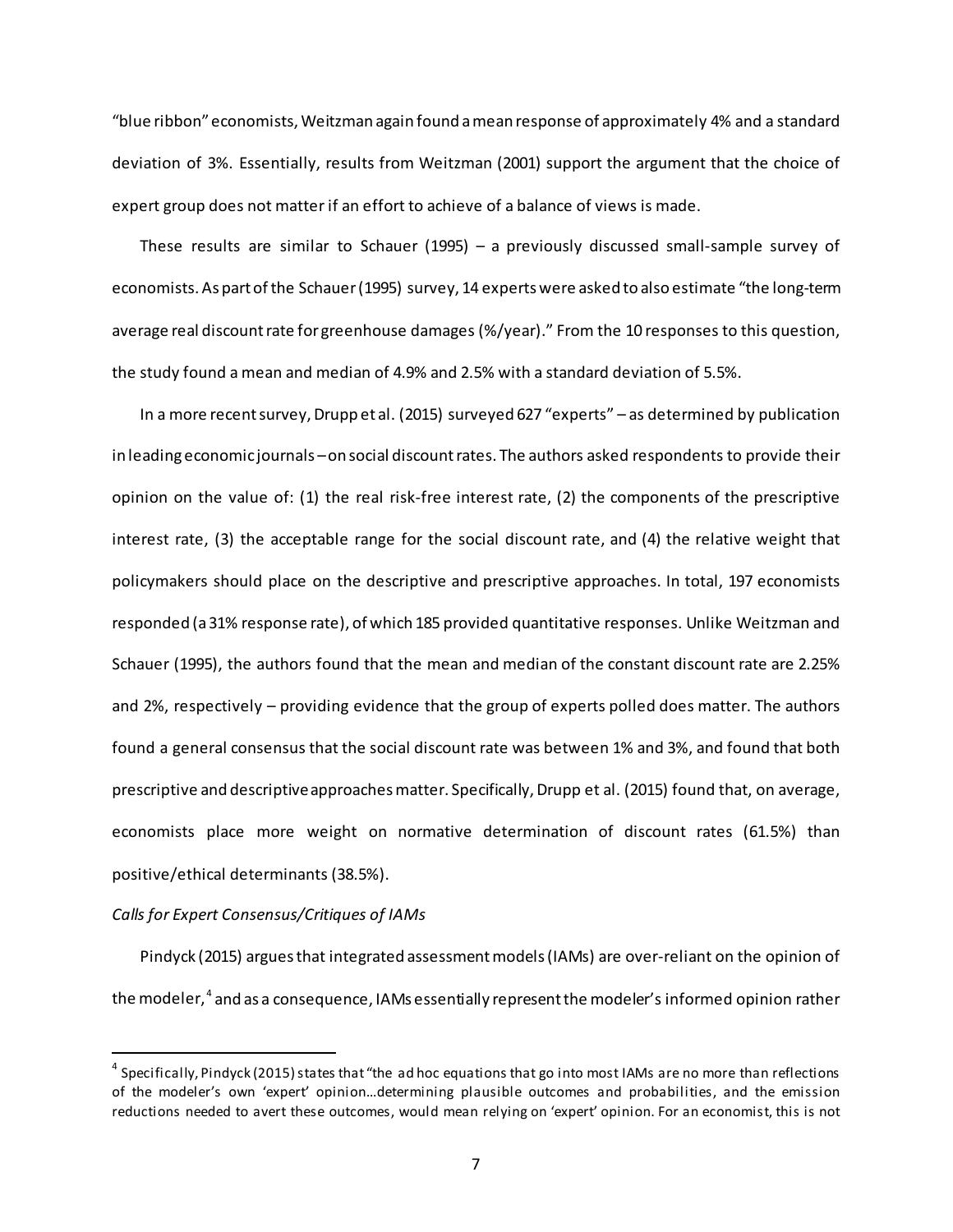than the scientific consensus. He argues that by presenting these opinions in the form of a "sophisticated" model, modelers dishonestly represent IAMs as current scientific consensus, instead of as a black box that transforms the modeler's assumptions into policy recommendations and SCC estimates. To avoid the current situation in which IAM modelers are free to choose ambiguous parameter values (such as the probability of catastrophic outcomes, the discount rate, etc.) based on their own opinions, Pindyck (2015) proposes using a simple model with inputs determined by expert opinion from "a range of economists and climate scientists." Given a specific GHG scenario, experts would be asked about their assumptions for key values in determining the social cost of carbon: (1) the discount rate, (2) the probability of catastrophic outcomes (e.g., 10%, 30%, and 50% losses in GDP from climate change occurring in the next 50 years), and (3) the  $CO<sub>2</sub>$  emission reduction necessary to avoid these catastrophic outcomes. The initial two questions are essential in calculating the bulk of the net present value of benefits from avoiding emissions, which when divided by the emission reduction roughly approximates the SCC.<sup>[5](#page-8-0)</sup>

There are many issues that can be raised with respect to Pindyck's simple model approach. A key concern is how to define a representative range of experts. In particular, "expert" opinion may depend on the chosen definition of expertise. Our survey seeks the opinion of a wide range of economists about the economics of climate change, similar to what Pindyck (2015) suggests. Additionally, we ask experts about catastrophic impacts and the appropriate discount rate – two of the three essential questions according to Pindyck – in addition to several other questions. Our dataset also allows us to compare the results of questions across various definitions of expertise: economists versus environmental economists; those who have published multiple articles on relevant topics versus those with a single

 $\overline{a}$ 

very satisfying…But remember that the inputs to IAMs (equations and parameter values) are already the result of 'expert' opinion; in this case the modeler is the 'expert'…If effect, we would use expert opinion to determine the inputs to a simple, transparent and easy-to-understand model."<br><sup>5</sup> This is not really a calculation of the SCC. Instead, it should be interpreted as the average benefit of avoiding

<span id="page-8-0"></span>catastrophic impacts of climate change.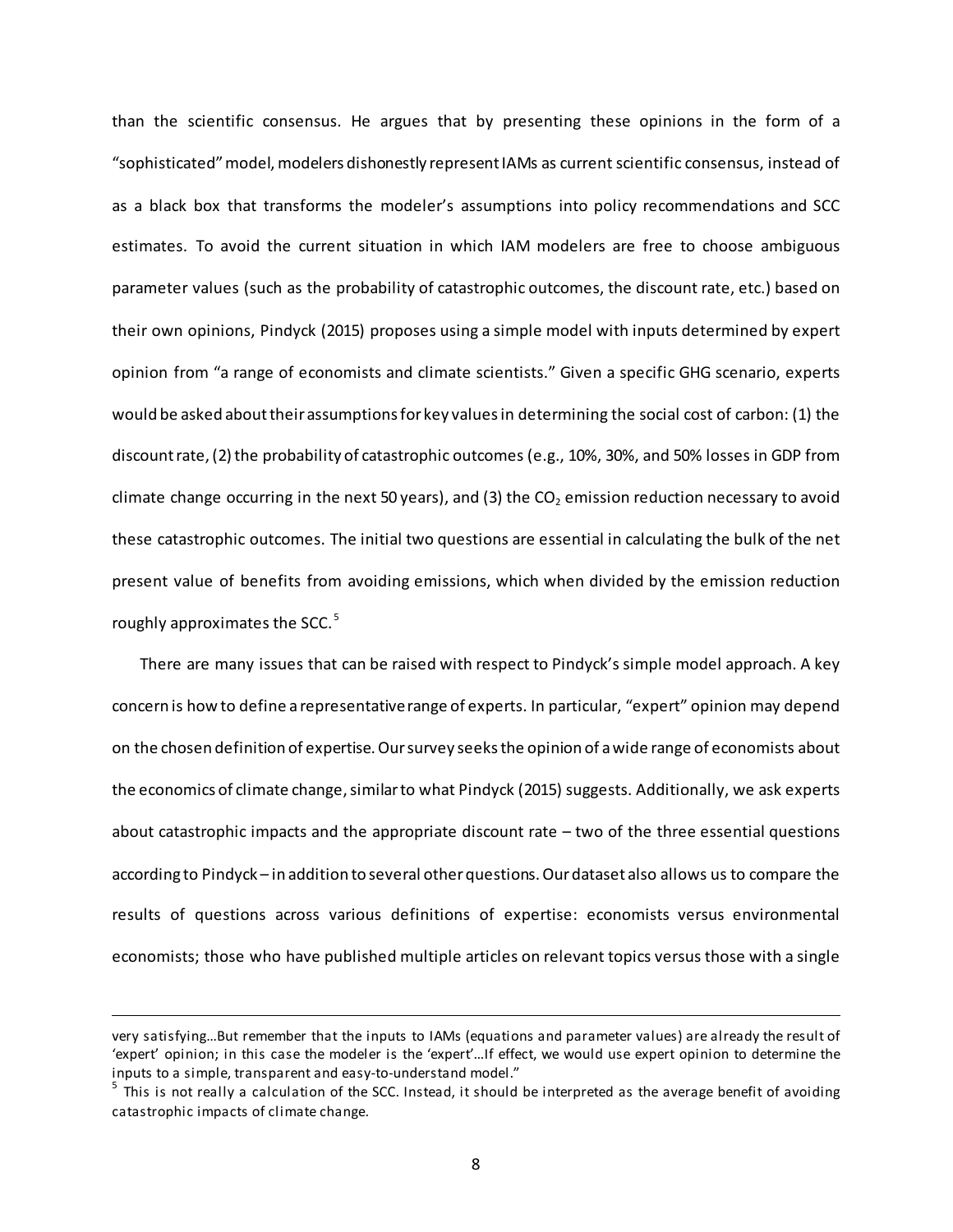publication; and expertise in a certain sub-discipline versus general expertise. In doing so, we are able to test whether the specific definition of expertise affects the results.

#### **III. Methodology**

 In an attempt to gauge expert consensus on key economic issues related to climate change, we surveyed more than 1,000 of the world's leading experts on climate economics. We sent each respondent a link to a 15-question online survey, with questions focused on climate change risks, economic damage estimates, and policy responses. In total, 1,187 experts met our selection criteria, and we could successfully locate 1,103 (the intended recipients of the survey). We received 365 completed surveys – a response rate of 31.1% (as defined by R6 on page 45 of the 2011 AAPOR's *Standard Definitions*).

#### *Survey Design*

Our survey was designed to accomplish four objectives: (1) to establish expert consensus on critical economic questions related to climate change policy; (2) to compare experts' views of climate change risks to the views of the general public; (3) to compare experts' views to those expressed in a similar expert survey from 2009 by Holladay et al.; and (4) to solicit specific estimates of the economic impacts of climate change and the likelihood of catastrophic outcomes. We surveyed respondents on the following topics:

- The specific subjects on which they have published, with respect to the economics of climate change (Question  $1$ ) – this information was collected in order to understand the effect of expertise in more specific issue areas.
- The level of risk climate change poses to the domestic and global economies, and the domestic economic sectors most likely to be affected (Questions 2-6);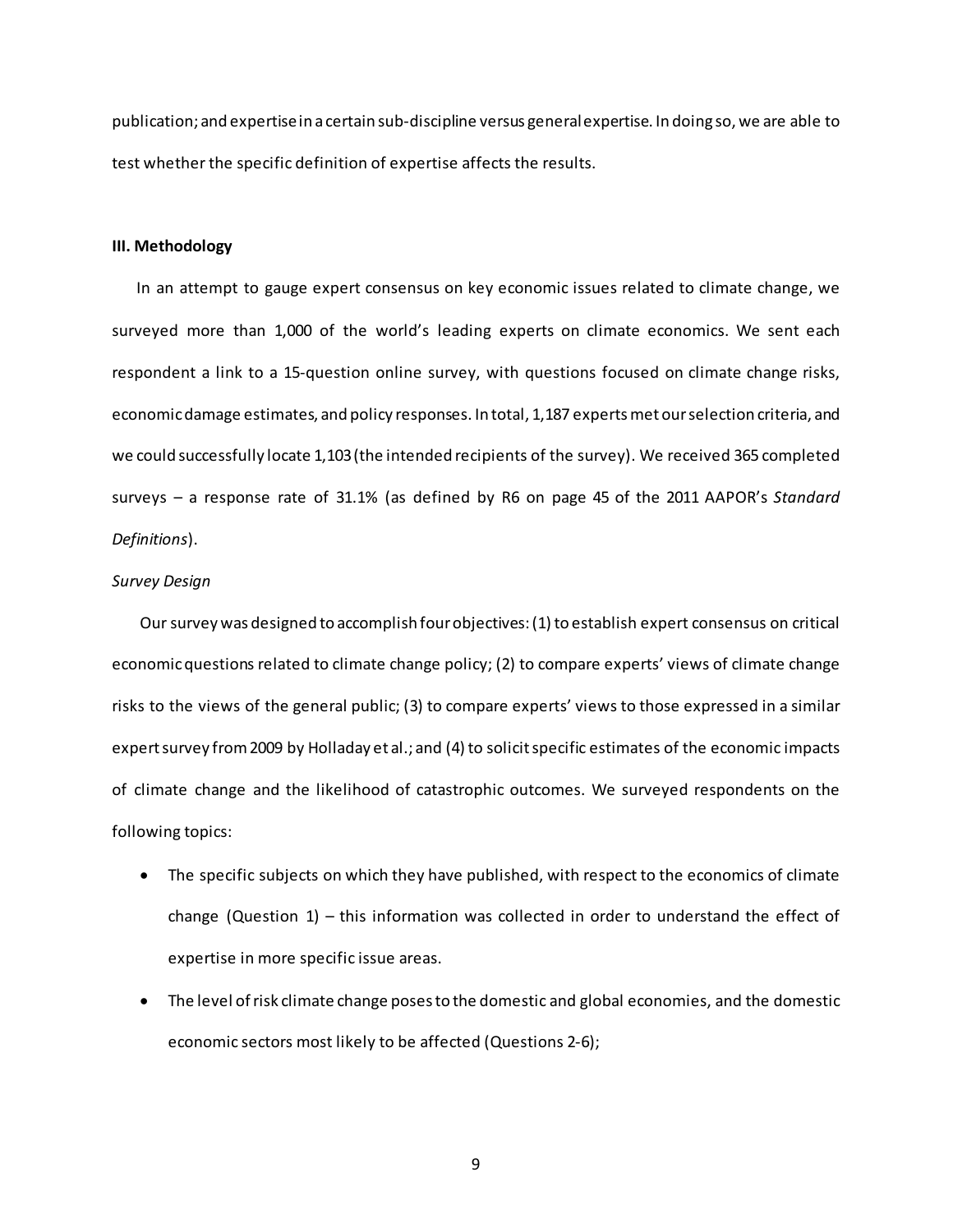- The design of GHG control mechanisms that would be most desirable under the U.S. Environmental Protection Agency's "Clean Power Plan" –a new climate regulation (Question 7);
- The optimal strategy that the United States should employ in international climate negotiations (Questions 8-9);
- The appropriateness of the United States government's "social cost of carbon" valuation, and the discount rate that should be used in related calculations (Questions 10-12);
- Estimates for the economic impact of a 3°C increase in global mean temperature, including "catastrophic" impacts (Questions 13-15).

Because we sought to compare our respondents' views to the opinions expressed in other surveys, some of our questions used wording from Holladay et al. (2009), while questions 2 and 3 used wording from surveys of the general public – RFF (2015) and MIT (2008), respectively. The full text of oursurvey is included as Appendix B.

At the end of the survey, we included an optional space for respondents to leave comments about survey content, question wording, and/or the approaches/assumptions they used to answer questions. Some of the comments helped shed light on our findings and suggested improvements that could be made in future survey projects of this type.

Before distributing the survey, we conducted a series of internal and external tests to help ensure that the questions were unambiguous, and we made several changes to improve question clarity.<sup>[6](#page-10-0)</sup>

# *Selection of Respondents*

We sought to identify a pool of respondents with demonstrated expertise in the economics of climate change. Building on the approach used in a prior survey (Holladay et al., 2009), we compiled a list of all authors who had published an article related to climate change in a leading economics or

<span id="page-10-0"></span> $6$  Even so, responses to question 14 seemed to show ambiguous interpretation by respondents, so we chose to drop this question from our analysis. This ambiguity was not flagged during pre-testing.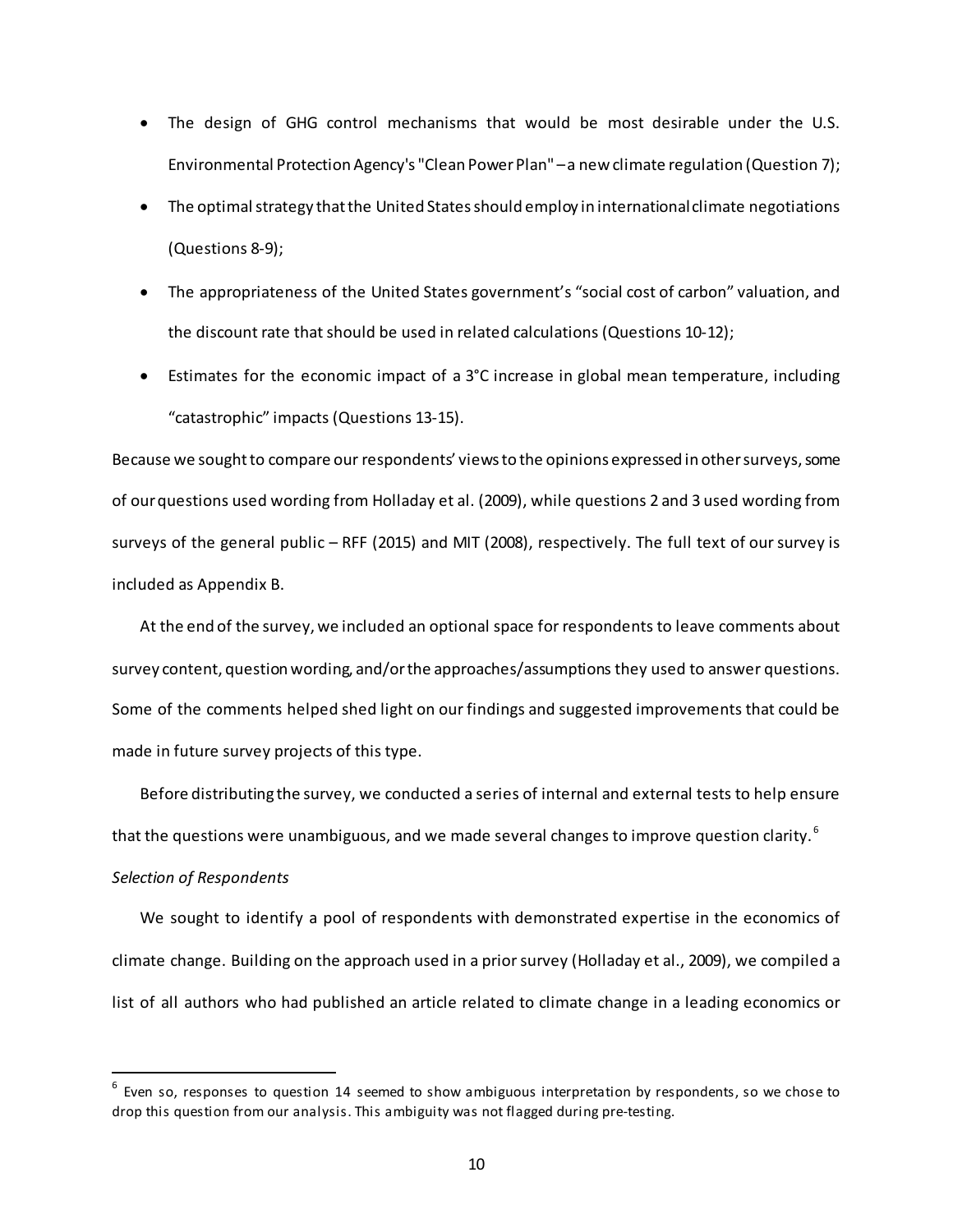environmental economics journal since 1994.<sup>[7](#page-11-0)</sup> We included all papers that referenced climate change and had implications for the climate change debate, even if that was not their main focus.<sup>[8](#page-11-1)</sup> We defined leading journals as those ranked in the top 25 economics journals or top five environmental economics journals, according to two peer-reviewed rankings. Given that economic journal rankings have changed over our time frame, we use rankings from two time periods (Kalaitzidakis et al. (2003) and Kalaitzidakis et al. (2011)) and include any journal listed as a top-25 economics journal in either ranking. In total, we included 32 economic journals. Our environmental economics journal rankings came from Rousseau (2008) and Rousseau et al. (2009), which together revealed five journals with the highest ratings. One journal, the *Journal of Environmental Economics and Management (JEEM)*, appeared in both the economics and environmental economics rankings.

We conducted a thorough search of each journal for articles that mentioned "climate change" or "global warming" and significantly discussed the benefits, costs, or uncertainties of climate policies; applied or criticized a climate model; or explored the costs of climate change.  $^9$  $^9$  The articles published by the economic expertsin our sample tended to have an academic focus on economic theory or statistical models; they were not political pieces, and most cannot be easily classified as advocating either for or against climate change policies.

After removing experts who died or individuals we could not locate, our review revealed 1,187 authors who fit our selection criteria. We then excluded respondents who stated that they no longer worked in this field and those who we were unable to contact based on an expired or no longer

<span id="page-11-0"></span> $7$  The 1994 date was chosen because it was 20 years before the beginning of this project, and because this cutoff includes the vast majority of papers on climate change.

<span id="page-11-1"></span> $^8$  This broad definition of "climate change" is consistent with the approach used in Holladay et al, 2009.

<span id="page-11-2"></span> $9$  A small portion of the respondents in our sample are not Ph.D. economists. We chose to include all those who have authored a publication in a leading economics or environmental economics journal, even if their credentials are in another discipline, or they have not received a Ph.D. We believe this criterion was appropriate for demonstrating expertise in the economics of climate change, even if a small number of respondents are not professional economists.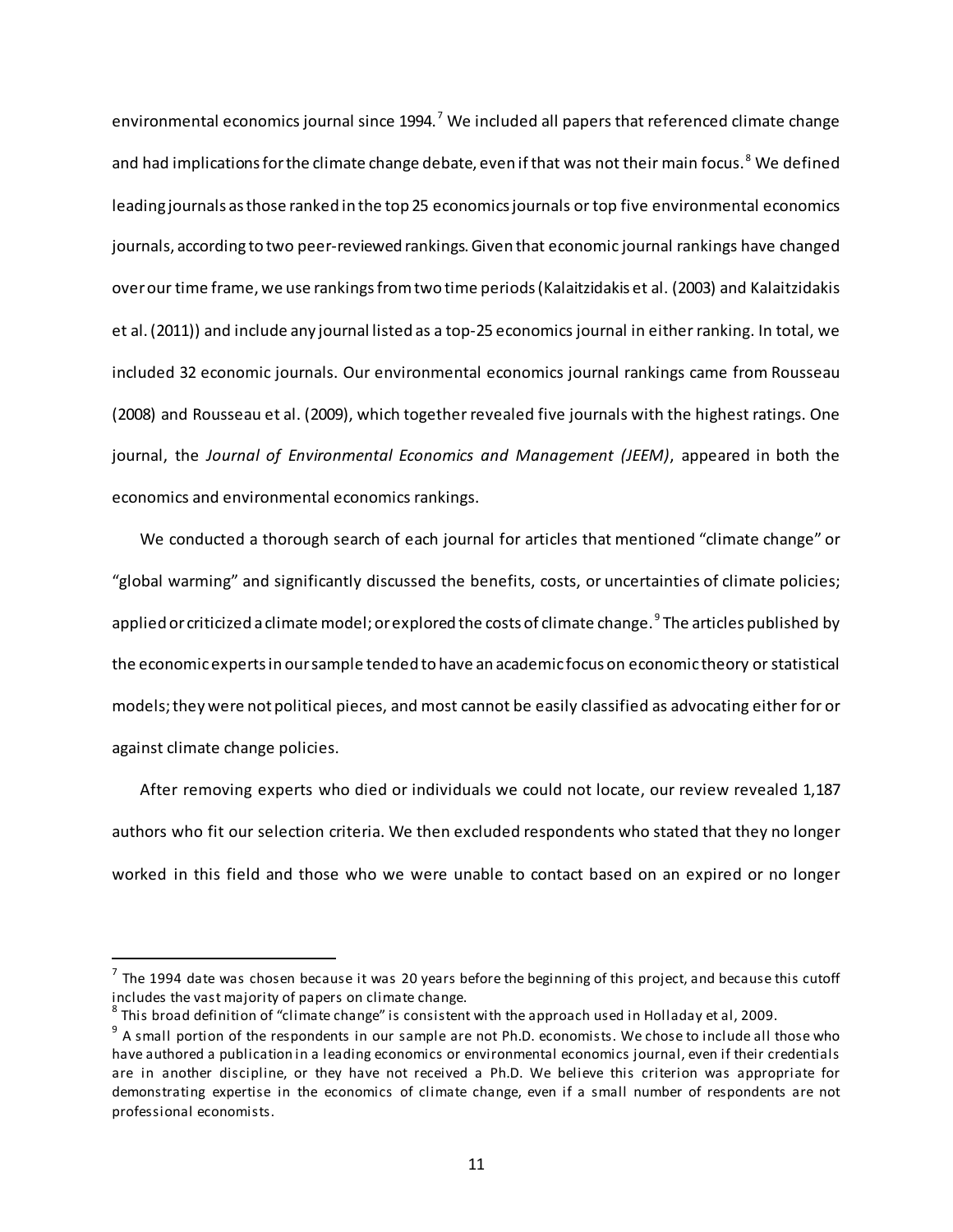functioning e-mail address (i.e., for whom the e-mail bounced back). With these authors removed, the total pool of experts was 1,103.

We sampled a larger group of economic experts than Holladay et al. (2009) because we chose to add the top environmental economics journals to our list (their sample focused only on the top 25 "standard" economics journals), and because a large number of articles related to climate change have been published in top journals since 2009. We also included publications from seven additional economic journals that were ranked in the top 25 of a more recent peer-reviewed ranking. That survey was sent to 289 experts, receiving 144 responses. Our pool consisted of 1,103 experts, and we received 365 responses – a response rate of 33.1%.

Our methodology for choosing respondents could suffer from selection bias, given that highly ranked academic journals might not publish articles encompassing the entire spectrum of thought on climate change economics. But we believe our approach adequately identified a large sample with demonstrated expertise in the economics of climate change. And ourrespondents were representative of a wide range of opinions, based on the diverse and often conflicting arguments made in their published articles.

#### *Respondent Subsets*

In addition to analyzing responses from the full sample, we disaggregated our respondent pool into four groups, in order to elucidate possible differences in the views of various subsets:  $10$ 

- Group 1: Those who have published one article in a leading economics journal
	- o Sample: 213; Responses: 66
- Group 2: Those who have published multiple articles in a leading economics journal  $^{11}$  $^{11}$  $^{11}$

<span id="page-12-0"></span> $10$  Respondents who had published in both economic and environmental journals were classified as having published in an economics journal.

<span id="page-12-1"></span><sup>11</sup> Those who had published in JEEM, which was included in both the economics and environmental economics journal ranking, were included in the environmental economics journal subset. However, we did separate JEEM authors into their own subset so we could study any differences in their views in the future.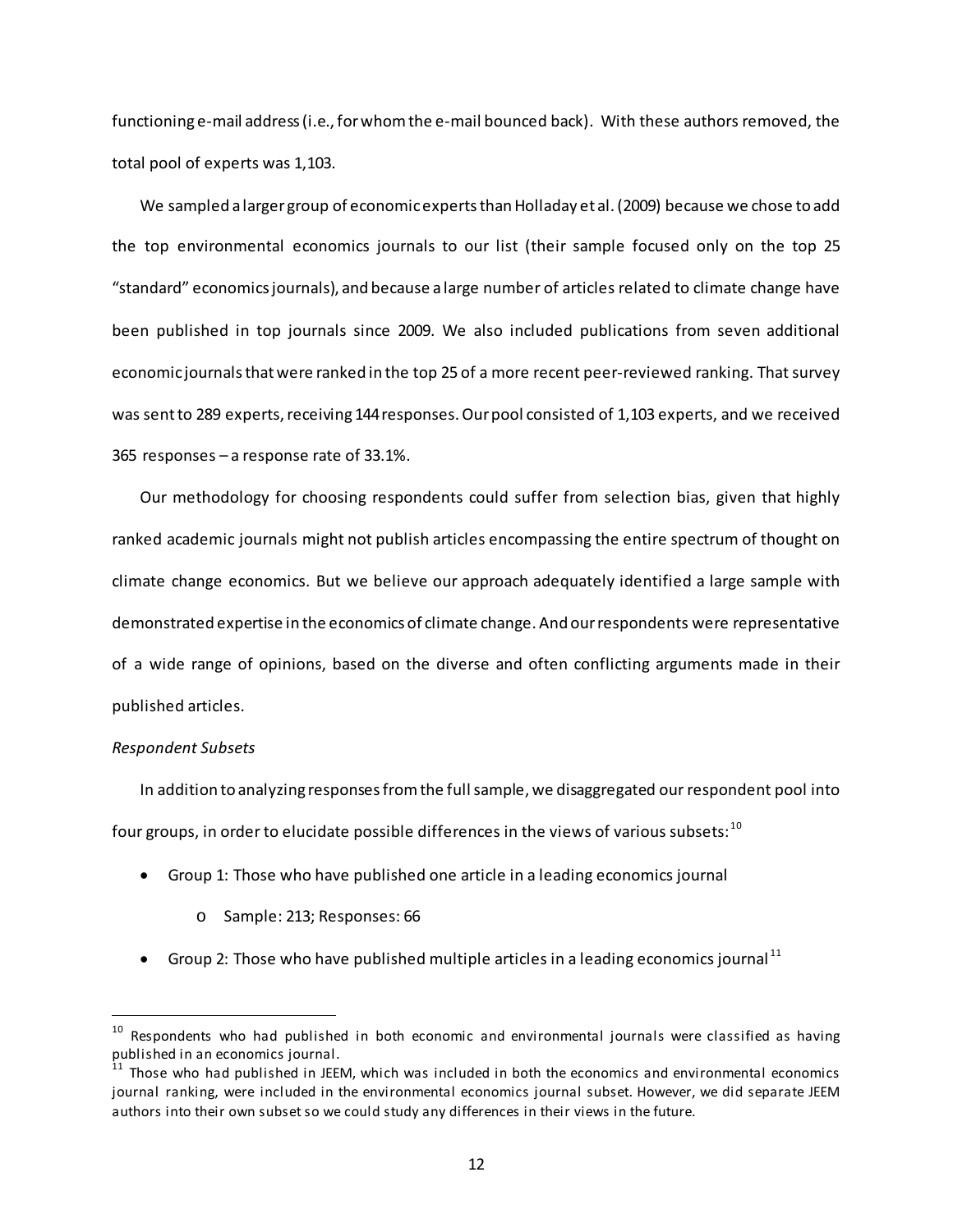- o Sample: 94; Responses: 32
- Group 3: Those who have published one article in a leading environmental-economics journal
	- o Sample: 727; Responses: 200
- Group 4: Those who have published multiple articles in a leading environmental-economics journal
	- o Sample: 153; Responses: 67

We also sought to disaggregate the pool based on specific area of expertise. The first survey question asked respondents which topic(s) they have published on, from the following list:

- Climate Change Risks
- Estimated Damages from Climate Change
- Global Climate Strategies
- International Agreements/Game Theory
- Greenhouse Gas Control Mechanisms
- Integrated Assessment Models/Social Cost of Carbon
- Climate Change Adaptation
- Other Climate-Related Topics
- None

Using this data on specific topic expertise and the subset groups above, we were able to disaggregate responses by group. For instance, we could see if additional markers of expertise, such as multiple publications or publications in the topic area of a specific survey question, were linked to distinctive views. Noteworthy findings related to subset differences are discussed in the "Results and Discussion" section of this paper.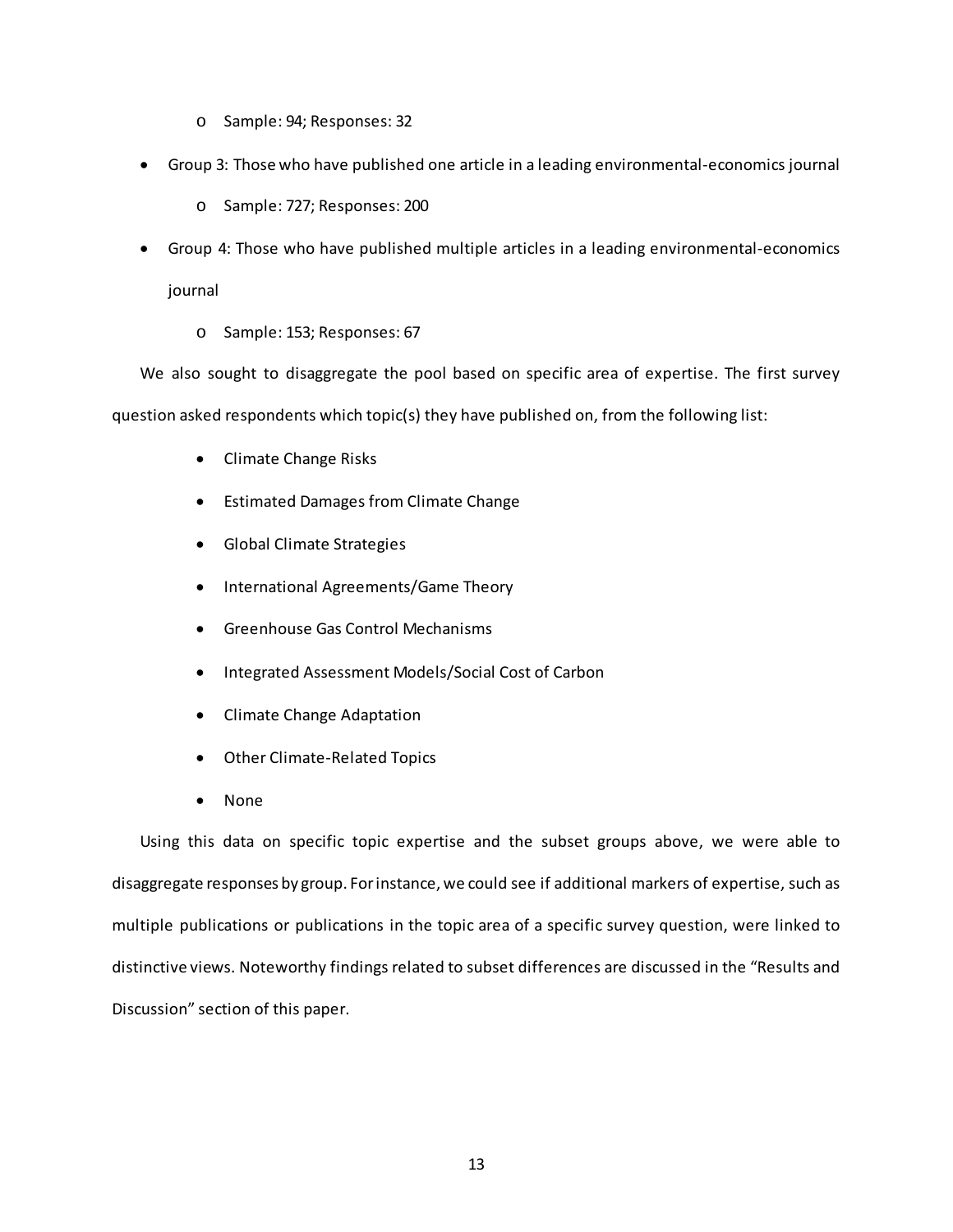#### *Survey Administration*

We administered the survey online through SurveyMonkey.com, creating separate but identical surveys for each survey group so that data could be segregated. The first page of the online survey had nine multiple-choice questions, and the second page had two multiple-choice questions and four open-ended questions asking for a numerical response in a text box.<sup>[12](#page-14-0)</sup>

Each respondent was sent an email message that described the nature of the project, informed them of the reason for their selection, and requested their participation through an embedded hyperlink to the survey. Respondents were told that the survey would take less than 15 minutes to complete, and that individual responses would be anonymous (the survey did not ask for any identifying information or track individual responses). The survey remained open for 18 days, and respondents were sent two reminder emails that included deadline details. These emails were sent to the entire pool since we could not determine who had already completed the survey.

#### *Response Rate*

Excluding those who did not receive our e-mail, our overall response rate (as defined by R5 in AAORP (2011)) was 33.1%, and a similar response rate was observed regardless of journal type (31.9% of authors published in economics journals responded, compared to 30.3% of those published in environmental economics journals). The response rate was slightly lower for experts with one climate change publication (30.7%) than for experts with multiple publications (41.8%).

Question-specific response rates were slightly lower than the overall total because not all respondents answered every question. For multiple-choice questions on the first page of the survey, the completion rate was 95.6% to 99.7% – resulting in overall response rates (as defined by R5 in AAORP (2011)) of 31% to 33%. Multiple-choice questions on the second page had a response rate of 31%.

<span id="page-14-0"></span> $12$  We formatted the survey in this manner so that neither page would have an excessive amount of content, and so that the initial responses would be saved when a respondent clicked onto the second page. This allowed us to record responses from any respondents who chose not to finish all the questions on the second page.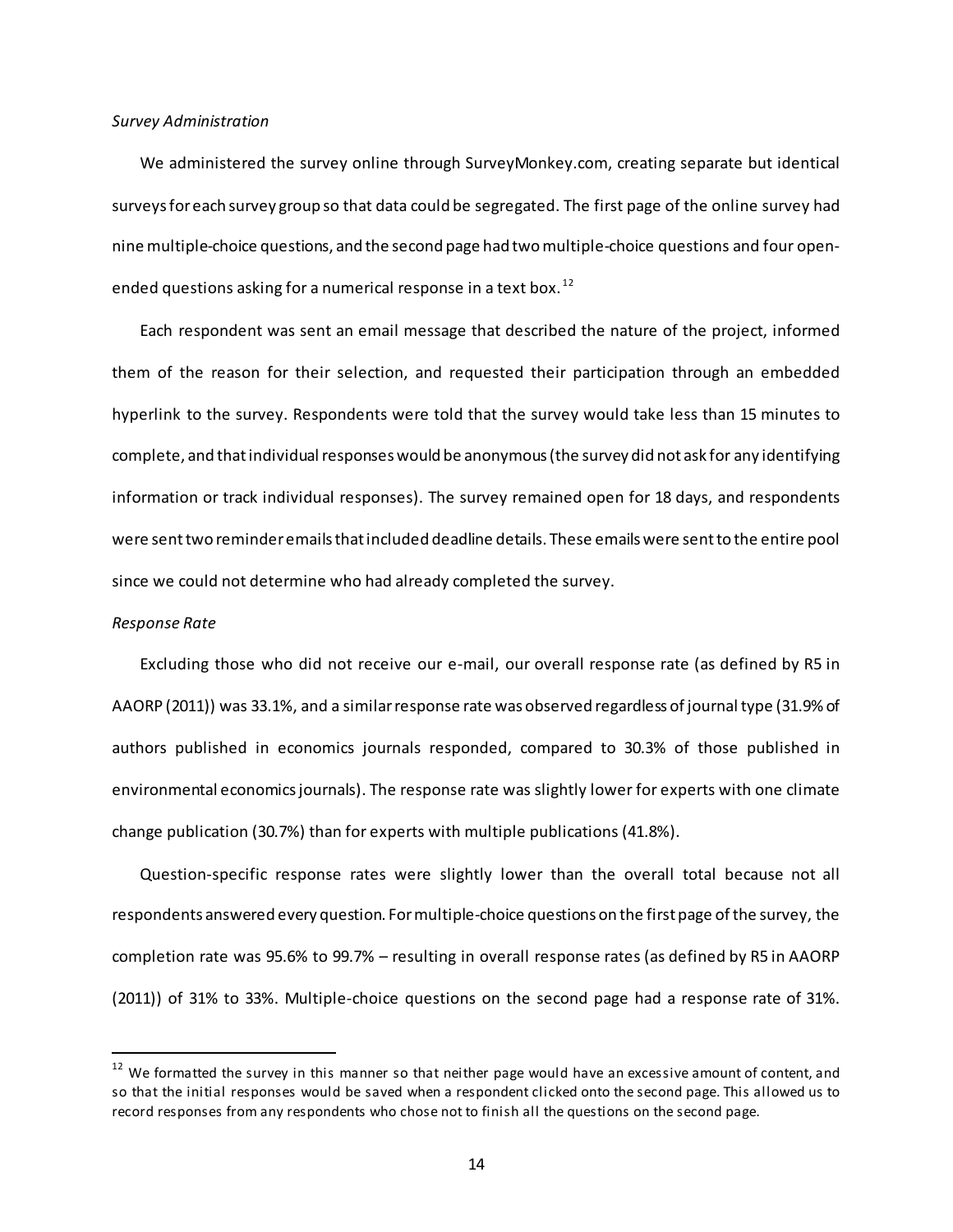Roughly 7% of those who participated stopped after completing the first page. The four "open-ended" questions asking for numerical estimates (on the second page) were answered by 58% to 65% of participants, leading to an overall response rate (R5) between 20% and 22%.

Though it is unclear from the literature what an "acceptable" response rate entails (Anderson et al., 2011), our general response rate was roughly in line with the average for online surveys in recent periods. Our overall effective response rate (RR6) is slightly lower than the 37% average found across 31 studies summarized in Sheehan (2001). However, there is strong evidence that e-mail survey response rates have been declining over time (Sheehan, 2001; Fan and Yan, 2010). For example, Sheehan's (2001) response rates over the 1998 and 1999 period average to 31%; these numbers are similar to our response rates in this survey. Similarly, Manfreda, Bosnjak, Berzelak, Haas, & Vehovar (2008) find that the average response rate for 45 web survey was 11% (Fan and Yan, 2010). With regards to these studies, our response rates are above or close to average. In a survey on discount rates, Drupp et al. (2015) had an overall response rate – for quantitative answers – of 30%, and a slightly lower response rate of 28% for the value of the "real risk free [interest] rate." This is slightly below our response rate for multiple choice questions and above our response rate for open-ended questions.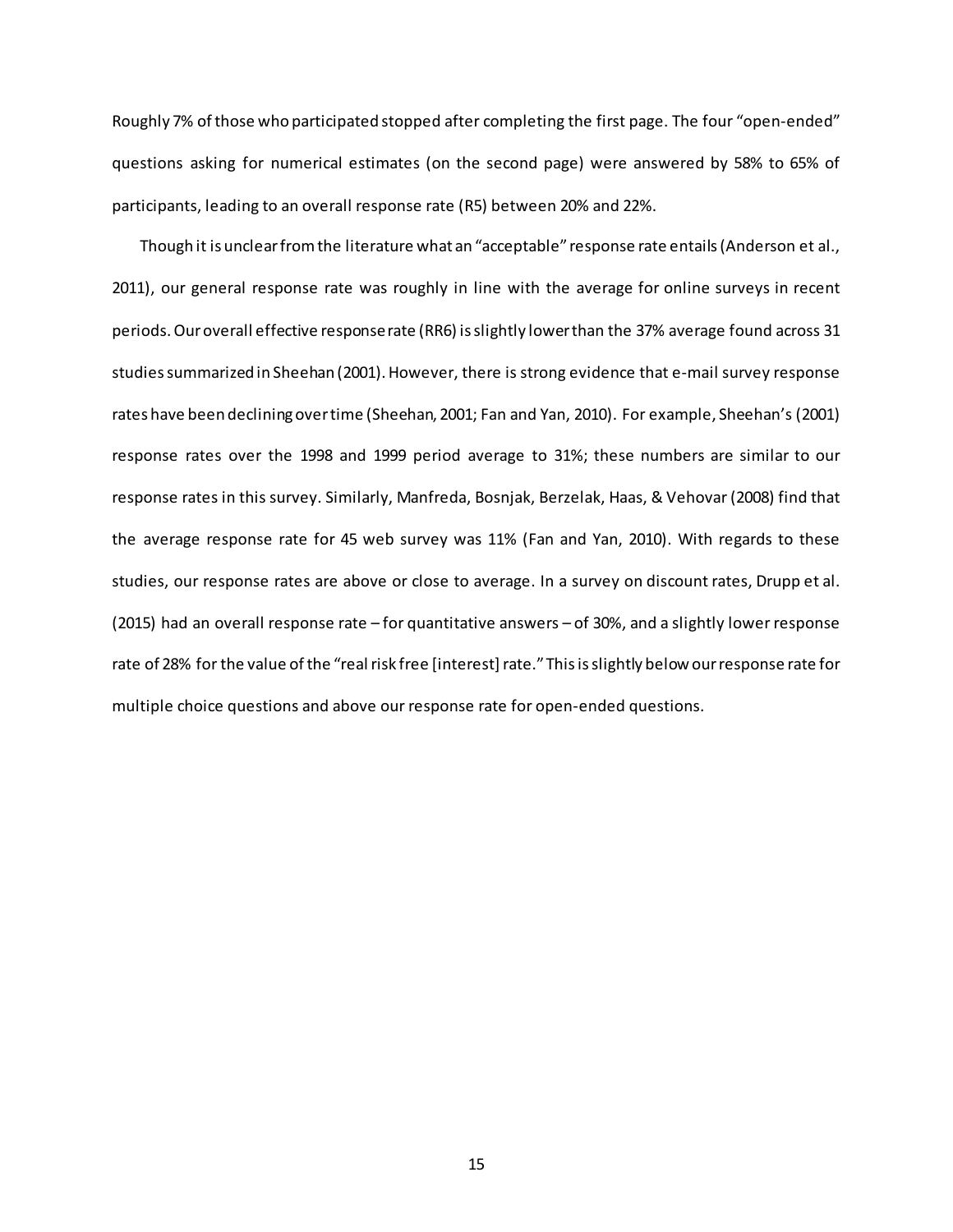## **Chart 1. Response and Completion Rates of Survey, as defined by AAORP (2011)**

| <b>Respondent Subset</b>                                             | <b>Responses: Number of</b><br><b>Complete and Partial</b><br>responses | <b>Response Rate (RR1</b><br>and RR2) Based on All<br><b>Experts Who Met Our</b><br>Selection Criteria (i.e.,<br>relative to 1,187) | <b>Response Rate (RR5</b><br>and RR6) Excluding<br>Those Who We Were<br><b>Unable to Contact</b><br>$(i.e.,$ relative to $1,103$ | <b>Completion Rate: % of</b><br><b>Respondents Who</b><br><b>Completed the</b><br>Question |
|----------------------------------------------------------------------|-------------------------------------------------------------------------|-------------------------------------------------------------------------------------------------------------------------------------|----------------------------------------------------------------------------------------------------------------------------------|--------------------------------------------------------------------------------------------|
| Total                                                                | 365                                                                     | 30.7%                                                                                                                               | 33.1%                                                                                                                            |                                                                                            |
| Economics Journals                                                   | 98                                                                      | 31.9%                                                                                                                               | 33.2%                                                                                                                            |                                                                                            |
| <b>Environmental Journals</b>                                        | 267                                                                     | 30.3%                                                                                                                               | 33.0%                                                                                                                            |                                                                                            |
| One publication                                                      | 266                                                                     | 28.3%                                                                                                                               | 30.7%                                                                                                                            |                                                                                            |
| <b>Multiple Publications</b>                                         | 99                                                                      | 40.1%                                                                                                                               | 41.8%                                                                                                                            |                                                                                            |
| Multiple Choice Questions on 1st<br>Page of Survey - All Respondents | 349 to 364                                                              | 29.4% to 30.7%                                                                                                                      | 31.6% to 33%                                                                                                                     | 95.6% to 99.7%                                                                             |
| Multiple Choice Questions on 2nd<br>Page of Survey - All Respondents | 338 to 339                                                              | 28.5% to 28.6%                                                                                                                      | 30.6% to 30.7%                                                                                                                   | 92.6% to 92.9%                                                                             |
| Open Ended Questions on 2nd<br>Page of Survey - All Respondents      | 213 to 238                                                              | 17.9% to 20.1%                                                                                                                      | 20.1% to 21.6%                                                                                                                   | 58.4% to 65.2%                                                                             |

## **IV. Results and Discussion**

 Our results reveal several areas where expert consensus exists on the economics of climate change, and others where more research is necessary. Our key findings for each survey question are discussed below, and additional detail on question results can be found in the Appendix.

#### *Respondent Expertise by Issue Area*

Our firstsurvey question helped clarify respondents' specific areas of expertise, based on the topics of their climate-related publications. Respondents were asked to check all topic areas on which they had published, from the following list: climate change risks; estimated damages from climate change; global climate strategies; international agreements/game theory; greenhouse gas control mechanisms; integrated assessment models/social cost of carbon; climate change adaptation; other climate-related topics; and none. This list of topics closely resembles the sections of our survey.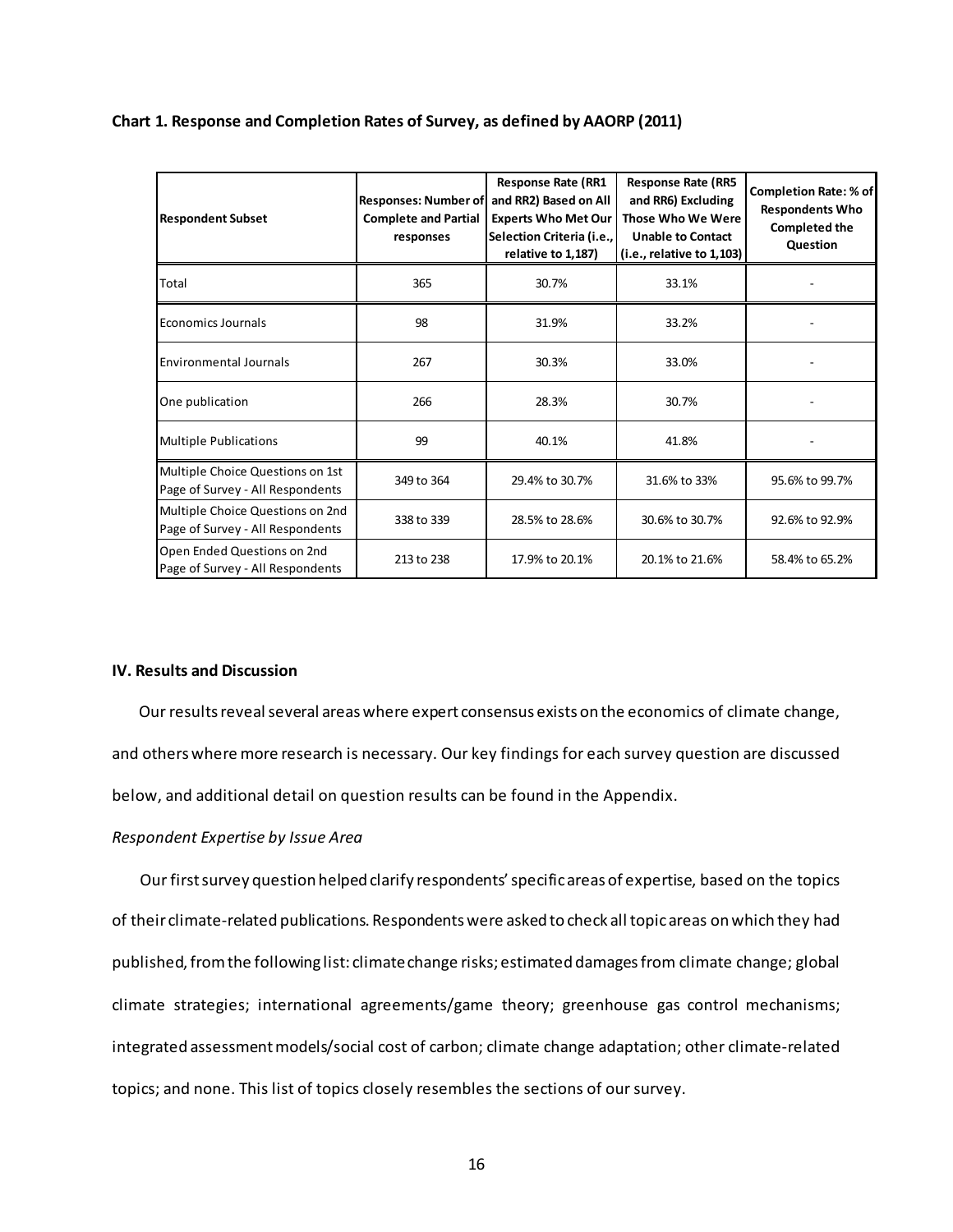In addition to helping us understand our respondent base (given that all responses were anonymous), this question allowed us to disaggregate responses by group—for instance, we could see if those who had published on the economic risks from climate change viewed those risks differently than other respondents.

Of those who responded to our survey, only one respondent did not answer this question, and only nine respondents stated that they had not published on any of the listed topics.<sup>[13](#page-17-0)</sup> Each topic was relatively well represented—the topic with the fewest published respondents was Climate Change Adaptation (22%), while GHG Control Mechanisms had the most with 38%. Of the 153 respondents that had published on "Other Climate-Related Topics" outside of our list, 72.5% had also published a paper on at least one topic covered in our survey. As a consequence, 85.5% of our total respondents published on at least one of the topics covered in our survey. See Table 1 and Figure 1 for a breakdown of responses to this question.

#### *Comparing Experts and the General Public*

Two of our survey questions solicited respondents' views on climate change risks, using question language from prominent surveys of the general public. Question 2 asked about the level of action that should be taken to address climate change, using wording from an MIT/Harvard public opinion survey that has been repeated regularly since 2003 (Ansolabehere and Konisky, 2014).

<span id="page-17-0"></span><sup>&</sup>lt;sup>13</sup> These nine respondents published a paper that met our criteria for contributing to the discussion on climate economics. However, based on their responses to this question, these authors apparently did not view their papers as publications on climate change. Nevertheless, they completed the survey and we chose to include them in our sample, given that they met our definition for subject matter expertise.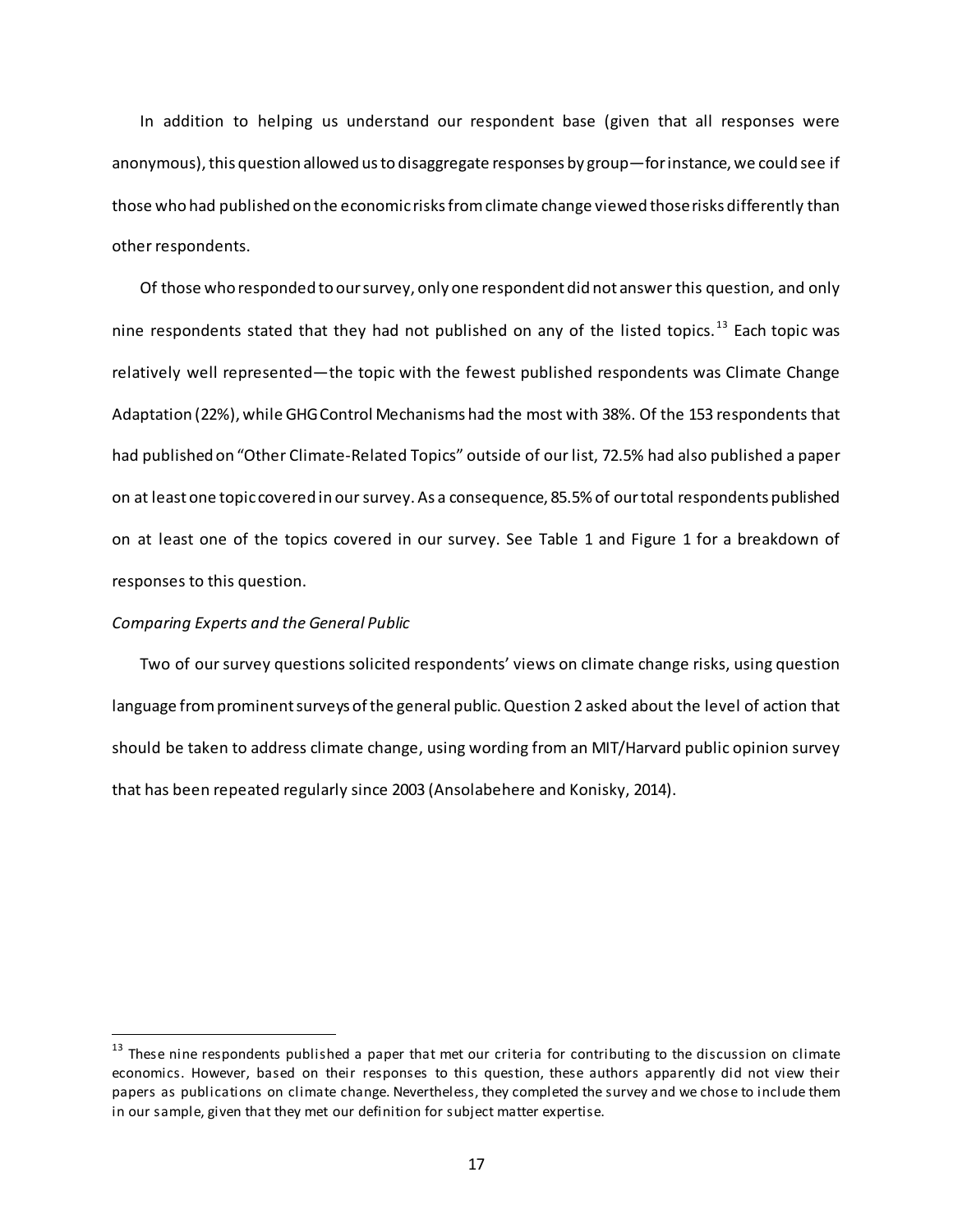

**Figure 1. Topics of Past Publications on Climate Change (All Respondents)**

**Figure 2. Which of The Following Best Describes Your Views About Climate Change? (All Respondents)**

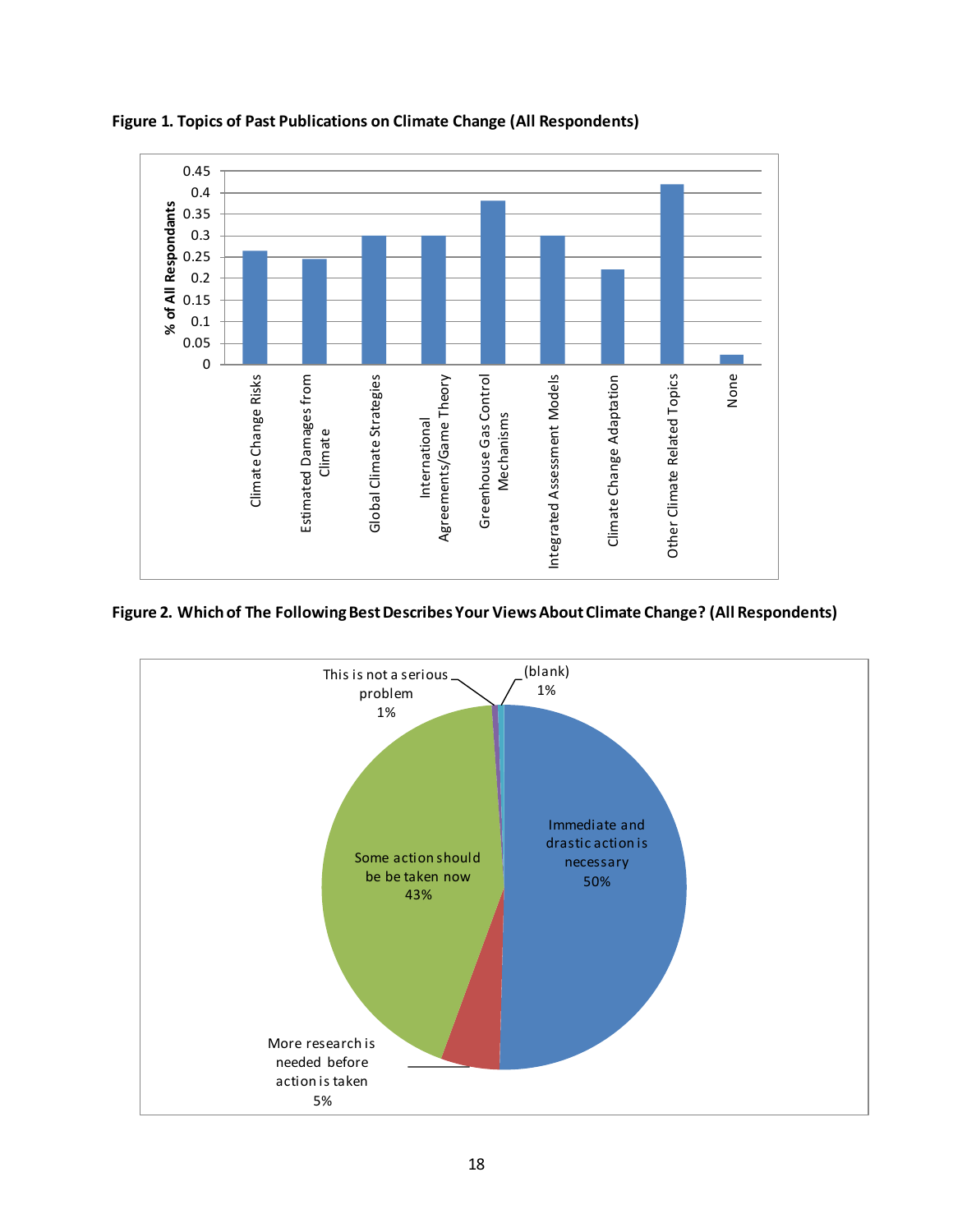The economic experts in our sample advocated for a far more active response to climate change than did the general public. Half of our expert pool believed "immediate and drastic action is necessary," while the highest percentage of respondents to select this answer in the MIT survey was 35%, in 2006 (the percentage then fell to its all-time low, 19%, in 2007). More than 94% of the experts in our pool believed that either "drastic" or "some" action should be taken now to address climate change. Only 1% of experts believed that climate change "is not a serious problem" –this response has been selected by 10% to 25% of respondents in each iteration of the MIT survey.

Nearly all subsets of our pool overwhelmingly supported either "drastic" or "some" action. Those who have published an article that specifically addresses climate change risks were even more likely to support "drastic" action (55%). Authors who were selected based on publications in mainstream economics journals (rather than environmental economics journals) and those who were selected based on multiple publications were slightly more likely to support "some" action than "drastic" action, suggesting that these subsets are slightly more conservative in their views of climate risks. (For purposes of brevity we will refer to these groups as having published in economics journals or publishing multiple times from this point forward.) See Tables 2a and 2b and Figure 2 for responses.

A 2015 survey of the American public conducted by researchers at Resources for the Future, Stanford University, and the New York Times showed that 44% of respondents felt that global warming would be a "very serious" problem for the United States if nothing is done to address the issue (RFF, 2015). We asked the same question to our sample, and 56% said the problem would be "very serious." Leiserowitz et al. (2015) found that 52% of Americans are at least "somewhat worried" about global warming, but only 11% say they are "very worried" about it. Again, our sample showed higher levels of concern than the general public. We found that economic experts who have published on climate change risks were much more likely than other experts to believe that climate change would be a "very serious" problem (62%). See Tables 3a and 3b and Figure 3 for responses.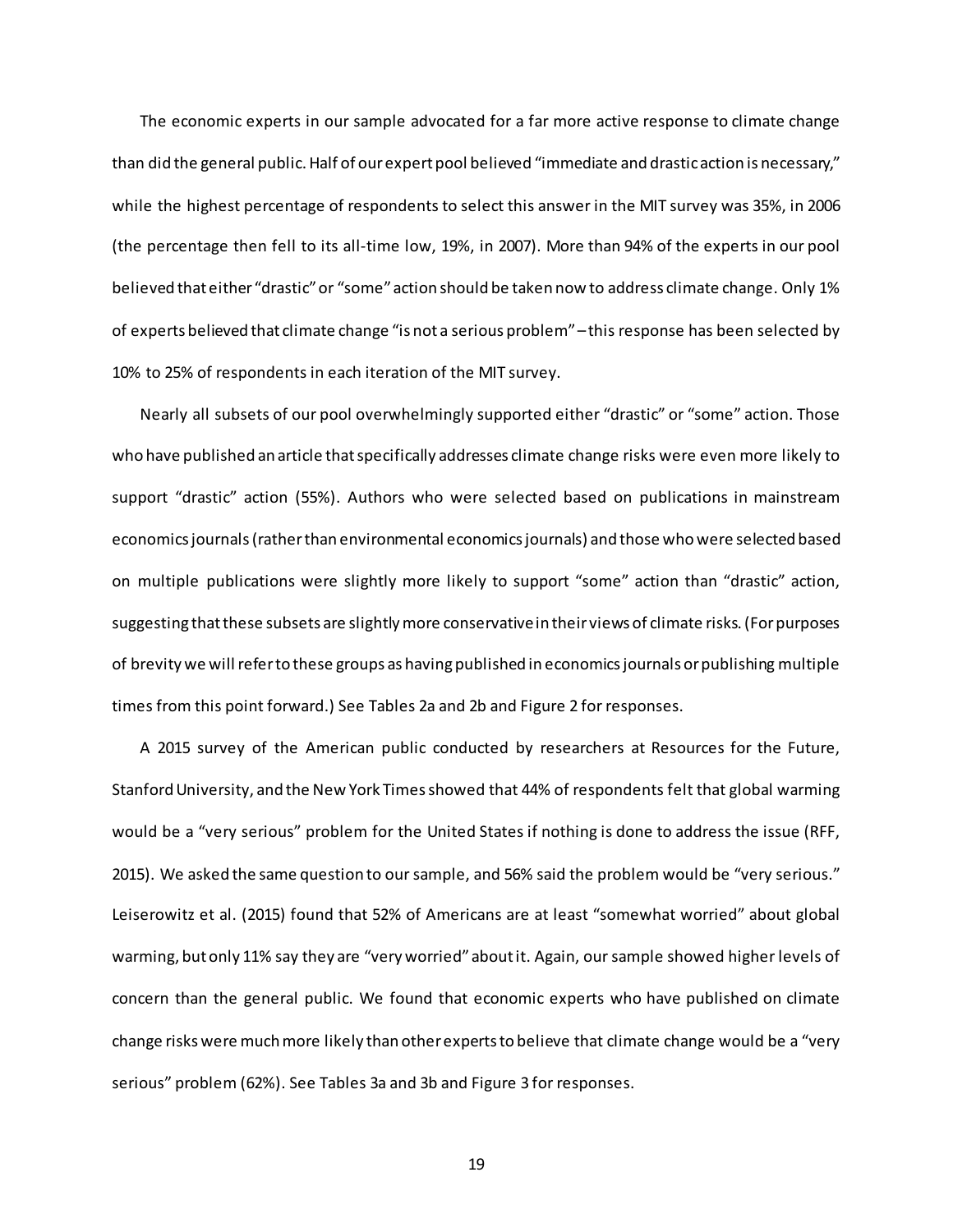

# **Figure 3. If Nothing Is Done to Limit Climate Change in the Future, How Serious of a Problem Do You Think it Will Be for the United States?**

The economic expertsin our pool clearly believe that climate change presents major risks, and that significant action should be taken to address climate change in the near term. On both counts, experts seem to show more concern about climate change than the general public.

#### *Impact on Domestic Economic Sectors*

We asked respondents to identify which major sectors of the United States' economy will be negatively affected by climate change, and the vast majority predicted negative impacts on agriculture (94%), fishing (78%), utilities (electricity, water, sanitation) (74%), forestry (73%), tourism/outdoor recreation (72%), and insurance (66%).

The almost universal agreement that agricultural will be negatively affected is somewhat surprising given the ongoing debate within the literature on whether moderate warming will boost or damage northern agricultural yields. It is possible that this finding is the result of the question's open-ended time frame – experts seem to believe that U.S. agriculture will be negatively affected over time, though they may or may not differ in their estimates of near-term changes.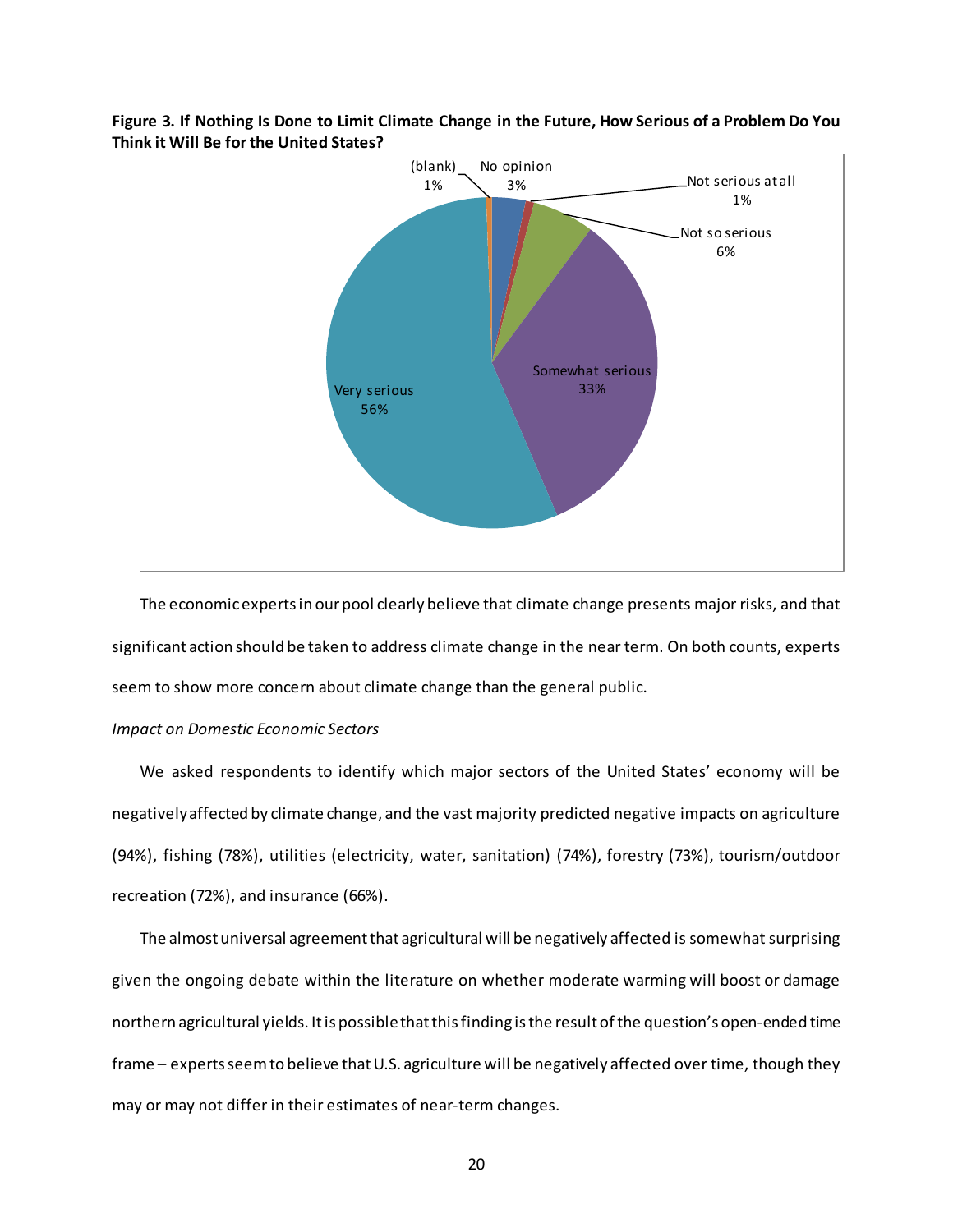

**Figure 4a. Domestic Economic Sectors Likely To Be Negatively Affected By Climate Change (All Respondents)**

**Figure 4b. Domestic Economic Sectors Likely To Be Negatively Affected By Climate Change (All Respondents), Compared to Results from Holladay et al. (2009)**

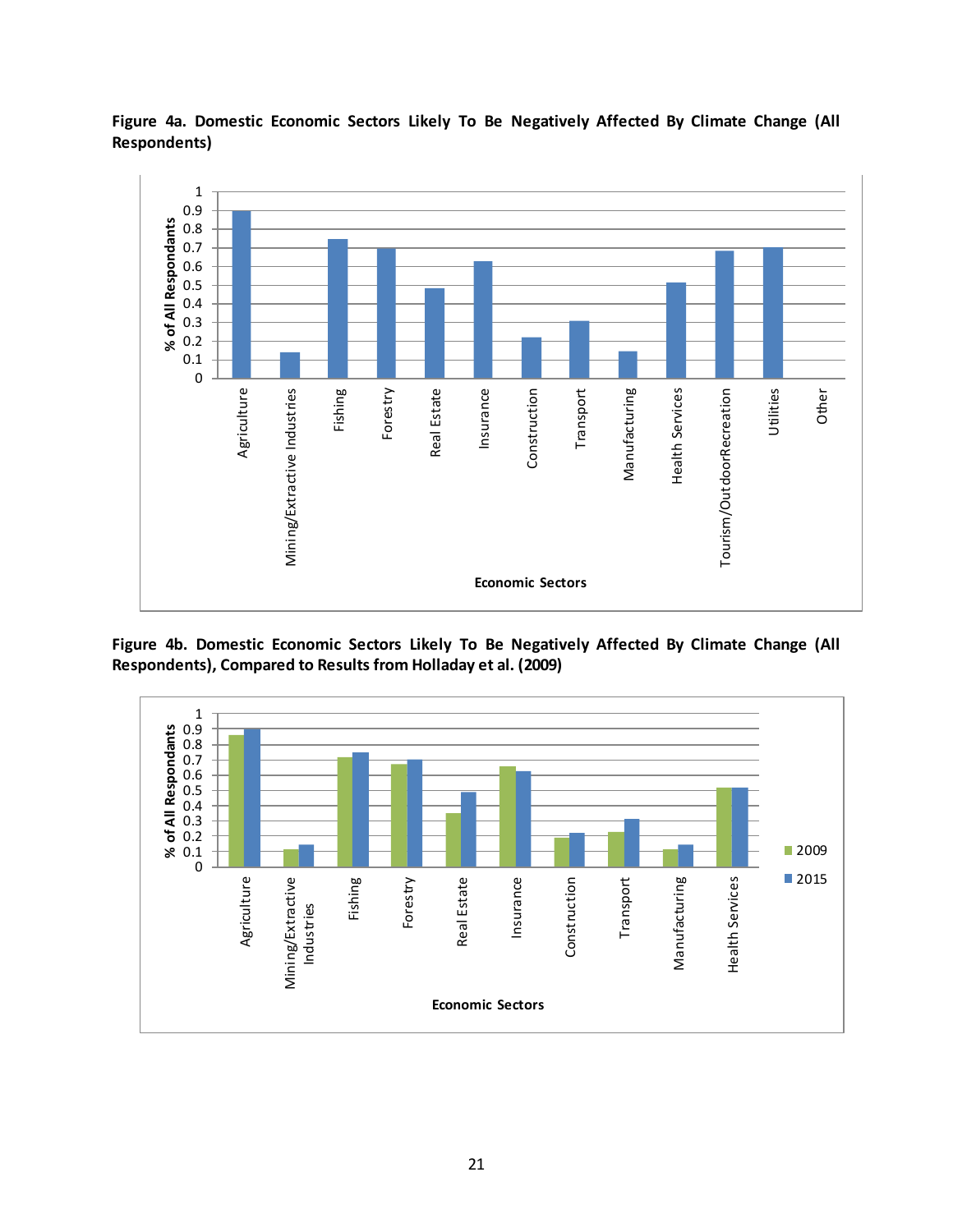More than half of respondents also predicted negative impacts on health services (54%) and real estate (51%). However, most experts believed that mining (15%), construction (24%), and transportation (32%) will be more resistant to negative impacts from climate change.

Holladay et al. (2009) asked this exact question to a smaller pool of similarly defined economic experts and their findings were remarkably consistent with these results(we added three sectors to the list in our survey: Tourism/Outdoor Recreation, Utilities, and Other). A comparison is shown in Figure 4b. The relative vulnerability of sectors remained consistent across the two surveys, though the results suggest that some perceptions have changed over time. Notably, the percentage of experts who believe real estate will be negatively affected grew from 35% to 49%. This finding suggests that economic experts have grown more confident that climate change will significantly damage the U.S. real estate sector; the difference does not seem to stem from our inclusion of environmental economics publications, given that nearly 50% of each subset of our sample predicted a negative effect on real estate.

A few small but significant differences emerged when disaggregating responses to our survey by subset. Experts who had published in economics journals (rather than environmental economics journals) agreed strongly that the sectors generally seen as the most climate-sensitive—agriculture, fishing, and forestry—were highly susceptible to damages. However, they were less likely than other respondents to predict damages to other sectors, including transportation (25%), mining (12%), manufacturing (12%), health services (47%), tourism/outdoor recreation (65%), and utilities (68%). Those who had published more than one article were also approximately 10% more likely to predict negative effects on the U.S. mining industry. See Tables 4a and 4b and Figure 4 for responses.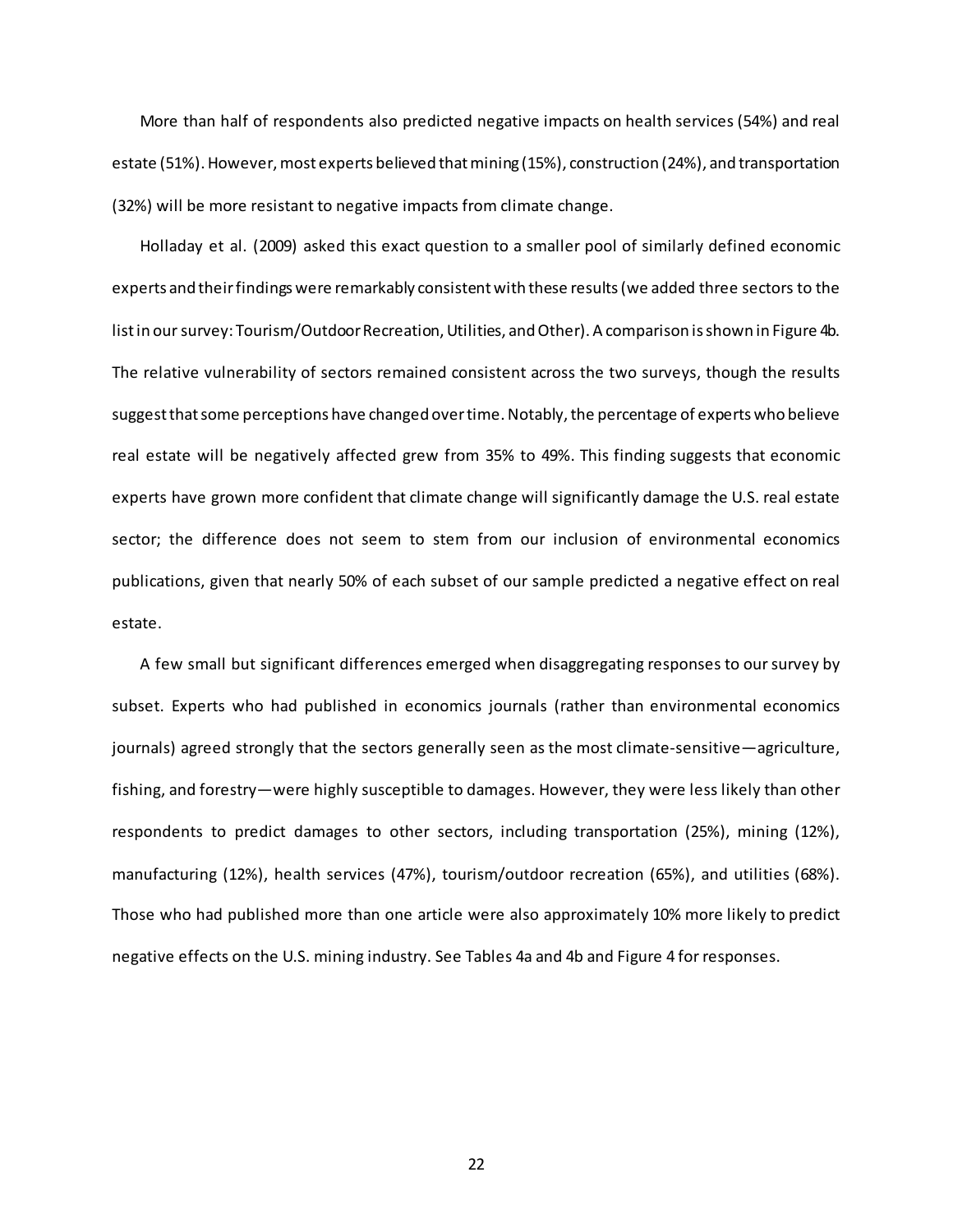## *When will climate change have a net negative affect on the global economy?*

One of our most noteworthy findings emerged from our question about when the net effects of climate change will first have a negative impact on the global economy. (Respondents were told to assume a business-as-usual path for emissions, with no major new climate policies implemented.)

Policymakers and journalists often discuss damages from climate change as a problem for the distant future, but 40.6% of our respondents believed that "climate change is already having a negative effect on the global economy." Many others believed the net impact would be negative by 2025 or 2050; approximately 90% of total respondents believed that climate change will damage the global economy by mid-century. There was almost universal agreement that there will be a negative effect by the end of the century (97%).



**Figure 5. During what time period do you believe the net effects of climate change will first have a negative impact on the global economy? (All Respondents)**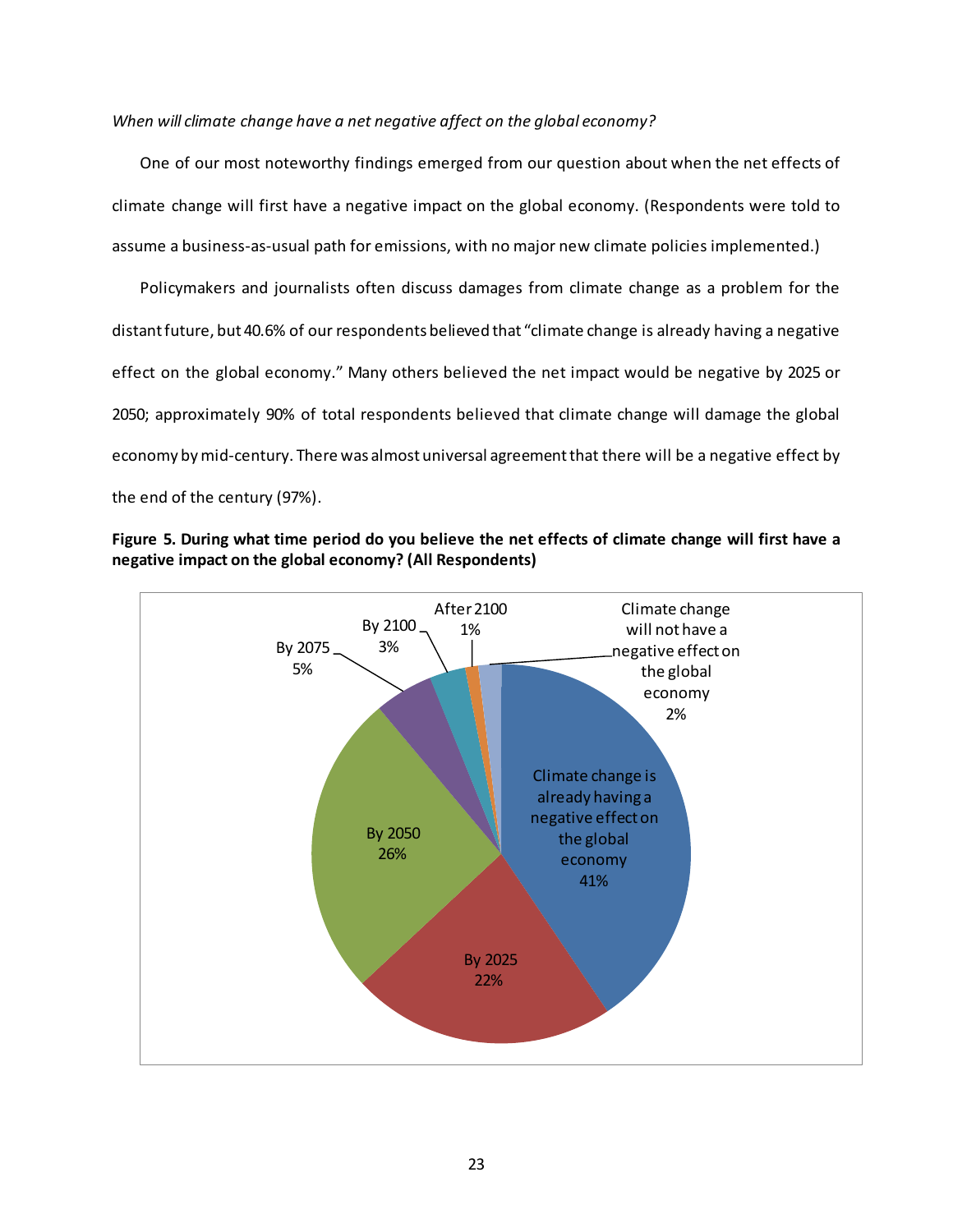The median estimate for when the net effects of climate change will become negative was "by 2025." This result differs greatly from the output of the FUND model, a climate-economic model used by many policymakers. FUND predicts that the net effects of climate change will begin to negatively affect the global economy around 2080 (Tol, 2013b). As a point of reference, Leiserowitz et al. (2015) found that 32% of Americans think people in the U.S. are being harmed "right now" by global warming.

Those who published in economics journals were slightly more conservative with respect to impacts in the next 10 years; 29% believed that negative impacts are already occurring and 54% believed that impacts will occur by 2025. Almost 85% believed that negative impacts will occur by 2050. Approximately 97% of experts publishing in economic journals believe that negative impacts will occur by the end of the century. Again, this subset had a median estimate of "by 2025."

Additional markers of expertise, such as multiple publications or publications on climate damages or IAMs, did not have a large effect on respondents' views. Compared to the full sample, experts with multiple publications believed that there is a slightly higher probability of negative impacts in each of the time periods, while those with relevant publications believed that there are slightly lower probabilities in each period. Each group had a median estimate of "by 2025." See Tables 5a-d and Figure 5 for responses.

## *Growth Rates and Climate Change*

In our sixth question, we asked respondents whether climate change will have a long-term, negative impact on the growth rate of the global economy. Approximately three-quarters believed that climate change will negatively affect economic growth. In particular, more than 40% believed that such effects are extremely likely. Only 5% of respondents thought that negative growth impacts were unlikely or extremely unlikely (approximately 15% of respondents believed that the evidence is unclear).

Those who had published in economics journals were marginallymore conservative than the overall sample, with slightly more of these respondents viewing growth rate declines as "likely" (40%) than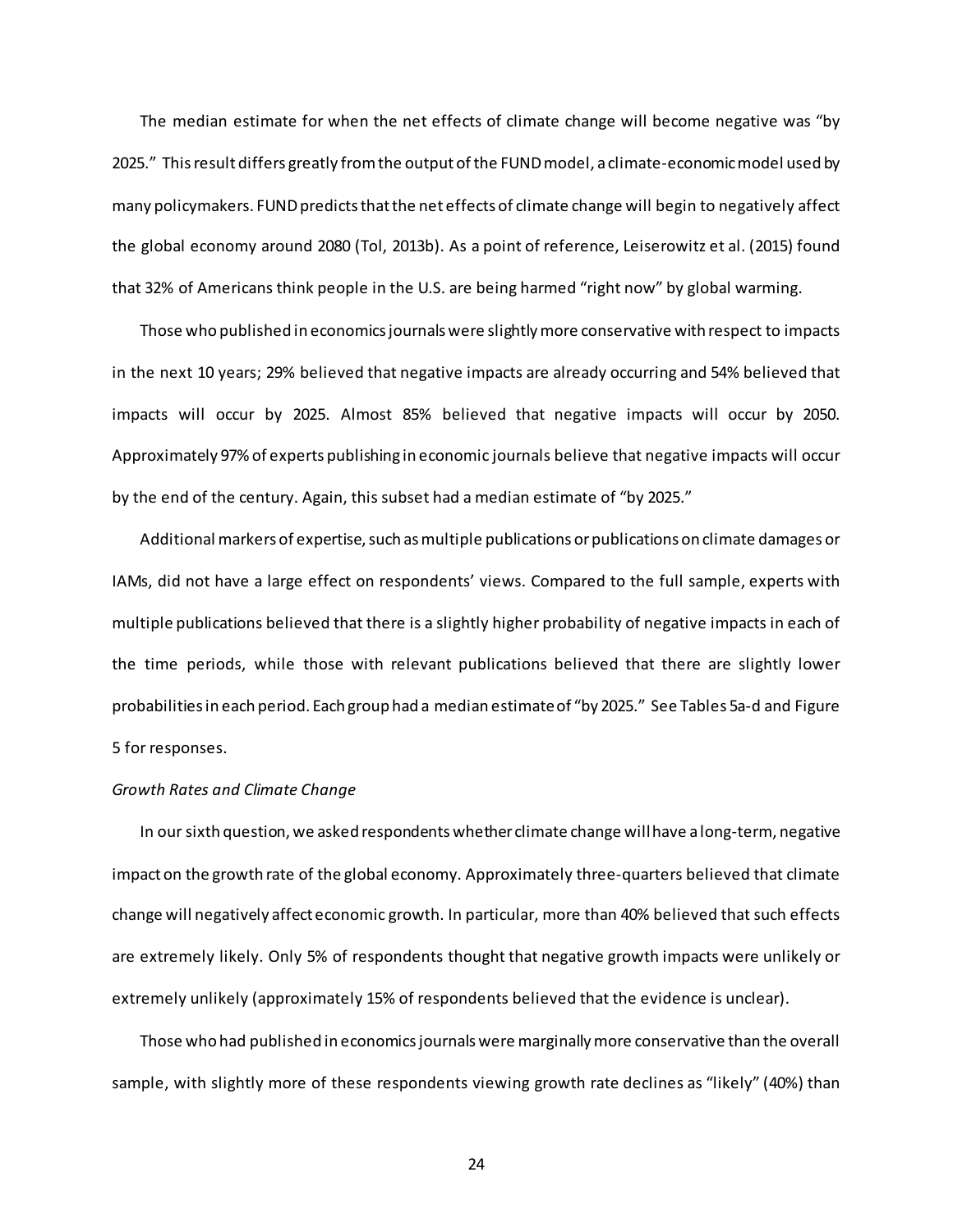"extremely likely" (38%). Of those who had published an article on damages from climate change, 47%

saw negative growth rate impacts as "extremely likely." See Tables 6a and 6b and Figure 6 responses.





*Greenhouse Gas Control Mechanisms under the Environmental Protection Agency's "Clean Power Plan"*

We asked our pool of experts to weigh in on a current climate policy question facing many policymakers in the United States. Question 7 asked about the most desirable GHG control mechanisms to use for implementation of the Clean Power Plan - a soon-to-be-finalized regulation that will set GHG emission reduction targets for each state's electricity sector.

The vast majority of respondents (76%) believed that the most efficient option was "market-based mechanisms coordinated at a regional or national level (such as a regional/national trading program or carbon tax)."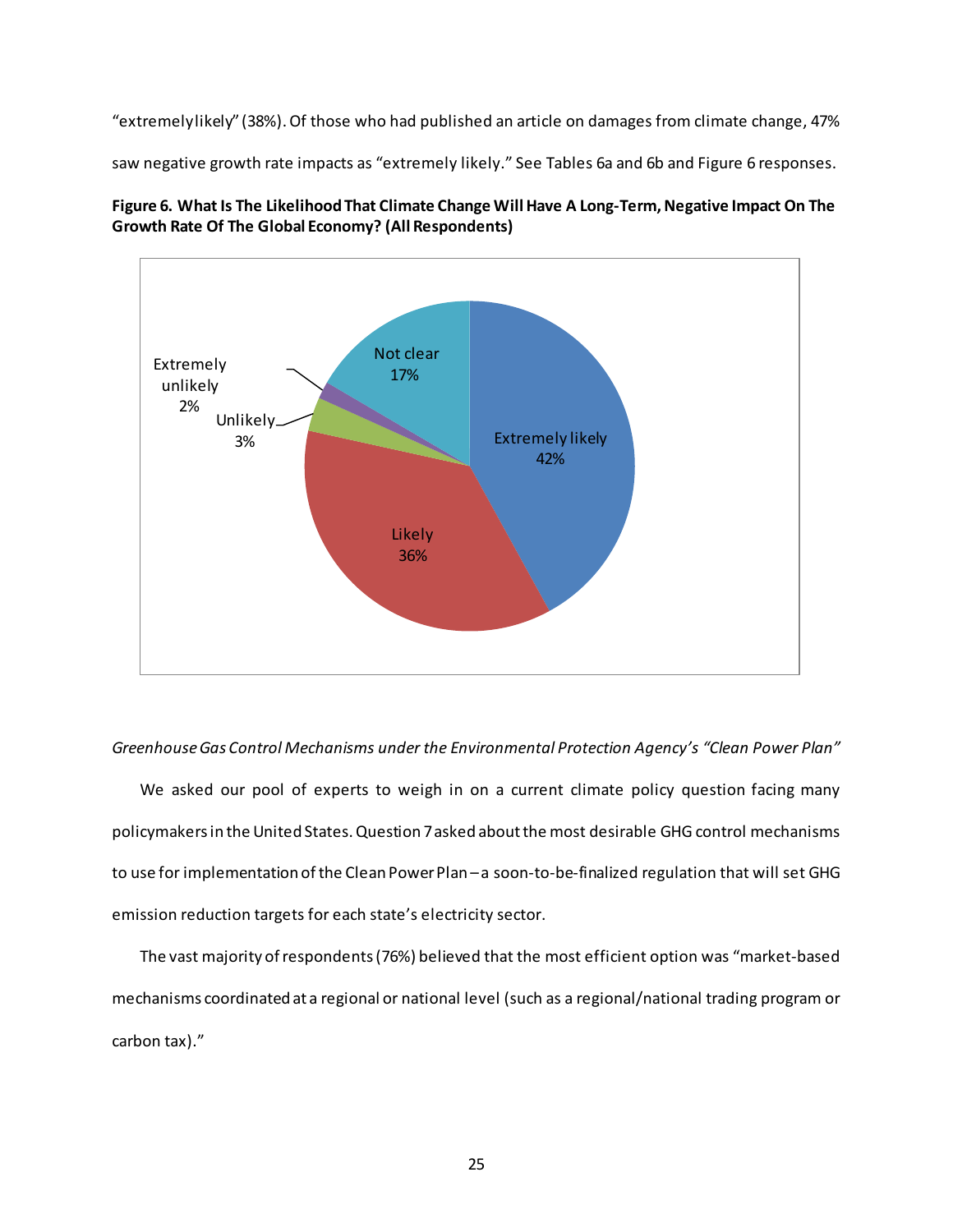# **Figure 7. The U.S. Environmental Protection Agency's "Clean Power Plan" Will Set Carbon Dioxide Emission Targets for Each Individual State's Electricity Sector. What Would Be the Most Efficient Way to Implement These Targets? (All Respondents)**

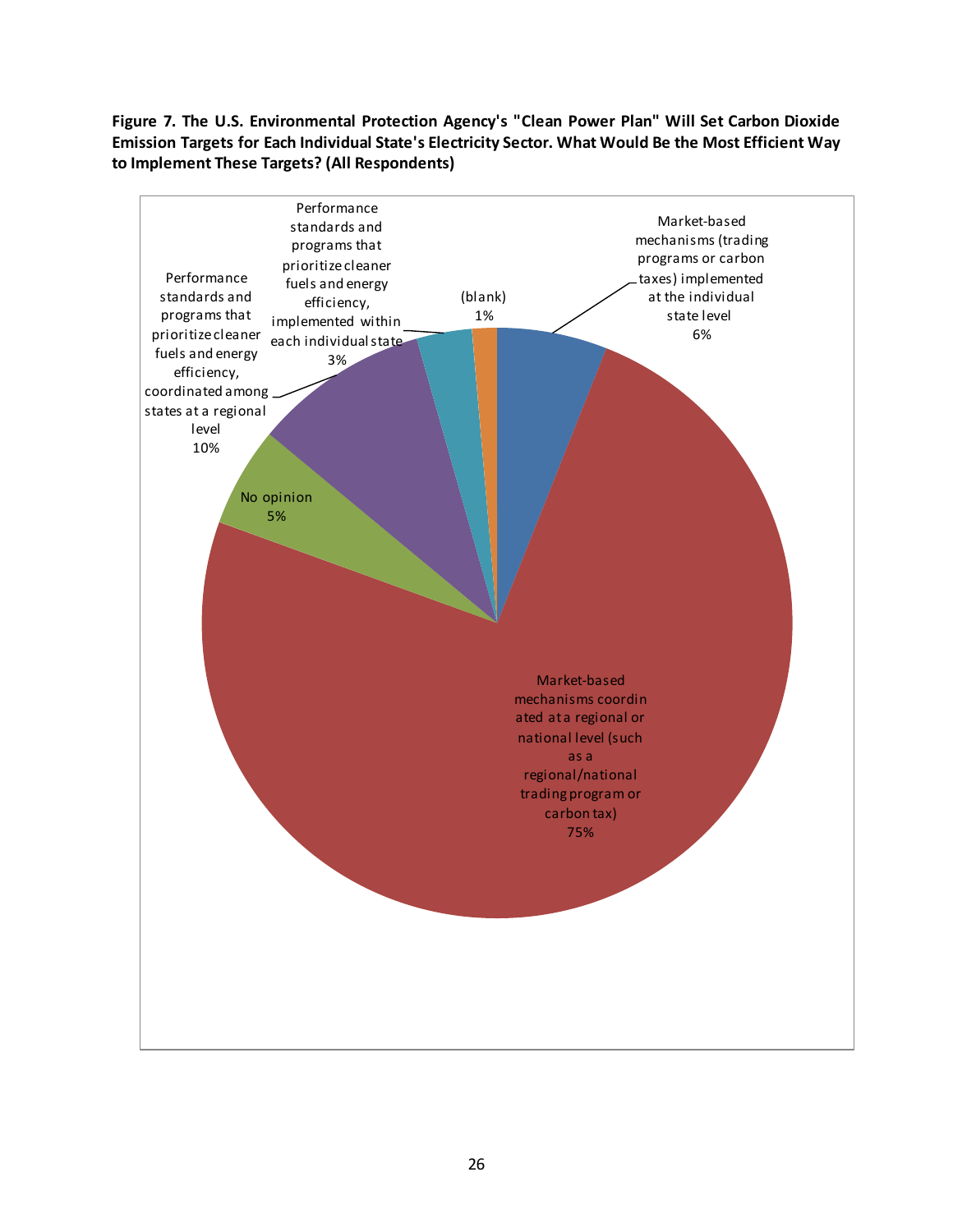The experts clearly believed that interstate trading would maximize efficiency, as the next most popular response also involved regional coordination – nearly 10% chose performance standards or similar programs coordinated regionally. In total, 85% of respondents supported mechanisms that allow for interstate trade.

The preference for market-based mechanisms with interstate coordination was even stronger among experts who had published about GHG control mechanisms or published in mainstream economics journals (84% and 89%, respectively). Very few experts who had published in economic journals preferred performance standards; 1% supported state standards while none supported regional standards. See Tables 7a and 7b and Figure 7 for responses.

#### *The United States Could Induce Other Countries to Reduce Emissions by Reducing U.S. Emissions*

We asked our sample whether the United States may be able to strategically induce other countries to reduce their GHG emissions (or enter into an emissions reduction agreement) by adopting policies to reduce U.S. emissions. We found that 82% of the experts either "agreed" (37%) or "strongly agreed" (45%) that this may be possible. The findings were generally consistent across subsets of our sample, though experts who had published in economics journals or written about international agreements were slightlymore likely than average to disagree (they disagreed/strongly disagreed at rates of 8% and 6%, respectively). Experts who had published on global climate strategy chose "strongly agree" at a very high rate of 55%. See Tables 8a and 8b and Figure 8 for responses.

This finding could be relevant to policymakers, as it suggests that more aggressive domestic climate policies could induce international action, potentially overcoming the free-rider problem that some cite as a reason to avoid unilateral emissions reductions.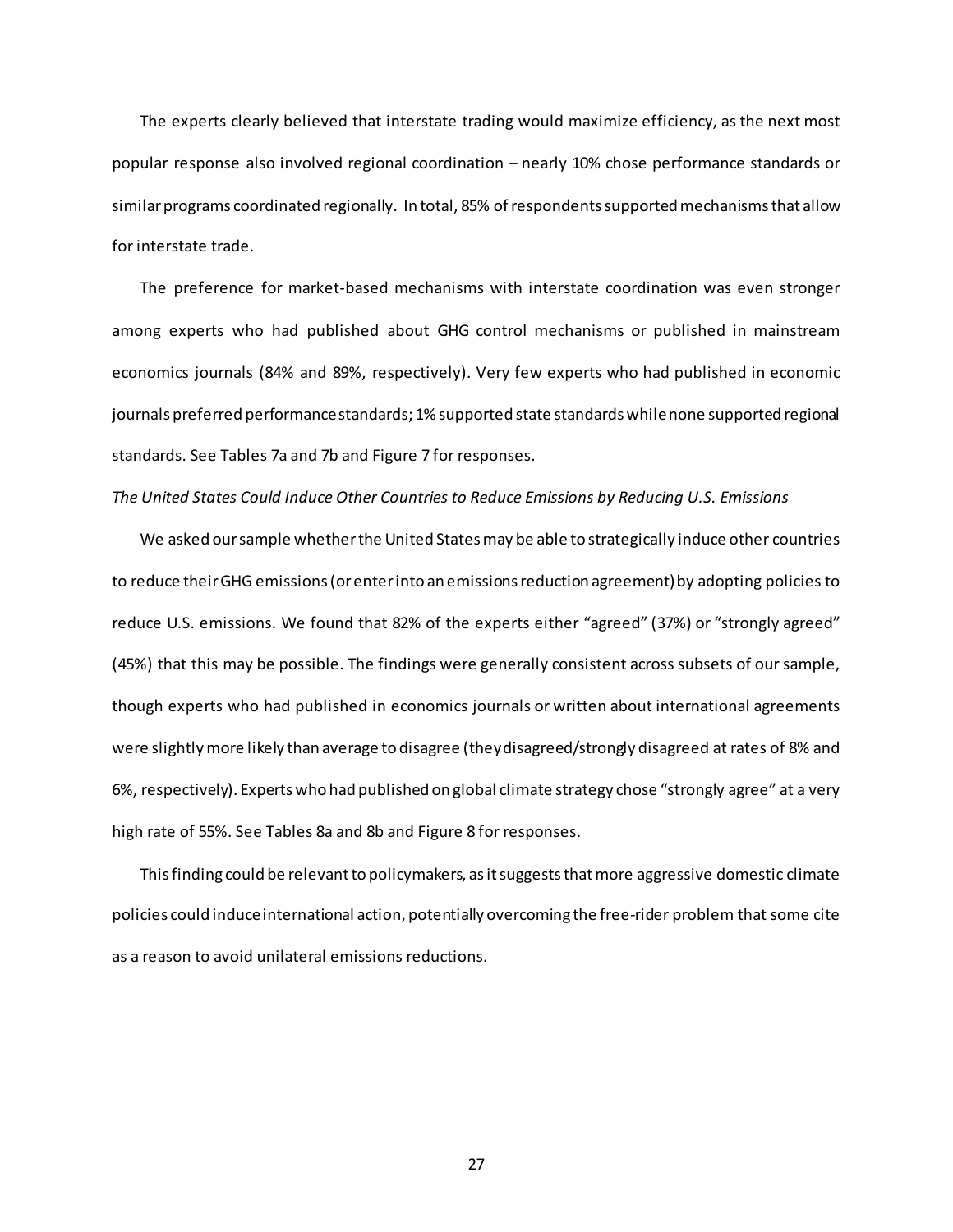# **Figure 8. The United States May Be Able To Strategically Induce Other Countries to Reduce Their Greenhouse Gas Emissions (Or Enter Into an Emissions Reduction Agreement) By Adopting Policies to Reduce U.S. Emissions (All Respondents)**



# *Support for Unilateral Emissions Reductions*

Experts in our sample overwhelmingly supported unilateral GHG reduction commitments by the United States, regardless of the actions other countries have taken. Some subsets, such as those who have published in economics journals, published multiple articles, or written on international agreements, were a bit more likely to support reduction commitments only if other countries took some form of action. However, at least 72% of every subset supported unilateral action. Nearly 81% of experts who have published on the topic of global climate strategies supported unilateral reduction commitments by the United States. See Tables 9a and 9b and Figure 9 for responses.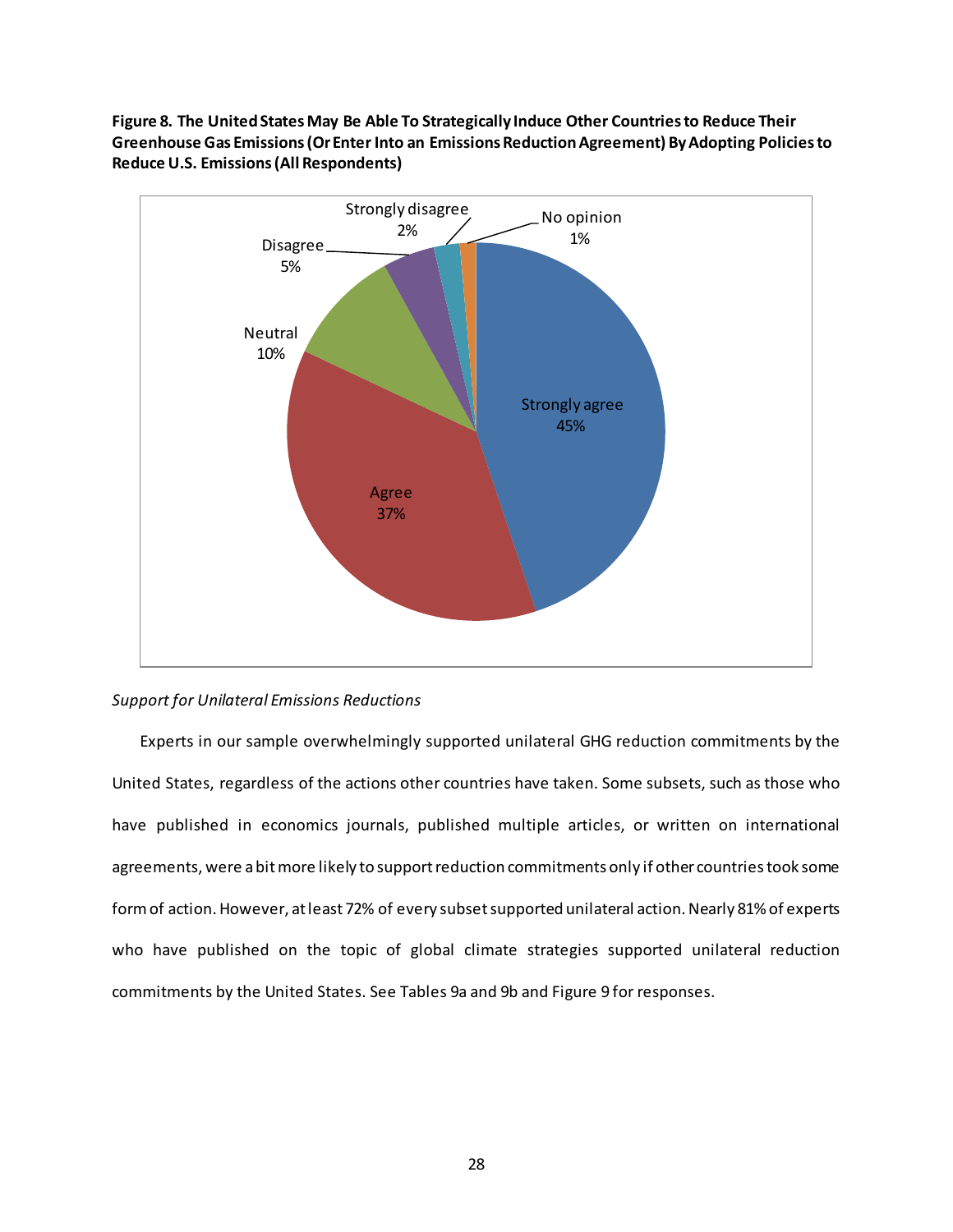

# **Figure 9. The U.S. Government Should Commit To Reducing Greenhouse Gas Emissions: (All Respondents)**

# *The Appropriateness of the U.S. Government's Social Cost of Carbon Valuation*

Economists have long debated the appropriate value for the social cost of carbon (SCC). We asked respondents whether they believed that the official U.S. estimate of the SCC was appropriate, and our findings revealed a strong consensus that the SCC should be greater than or equal to the current \$37 estimate.

Our question provided the following background: "The global 'social cost of carbon' (SCC) is the marginal cost to society of carbon dioxide emissions. Specifically, it is the present value of all future damages to the global society of one additional metric ton of carbon dioxide-equivalent greenhouse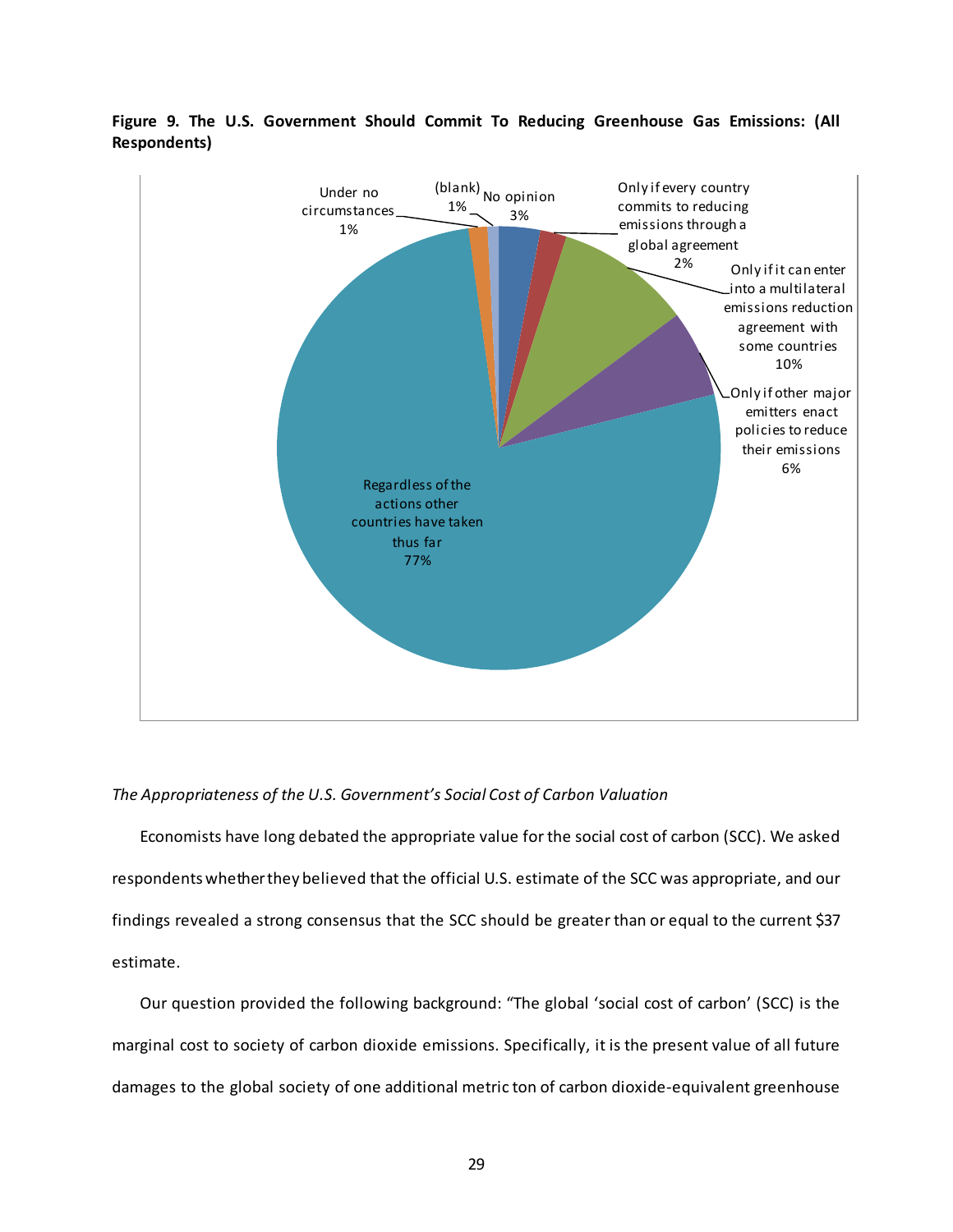gasses emitted today. In 2013, a U.S. government Interagency Working Group adopted \$37 (in 2007 USD) as its central estimate for the SCC (this figure estimates the economic damages of a unit of 2015 emissions, with a 3% discount rate)." We then asked respondents for their opinion of the estimate.



**Figure 10. Opinions of the U.S. Government's SCC Valuation (All Respondents)**

This was the initial question on the survey's second and final page, and the completion rate dropped from roughly 99% (for questions on the first page) to just above 90% (338 responses).  $^{14}$ 

More than half of respondents believed that \$37 is too low of a value for the SCC, and more than two-thirds believed that that actual SCC was equal or greater than \$37. Twice as many experts had no opinion (16%) as believed that the SCC is too low (8 %). If we exclude individuals that did not answer this question, three-quarters of respondents believed that the actual SCC is equal or greater than \$37, as

<span id="page-30-0"></span> $14$  Given that the experts who did not fill out question 10 also did not fill out questions 11-15 (with the exception of one respondent), it is likely that this drop in the response rate to question 10 is result of it being the first question on the second page of the survey.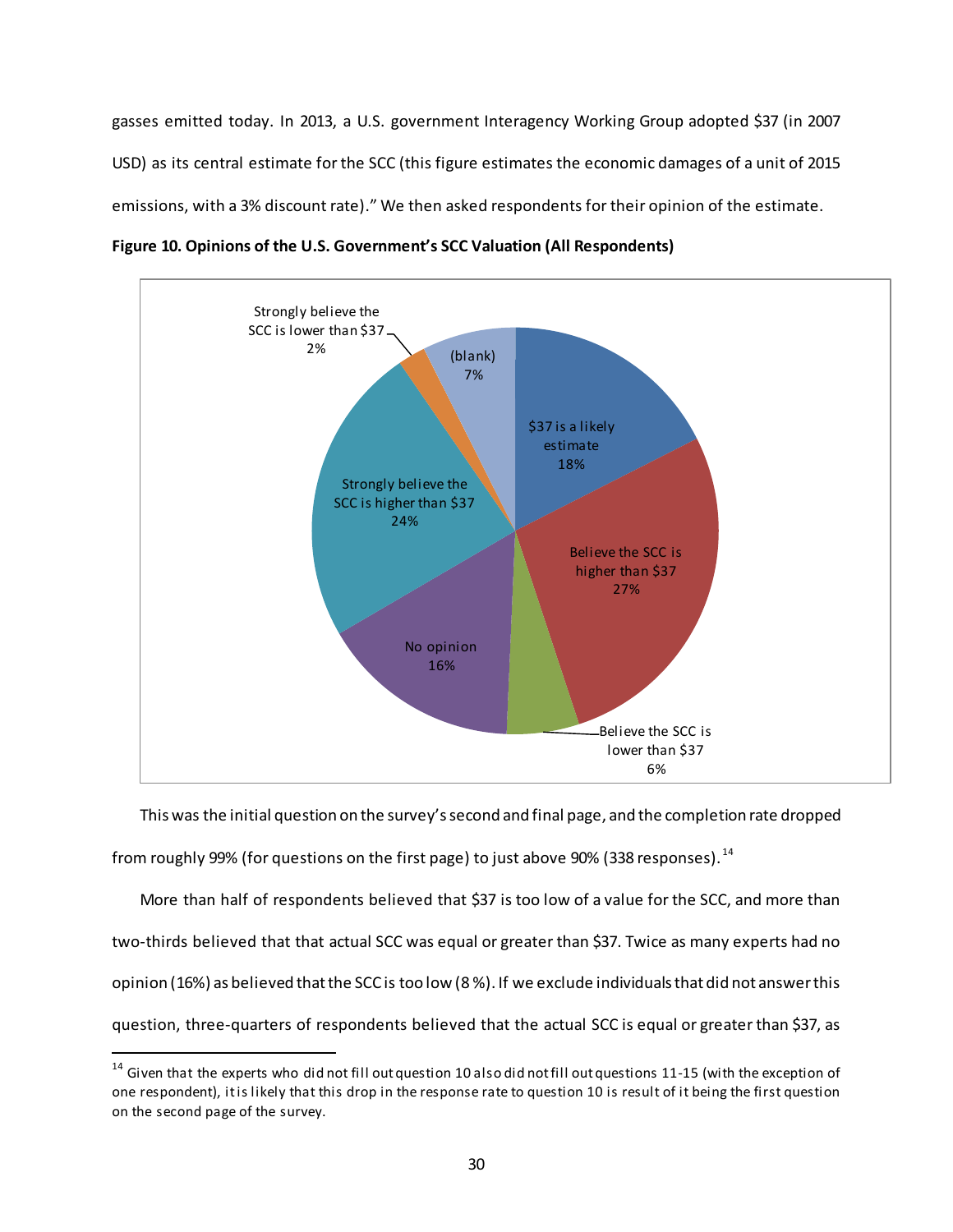compared to the 9% that believe that \$37 is too high. Results were consistent across most subsets, though experts who published in economics journals were far more likely to believe that the official SCC estimate is too high (13.6%).

Respondents who have published on IAMs and/or the SCC were far more likely than the general sample to believe that the official SCC is too low: approximately one third of this group "strongly believed" that the SCC is higher than \$37, and approximately two thirds believed that it is higher. Only 12% believed or strongly believed it was lower. See Tables 10a-d and Figure 10 for responses.

# *Discounting Benefits to Future Generations*

We asked respondents about the appropriate method for discounting the benefits and costs of climate change and climate change action (such as adaptation and mitigation) to future generations. Specifically, we sought their views on (1) constant vs. declining rates, and (2) market-calibrated rates vs. rates calibrated using ethical parameters.



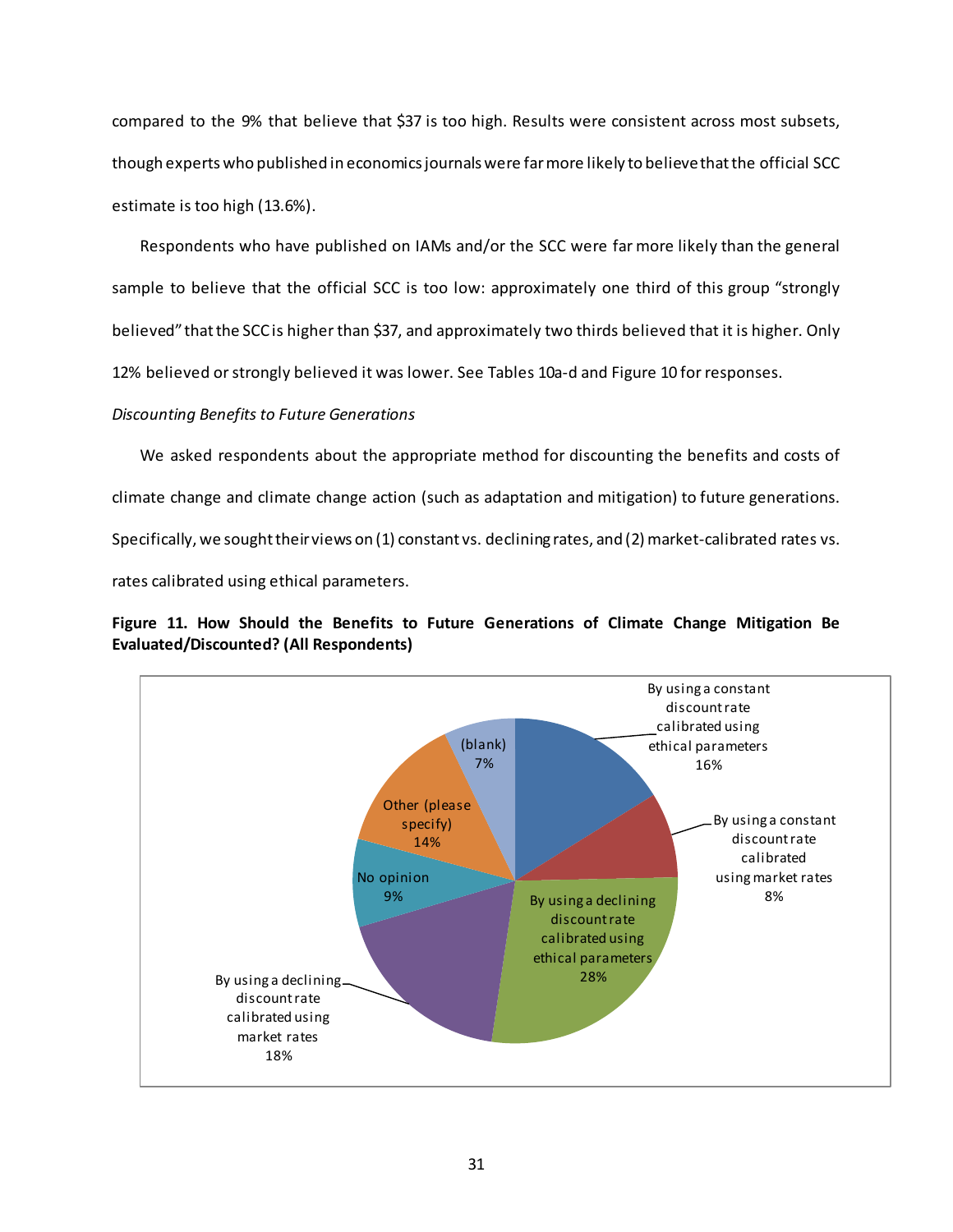No consensus emerged around a single methodology, though nearly half (46%) of respondents favored one of the two approaches that featured declining discount rates. The two approaches using rates calibrated with ethical parameters also received support from nearly half of the group (44%) when summed. The most common response (28%) combined these two attributes.

It is noteworthy that the least popular approach (8%) was a constant discount rate calibrated to market rates – this is the approach currently used by the U.S. government to analyze regulations and other policies.

Respondents who published in economics journals were much more likely to favor a declining discount rate (58%) and calibration based on ethical parameters (52%). Similarly, those with additional expertise – as defined by multiple publications or publications on IAMs/ SCC – were also much more likely to support declining discount rates and/or ethical based calibration. In fact, close to two thirds of authors who published on IAMs or the SCC favored declining discount rates, and approximately half favored calibration based on ethical parameters. See Tables 11a-d and Figure 11 for responses.

#### *Choosing an Appropriate (Constant) Discount Rate*

Our first open-ended question asked respondents to provide the appropriate constant discount rate for calculating the social cost of carbon. Currently, the U.S. government uses rates of 2.5%, 3%, and 5% in this calculation. Our pool of experts believed that the appropriate constant discount rate should be equal to or less than the 3% central discount rate used by the government.

Roughly 60% of completed surveys included an answer to this question (completion rates for all open-ended questions were lower than for multiple-choice questions). [15](#page-32-0)

For those that responded to this question, the mean and median estimates were approximately 3% and 2%, respectively. Similar results were found for all subsets. Interestingly, 2% was the mean and

<span id="page-32-0"></span> $15$  The response rate increases to greater than two-thirds for "experts" as defined as authors selected for the survey based on multiple publications or respondents who identified themselves as publishing on the topics of integrated assessment models or the social cost of carbon.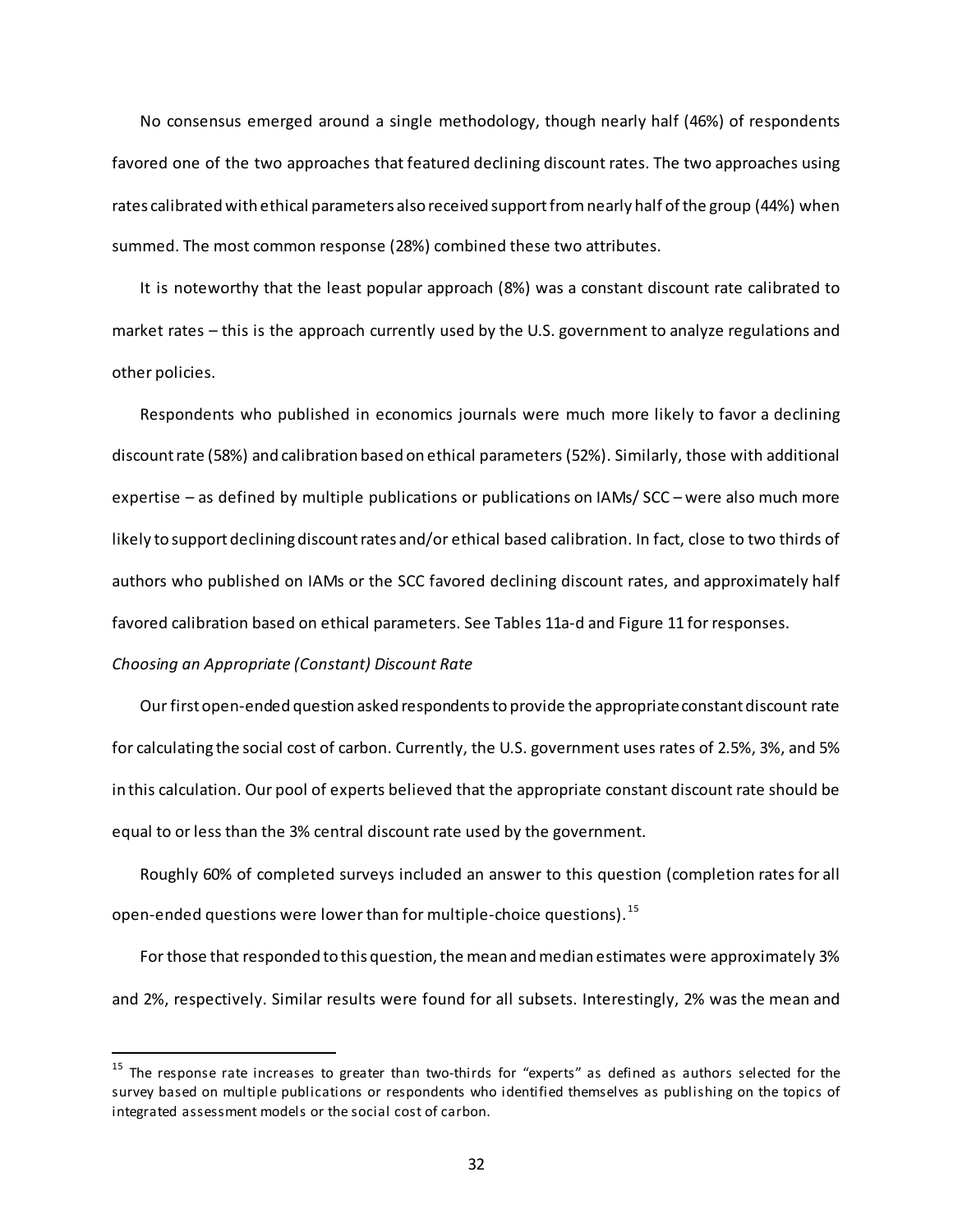median constant discount rate selected by experts who published in economics journals; this is below

the lowest discount rate (2.5%) used by the U.S. government in the calculation of the official social cost

of carbon.

**Figure 12. Histogram: "If Benefits To Future Generations Are To Be Discounted Using A Constant Discount Rate, The Appropriate Discount Rate To Use When Calculating The Social Cost Of Carbon Is:" (Trimmed bottom 1% and top 99%)**



If we trim the full data set to eliminate outliers, the consensus estimate gets even lower. When excluding the 1st percentile and 99th percentile estimates, we find that the mean and median are 2.3% and 2%, respectively. If we further restrict our attention to estimates between the 5th and 95th percentile, we find mean and median estimates of 1.87% and 2%. (These estimates are similar to those of experts who were selected based on publications in economic journals.). Following Wietzman (2001), we trim estimates below 0.5% and above 12%, and find a mean and median of 2.6% and 2%.

Additionally, we find that responses in the  $90<sup>th</sup>$  percentile vary from 3% to 5% across all subsets. This strongly suggests that experts believe that the 5% discount rate – the maximum rate used by the U.S.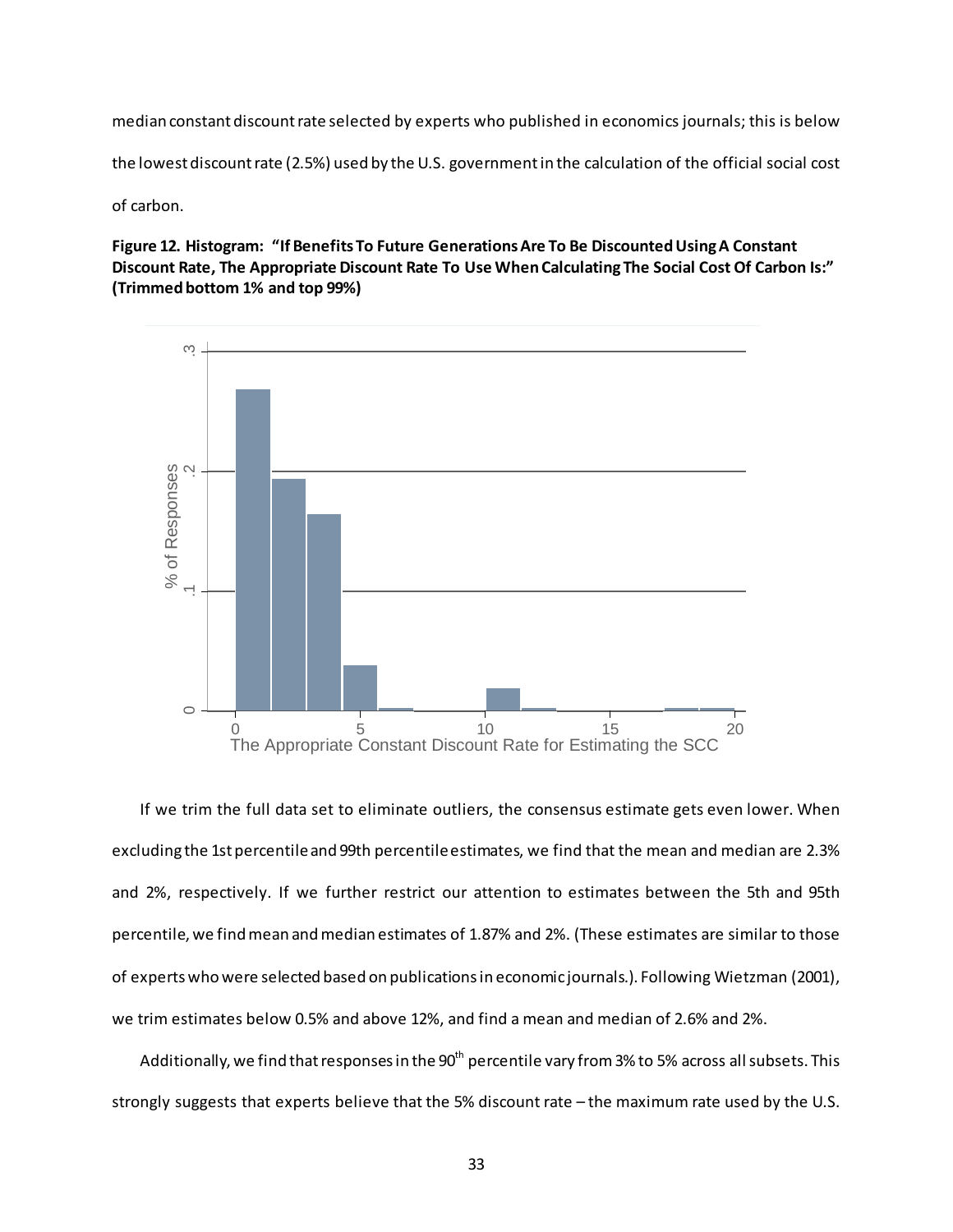government – is on the high end of what economists recommend. A 7% discount rate – suggested by some – is clearly inappropriate.

Our results are similar to Drupp et al. (2015) who find that the mean and median of the constant discount rate are 2.25% and 2%, respectively. (Our findings match these results especially closely when we exclude outliers.) Like Drupp et al. (2015), our results are slightly below the mean and median found by Weitzman (2001) of 4% and 3%, respectively. See Table 12 and Figure 12 for results.

#### *Estimating Climate Impacts*

We asked respondents to provide their best estimate of the impact on market and non-market goods as a percentage of GDP, based on the following climate change scenario: global mean temperature increases by 3°C relative to the pre-industrial era (i.e., a 2.1°C increase from the current period) by approximately 2090.

We find that on average, experts' best estimate of the economic impacts from 3°C of warming by 2090 is between -5% and -10% of GDP (including market and non-market impacts), with considerable variation. For experts that responded to this question, the mean and median estimates for impacts were -10.2% and -5.5%, respectively, with a variance of 133%.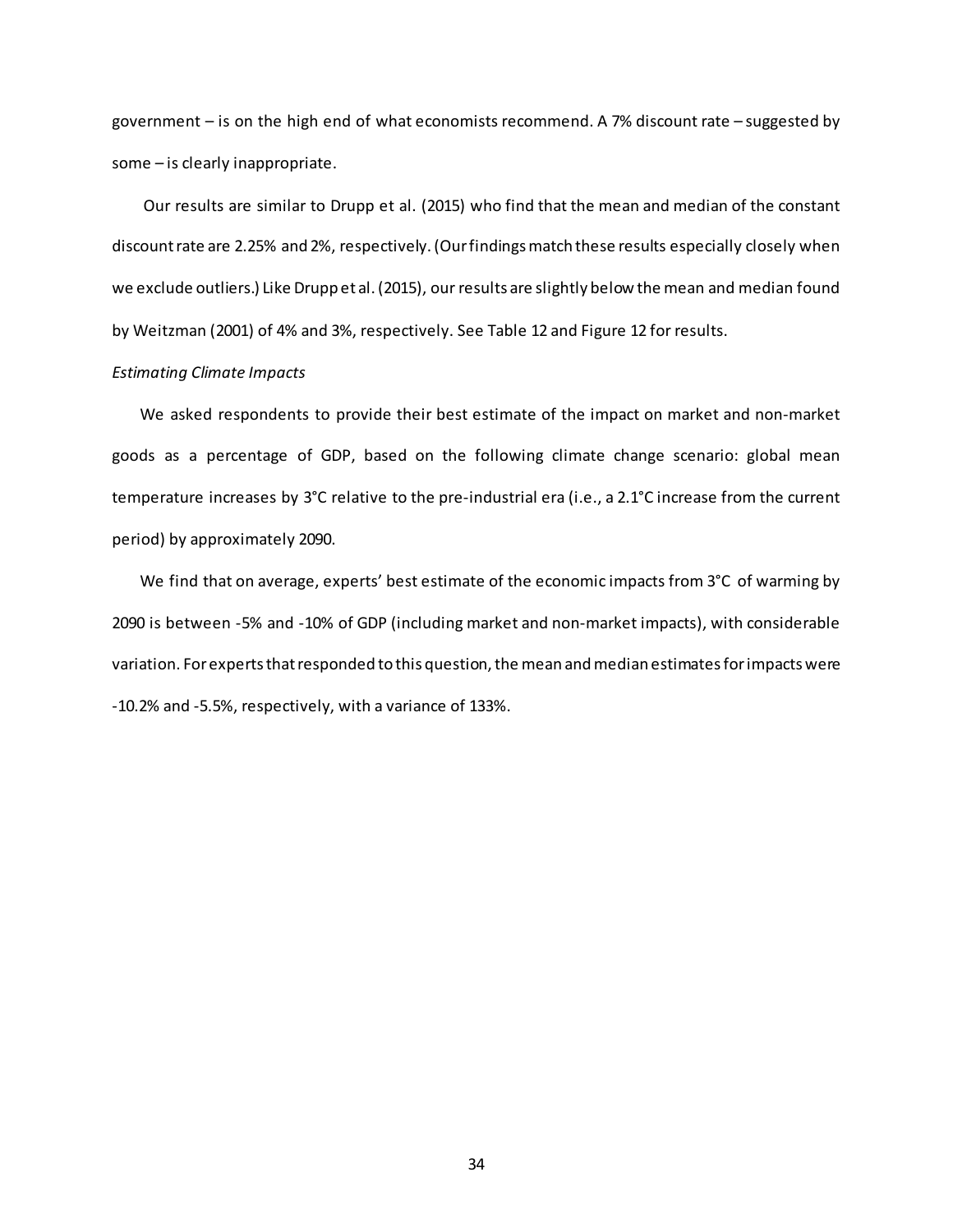**Figure 13. Histogram: What Is Your Best Guess (Median/50th Percentile Estimate) of the Impact on Global Output, as a Percentage of GDP? Please Include Non-Market and Market Impacts, and Factor In Adaptation To Climate Change. (All Respondents)**



Similar results were found for all subsets, with some minor exceptions: the mean impact for those publishing in economics journals was slightly more conservative at -7.1%, while the median impact for those who published in environmental journals was higher at -10%. Experts with multiple publications had a mean of -9.1%, while those who had published on IAMs had a mean of -8.5%.

The 90th percentile estimate was between -2% and 0% for all groups. If we trim the data to eliminate outliers, we get slightly lower damage estimates. If we restrict our attention to estimates between the 1st and 99th percentiles, we find that the mean and median are -10.2% and -6%, respectively, for the overall sample. If we further restrict our attention to estimates between the 5th and 95th percentile, we find mean and median estimates of -8.7% and -5%, respectively.

These average impact estimates are slightly higher than the estimates from a previous survey on non-catastrophic impacts, though the range of the magnitude and variance are similar. Nordhaus (1994)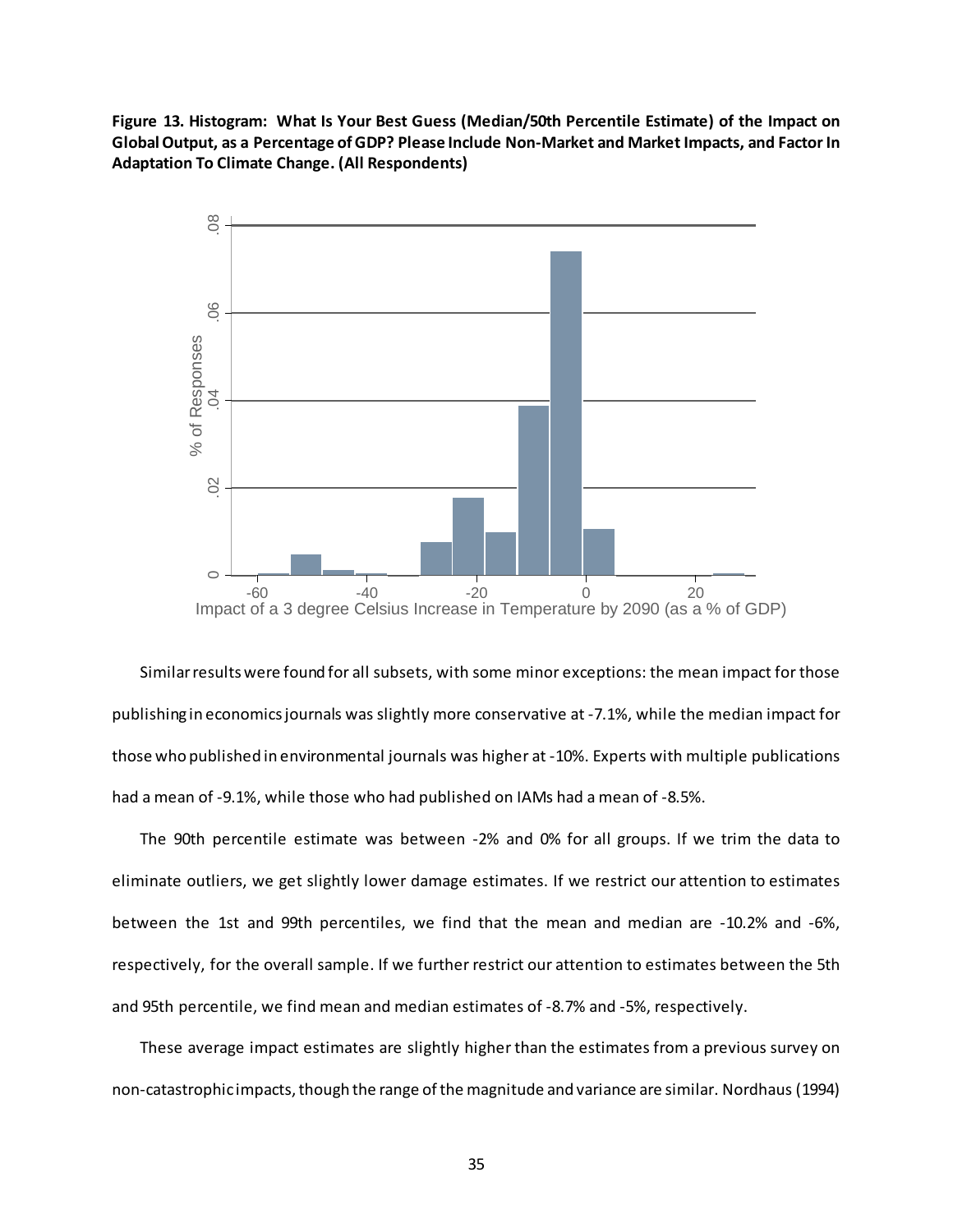found mean and median estimates of -3.6% and -1.9% for an identical scenario. Schauer (1995) estimated mean and median impacts of -5.2% and -2.6% with a variance of 71.3% for a doubling of  $CO<sub>2</sub>$ (a 2.5 degree Celsius increase relative to pre-industrial temperature). These previous estimates relied on the results of handpicked experts – including scientists – instead of a large sample of economists. The estimates are also higher than the three IAMs used by the US government to calculate the official SCC: DICE-2010 has an estimate of slightly below -2.4% for a 3°C increase relative to the pre-industrial temperature (based on RICE-2010);<sup>[16](#page-36-0)</sup> FUND projects +1.42% for a 1 °C increase; and PAGE09 projects 1.12% for a 3°C increase (Howard, 2015). See Table 13 and Figure 13 for response details.

### *Probability of Catastrophic Impacts from Climate Change*

Our final question<sup>[17](#page-36-1)</sup> asked respondents to estimate the probability of catastrophic impacts from a 3°C global temperature increase by 2090. Our question read: "Some people are concerned about a lowprobability, high-consequence outcome from climate change, potentially caused by environmental tipping points. Assume by 'high-consequence' we mean a 25% loss or more in global income indefinitely. (Global output dropped by approximately 25% during the Great Depression.) What is your median/50th percentile estimate of the probability of such a high-consequence outcome if global average temperature were to increase 3°C by 2090?"

<span id="page-36-0"></span> $16$  The most recent version of DICE, i.e., DICE-2013, predicts a decline of 2.4% for a 3 degree increase; this version of DICE is not yet used to calculate the United States' official SCC estimate.

<span id="page-36-1"></span><sup>&</sup>lt;sup>17</sup> In our penultimate question, we asked respondents to provide their best guess of the breakdown between effects on the market sector (e.g., food and fiber, service sector, and manufacturing) and the non-market sector (e.g., environmental amenities, ecosystems, and human health). Respondents were again asked to assume a 3°C temperature increase by 2090. Our results implied that many respondents misunderstood the question, as some seemed to give percentages of GDP rather than percentages of total impact. Given this uncertainty, we do not present results here (results are available from the authors upon request). We used various methods to clean up the data, and based on those methods, mean market impacts ranged between 30% and 50%. These results differ from Nordhaus (1994), who unexpectedly found that impacts were borne mostly by the market sector. Under an identical warming scenario, Nordhaus (1994) estimated that the market sector would face mean and median impact percentages of 62.4% and 62.5%, respectively.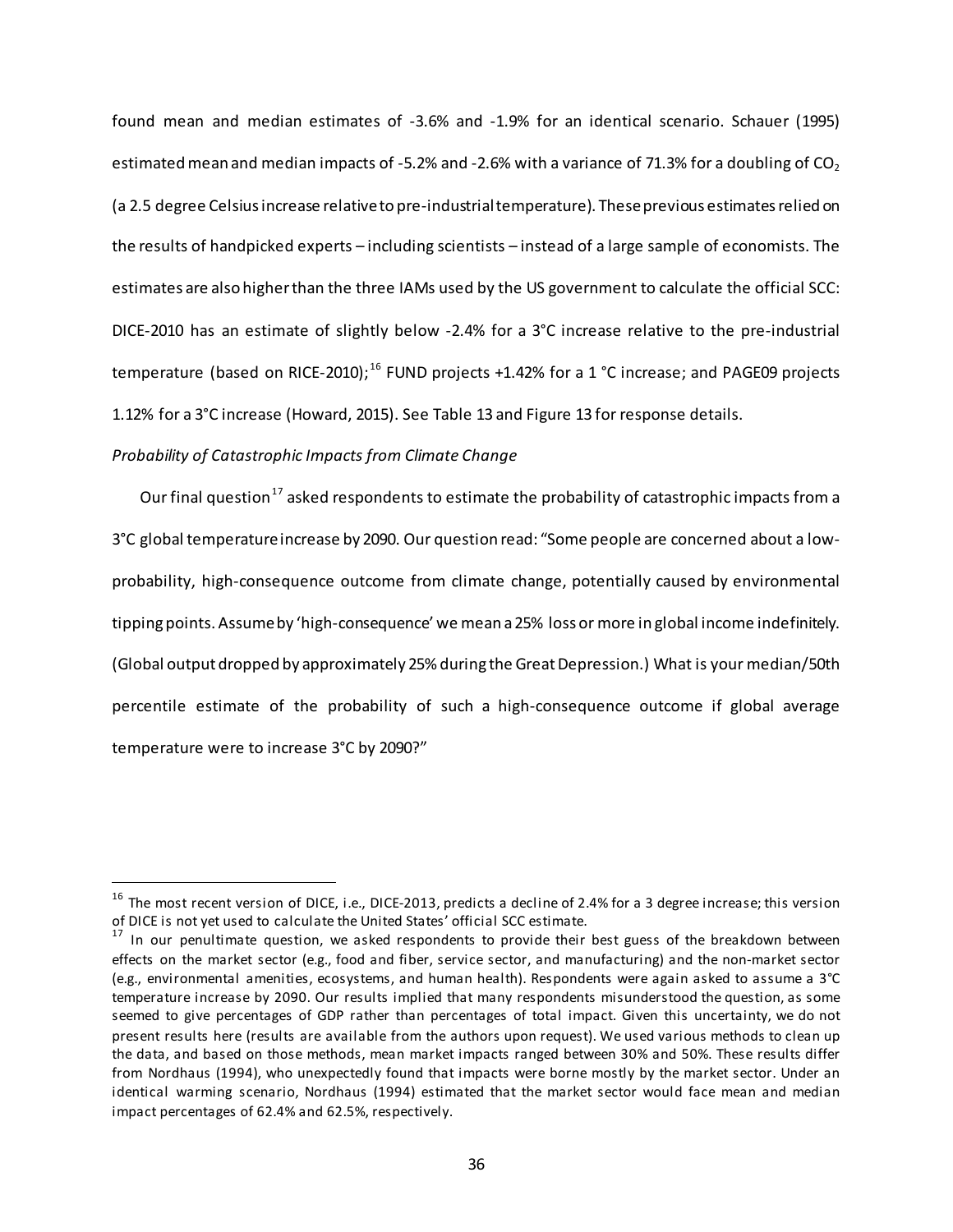**Figure 15. Histogram: Median/50th Percentile estimates of the Probability that a 3°C Increase by 2090 Will Reduce GDP by 25% or More (All Respondents)**



On average, respondents' best estimate of the probability of a "high-consequence" outcome was between 10% and 20%, though the variance in the responses was quite high. For the full sample, the mean and median probabilities were 22% and 10%, respectively. The variance was 665.6%, resulting in a wide 90th percentile of 0.8% and 60%, respectively. These results do not differ between the 95th and 99th percentiles. Respondents who have published in an economics journal differed from the general sample: this subset had mean and median probabilities of 11.3% and 5%, respectively.

Our respondents estimated a higher probability of catastrophic outcomes than Nordhaus (1994) found for an identical warming scenario. He found mean and median probabilities of 0.5% and 4.8% for a 25% drop in GDP. Our results are not directly comparable with Nordhaus because (1) we ask for a probability of a 25% *or greater* loss in GDP instead of a 25% decline specifically, and (2) we analyze a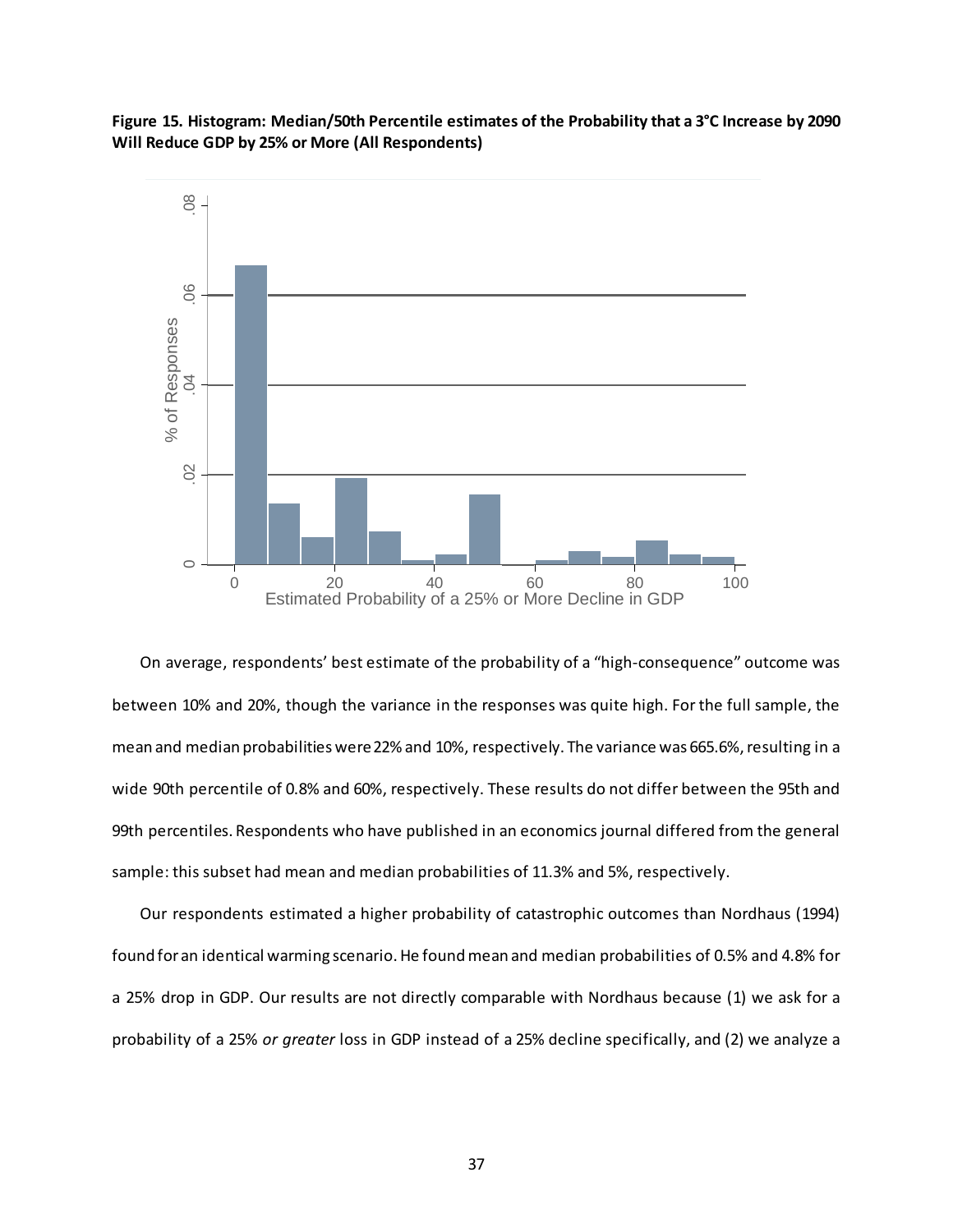large group of economic experts, while he analyzed a select group of economists, other social scientists, and natural scientists. See Table 15 and Figure 15 for more details.

#### **V. Additional Analysis on Climate Damages**

Using our survey results on climate damages (Questions 5, 13, and 15), we are able to construct climate damage curves. Using these damage curves in the DICE model, we estimate the social cost of carbon such that it reflects the current state of expert opinion on expected damages from climate change.

### *Non-catastrophic Damages*

Using our survey results, we can calibrate non-catastrophic climate damage functions to replace the DICE-2013 damage function.<sup>[18](#page-38-0)</sup> Much in the way that Nordhaus and Boyer (1999) and Nordhaus (2008) used the responses in the Nordhaus (1994) survey to calibrate catastrophic damages in the DICE-99 and DICE-2007 models, we utilize responses to our survey to calibrate the DICE damage function –  $D = \alpha_1 T + \alpha_2 T^2$  where *D* is the % decline in GDP from a *T* °C increase in global average surface temperature above the pre-industrial level – to reflect the current consensus of economic experts on climate change. Following the DICE-2013R assumption, we calibrate  $\alpha_2$  using responses to questions 13 assuming no initial benefits from climate change (i.e.,  $\alpha_1 = 0$ ). Making the traditional assumption that damages are equal to zero when the temperature increase equals zero, this parameter equals the mean (or median) damage estimate drawn from responses to question 13 divided by the corresponding temperature increase – a 3°C increase relative to pre-industrial temperatures – squared (i.e.,  $\alpha_2 = \frac{D}{T^2} = \frac{D}{9}$ ). We calibrate the parameter  $\alpha_2$  using responses to our survey by the various sub-groups and responses to Nordhaus (1994). See Table 16a and Figures 16a.

<span id="page-38-0"></span> $18$  The DICE-2013 damage function captures only non-catastrophic climate impacts.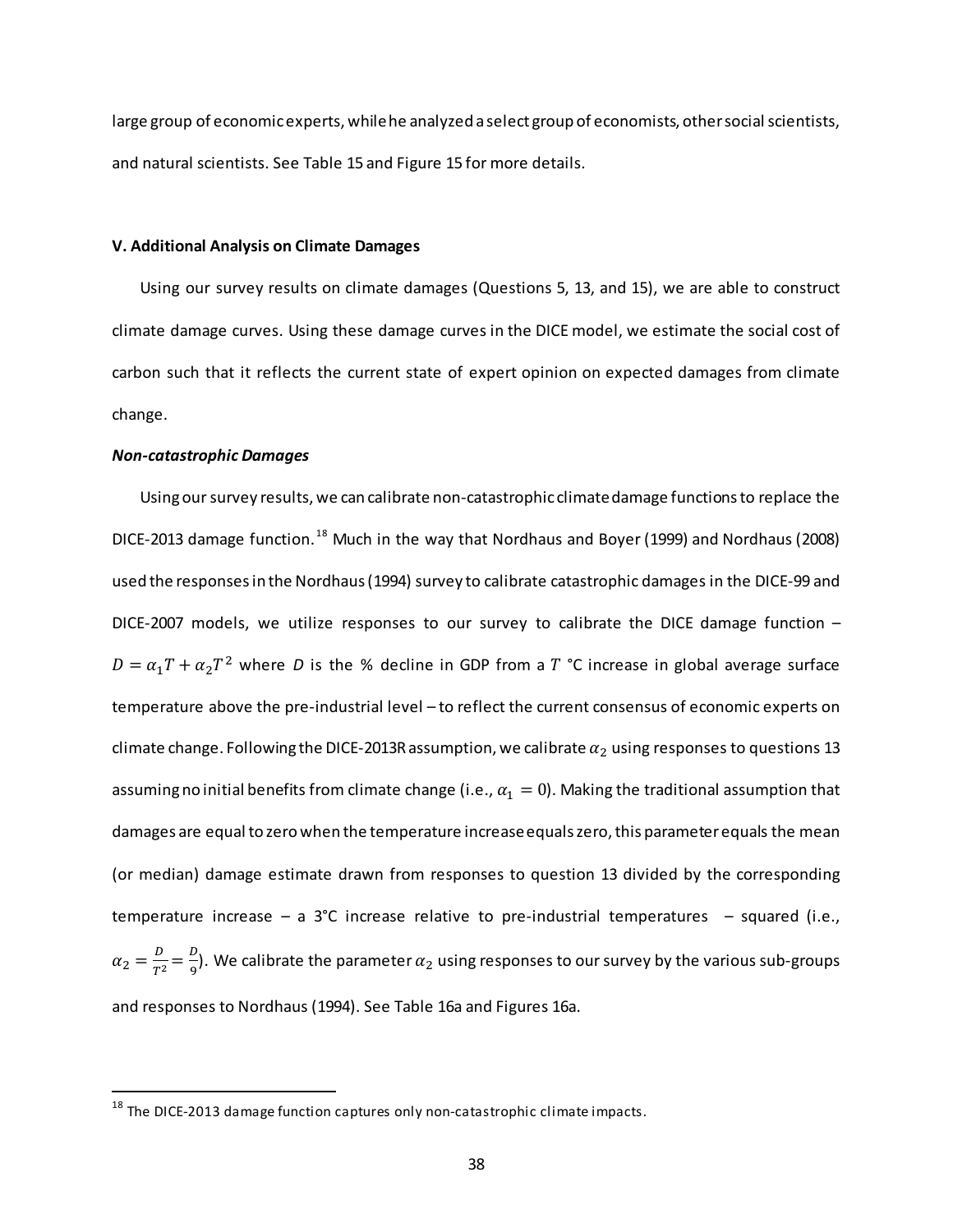As expected given the responses to questions 13, our mean and median damage functions are above Nordhaus' (1994) mean and median damage functions for non-catastrophic impacts. Specifically, the damage coefficient calibrated using all responses to question 13 is slightly below a three-fold increase from Nordhaus (1994). Even when  $\alpha_2$  is calibrated using response to question 13 from relatively conservative subgroups – those who published in economic journals or who have expertise in integrated assessment models – the coefficient is two-fold or higher than Nordhaus' ([19](#page-39-0)94).  $^{\rm 19}$ 

Interestingly – even with the rather arbitrary quadratic functional form – our resulting damage functions correspond to recent scientific literature cited by Weitzman (2010) in arguing that 99% of GDP will be lost for a 12°C increase. We find that climate change will result in a 100% loss in GDP for 9°C (mean) to 13 °C (median) increases when considering only non-catastrophic impacts. Alternatively, the quadratic damage function calibrated to the mean and median responses of the Nordhaus (1994) study implies threshold temperatures of 16°C and 22°C, respectively, while the recent DICE-2013 damage function implies a 100% decline in GDP for a 19°C increase in temperature above pre-industrial levels.

Given that the consensus damage functions drawn from our survey imply higher impacts than those generated from integrated assessment models, it is unsurprising that they suggest that the social cost of carbon is higher than the estimates from DICE and other models. The base scenario run of DICE-2013R estimates a [20](#page-39-1)15 social cost of carbon<sup>20</sup> of \$23/metric ton in current USD. If we maintain Nordhaus' assumption of no initial benefits from climate change and replace the DICE-2013R damage function with the damage functions estimated above, we find a 3 to 16 fold increase in the 2015 SCC, depending on the expert group of interest. If we utilize the damage function corresponding to the consensus of all

<span id="page-39-0"></span><sup>&</sup>lt;sup>19</sup> The subgroups of experts who published in environmental journals and/or who have published about climate damages have damage coefficients that are higher than the general population of economic experts.

<span id="page-39-1"></span><sup>&</sup>lt;sup>20</sup> DICE-2013R assumes that the 2015 social cost of carbon equals the value of consumption necessary to offset the social welfare loss from an additional unit of emissions in 2015. Thus, it is equal to marginal social welfare with respect to emission  $\left(\frac{\partial U}{\partial E}\right)$  divided by marginal social welfare with response to consumption  $\left(\frac{\partial U}{\partial C}\right)$ , such that  $SCC = \left(\frac{\partial U}{\partial E}/\frac{\partial U}{\partial C}\right) = \frac{\partial C}{\partial E}\big|_{U=\bar{U}}$  where U is the social welfare function, E is the amount of carbon emissions, C is per capita consumption in dollar terms, and  $\bar{U}$  is the level of social welfare before adding the marginal emission.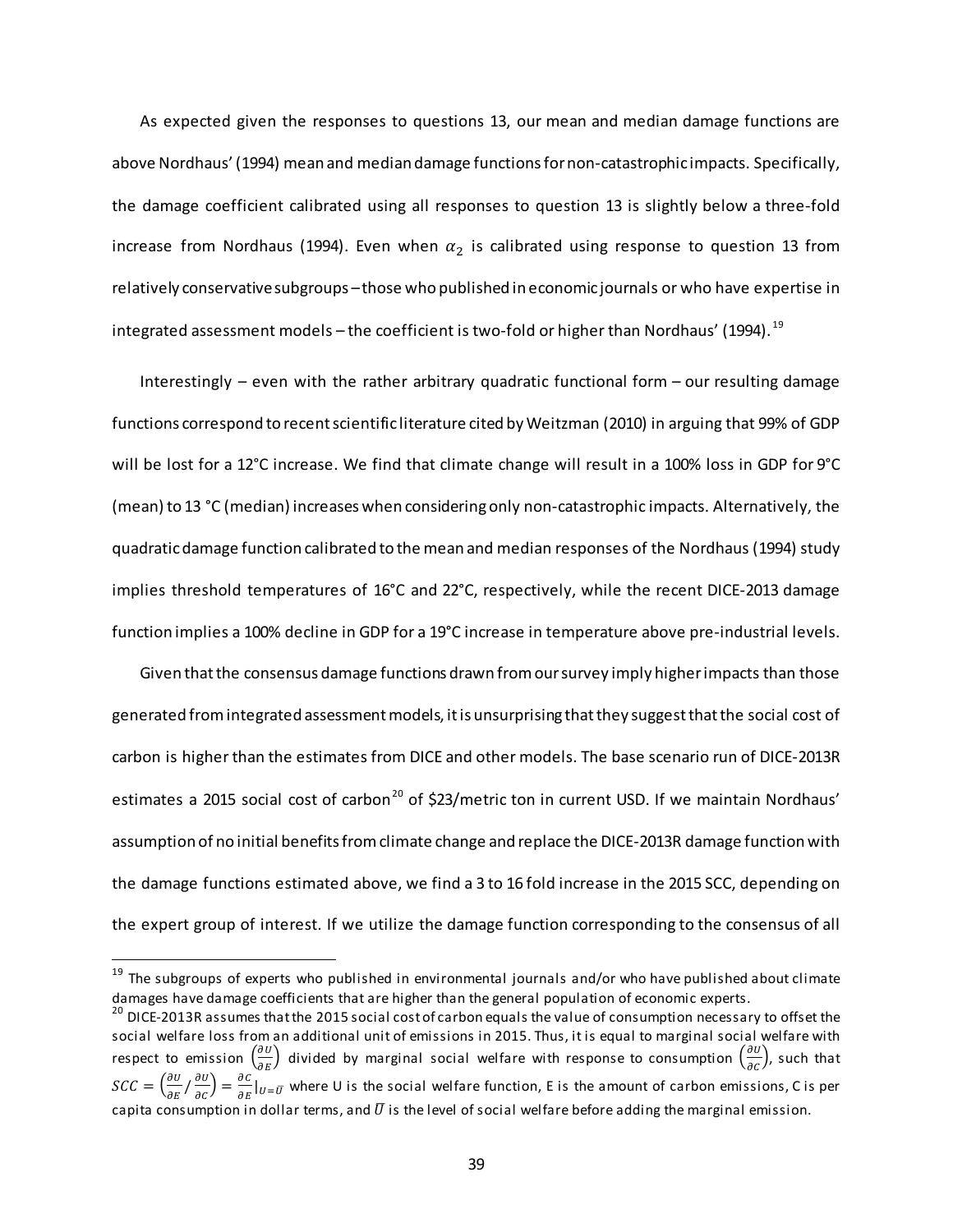responses to question 13, the 2015 SCC increases to \$113/metric ton in current USD – almost a five-fold increase with respect to DICE-2013R and a three-fold increase with respect to Nordhaus (1994); see Table 17 and Figures 17 and 18a.

**Figure 16a. Non-Catastrophic Damage Functions Calibrated using Responses to our Survey (i.e., questions 13) and Nordhaus' (1994) Survey, assuming no initial benefits from climate change**

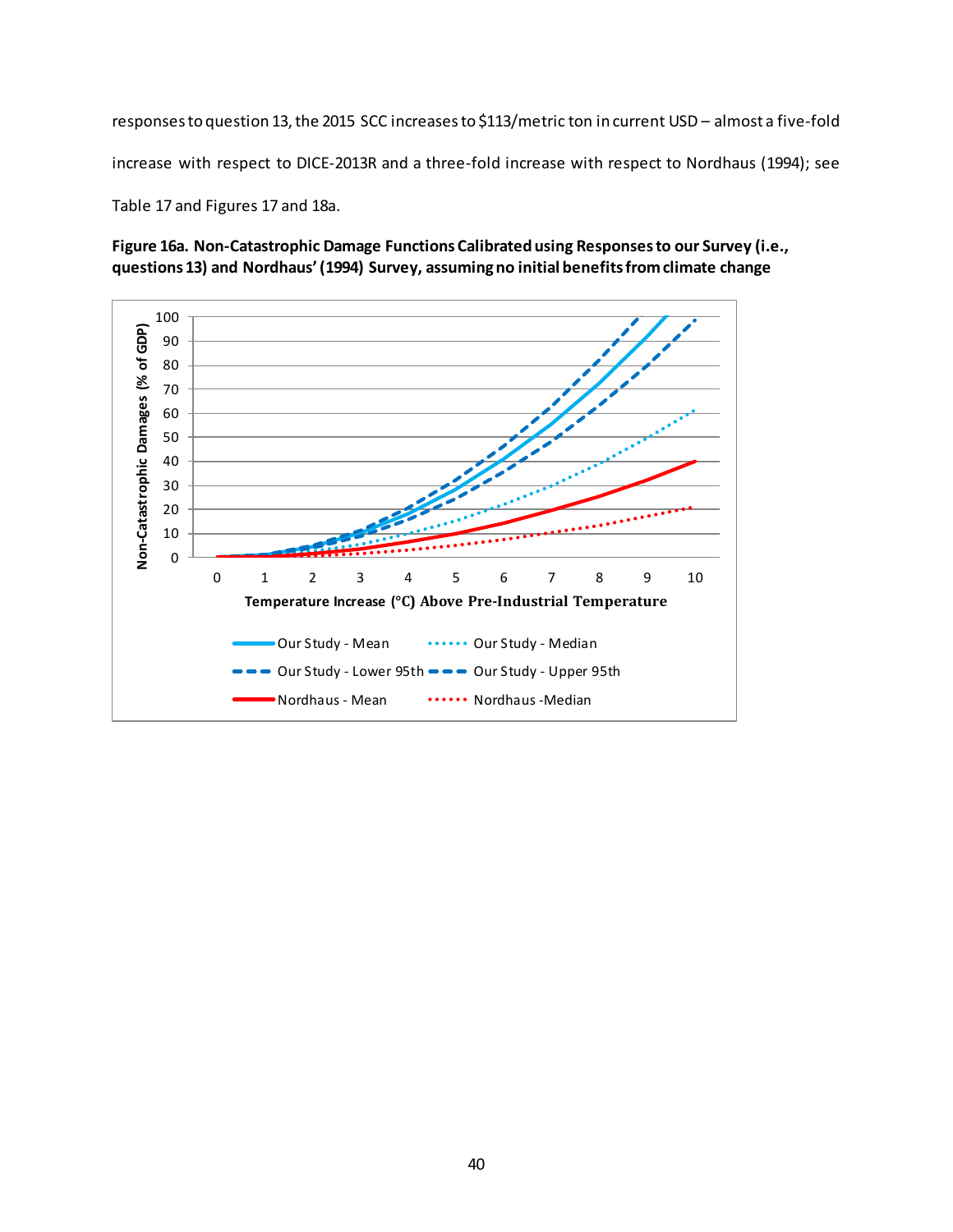

**Figure 16b. Damage Functions Calibrated using Responses to Our Survey (i.e., questions 5 and 13) assuming initial benefits and/or a limit on GDP impacts of 100% of GDP**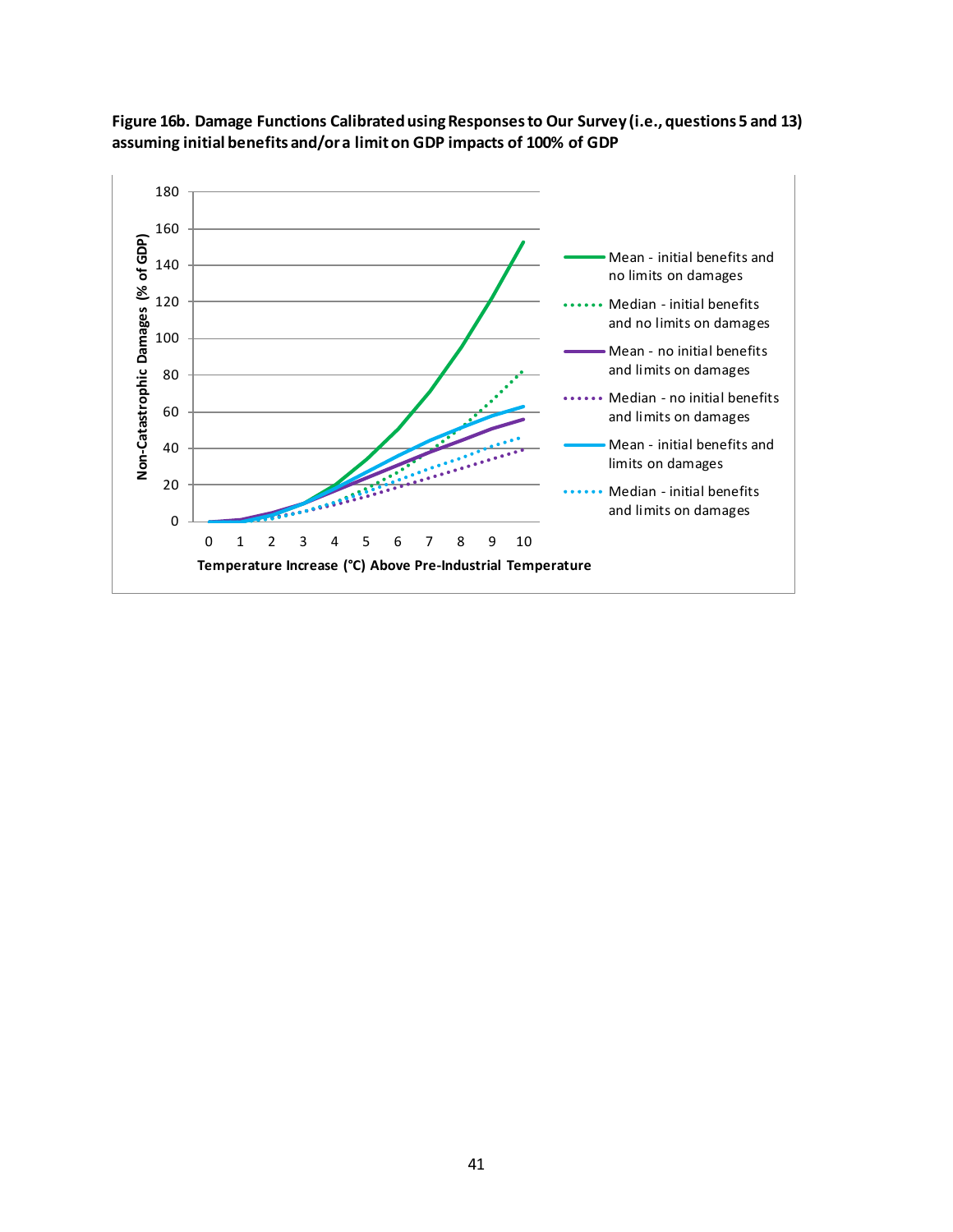

**Figure 17. The SCC for Emissions from 2010 to 2050 in 2015 USD using Damage Functions Calibrated using All Responses to Our Survey (i.e., questions 5 and 13)**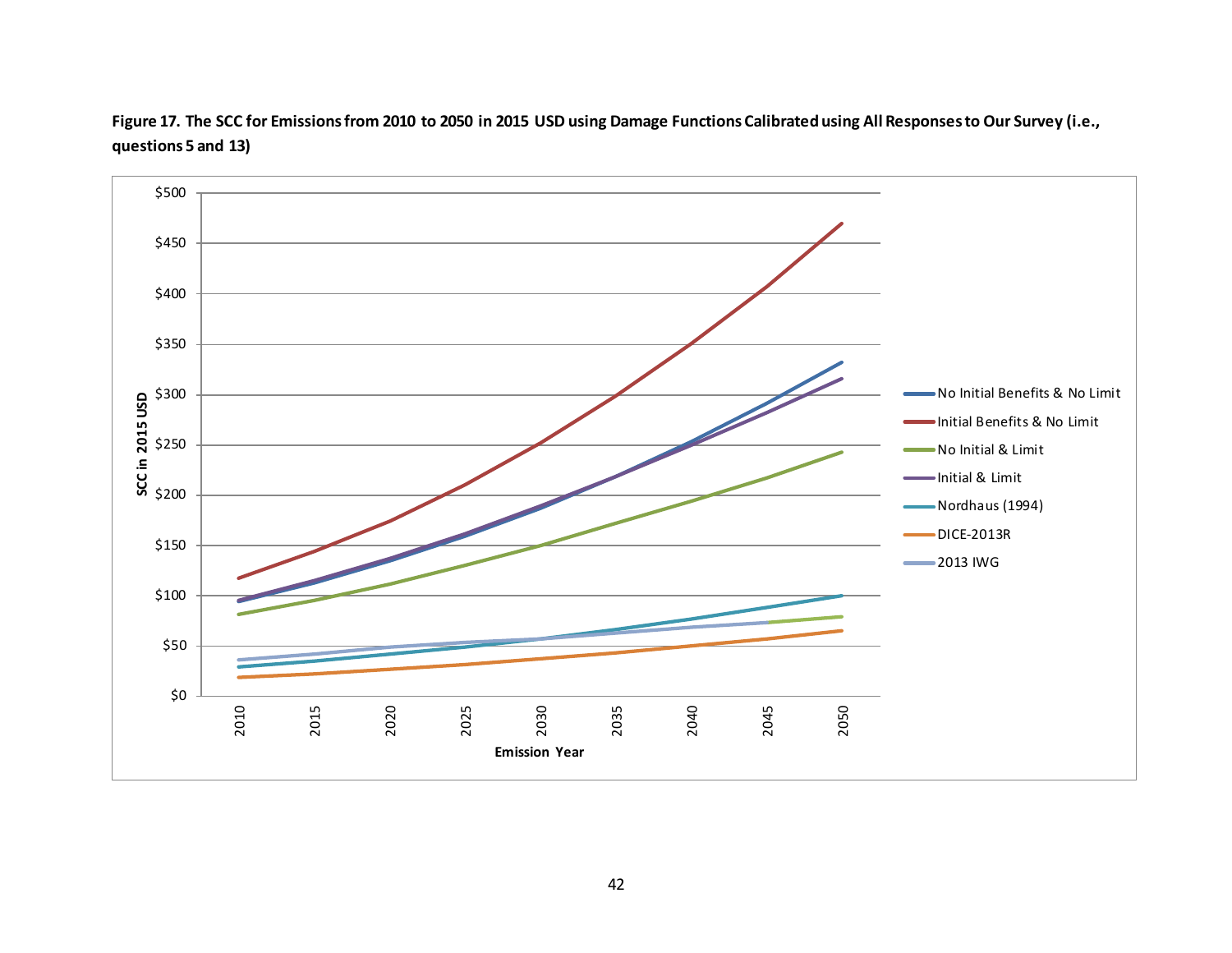### *Allowing Initial Benefits from Climate Change*  $(a_1 > 0)$

A concern may be that while these damage curves are more accurate for high temperatures, they are too high for low temperature increases. To test the sensitivity of our results, we calibrate  $\alpha_1$  and  $\alpha_2$ allowing for initial benefits from climate change (i.e.,  $\alpha_1 > 0$ ). To calibrate the two parameters, we utilize responses to question 5 – in addition to question 13 – as an additional data point for calibrating the damage function. In question 5, we asked respondents when they believed that the net effect of climate change will be become negative. The median response to this question was 2025, regardless of group, and the mean response was between 2019 and 2028.<sup>21</sup> Given that the predicted temperature increase for FUND and DICE are slightly below and above 1°C in 2025, respectively, we assumed that the mean and median respondents believe impacts will become negative (i.e., equal zero) when global average surface temperature rises by one degree Celsius relative to the pre-industrial period. We assume that respondents did not consider catastrophic damages<sup>[22](#page-43-1)</sup> when answering question 5. See Table 16b and Figure 16b.

The damage functions calculated using this second method implie lower impacts for low temperatures increases, relative to the damage function calculated above assuming no initial benefits from climate change. Specifically, the damage functions are lower for temperature increases up to 3°C, and higher thereafter. A 100% decline in GDP results from a 8°C (mean) or 11°C (median) increase depending on whether the mean or median responses were sued to calibrate the damage function, respectively.

<span id="page-43-0"></span> $21$  Calculating the mean response required additional assumptions. First, we looked only at individuals that believed impacts would occur this century – this was approximately 97% of respondents. Second, we assumed that the net effect occurred in the middle of the time period that they chose (e.g., "by 2050" translated into 2037.5). Third, we assumed that all respondents believed that negative impacts could not occur before 1990, so as to create a midpoint of 2002.5 for those who believe net negative climate impacts have already occurred (i.e., "by

<span id="page-43-1"></span><sup>2015&</sup>quot;).<br><sup>22</sup> We solve two simultaneous equations:  $0 = \alpha_1 + \alpha_2$  and  $D = 3\alpha_1 + 9\alpha_2$  where  $\alpha_1$  and  $\alpha_2$  are the coefficients corresponding to temperature and temperature squared and  $D$  is the impact estimates drawn from responses to question 13 of our survey.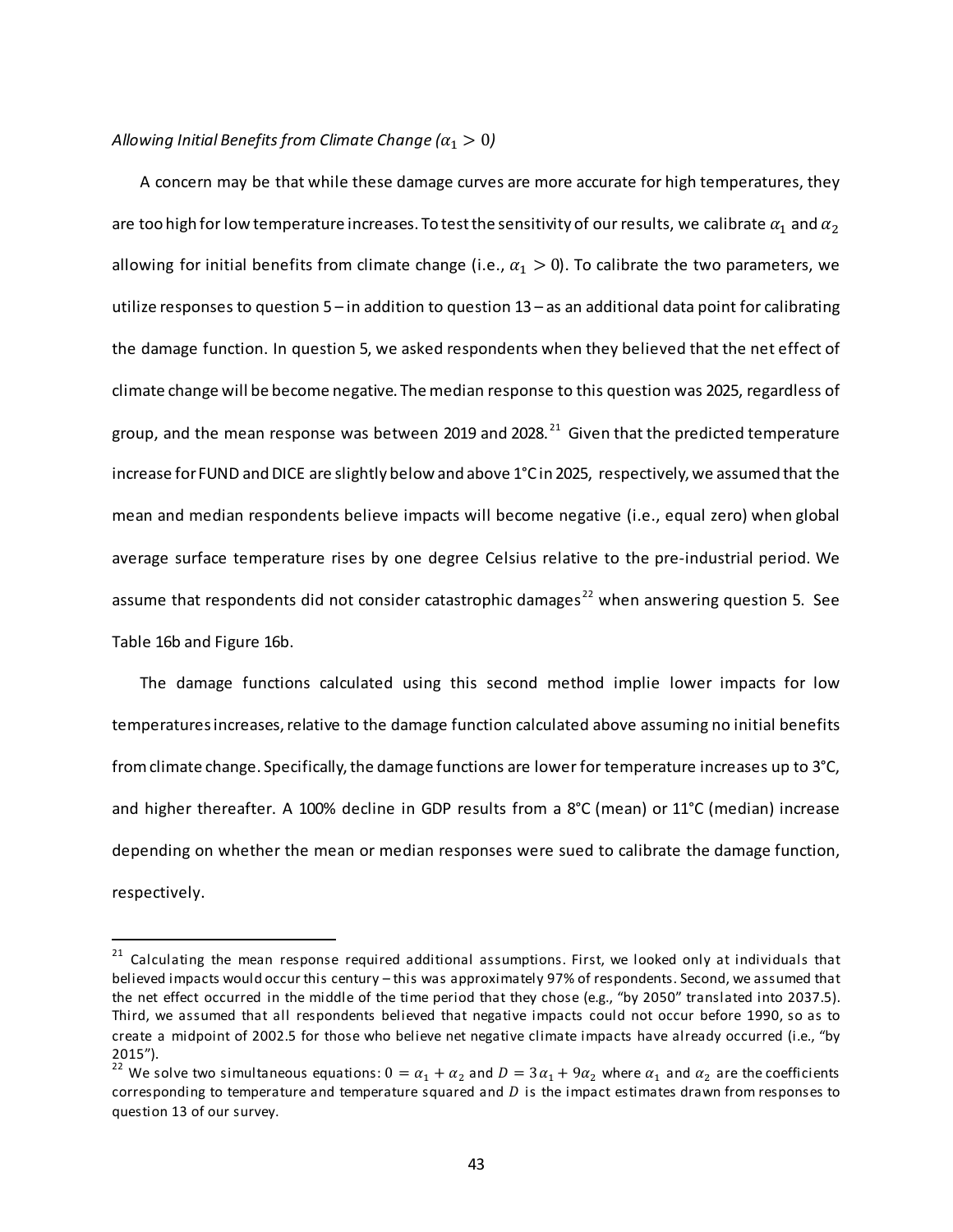Again, our SCC estimates greatly exceed the DICE-2013R SCC estimates. In our results, the 2015 SCC increases 4-fold to 8-fold compared to the \$23 per metric ton estimate, depending on the expert group of interest. For example, if we calibrate the damage function using the consensus drawn from all response to questions 5 and 13, the 2015 SCC increases to \$144/metric ton. Surprisingly, the social cost of carbon increases when we relax the assumption of no initial benefits from climate change (with respect to our earlier results when we assume away initial benefits), implying that the short-run benefits of climate change are far outweighed by the resulting steeper damage function with respect to temperature. This result is consistent across all expert groups considered. See Table 17 and Figure 18b. *Limiting Damages to 100% of GDP*

There may be a concern that these results are due to the quadratic functional form of the DICE-2013R damage function, which technically allows impacts that exceed 100% GDP. While no temperature is observed during the above runs that would produce such an impact, we tested this assumption by replacing the DICE-2013 damage function with the earlier DICE function form  $D = \frac{\alpha_1 T + \alpha_2 T^2}{1 + \alpha_1 T + \alpha_2 T^2}$  where  $\alpha_1 > 0$  in DICE-1999 and  $\alpha_1 = 0$  in DICE-2007 (Nordhaus and Sztorc, 2013); see Tables 16c and 16d and Figure 17.

The resulting SCC estimates exceed DICE-2013R and Nordhaus (1994)-based estimates, though they may be lower or higher than our earlier survey estimates depending on whether initial benefits are allowed (and on the group of experts considered). If no initial benefits from climate change are assumed (i.e.,  $\alpha_1 = 0$ ), limiting damages to 100% of GDP results in only a three to five-fold increase in the 2015 SCC (from \$23/metric ton) depending on the expert group of interest. For example, if we utilize the damage function corresponding to the consensus of all responses to question 13, the 2015 SCC is \$96/metric ton in current USD – a four-fold increase with respect to DICE-2013R. However, the resulting SCC estimates are below our earlier SCC estimates using a quadratic damage function (and no initial benefits from climate change), regardless of the group of experts chosen. If instead initial climate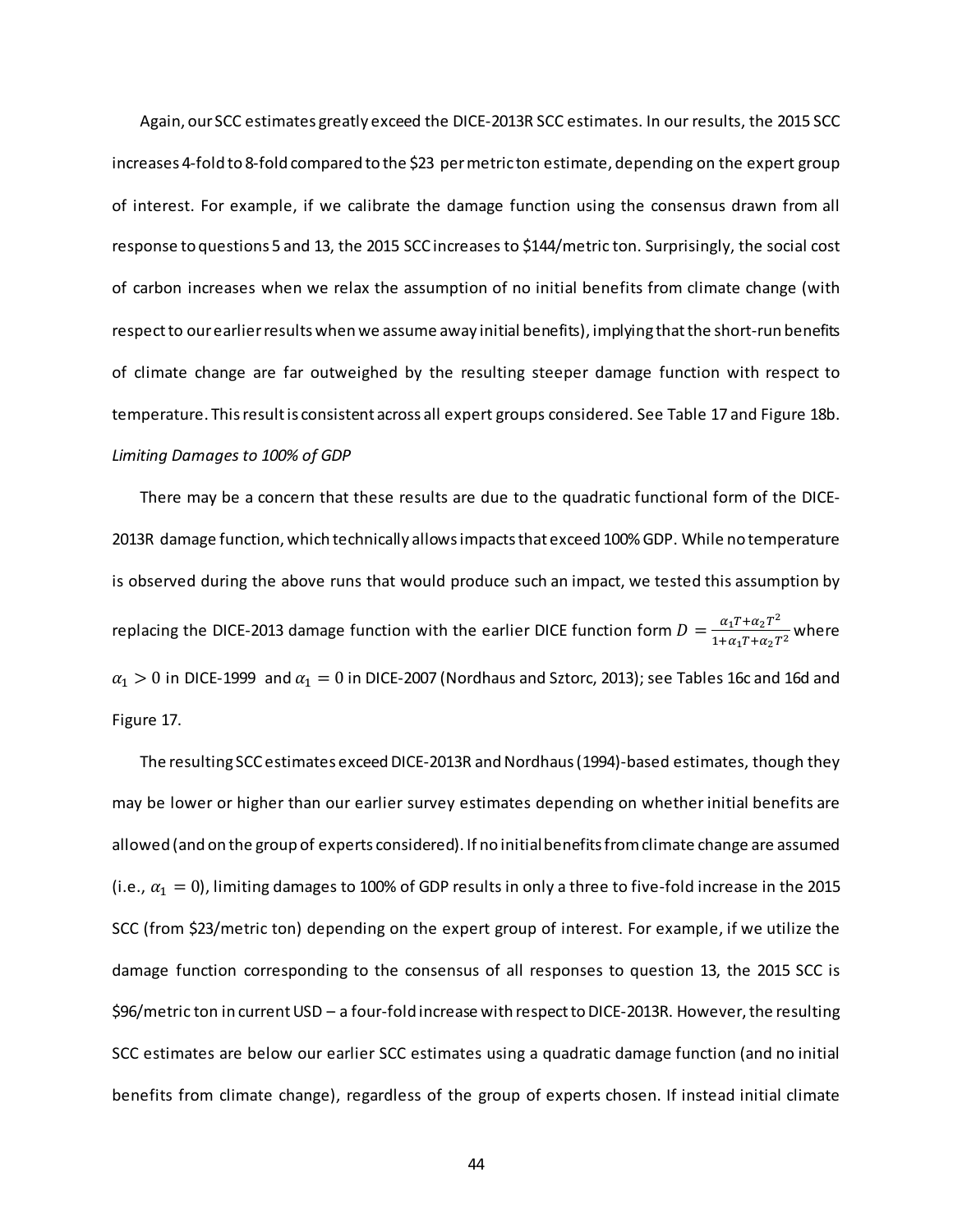benefits are allowed (i.e.,  $\alpha_1 > 0$ ), the 2015 SCC increases by three-fold to nine-fold with respect to the \$23 amount depending on the expert group of interest. For example, if we utilize the damage function corresponding to the consensus of all responses to question 13, the 2015 SCC is \$115/metric ton in current USD. While this value is above our earlier SCC estimates using a quadratic damage function (and allowing for initial benefits from climate change), this relationship does not hold across all expert groups. See Table 17 and Figures 18c and 18d.

### *Overall results*

 Our results imply that calibrating the DICE damage function to reflect consensus views on noncatastrophic damages from climate change significantly increases the SCC with respect to DICE-2013R and Nordhaus (1994). While we find that the views of all respondent subgroups imply an increase in the SCC, there issignificant variation by group. Depending on the expert group and functional form for the damage curve used, the 2015 SCC increases range from \$66 to \$204 per metric ton. Given that all of the expert groups – on average - also selected lower constant discount rates than implied by the DICE model, the consensus view calls for even higher SCC estimates than obtained above.

### *Catastrophic Damages*

Like the default version of DICE-2013R, the above damage curves and their corresponding SCC estimates capture only non-catastrophic impacts. However, earlier versions of DICE (DICE-99 and DICE-2007) included an expected value of catastrophic climate change impacts in the DICE damage function. Given that tipping points and catastrophic damages are a major concern for policymakers, capturing the potential for catastrophic impacts within the SCC is critical to making appropriate policy decisions. *Outdated methodology*

 In earlier versions of DICE, Nordhaus estimated the expected value of catastrophic damages using results from his 1994 survey (a question almost identical to our question 15). In order to match earlier

45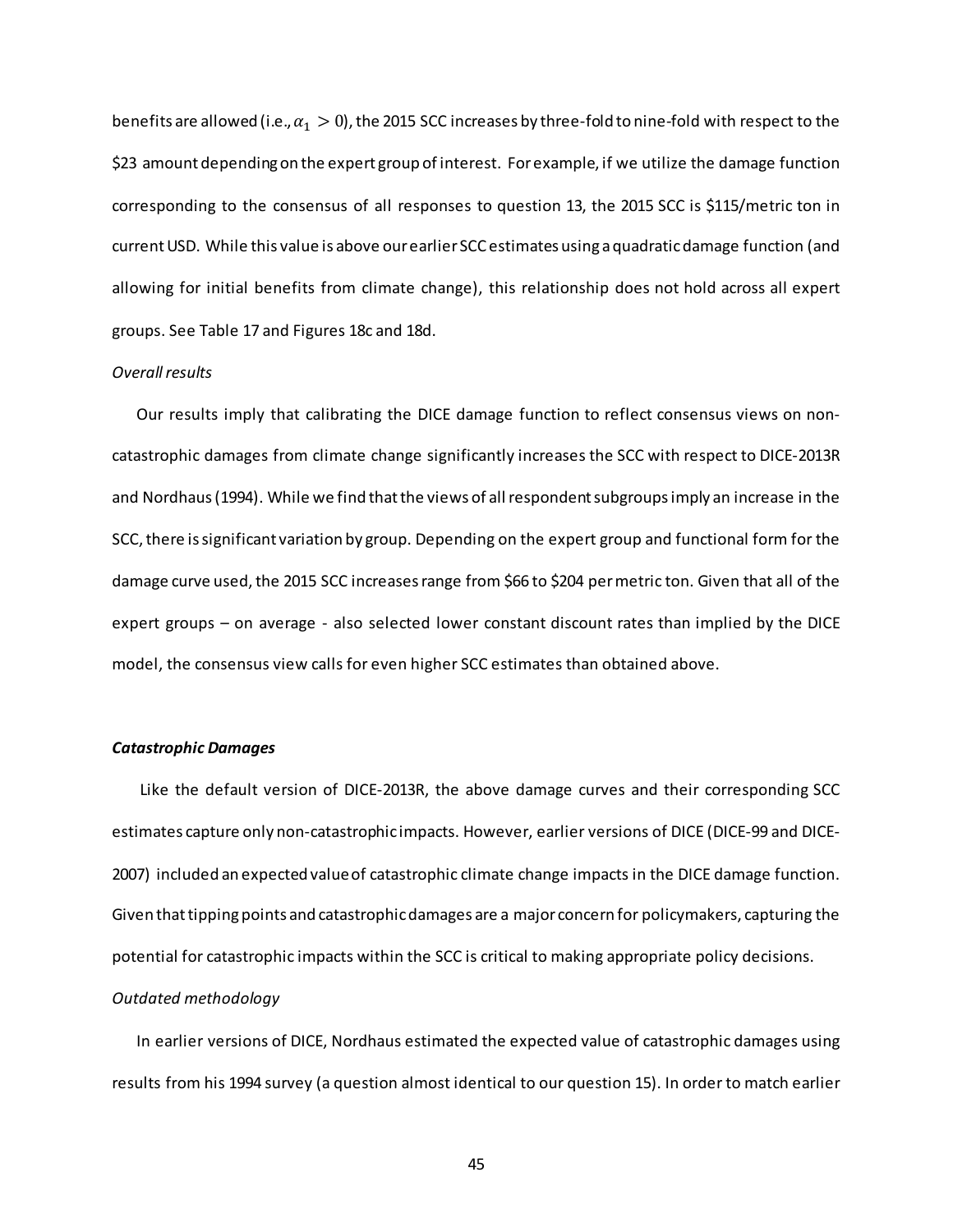versions of DICE, we calibrate a catastrophic damage coefficient in addition to the non-catastrophic damage coefficient calibrated above. Following Nordhaus (1999), the catastrophic damage coefficient equals the catastrophic impact (a 25% decline in GDP) multiplied by the probability of such an impact occurring (drawn from responses to question 15) divided by the corresponding temperature increase squared (i.e.,  $\alpha_{cat} = \frac{-0.25*p}{T^2} = \frac{-0.25}{9}p$ ).<sup>[23](#page-46-0)</sup> If we add the resulting catastrophic damage function to the non-catastrophic damages estimated earlier, the resulting damage functions are much higher than the non-catastrophic impacts alone – see Tables 16a and 16b and Figure 19 – and imply even higher SCC estimates. However, this method for capturing catastrophic impacts does not correspond to economic theory.





<span id="page-46-0"></span> $23$  Given that we asked in question 15 for the probability of a 25% or greater GDP decline, a higher impact could have been chosen. However, we chose 25% in order to estimate a lower bound on catastrophic impacts and to correspond to the calibration method used in Nordhaus and Boyer (1999).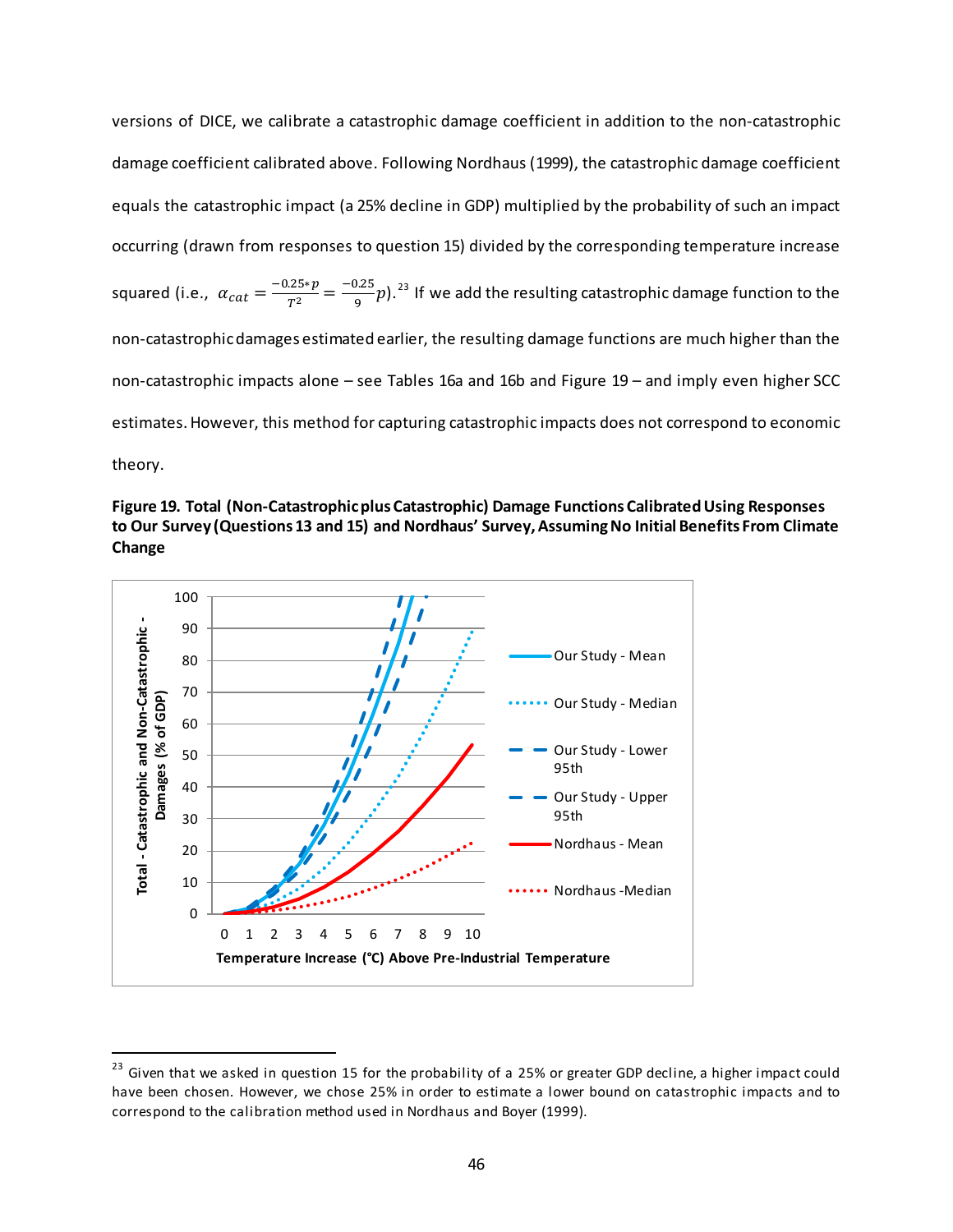Instead, the theoretically correct way to capture catastrophic impacts in the SCC is to calibrate probability distribution functions for the damage function parameters - i.e.,  $\alpha_1$  and  $\alpha_2$  - and then run a Monte Carlo simulation using DICE. Assuming that there is no probability of initial benefits from climate change for a 3°C increase in temperature, we use two methods to calibrate five parametric distributions (Weibull, Pareto, Beta, Log-normal, and Triangular) [24](#page-47-0) of the economic damages (in terms of % of GDP loss) of a 3°C increase, using responses to questions 13 and 15.

In the first method (which we call the "untrimmed-group" method), we use the mean response to each question to develop two data points for calibration assuming that these values represent the wisdom of the crowd.<sup>[25](#page-47-1)</sup> For each expert group and Nordhaus (1994), we calibrate each of these distributions using their mean responses. See Figures 20a to 20e.

In the second method (which we call the "trimmed-individual" method), we use the responses of each individual (who responded to both questions 13 and 15) to calibrate individual-specific damage distributions (i.e., the probability of a X% decline in GDP for a 3 °C increase in global average surface temperature for all Xs between 0 and 100), and then take the average probability across all individuals for each impact level (from 0% to 100% of GDP) using each of these distributions. Consistent with assuming no initial benefits from climate change, we assume that the handful of individuals who predict climate benefits according to question 13 or question 15 would predict no impact from climate change if provided this restriction. [26](#page-47-2) Additionally, we drop individuals who provided inconsistent responses to

<span id="page-47-0"></span><sup>&</sup>lt;sup>24</sup> The first four distributions are chosen because they are characterized by two parameters and allow for a positive skew as observed in the responses to questions 13 and 15; see Figures 13 and 15. The triangular distribution is chosen because it is a popular distribution in the IAM literature, and it both allows initial benefits from climate change and it limits impacts to a maximum amount.

<span id="page-47-1"></span><sup>&</sup>lt;sup>25</sup> Unlike the other distributions, the triangular distribution has three parameters: the minimum impact  $a$ , the maximum impact *b*, and the mode of the distribution *c*. Using the average responses to questions 13 and 15, only allows us to calibrate the value of *b* and a relationship between *a* and *c*. We calibrate the remaining two parameters by assuming that the median response to question 13 equals *c*.

<span id="page-47-2"></span><sup>&</sup>lt;sup>26</sup> Numerically, this is necessary because the domains of these distributions are restricted to greater than zero.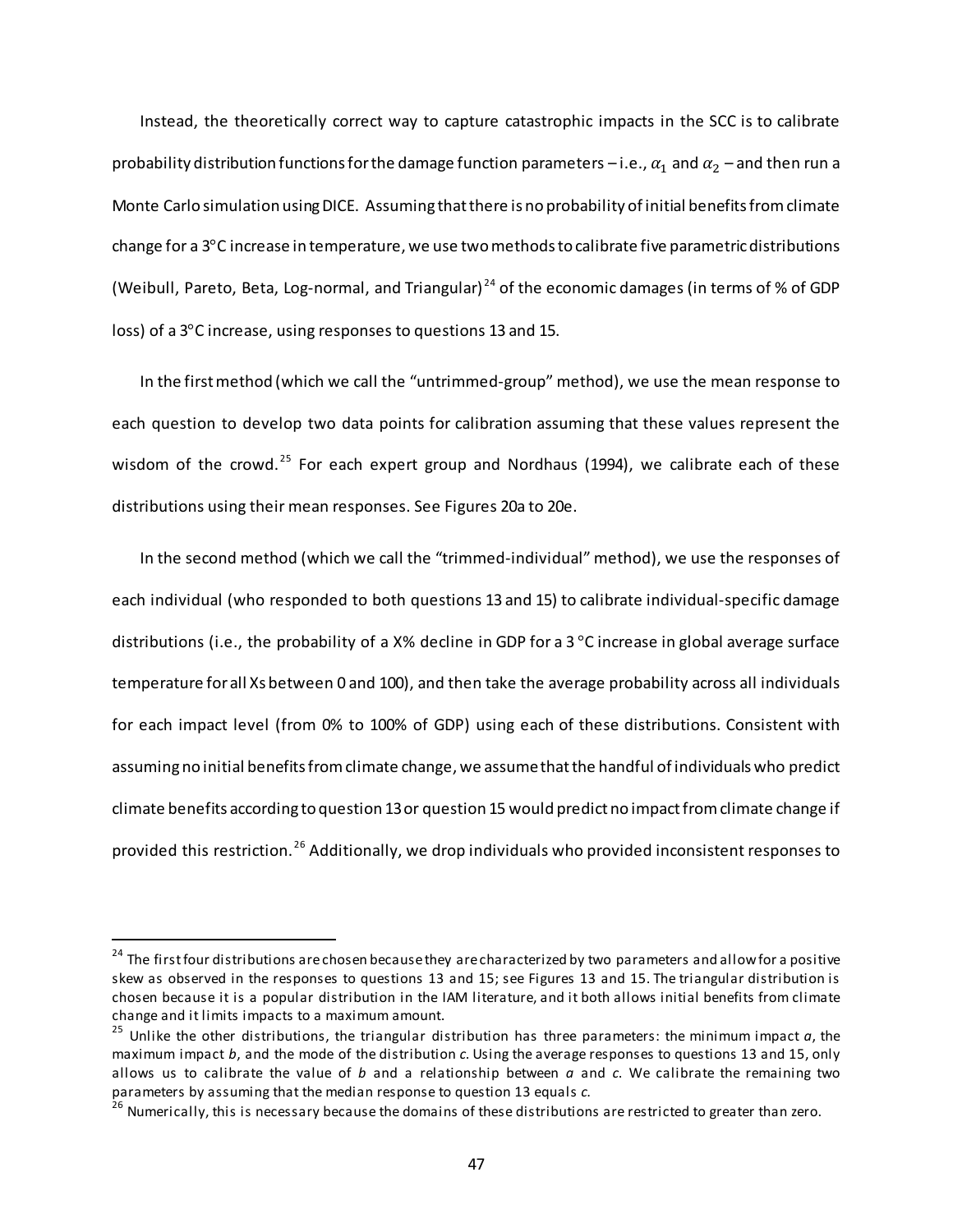questions 13 and 15 (see Table 19);<sup>[27](#page-48-0)</sup> this results in a drop of approximately 25% for the pool as a whole, with some variation by group.<sup>[28](#page-48-1)</sup> For each expert group and Nordhaus (1994), we calibrate four distributions using their mean responses to questions 13 and 15.<sup>[29](#page-48-2)</sup> See Figures 21a to 21d.

From these results, it is clear that over the last two decades the economic consensus on climate impacts has become more pessimistic. Regardless of the distribution and calibration method chosen, the cumulative distribution for net climate damages (specifically, for a 3°C increase in global average surface temperature by 2090) has shifted to the right over time (with respect to Nordhaus (1994)). In other words, there is a higher probability for any impact level between 0% and 100% of GDP, compared to results from two decades ago. Even so, there is considerable variation between groups, with experts publishing in economic journals and on IAMs being less pessimistic and authors publishing in environmental journals and on climate damages and adaptation being more pessimistic. For most impact levels, the general consensus appears to be less pessimistic when we utilize the second – the "trimmed-individual" – methodology as compared to the first – the "untrimmed-group" approach, with the exception of high impact levels (see Figures 22a to 22e). The "trimmed-individual" methodology assigns significantly higher probabilities to high impact losses.<sup>[30](#page-48-3)</sup> Similarly, various distributions overlap with each other for most impact levels, with the exception being high impact levels. The triangular and

<span id="page-48-0"></span> $27$  For example, an inconsistent responses would be an individual who states that the most likely outcome for a 3°C by 2090 is a 10% decline in GDP (response to question 13) and who states that there is a 60% change of a 25% or more decline in GDP (response to question 13). The inconsistency arises because both of these responses cannot be simultaneously true.

<span id="page-48-1"></span><sup>&</sup>lt;sup>28</sup>Inconsistent responses are most common for economic experts publishing in environmental economic journals and those identified using multiple publications. Alternatively, those publishing in economics journals and on integrated assessment models had lower inconsistent response rates.

<span id="page-48-2"></span><sup>&</sup>lt;sup>29</sup> Because the triangular distribution is characterized by three parameters, it cannot be calibrated for each individual.

<span id="page-48-3"></span> $30$  In Figures 22a to 22e, we also employed the first methodology using only consistent responses – i.e., a trimmedgroup methodology. For all impact levels, the trimmed-group distribution assigns a lower cumulative probability to each impact level; this occurs because experts that provided inconsistent results tended to provide more pessimistic results as well. However, consistent pessimistic survey responses have greater weight when averaging across individuals implying higher probabilities of cataclysmic impacts (i.e., extreme high GDP damages) for distributions corresponding to the "trimmed-individual" methodology.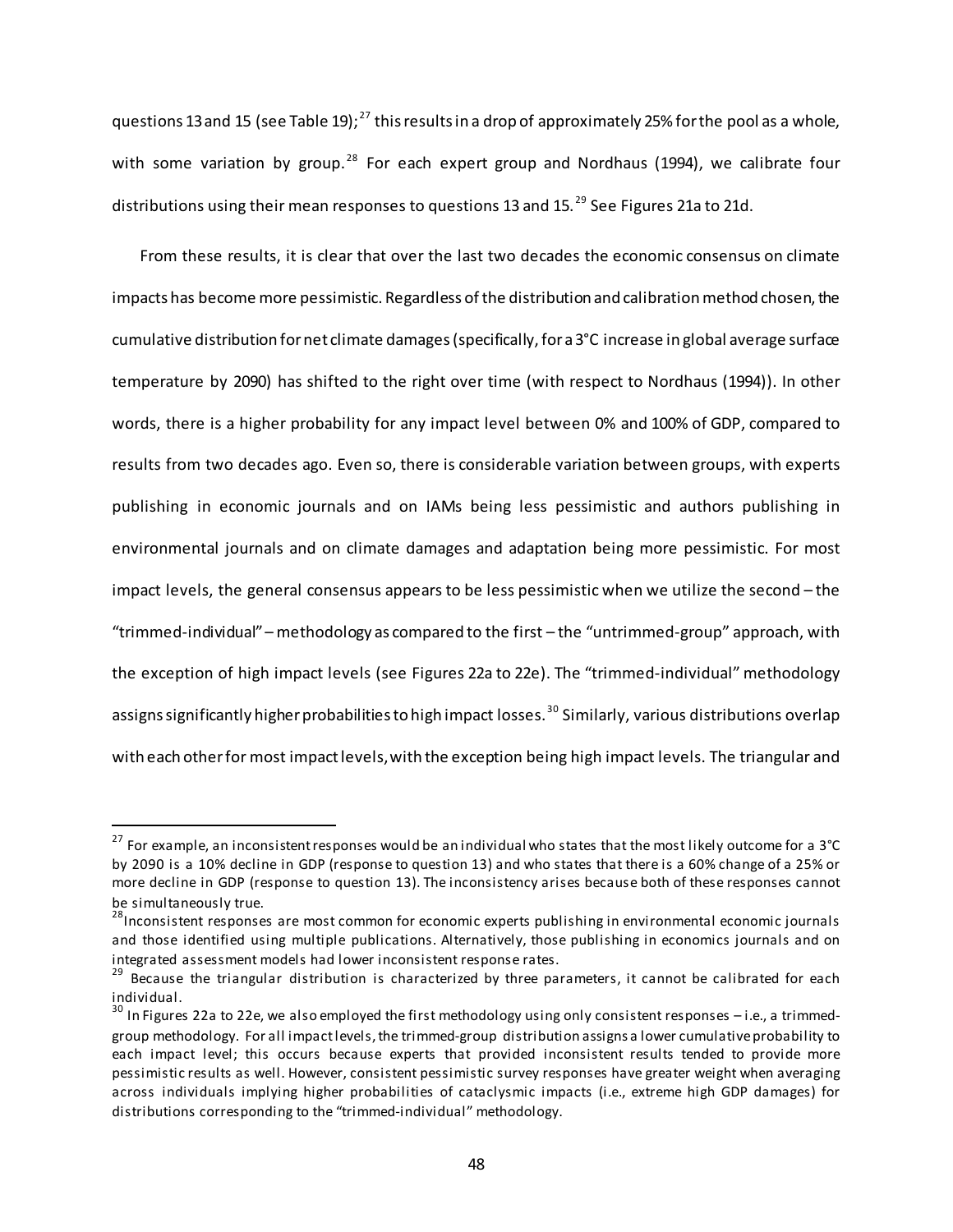beta distributions appear to be the most optimistic of distributions, while the Pareto and log-normal distributions are the most pessimistic; see Figures 23a and 23b.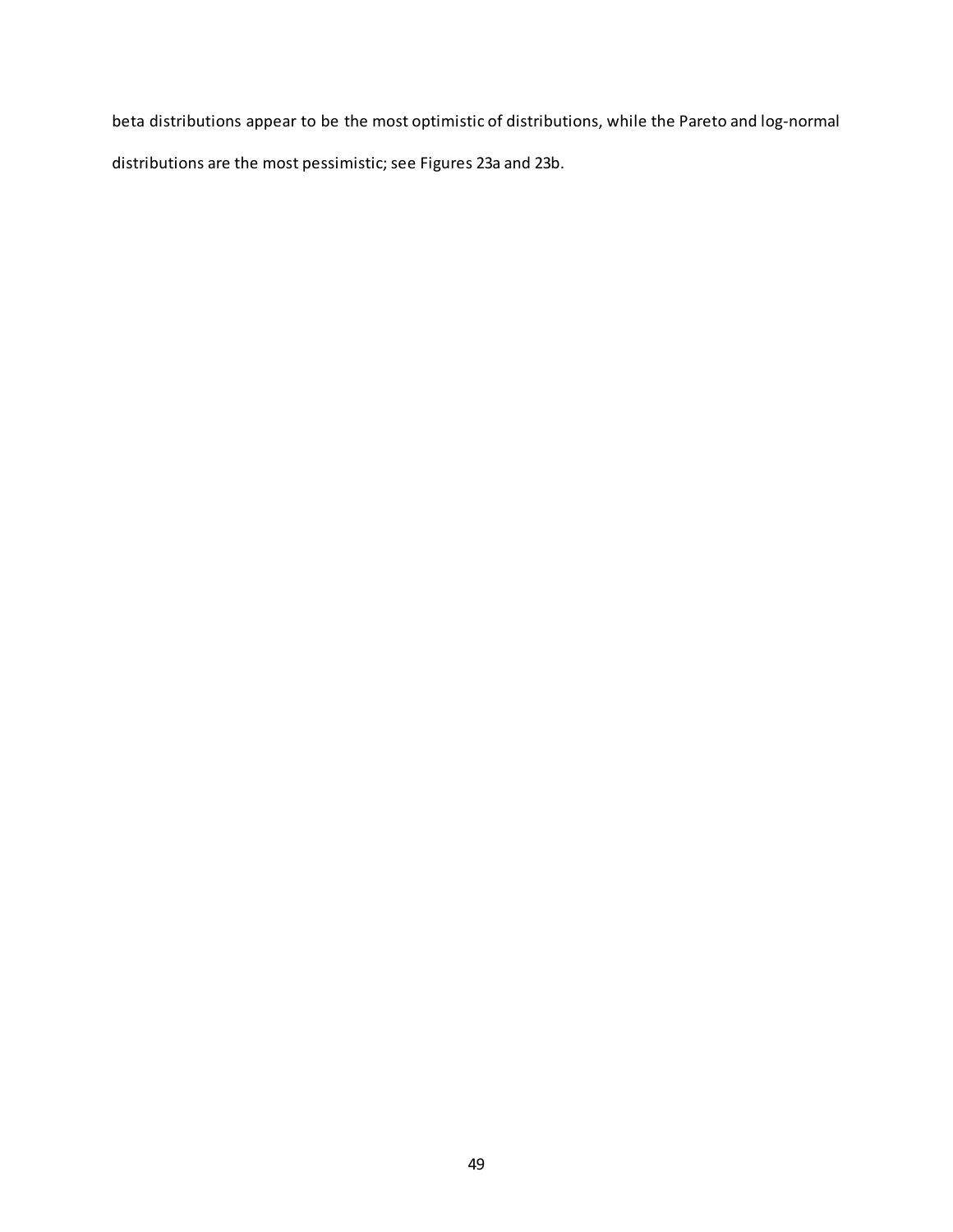

**Figure 20a. Cumulative Weibull Distribution Calibrated Using the "Untrimmed-Group" Methodology, by Group**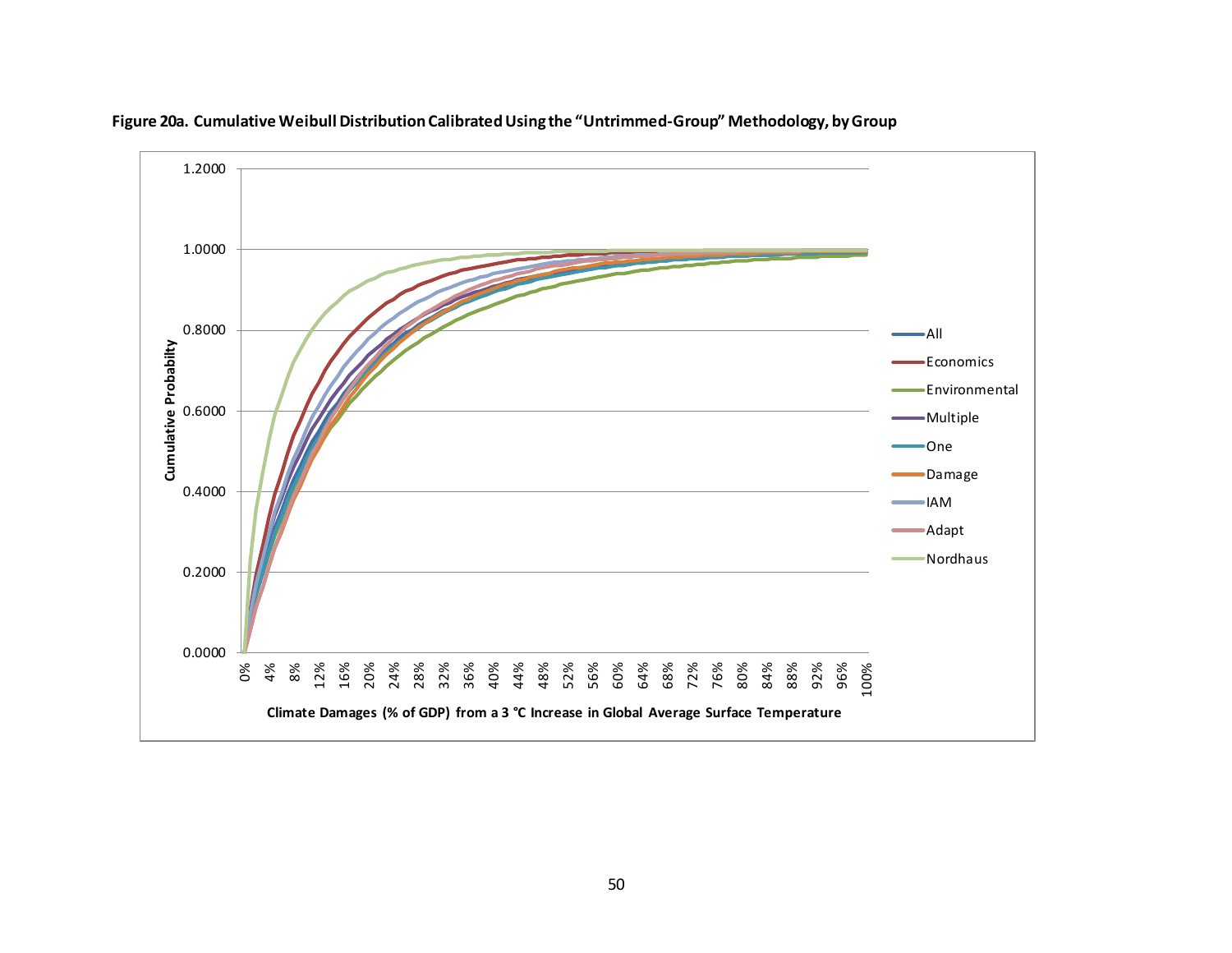

**Figure 21a. Cumulative Weibull Distribution Calibrated Using the "Trimmed-individual" Methodology, by Group**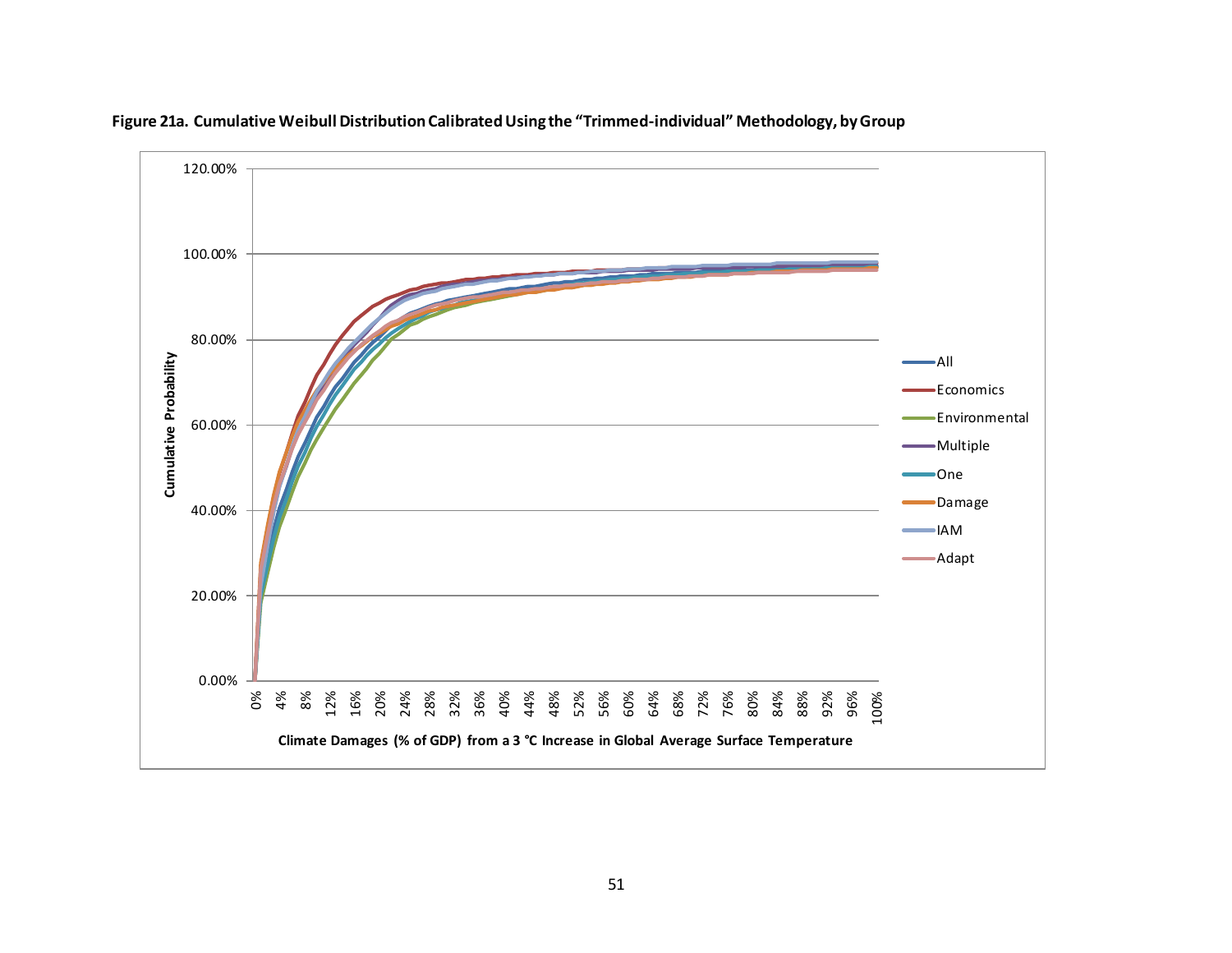

**Figure 22a. Cumulative Weibull Distribution Calibrated Using All Observations, by Calibration Method**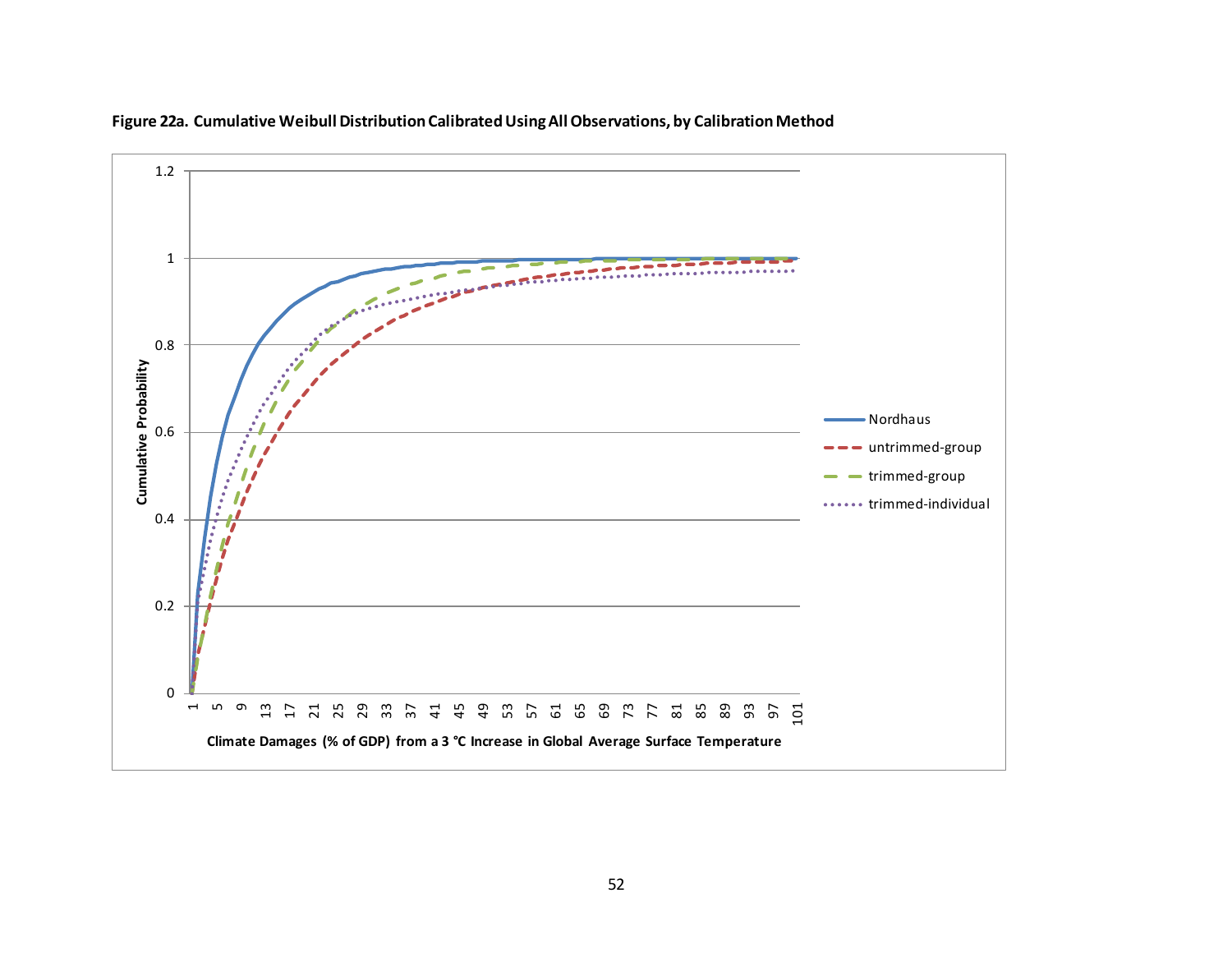

**Figure 23a. Cumulative Distribution Calibrated Using the "Untrimmed-Group" Methodology and All Responses, by Distribution**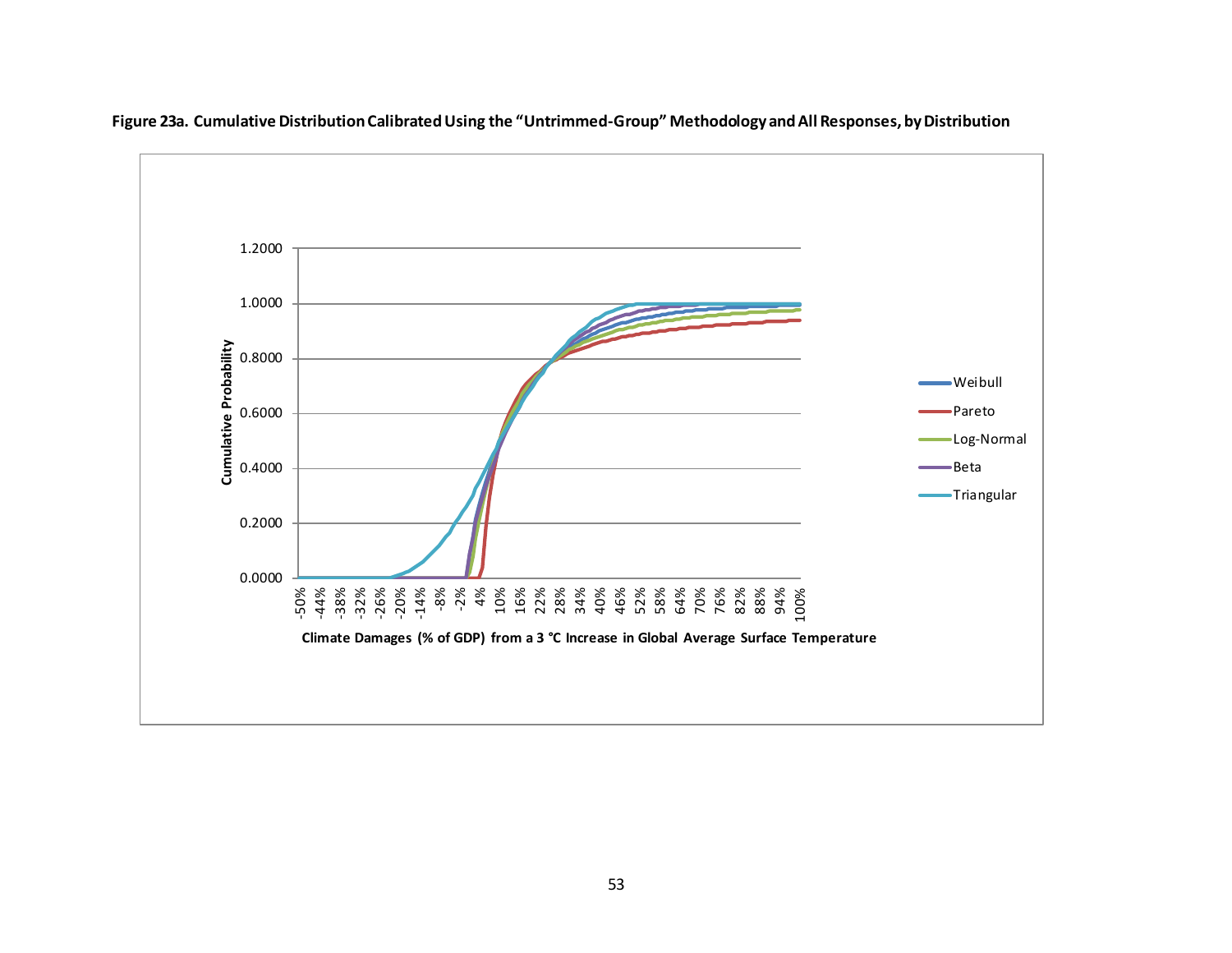

**Figure 23b. Cumulative Distribution CalibratedUsing the "Trimmed-Individual" Methodology and All Consistent Responses, by Distribution**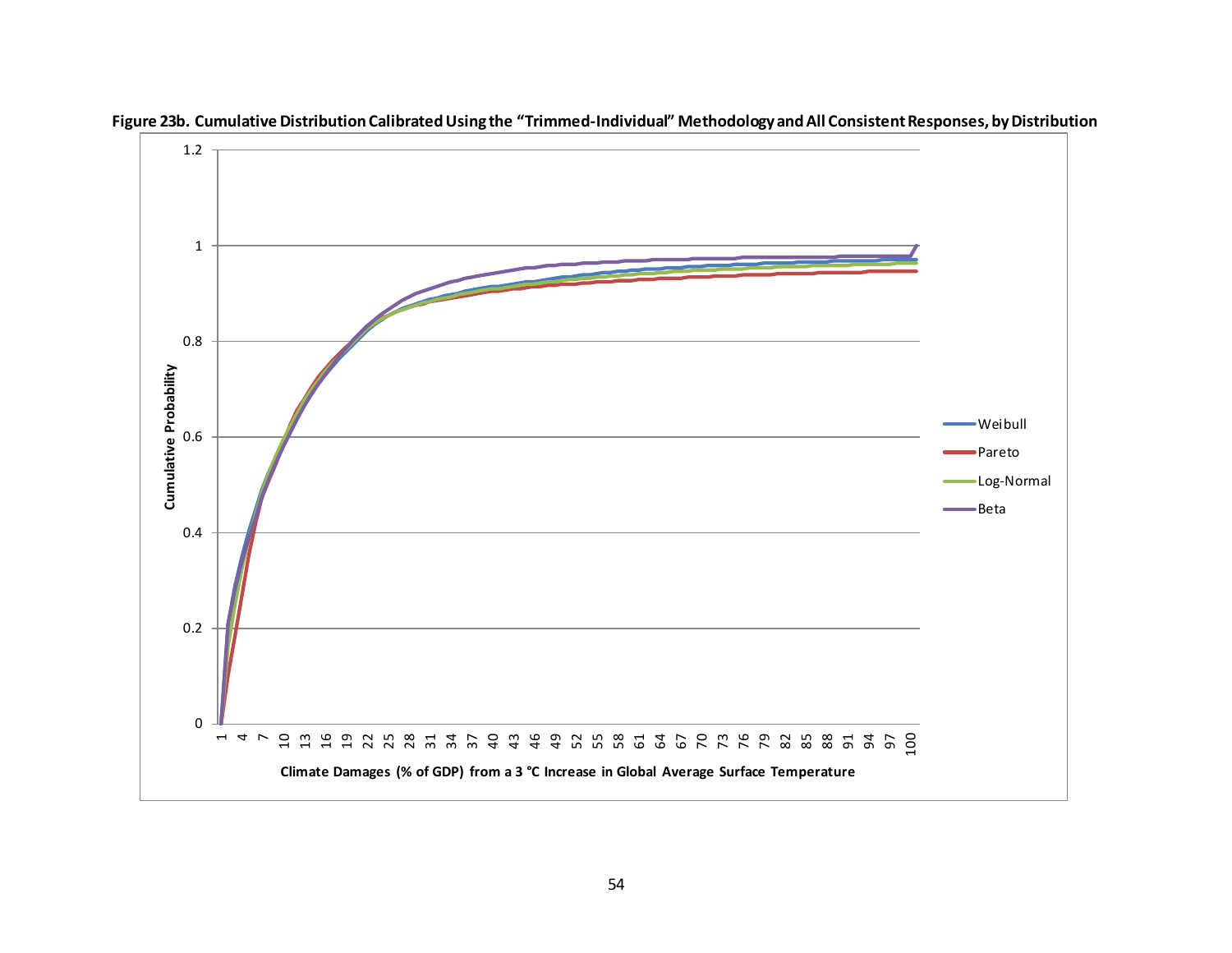Using these distributions calibrated to all responses to questions 13 and 15, we run Monte Carlo simulations using the DICE model. Specifically, using the four functional forms for the damage functions discussed in the previous sub-section, we randomly draw 1,000 impact estimates for a three degree °C from each of the five distributions calibrated using the trimmed-group and untrimmed-individual methods. For damage functions with initial benefits (i.e.,  $\alpha_1 > 0$ ) from climate change, we assume that impacts equal zero for a 1°C increase regardless of the draw.<sup>[31](#page-55-0)</sup> In general, we find that the DICE-2013R model preforms poorly for higher impact draws – i.e., unrealistic savings rates and interest rates for all damage functional forms and unrealistic climate damage estimates when we limit impacts to 100% of GDP – particularly for impact draws implying GDP losses greater than 80% to 90% for a 3 °C increase.  $32$ Ideally, we would have asked respondents what the maximum impact was for a 3°C by 2090. Instead, we choose to limit our attention to distributions that are thin-tailed for higher temperatures – the beta, Weibull, and triangle distributions calibrated using the untrimmed-group methodology – to avoid high impact draws that result in unrealistic model solutions.<sup>[33,](#page-55-2)[34](#page-55-3)</sup> Using these distributions, we calculate the mean SCC estimate for each year; see Table 19 and Figure 24a to 24d.

As expected, the mean SCC estimates that capture catastrophic impacts are higher than the corresponding non-catastrophic SCC estimates estimated in the previous sub-section, regardless of the damage function utilized; see Table 20. For the 2015 SCC, we see an average increase across all distributions and damage functions of 63% with a range of 28% to 109% by including catastrophic impacts. For example, the 2015 SCC corresponding to the damage function with only a quadratic

<span id="page-55-0"></span> $31$  Alternative assumptions are possible, including that the initial benefits match the non-catastrophic impacts estimated in the previous sub-section. We will conduct sensitivity analysis to this assumption in the future.<br><sup>32</sup> In cases where we do not limit the damages, the DICE model still never reaches 100% of GDP.<br><sup>33</sup> For the Pa

<span id="page-55-1"></span>

<span id="page-55-2"></span>using trimmed data, the social cost of carbon followed a U-shape over time.<br> $34$  For the triangular distribution, we can allow for a quadratic benefit curve where a random draw implies initial

<span id="page-55-3"></span>benefits from climate changebecause its domain is not limited like the other distributions. Therefore, we calculate the SCC using the triangular distribution assuming that the climate impacts must be damages – aka "triangular (zeroed)" - and assuming that climate change can have a positive impact for all temperature increases – aka "triangular".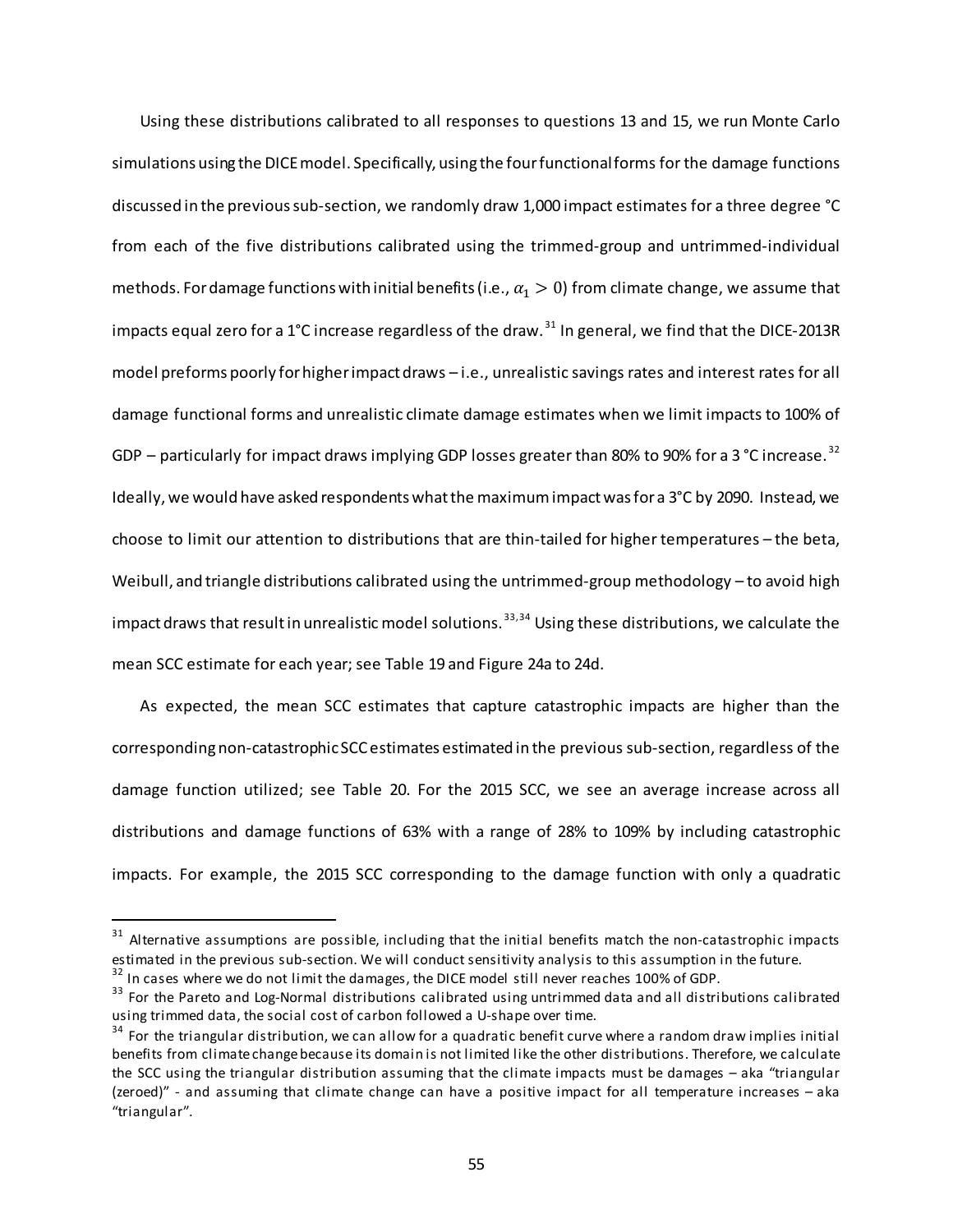coefficient and with no limit on impacts increased by 75% from \$113/metric ton when considering only non-catastrophic impacts to \$197/metric ton when modeling total impacts using a Weibull distribution. This implies an average of \$85 in catastrophic damages if our modeling assumptions hold. The percentage increases were higher for damage functions that did not limit GDP losses to 100% of GDP or allowed for initial benefits from climate change (i.e., had a steeper damage function). In general, the triangular distribution –regardless of whether we limited impacts to negative for a 3 °C increase – also implied a greater increase. Overall, the responses to our surveys by economic experts potentially imply significant catastrophic impacts, though the results differ widely based on the form of the damage function (i.e., \$26 to \$157).

The distributions that we dropped due to fat tails imply even larger catastrophic impacts. In fact, catastrophic impacts become so probable at a 3°C increase that the DICE model no longer becomes reliable or even capable of being solved. On the one hand, it is possible that these cataclysmic results would be avoided if we had asked respondents to provide a maximum impact estimate. On the other hand, these results potentially support Weitzman's dismal theorem. Like his results, the significant probability of cataclysmic GDP losses potentially implies a strategy of minimizing the costs of avoiding these risks (e.g., meeting a 2 °C increase limit) over cost-benefit analysis.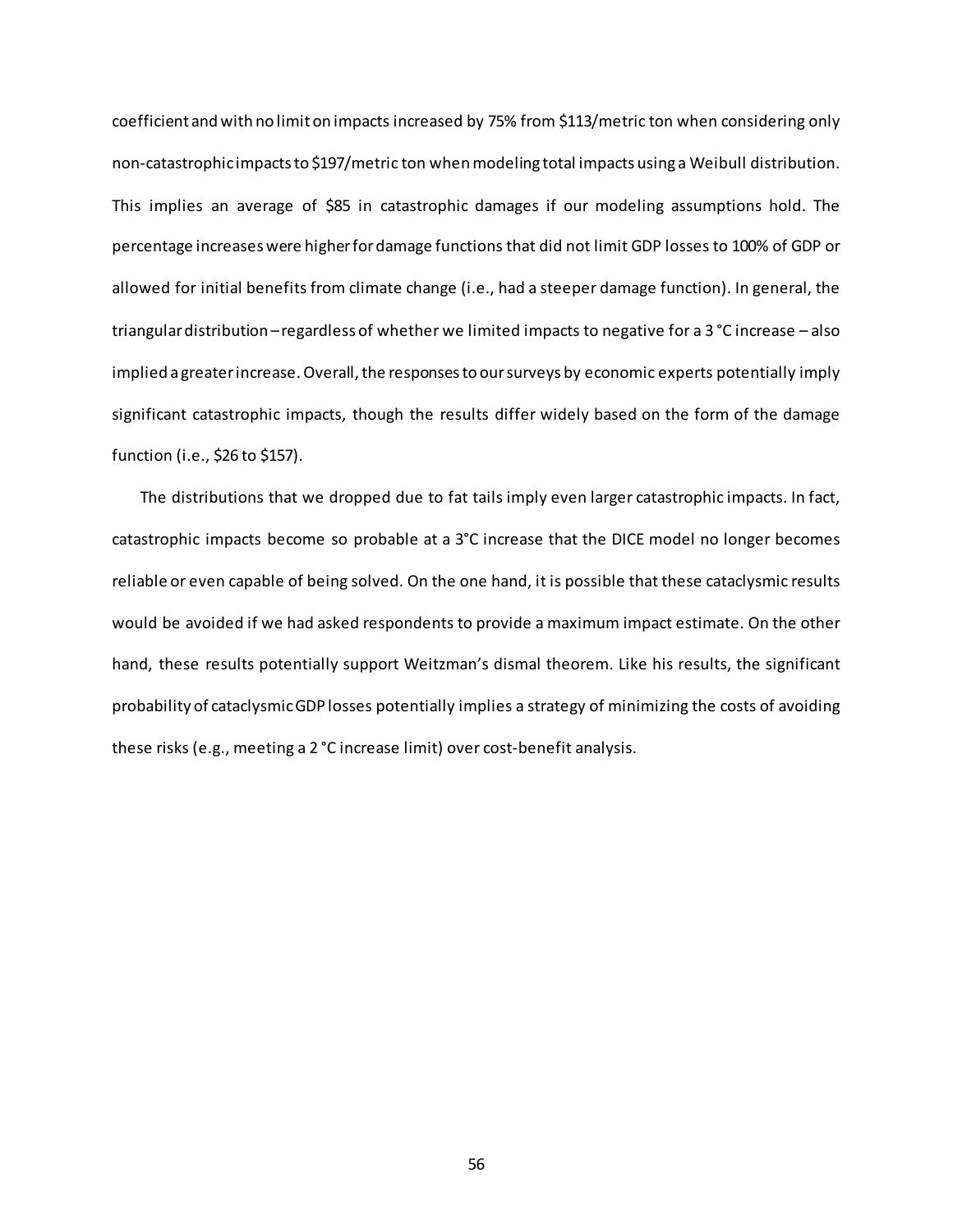**Table 24a. The Social Cost of Carbon from 2010 to 2050 Using the Quadratic Damage Function Assuming No Initial Benefits from Climate Change, by Distribution**

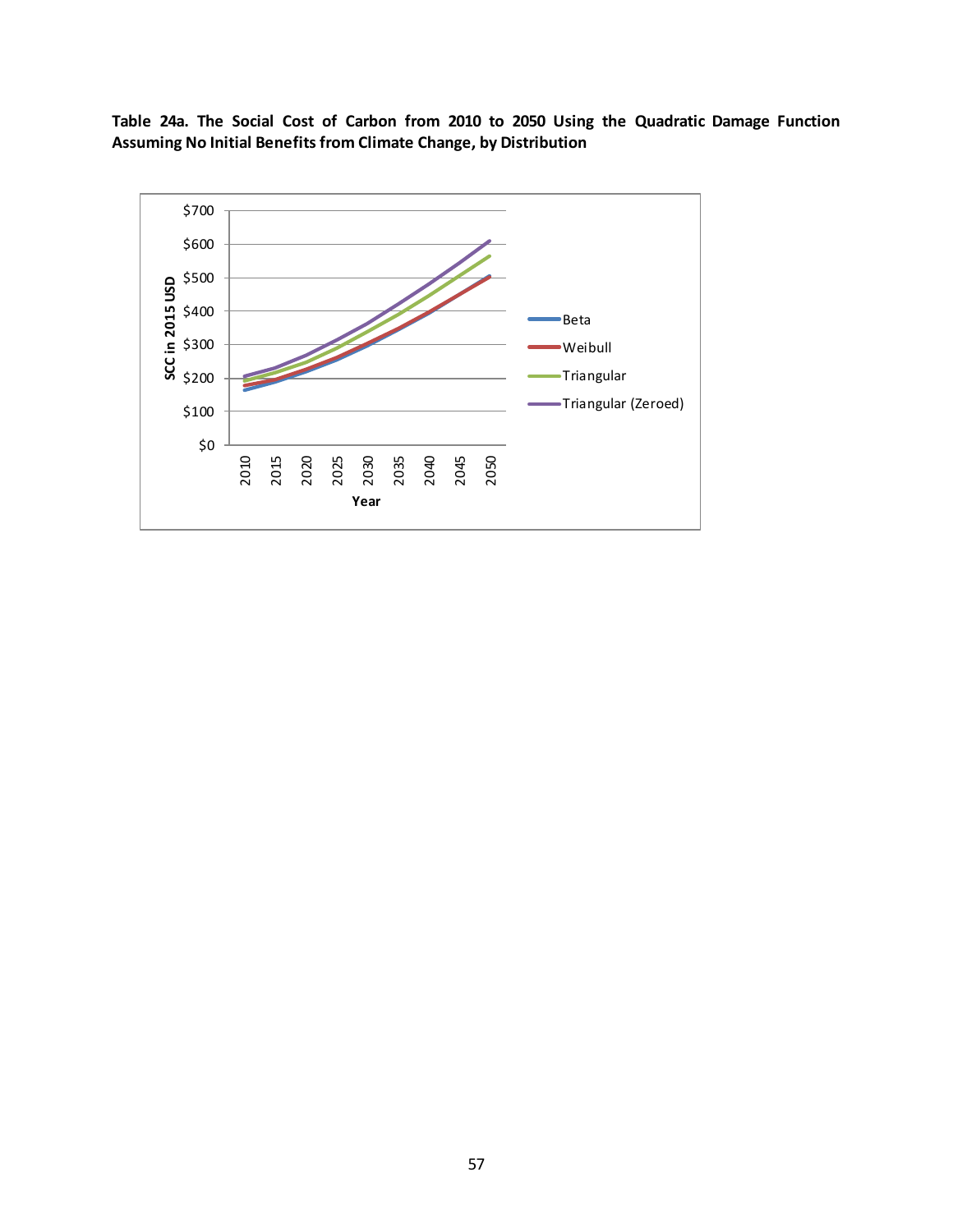### **VI. Conclusions**

While the scientific community has established a fairly clear consensus on the threat of climate change, policymakers and journalists often suggest that the economic community lacks a consensus view on climate change risks and appropriate policy responses. We conducted a survey of 1,103 experts on the economics of climate change – all those who have authored an article related to climate change in a highly ranked economics or environmental economics journal since 1994 – and our results reveal several areas where expert consensus exists, and others where more research is necessary. In casting a wider net than many previous surveys of economists on climate change, we avoid many of the pitfalls of previous studies.

Of the 1,103 experts that received the survey, 365 responded – a response rate of approximately 33%. Though the response rate varied from question to question – particularly for open-ended questions – it never dipped below 20%. There are several key takeaways from our results:

- Experts on the economics of climate change express higher levels of concern about climate change impacts than the general public.
- Economic experts believe that climate change will begin to have a net negative impact on the global economy very soon – the median estimate was "by 2025," with many saying that climate change is already negatively affecting the economy.
- Those who have published in economics journals tend to be slightly more conservative in their estimates of climate change damages than those who have published in environmental economics journals. However, this trend is reversed with respect to discount rate preferences.
- Experts believe that the United States may be able to strategically induce other nations to reduce GHG emissions by adopting policies to reduce U.S. emissions. Respondents also support unilateral emission reductions by the United States, regardless of the actions other nations have taken.

58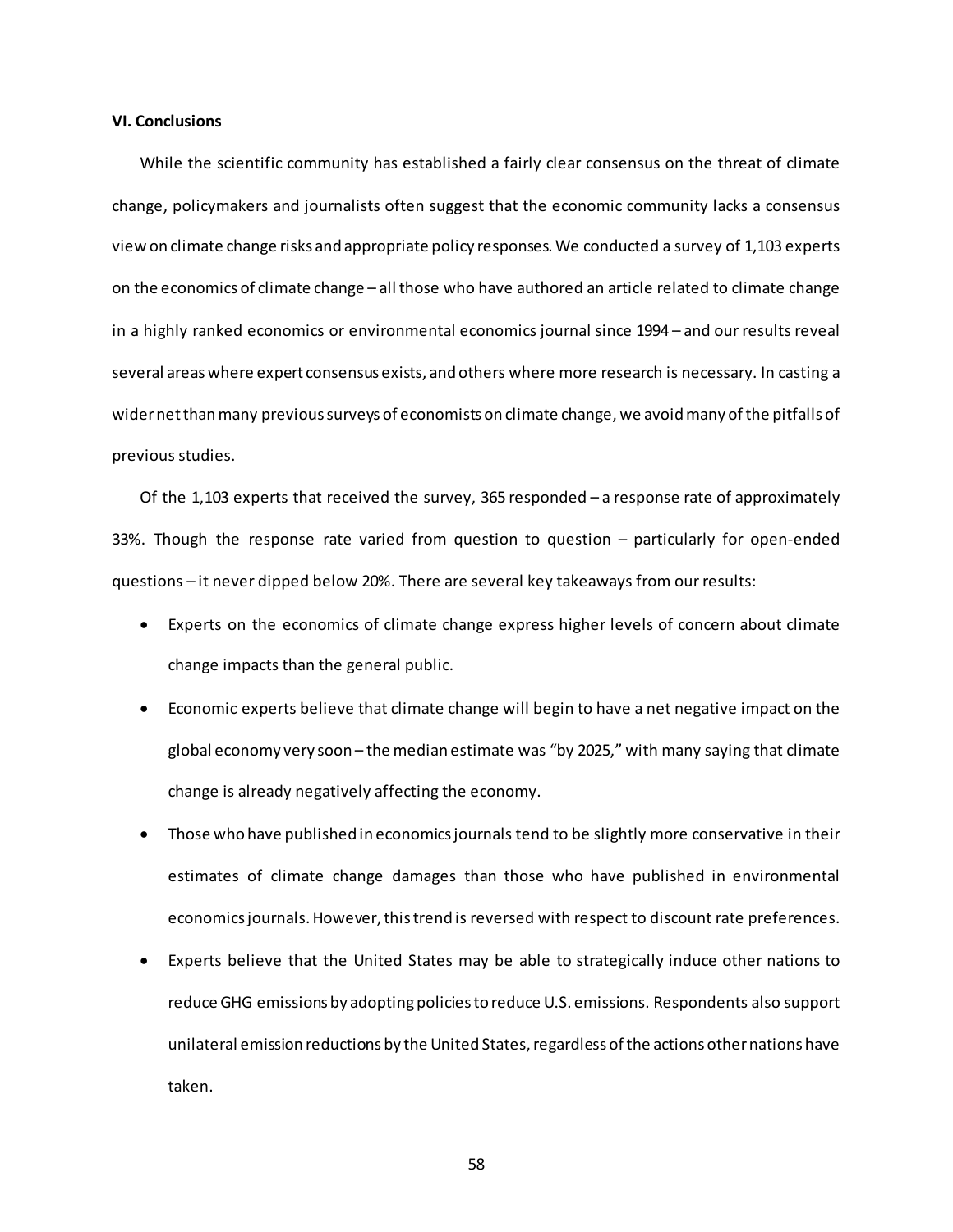- The discounting approach that the U.S. government currently uses to analyze regulations and other policies – a constant discount rate calibrated to market rates – was identified by experts as the least desirable approach for setting discount rates.
- When asked to specify the appropriate constant discount rate for the calculation of the social cost of carbon, economicexperts recommended rates lower than (or roughly equal to the lower ranges of) those used by the U.S. government. Experts recommended rates far below the 5% and 7% preferred by some critics of the SCC.
- On average, economic experts predict far higher economic impacts from climate change than the estimates found in landmark surveys from the 1990s (Nordhaus, 1994; Schauer, 1995). However, the variance is significantly high, indicating a need for future research.
- Our findings revealed a strong consensus that the SCC should be greater than or equal to the current \$37 estimate. This is consistent with our findings that the SCC is multi-fold higher using damage functions calibrated to the consensus views on impacts taken from our survey.

From a policy perspective, these findings strongly suggest that U.S. policymakers should be concerned about a lack of action on climate change. In particular, economists seem to believe that aggressive domestic climate policies should be enacted immediately.

From a methodological perspective, these results indicate that considerable work is still necessary to improve the values used for discount rates and climate impact assumptions. However, given the deep uncertainty faced in climate change research, future work may never significantly reduce the relevant uncertainties. These uncertainties indicate that relying on a handful of IAMs – which tend to underestimate impacts relative to our findings – may be somewhat problematic. Pindyck (2015) has suggested replacing current IAMs with surveys to help estimate the SCC, but our results suggest that survey responses depend on how the surveyor chooses their pool of experts. Given that even most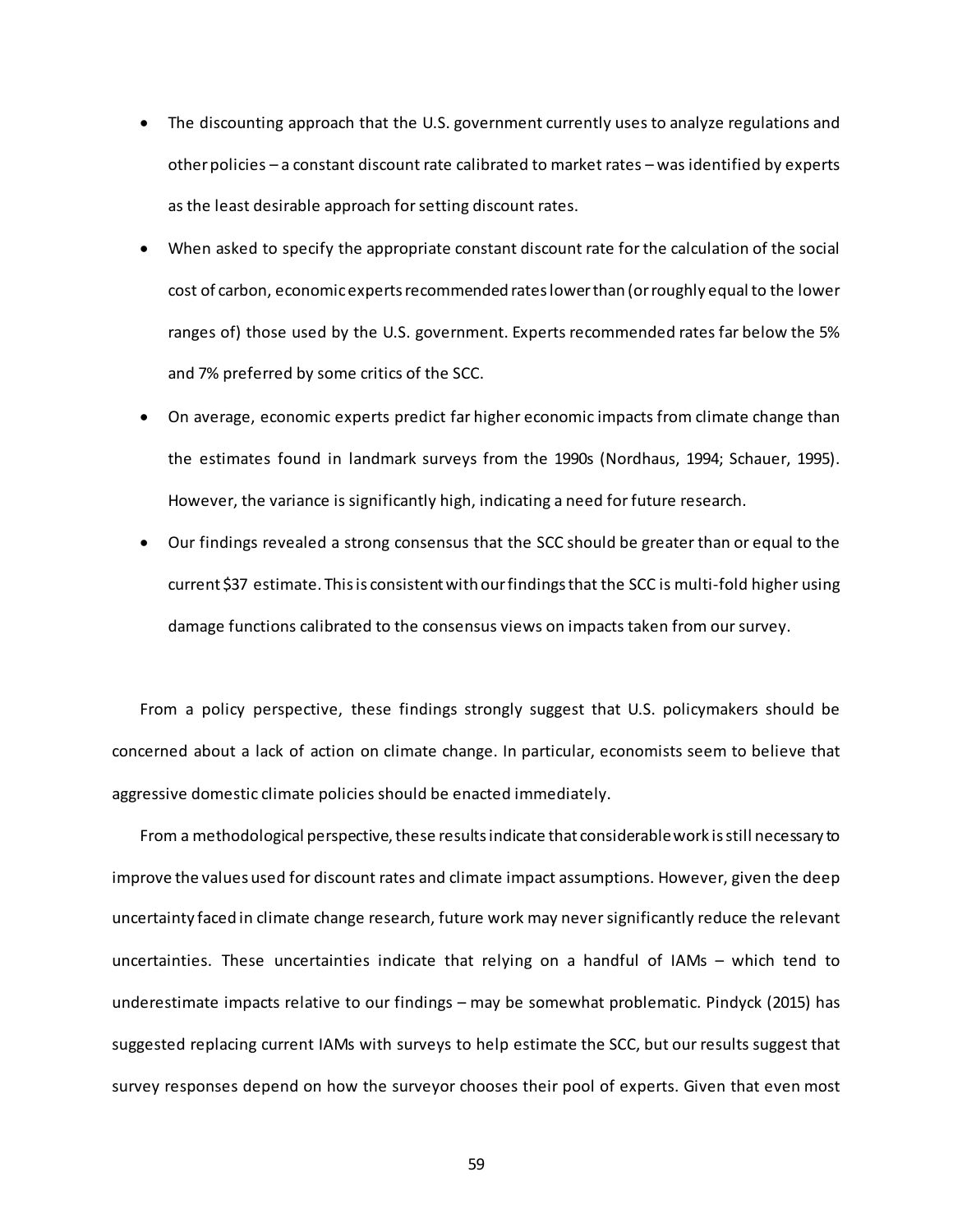economic experts have not spent years analyzing each of the steps that translate carbon emissions into welfare impacts and the social cost of carbon, the view of the crowd may potentially correct for the bias of IAM developers, or it may mischaracterize climate risks. Future research is necessary to determine why this difference exists between IAMs and experts on the economics of climate change in general.

One potential path forward could be to solicit expert opinion on which assumptions IAMs should use to calculate the SCC itself. Using this approach, we ran DICE-2013R using a damage function calibrated to reflect the overall consensus of respondents on damages. Accounting for non-catastrophic impacts alone, the SCC increased by three to six-fold relative to the DICE-2013R estimate (using responses from our full pool of survey respondents). Accounting for both non-catastrophic and catastrophic impacts, the SCC increased four- to ten-fold. This approach can be further strengthened by conducting sensitivity analysis to the definition of expertise and including consensus opinion on the appropriate discount rate and other critical parameters.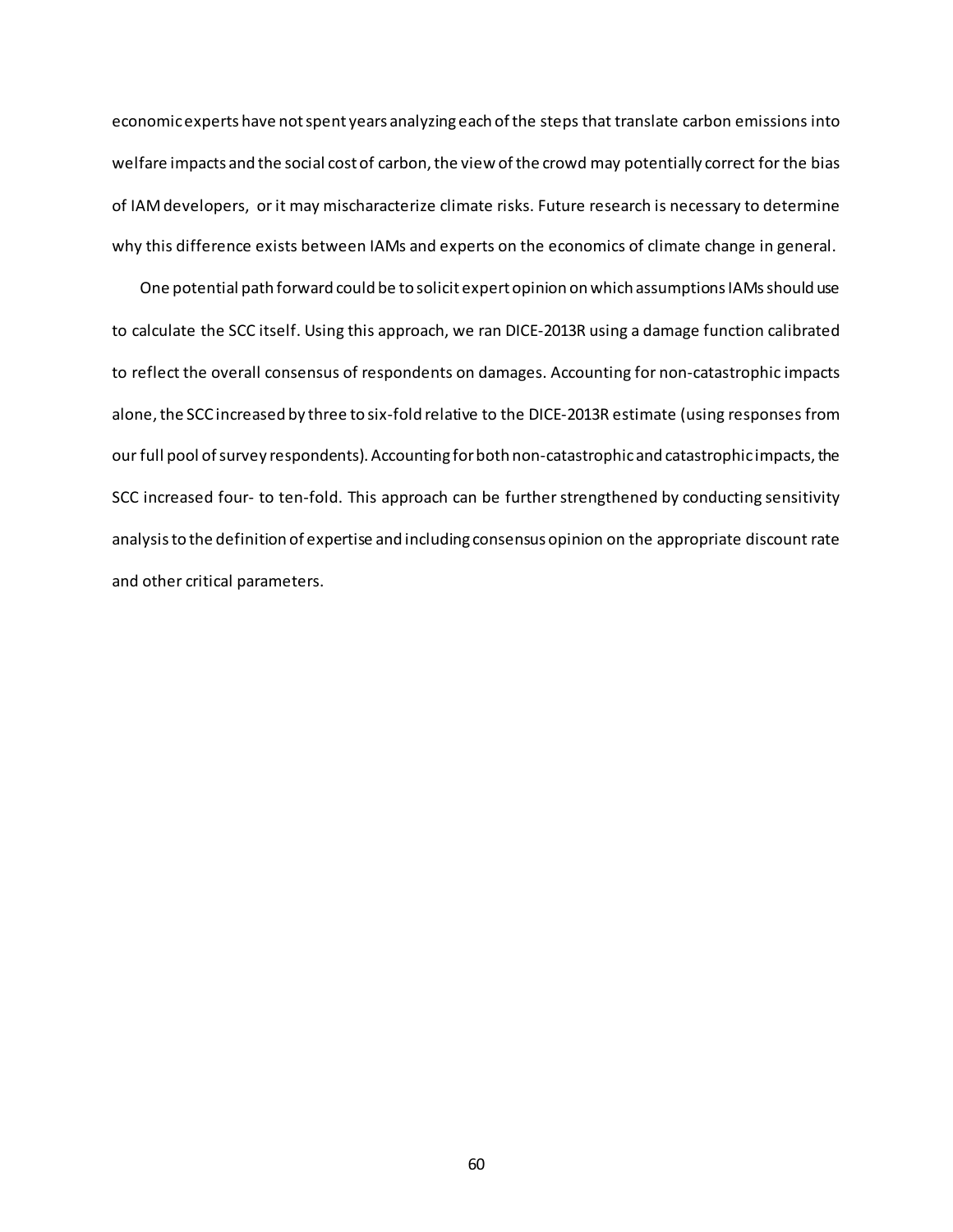### **References**

[AAPOR, 2011] The American Association for Public Opinion Research. (2011). *Standard Definitions: Final Dispositions of Case Codes and Outcome Rates for Surveys*, 7th edition*. AAPOR*. *Available at: [http://www.aapor.org/AAPORKentico/AAPOR\\_Main/media/MainSiteFiles/StandardDefinitions2011\\_1.p](http://www.aapor.org/AAPORKentico/AAPOR_Main/media/MainSiteFiles/StandardDefinitions2011_1.pdf) [df.](http://www.aapor.org/AAPORKentico/AAPOR_Main/media/MainSiteFiles/StandardDefinitions2011_1.pdf)*

Anderson, M., Richardson, J., McKie, J., Iezzi, A., & Khan, M. (2011). The relevance of personal characteristics in health care rationing: what the Australian public thinks and why. *American journal of economics and sociology*, *70*(1), 131-151.

Ansolabehere, S., & Konisky, D. M. (2014). *Cheap and clean: how Americans think about energy in the age of global warming*. MIT Press.

Capstick, S., Whitmarsh, L., Poortinga, W., Pidgeon, N., & Upham, P. (2015). International trends in public perceptions of climate change over the past quarter century. *Wiley Interdisciplinary Reviews: Climate Change*, *6*(1), 35-61.

Drupp, M.A., M.C. Freeman, B. Groom, and F. Nesje. (2015, May). Discounting Disentangled: An Expert Survey on the Determinants of the Long-Term Social Discount Rate. *London School of Economics and Political Science Working Paper.*

Fan, W., & Yan, Z. (2010). Factors affecting response rates of the web survey: A systematic review. *Computers in Human Behavior*, *26*(2), 132-139.

Howard, P., & Sterner, T. (2015). Loaded DICE: Refining the Meta-analysis Approach to Calibrating Climate Damage Functions. *Institute for Policy* Integrity *Working Paper.*

Holladay et al., (2009). Economists and climate change: Consensus and open questions. *Institute for Policy Integrity*. Available at

<http://policyintegrity.org/files/publications/EconomistsandClimateChange.pdf>.

Kalaitzidakis, P., Mamuneas, T. P., & Stengos, T. (2003). Rankings of academic journals and institutions in economics. *Journal of the European Economic Association*, *1*(6), 1346-1366.

Kalaitzidakis, P., Mamuneas, T. P., & Stengos, T. (2011). An updated ranking of academic journals in economics. *Canadian Journal of Economics/Revue canadienne d'économique*, *44*(4), 1525-1538.

Leiserowitz, A., Maibach, E., Roser-Renouf, C., Feinberg, G., & Rosenthal, S. (2015). Climate change in the American mind: March, 2015. Yale University and George Mason University. New Haven, CT: Yale Project on Climate Change Communication. Available at h[ttp://environment.yale.edu/climate](http://environment.yale.edu/climate-communication/files/Global-Warming-CCAM-March-2015.pdf)[communication/files/Global-Warming-CCAM-March-2015.pd](http://environment.yale.edu/climate-communication/files/Global-Warming-CCAM-March-2015.pdf)f

[MIT, 2008] Ansolabehere, Stephen (2008). Public Attitudes Toward America's Energy Options - Report of the 2007 MIT Energy Survey. *Center for Energy and Environmental Policy Research.* Available at <http://dspace.mit.edu/bitstream/handle/1721.1/45068/2007-002.pdf?sequence=1>.

Nordhaus, W. D. (1994). Expert opinion on climatic change. *American Scientist*, 45-51.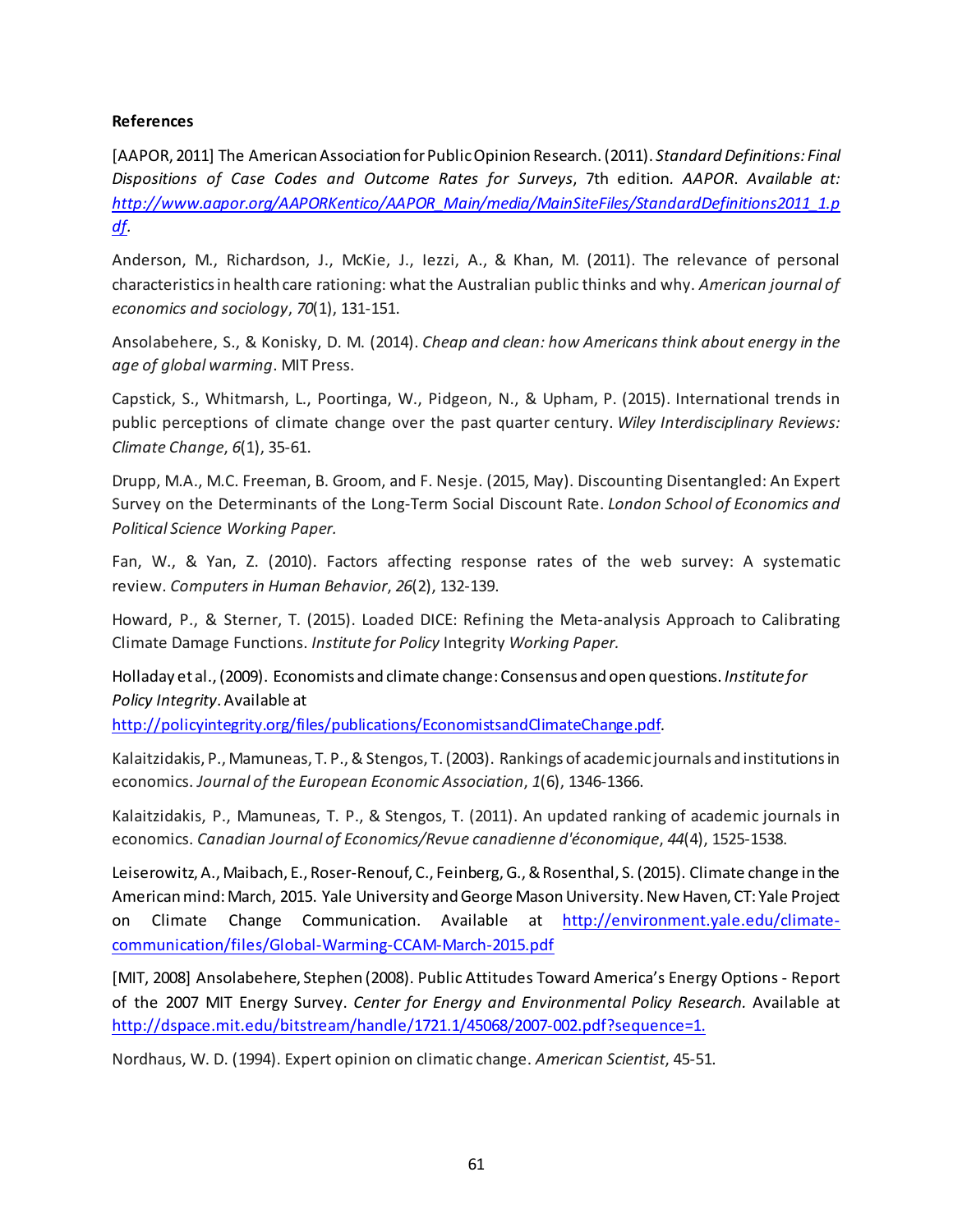Pindyck, R. S. (2015). *The Use and Misuse of Models for Climate Policy* (No. w21097). National Bureau of Economic Research.

[RFF, 2015] Resources for the Future, New York Times, Stanford University (2015). Global Warming National Poll. *RFF.* Available at h[ttp://www.rff.org/Documents/RFF-NYTimes-Stanford-global-warming](http://www.rff.org/Documents/RFF-NYTimes-Stanford-global-warming-poll-Jan-2015-topline-part-3.pdf)[poll-Jan-2015-topline-part-3.pdf](http://www.rff.org/Documents/RFF-NYTimes-Stanford-global-warming-poll-Jan-2015-topline-part-3.pdf).

Rousseau, S. (2008). Journal evaluation by environmental and resource economists: A survey. *Scientometrics*, *77*(2), 223-233.

Rousseau, S., Verbeke, T., & Rousseau, R. (2009). Evaluating environmental and resource economics journals: A TOP-curve approach. *Review of Environmental Economics and Policy*, rep002.

Schauer, M. J. (1995). Estimation of the greenhouse gas externality with uncertainty. *Environmental and Resource Economics*, *5*(1), 71-82.

Sheehan, K. B. (2001). E-mail survey response rates: A review. *Journal of Computer‐Mediated Communication*, *6*(2), 0-0.

Tol, R. S. (2009). The economic effects of climate change. *The Journal of Economic Perspectives*, 29-51.

Tol, R. S. (2013a). Bootstraps for meta-analysis with an application to the impact of climate change. *Computational Economics*, 1-17.

Tol, R. S. (2013b). The economic impact of climate change in the 20th and 21st centuries. *Climatic change*, *117*(4), 795-808.

Tol, R. S. (2014). Correction and Update: The Economic Effects of Climate Change. *The Journal of Economic Perspectives*, 221-225.

Weitzman, M. L. (2001). Gamma discounting. *American Economic Review*, 260-271.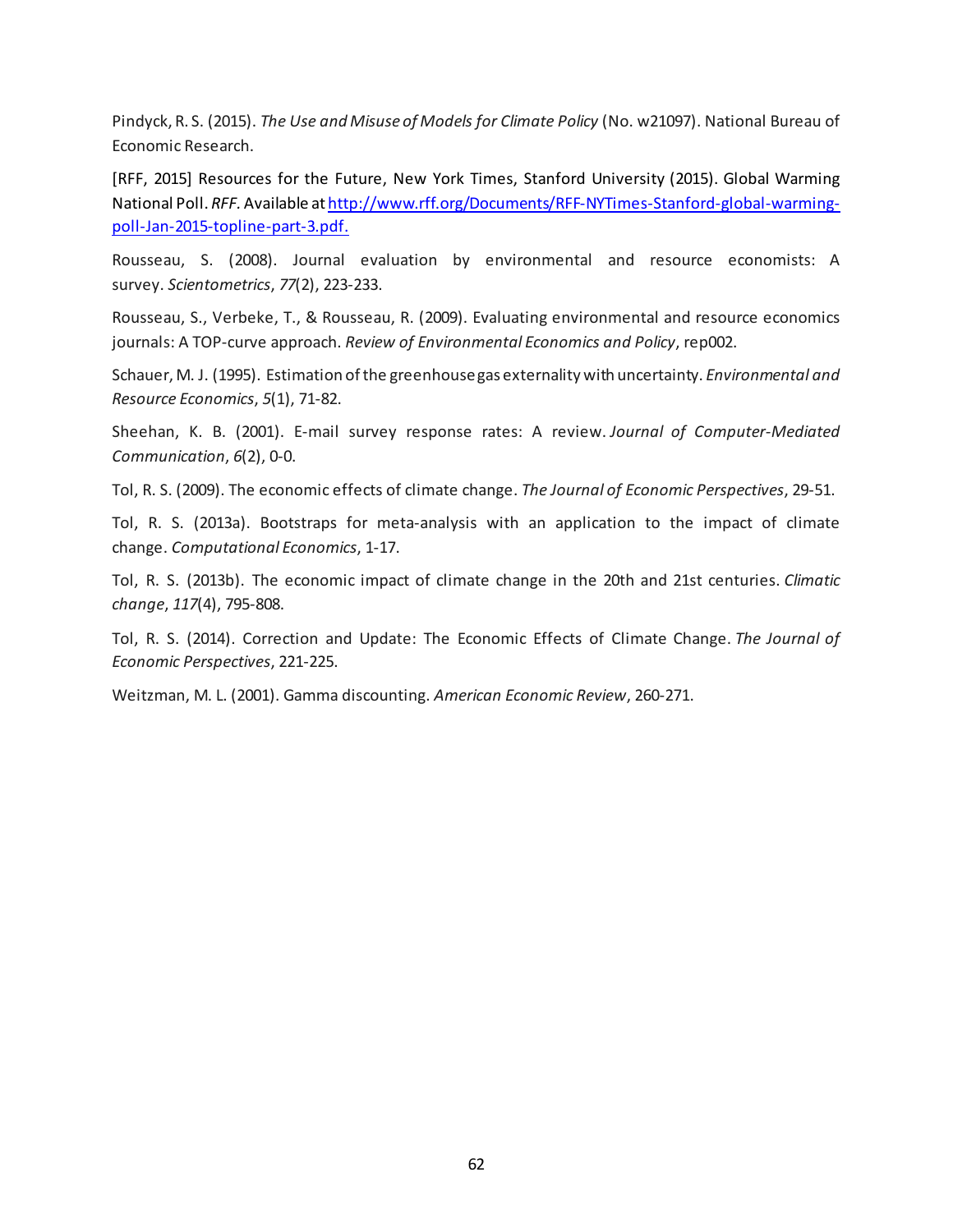| . .<br>× | ۰. | ×<br>۰.<br>٠<br>۰. |
|----------|----|--------------------|
|          |    |                    |

# **Table 1. % of All Respondent to Question 1 by Responses and Group**

| Groups        | Climate<br>Change Risks | Estimated<br>Damages<br>from Climate | Global<br>Climate<br><b>Strategies</b> | International<br>Agreements/ | Greenhouse<br><b>Gas Control</b><br>Game Theory   Mechanisms | Integrated<br>Assessment<br>Models | Climate<br>Change<br>Adaptation | Other<br>Climate<br>Related<br><b>Topics</b> | None | No Response |
|---------------|-------------------------|--------------------------------------|----------------------------------------|------------------------------|--------------------------------------------------------------|------------------------------------|---------------------------------|----------------------------------------------|------|-------------|
| All           | 26.6%                   | 24.7%                                | 30.1%                                  | 30.1%                        | 38.1%                                                        | 30.1%                              | 22.2%                           | 41.9%                                        | 2.5% | 0.3%        |
| Economics     | 30.6%                   | 22.4%                                | 33.7%                                  | 42.9%                        | 38.8%                                                        | 36.7%                              | 25.5%                           | 35.7%                                        | 2.0% | 0.0%        |
| Enviornmental | 25.1%                   | 25.5%                                | 28.8%                                  | 25.5%                        | 37.8%                                                        | 27.7%                              | 21.0%                           | 44.2%                                        | 2.6% | 0.3%        |
| Multiple      | 39.4%                   | 33.3%                                | 47.5%                                  | 35.4%                        | 43.4%                                                        | 42.4%                              | 23.2%                           | 42.4%                                        | 1.0% | 0.0%        |
| <b>One</b>    | 21.8%                   | 21.4%                                | 23.7%                                  | 28.2%                        | 36.1%                                                        | 25.6%                              | 21.8%                           | 41.7%                                        | 3.0% | 0.3%        |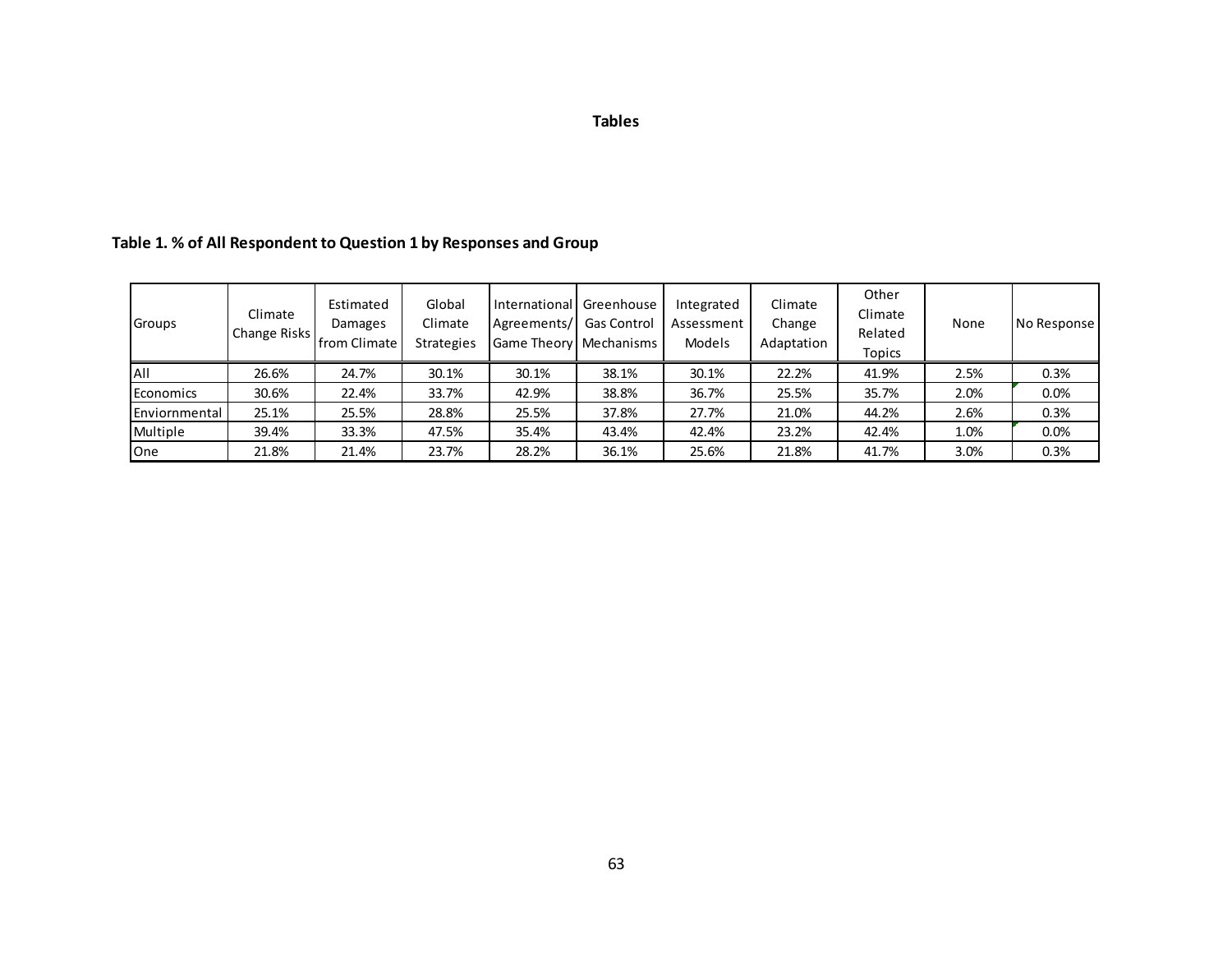| Table 2a. % of Respondents to Question 2 by Responses and Group, including response rate |  |  |
|------------------------------------------------------------------------------------------|--|--|
|                                                                                          |  |  |

| Groups         | Immediate<br>and drastic<br>action is<br>necessary | More<br>research is<br>needed befo<br>re action is<br>taken | Some action<br>should be<br>taken now | This is not a<br>serious<br>problem | Response<br>rate |
|----------------|----------------------------------------------------|-------------------------------------------------------------|---------------------------------------|-------------------------------------|------------------|
| All            | 50.7%                                              | 5.2%                                                        | 43.5%                                 | 0.6%                                | 99.5%            |
| Economics      | 44.3%                                              | 4.1%                                                        | 50.5%                                 | 1.0%                                | 99.0%            |
| Environmental  | 53.0%                                              | 5.6%                                                        | 41.0%                                 | 0.4%                                | 99.6%            |
| Multiple       | 48.5%                                              | 1.0%                                                        | 49.5%                                 | 1.0%                                | 100.0%           |
| One            | 51.5%                                              | 6.8%                                                        | 41.3%                                 | 0.4%                                | 99.2%            |
| Climate change | 55.2%                                              | 5.2%                                                        | 38.5%                                 | 1.0%                                | 99.0%            |

## **Table 2b. 95% Confidence Intervals of Responses to Question 2 by Responses and Group**

| 95% Confidence Interval |       |                                                 |         |                                                      |       |                                       |                                  |      |  |  |  |  |  |
|-------------------------|-------|-------------------------------------------------|---------|------------------------------------------------------|-------|---------------------------------------|----------------------------------|------|--|--|--|--|--|
| <b>Groups</b>           |       | Immediate and<br>drastic action is<br>necessary |         | More research is<br>needed before<br>action is taken |       | Some action<br>should be taken<br>now | This is not a serious<br>problem |      |  |  |  |  |  |
| All                     | 46.4% | 55.0%                                           | 3.3%    | 7.1%                                                 | 39.3% | 47.8%                                 | $-0.1%$                          | 1.2% |  |  |  |  |  |
| Economics               | 36.1% | 52.5%                                           | 0.8%    | 7.4%                                                 | 42.3% | 58.8%                                 | $-0.6%$                          | 2.7% |  |  |  |  |  |
| Environmental           | 48.0% | 58.0%                                           | 3.3%    | 8.0%                                                 | 36.0% | 45.9%                                 | $-0.2%$                          | 1.0% |  |  |  |  |  |
| Multiple                | 40.8% | 56.1%                                           | $-0.5%$ | 2.5%                                                 | 41.9% | 57.1%                                 | $-0.5%$                          | 2.5% |  |  |  |  |  |
| One                     | 46.4% | 56.6%                                           | 4.2%    | 9.4%                                                 | 36.2% | 46.3%                                 | $-0.2%$                          | 1.0% |  |  |  |  |  |
| Climate change risks*   | 45.3% | 65.2%                                           | 0.8%    | 9.7%                                                 | 28.8% | 48.3%                                 | $-1.0%$                          | 3.1% |  |  |  |  |  |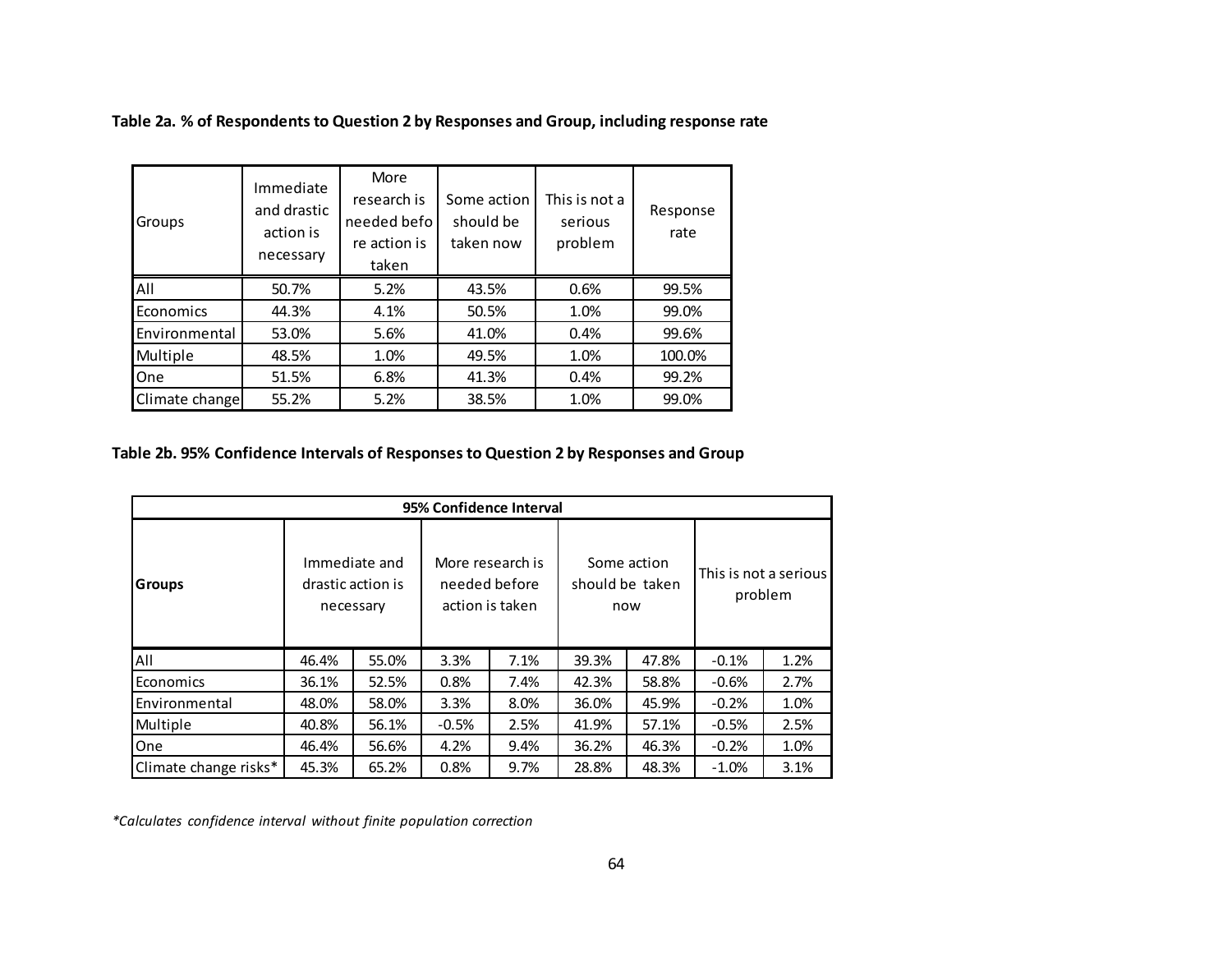| <b>Groups</b>        | No opinion | Not serious<br>at all | Not so<br>serious | Somewhat<br>serious | Very serious | Response<br>rate |
|----------------------|------------|-----------------------|-------------------|---------------------|--------------|------------------|
| <b>AII</b>           | 3.3%       | 0.8%                  | 6.1%              | 33.6%               | 56.2%        | 99.5%            |
| Economics            | 2.1%       | 1.0%                  | 9.3%              | 36.1%               | 51.5%        | 99.0%            |
| Environmental        | 3.8%       | 0.8%                  | 4.9%              | 32.7%               | 57.9%        | 99.6%            |
| Multiple             | 5.1%       | 4.0%                  | 0.0%              | 38.4%               | 52.5%        | 100.0%           |
| One                  | 2.7%       | 1.1%                  | 6.8%              | 31.8%               | 57.6%        | 99.2%            |
| Climate change risks | 2.1%       | 8.3%                  | 0.0%              | 27.1%               | 62.5%        | 99.0%            |

**Table 3a. % of Respondents to Question 3 by Responses and Group, including response rate**

## **Table 3b. 95% Confidence Intervals of Responses to Question 3 by Responses and Group**

|                       |         |            |                    | 95% Confidence Interval |      |                |       |                  |              |       |  |
|-----------------------|---------|------------|--------------------|-------------------------|------|----------------|-------|------------------|--------------|-------|--|
| <b>Groups</b>         |         | No opinion | Not serious at all |                         |      | Not so serious |       | Somewhat serious | Very serious |       |  |
| All                   | 1.8%    | 4.8%       | 0.1%               | 1.6%                    | 4.0% | 8.1%           | 29.6% | 37.7%            | 51.9%        | 60.5% |  |
| Economics             | $-0.3%$ | 4.4%       | $-0.6%$            | 2.7%                    | 4.5% | 14.1%          | 28.2% | 44.0%            | 43.3%        | 59.8% |  |
| Environmental         | 1.8%    | 5.7%       | $-0.1%$            | 1.6%                    | 2.7% | 7.1%           | 28.0% | 37.4%            | 52.9%        | 62.9% |  |
| Multiple              | 1.7%    | 8.4%       | 1.0%               | 7.0%                    | 0.0% | 0.0%           | 31.0% | 45.8%            | 44.9%        | 60.2% |  |
| One                   | 1.0%    | 4.3%       | 0.1%               | 2.2%                    | 4.2% | 9.4%           | 27.1% | 36.6%            | 52.5%        | 62.6% |  |
| Climate change risks* | $-0.8%$ | 4.9%       | 2.8%               | 13.9%                   | 0.0% | 0.0%           | 18.2% | 36.0%            | 52.8%        | 72.2% |  |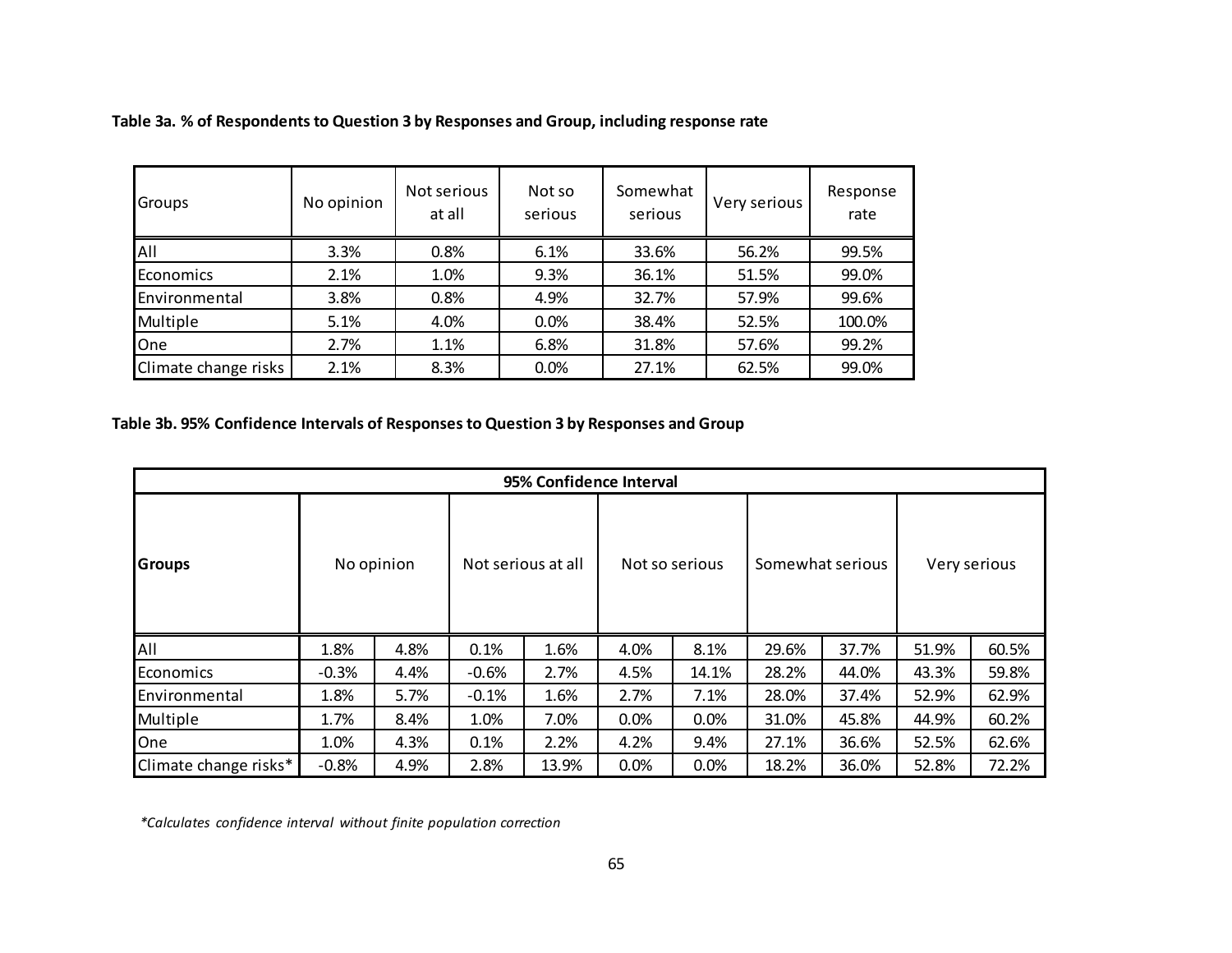| Groups        | Agricultur<br>e | Mining/Ex<br>tractive<br>Industries | Fishing | Forestry | Real<br>Estate | <b>Insurance</b> | <b>Constructi</b><br>on | Transport | Manufact<br>uring | Health<br>Services | Tourism/<br>OutdoorR<br>ecreation | Utilities | Other   | Response<br>rate |
|---------------|-----------------|-------------------------------------|---------|----------|----------------|------------------|-------------------------|-----------|-------------------|--------------------|-----------------------------------|-----------|---------|------------------|
| All           | 94.0%           | 14.9%                               | 78.2%   | 73.4%    | 51.0%          | 65.6%            | 23.5%                   | 32.4%     | 15.2%             | 53.9%              | 71.6%                             | 73.6%     | 0.0%    | 95.6%            |
| Economics     | 94.7%           | 16.0%                               | 79.8%   | 72.3%    | 50.0%          | 66.0%            | 24.5%                   | 24.5%     | 11.7%             | 46.8%              | 64.9%                             | 68.1%     | 0.0%    | 95.9%            |
| Environmental | 92.3%           | 14.3%                               | 76.4%   | 72.6%    | 50.6%          | 64.5%            | 22.8%                   | 34.7%     | 16.2%             | 55.6%              | 73.0%                             | 74.5%     | 0.0%    | 97.0%            |
| Multiple      | 92.8%           | 20.6%                               | 74.2%   | 72.2%    | 52.6%          | 66.0%            | 23.7%                   | 35.1%     | 13.4%             | 51.5%              | 72.2%                             | 71.1%     | 0.0%    | 98.0%            |
| <b>One</b>    | 94.4%           | 12.7%                               | 79.8%   | 73.8%    | 50.4%          | 65.5%            | 23.4%                   | 31.3%     | 15.9%             | 54.8%              | 71.4%                             | 74.6%     | $0.0\%$ | 94.7%            |

# **Table 4b. 95% Confidence Intervals of Responses to Question 4 by Responses and Group**

|               |       |             |                   |            |       |         |          |       |                          |       |                           |       | 95% CONFIDENCE INTERNVALS |       |                        |       |                               |       |           |       |       |       |       |       |      |      |
|---------------|-------|-------------|-------------------|------------|-------|---------|----------|-------|--------------------------|-------|---------------------------|-------|---------------------------|-------|------------------------|-------|-------------------------------|-------|-----------|-------|-------|-------|-------|-------|------|------|
| Groups        |       | Agriculture | Mining/Extractive | Industries |       | Fishing | Forestry |       | Real Estate<br>Insurance |       | Construction<br>Transport |       | Manufacturing             |       | <b>Health Services</b> |       | Tourism/OutdoorR<br>ecreation |       | Utilities |       | Other |       |       |       |      |      |
| All           | 91.9% | 96.1%       | 11.8%             | 18.0%      | 74.6% | 81.9%   | 69.5%    | 77.3% | 46.6%                    | 55.4% | 61.4%                     | 69.8% | 19.8%                     | 27.2% | 28.3%                  | 36.5% | 12.0%                         | 18.4% | 49.5%     | 58.3% | 67.7% | 75.6% | 69.8% | 77.5% | 0.0% | 0.0% |
| Economics     | 90.9% | 98.5%       | 9.8%              | 22.1%      | 73.0% | 86.6%   | 64.8%    | 79.9% | 41.6%                    | 58.4% | 58.0%                     | 73.9% | 17.2%                     | 31.7% | 17.2%                  | 31.7% | 6.3%                          | 17.1% | 38.4%     | 55.2% | 56.8% | 72.9% | 60.2% | 75.9% | 0.0% | 0.0% |
| Environmental | 89.5% | 95.0%       | 10.7%             | 17.9%      | 72.1% | 80.8%   | 68.0%    | 77.2% | 45.5%                    | 55.7% | 59.6%                     | 69.4% | 18.5%                     | 27.1% | 29.9%                  | 39.6% | 12.4%                         | 20.0% | 50.5%     | 60.7% | 68.4% | 77.5% | 70.1% | 79.0% | 0.0% | 0.0% |
| Multiple      | 88.8% | 96.8%       | 14.3%             | 26.9%      | 67.4% | 81.0%   | 65.2%    | 79.1% | 44.8%                    | 60.3% | 58.6%                     | 73.3% | 17.1%                     | 30.3% | 27.6%                  | 42.5% | 8.1%                          | 18.7% | 43.8%     | 59.3% | 65.2% | 79.1% | 64.1% | 78.2% | 0.0% | 0.0% |
| One           | 92.0% | 96.9%       | 9.2%              | 16.2%      | 75.5% | 84.0%   | 69.2%    | 78.5% | 45.1%                    | 55.7% | 60.5%                     | 70.5% | 18.9%                     | 27.9% | 26.4%                  | 36.3% | 12.0%                         | 19.7% | 49.5%     | 60.0% | 66.7% | 76.2% | 70.0% | 79.2% | 0.0% | 0.0% |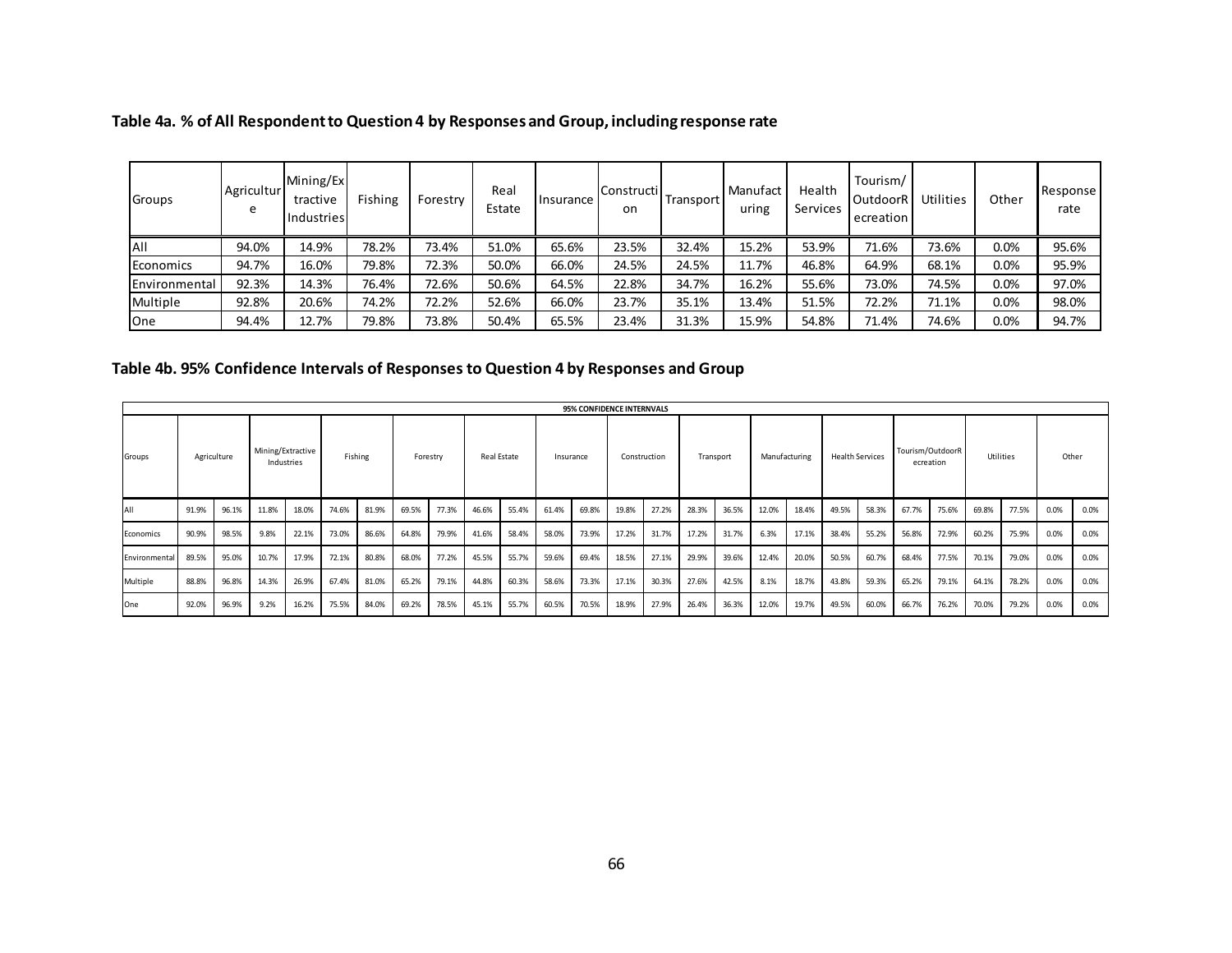| Groups                                | Climate change is<br>already having a<br>negative effect on the<br>global economy | By 2025 | By 2050 | By 2075 | By 2100 | After<br>2100  | Climate change will<br>not have a negative<br>effect on the global<br>economy | Response<br>rate |
|---------------------------------------|-----------------------------------------------------------------------------------|---------|---------|---------|---------|----------------|-------------------------------------------------------------------------------|------------------|
| All                                   | 40.6%                                                                             | 22.5%   | 25.8%   | 5.0%    | 3.1%    | 1.1%           | 1.9%                                                                          | 98.6%            |
| Economics                             | 28.9%                                                                             | 24.7%   | 30.9%   | 5.2%    | 7.2%    | $\overline{a}$ | 3.1%                                                                          | 99.0%            |
| Environmental                         | 44.9%                                                                             | 21.7%   | 24.0%   | 4.9%    | 1.5%    | 1.5%           | 1.5%                                                                          | 98.5%            |
| Multiple                              | 42.4%                                                                             | 25.3%   | 24.2%   | 5.1%    | 2.0%    |                | 1.0%                                                                          | 100.0%           |
| <b>One</b>                            | 39.8%                                                                             | 21.5%   | 26.4%   | 5.0%    | 3.4%    | 1.5%           | 2.3%                                                                          | 98.1%            |
| <b>Estimated Damages from Climate</b> | 36.0%                                                                             | 29.2%   | 23.6%   | 4.5%    | 2.2%    | 1.1%           | 3.4%                                                                          | 98.9%            |
| Integrated Assessment Models          | 35.8%                                                                             | 27.5%   | 22.9%   | 7.3%    | 4.6%    | 1.8%           |                                                                               | 99.1%            |

## **Table 5a. % of All Respondent to Question 5 by Responses and Group, including response rate**

## **Table 5b. 95% Confidence Intervals of Responses to Question 5 by Responses and Group**

|                               |       |                                          |       |         |       | 95% Confidence Interval |      |         |         |         |                                 |                |                                            |                          |  |
|-------------------------------|-------|------------------------------------------|-------|---------|-------|-------------------------|------|---------|---------|---------|---------------------------------|----------------|--------------------------------------------|--------------------------|--|
| Groups                        |       | Climate change is<br>already having a    |       | By 2025 |       | By 2050                 |      | By 2075 |         | By 2100 | <b>After 2100</b>               |                | Climate change will<br>not have a negative |                          |  |
|                               |       | negative effect on<br>the global economy |       |         |       |                         |      |         |         |         | effect on the global<br>economy |                |                                            |                          |  |
| All                           | 36.3% | 44.8%                                    | 18.9% | 26.1%   | 22.1% | 29.6%                   | 3.1% | 6.9%    | 1.6%    | 4.5%    | 0.2%                            | 2.0%           | 0.8%                                       | 3.1%                     |  |
| Economics                     | 21.4% | 36.3%                                    | 17.6% | 31.9%   | 23.3% | 38.5%                   | 1.5% | 8.8%    | 3.0%    | 11.5%   | $\overline{\phantom{a}}$        | $\overline{a}$ | 0.2%                                       | 5.9%                     |  |
| Environmental                 | 39.8% | 49.9%                                    | 17.5% | 25.8%   | 19.6% | 28.3%                   | 2.7% | 7.1%    | 0.3%    | 2.8%    | 0.3%                            | 2.8%           | 0.3%                                       | 2.8%                     |  |
| Multiple                      | 34.9% | 50.0%                                    | 18.6% | 31.9%   | 17.7% | 30.8%                   | 1.7% | 8.4%    | $-0.1%$ | 4.2%    | $\overline{\phantom{a}}$        | -              | $-0.5%$                                    | 2.5%                     |  |
| One                           | 34.8% | 44.9%                                    | 17.2% | 25.7%   | 21.9% | 31.0%                   | 2.7% | 7.2%    | 1.6%    | 5.3%    | 0.3%                            | 2.8%           | 0.8%                                       | 3.8%                     |  |
| <b>Estimated Damages from</b> |       |                                          |       |         |       |                         |      |         |         |         |                                 |                |                                            |                          |  |
| Climate*                      | 26.0% | 45.9%                                    | 19.8% | 38.7%   | 14.8% | 32.4%                   | 0.2% | 8.8%    | $-0.8%$ | 5.3%    | $-1.1%$                         | 3.3%           | $-0.4%$                                    | 7.1%                     |  |
| Integrated Assessment Models* | 30.4% | 41.2%                                    | 3.2%  | 13.6%   | 2.8%  | 13.0%                   | 0.8% | 8.9%    | 0.3%    | 7.6%    | $-0.4%$                         | 5.5%           |                                            | $\overline{\phantom{a}}$ |  |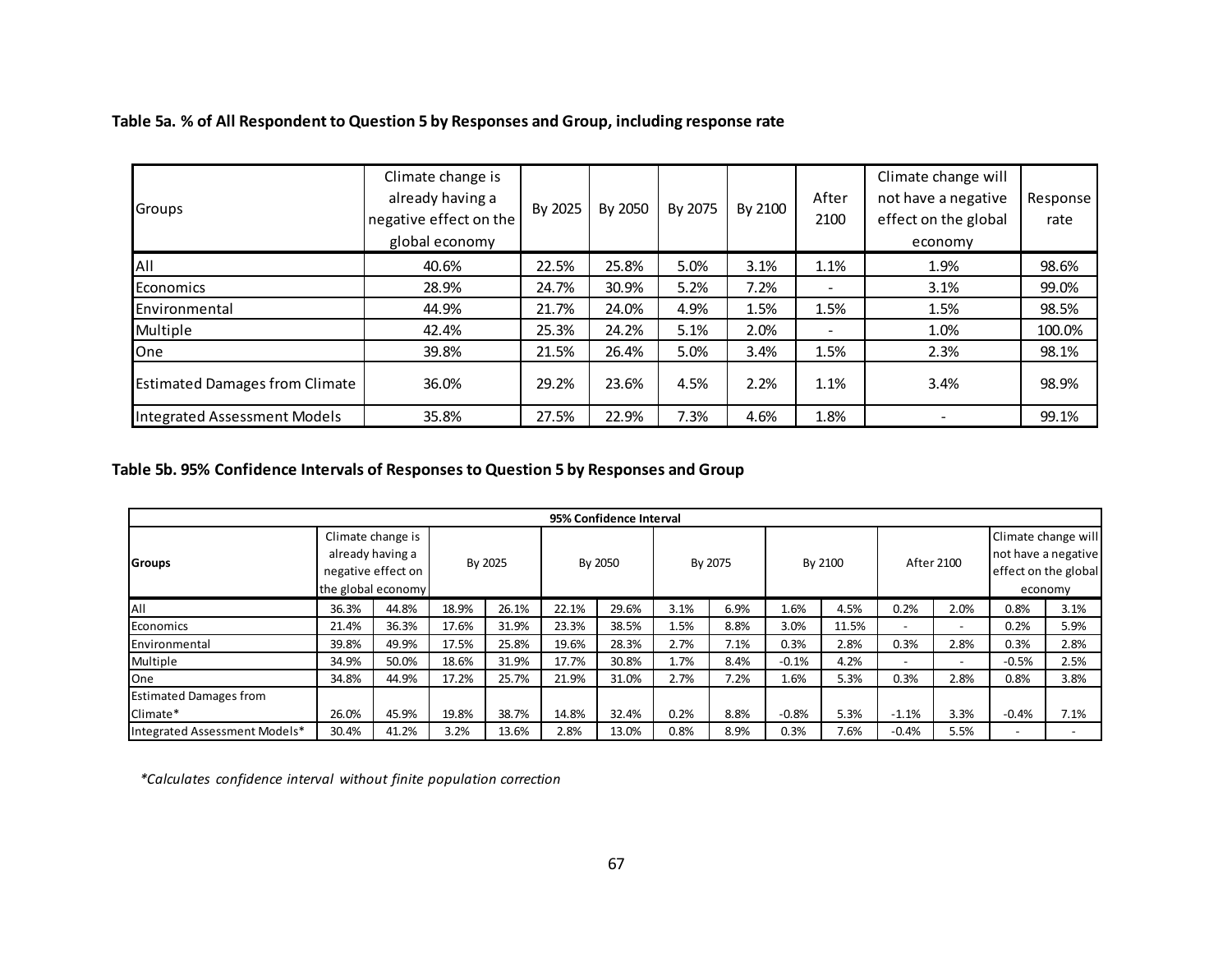| Groups                                | By 2015 | By 2025 | By 2050 | By 2075 | By 2100 | some point in time | Negative effect at   No negative effect at  <br>any time |
|---------------------------------------|---------|---------|---------|---------|---------|--------------------|----------------------------------------------------------|
| All                                   | 40.6%   | 63.1%   | 88.9%   | 93.9%   | 96.9%   | 98.1%              | 1.9%                                                     |
| Economics                             | 28.9%   | 53.6%   | 84.5%   | 89.7%   | 96.9%   | 96.9%              | 3.1%                                                     |
| Environmental                         | 44.9%   | 66.5%   | 90.5%   | 95.4%   | 97.0%   | 98.5%              | 1.5%                                                     |
| Multiple                              | 42.4%   | 67.7%   | 91.9%   | 97.0%   | 99.0%   | 99.0%              | 1.0%                                                     |
| One                                   | 39.8%   | 61.3%   | 87.7%   | 92.7%   | 96.2%   | 97.7%              | 2.3%                                                     |
| <b>Estimated Damages from Climate</b> | 36.0%   | 65.2%   | 88.8%   | 93.3%   | 95.5%   | 96.6%              | 3.4%                                                     |
| Integrated Assessment Models          | 35.8%   | 63.3%   | 86.2%   | 93.6%   | 98.2%   | 100.0%             |                                                          |

## **Table 5c. Cumulative % of All Respondent to Question 5 by Responses and Group, including response rate**

## **Table 5d. 95% Confidence Intervals of Cumulative Responses to Question 5 by Responses and Group**

| 95% Confidence Interval                   |         |       |         |       |         |       |         |       |         |        |                                          |        |                                   |      |
|-------------------------------------------|---------|-------|---------|-------|---------|-------|---------|-------|---------|--------|------------------------------------------|--------|-----------------------------------|------|
| <b>Groups</b>                             | By 2015 |       | By 2025 |       | By 2050 |       | By 2075 |       | By 2100 |        | Negative effect at<br>some point in time |        | No negative effect<br>at any time |      |
| All                                       | 36.3%   | 44.8% | 58.9%   | 67.2% | 86.2%   | 91.6% | 91.8%   | 96.0% | 95.5%   | 98.4%  | 96.9%                                    | 99.2%  | 0.8%                              | 3.1% |
| Economics                                 | 21.4%   | 36.3% | 45.4%   | 61.8% | 78.6%   | 90.5% | 84.7%   | 94.7% | 94.1%   | 99.8%  | 94.1%                                    | 99.8%  | 0.2%                              | 5.9% |
| <b>IEnvironmental</b>                     | 39.8%   | 49.9% | 61.8%   | 71.3% | 87.5%   | 93.5% | 93.3%   | 97.6% | 95.2%   | 98.7%  | 97.2%                                    | 99.7%  | 0.3%                              | 2.8% |
| Multiple                                  | 34.9%   | 50.0% | 60.5%   | 74.8% | 87.8%   | 96.1% | 94.4%   | 99.6% | 97.5%   | 100.5% | 97.5%                                    | 100.5% | $-0.5%$                           | 2.5% |
| One                                       | 34.8%   | 44.9% | 56.3%   | 66.3% | 84.4%   | 91.1% | 90.0%   | 95.4% | 94.2%   | 98.1%  | 96.2%                                    | 99.2%  | 0.8%                              | 3.8% |
| <b>Estimated Damages from</b><br>Climate* | 26.0%   | 45.9% | 55.3%   | 75.1% | 82.2%   | 95.3% | 88.0%   | 98.5% | 91.2%   | 99.8%  | 92.9%                                    | 100.4% | $-0.4%$                           | 7.1% |
| Integrated Assessment Models*             | 3.6%    | 14.4% | 3.7%    | 14.4% | 1.9%    | 11.1% | 0.7%    | 8.5%  | $-0.4%$ | 5.5%   | 100.0%                                   | 100.0% |                                   |      |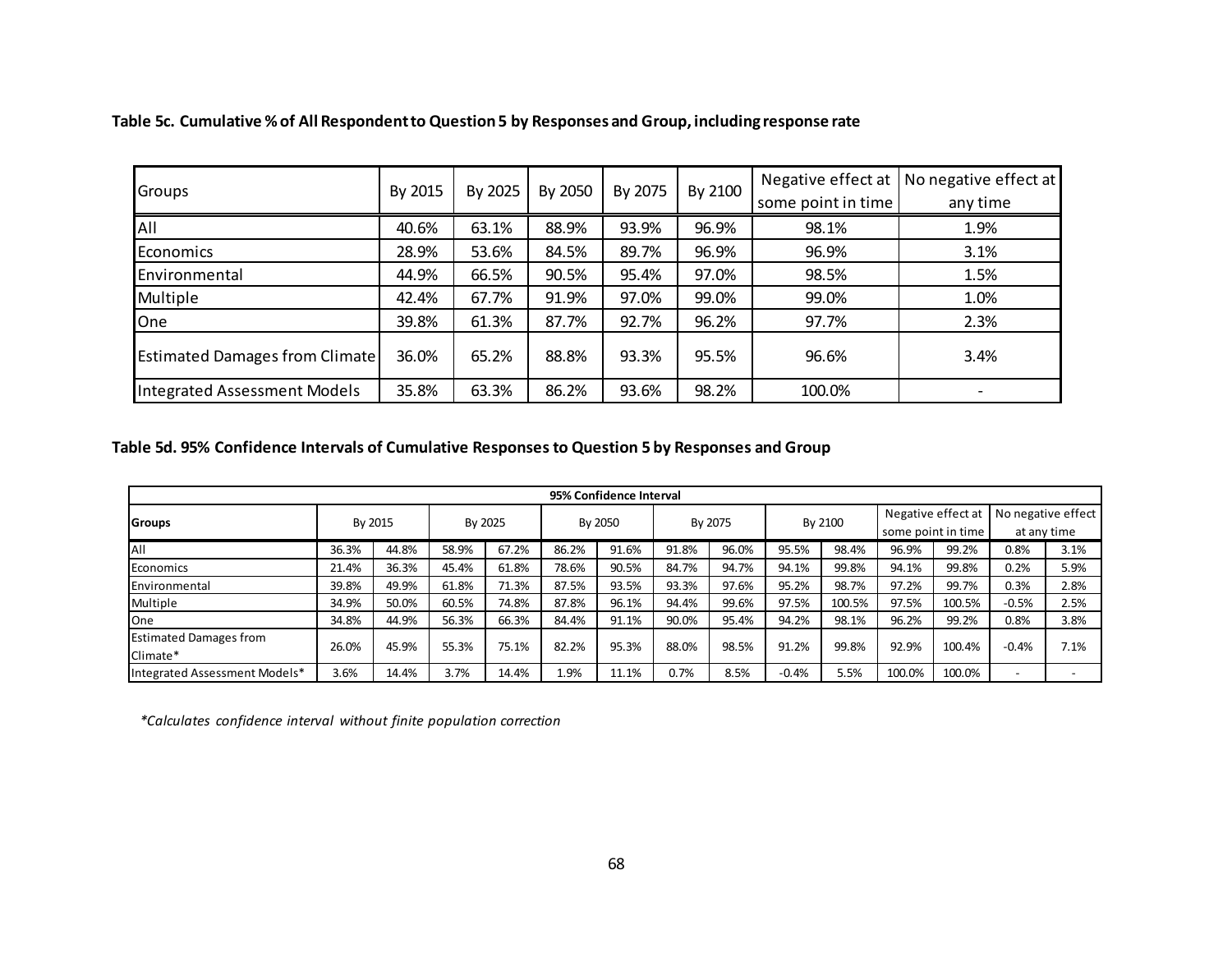| Groups                                   | Extremely<br>likely | Likely | <b>Unlikely</b> | Extremely<br>unlikely | Not clear | Response |
|------------------------------------------|---------------------|--------|-----------------|-----------------------|-----------|----------|
| All                                      | 42.0%               | 36.5%  | 3.3%            | 1.7%                  | 16.6%     | 99.2%    |
| Economics                                | 38.1%               | 40.2%  | 6.2%            | 1.0%                  | 14.4%     | 99.0%    |
| Environmental                            | 43.4%               | 35.1%  | 2.3%            | 1.9%                  | 17.4%     | 99.3%    |
| Multiple                                 | 44.4%               | 38.4%  | 2.0%            | 1.0%                  | 14.1%     | 100.0%   |
| One                                      | 41.1%               | 35.7%  | 3.8%            | 1.9%                  | 17.5%     | 98.9%    |
| <b>Estimated Damages from</b><br>Climate | 47.2%               | 31.5%  | 2.2%            | 3.4%                  | 15.7%     | 98.9%    |
| Integrated Assessment Models             | 43.1%               | 35.8%  | 3.7%            | 2.8%                  | 14.7%     | 99.1%    |

**Table 6a. % of All Respondent to Question 6 by Responses and Group, including response rate**

## **Table 6b. 95% Confidence Intervals of Responses to Question 6 by Responses and Group**

| 95% Confidence Interval                   |                  |       |        |       |          |       |                    |      |           |       |  |  |
|-------------------------------------------|------------------|-------|--------|-------|----------|-------|--------------------|------|-----------|-------|--|--|
| Groups                                    | Extremely likely |       | Likely |       | Unlikely |       | Extremely unlikely |      | Not clear |       |  |  |
| All                                       | 37.7%            | 46.2% | 32.3%  | 40.6% | 1.8%     | 4.9%  | 0.6%               | 2.8% | 13.4%     | 19.8% |  |  |
| <b>Economics</b>                          | 30.1%            | 46.2% | 32.1%  | 48.3% | 2.2%     | 10.2% | $-0.6%$            | 2.7% | 8.6%      | 20.2% |  |  |
| <b>Environmental</b>                      | 38.4%            | 48.4% | 30.3%  | 39.9% | 0.8%     | 3.8%  | 0.5%               | 3.3% | 13.5%     | 21.2% |  |  |
| Multiple                                  | 36.9%            | 52.0% | 31.0%  | 45.8% | $-0.1%$  | 4.2%  | $-0.5%$            | 2.5% | 8.8%      | 19.5% |  |  |
| One                                       | 36.0%            | 46.1% | 30.8%  | 40.7% | 1.8%     | 5.8%  | 0.5%               | 3.3% | 13.6%     | 21.4% |  |  |
| <b>Estimated Damages from</b><br>Climate* | 36.8%            | 57.6% | 21.8%  | 41.1% | $-0.8%$  | 5.3%  | $-0.4%$            | 7.1% | 8.2%      | 23.3% |  |  |
| Integrated Assessment Models*             | 33.8%            | 52.4% | 26.8%  | 44.8% | 0.1%     | 7.2%  | $-0.3%$            | 5.8% | 8.0%      | 21.3% |  |  |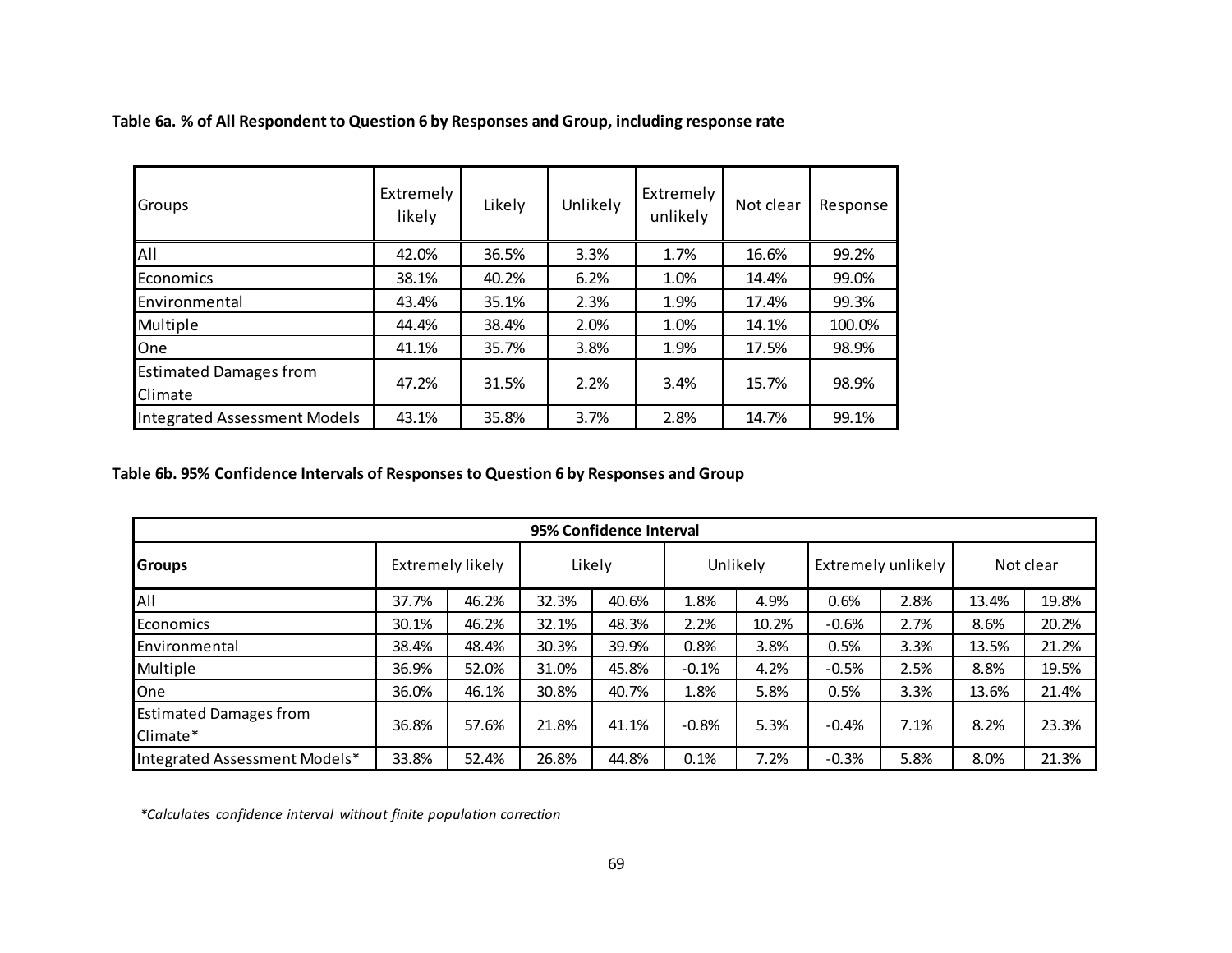| Groups                           | Market-based<br>mechanisms<br>(trading<br>programs<br>or carbon<br>taxes) implemen<br>ted at the<br>individual state<br>level | Market-based<br>mechanisms coo<br>rdinated at a<br>regional or<br>national level<br>(such as a<br>regional/nationa<br>I trading<br>program or<br>carbon tax) | Performance<br>standards and<br>programs that<br>prioritize<br>cleaner fuels<br>and energy<br>efficiency,<br>implemented<br>within each<br>individual state | Performance<br>standards and<br>programs that<br>prioritize<br>cleaner fuels<br>and energy<br>efficiency,<br>coordinated<br>among states at<br>a regional level | No opinion | Response<br>Rate |
|----------------------------------|-------------------------------------------------------------------------------------------------------------------------------|--------------------------------------------------------------------------------------------------------------------------------------------------------------|-------------------------------------------------------------------------------------------------------------------------------------------------------------|-----------------------------------------------------------------------------------------------------------------------------------------------------------------|------------|------------------|
| All                              | 6.1%                                                                                                                          | 75.6%                                                                                                                                                        | 3.1%                                                                                                                                                        | 9.7%                                                                                                                                                            | 5.6%       | 98.6%            |
| Economics                        | 5.2%                                                                                                                          | 88.7%                                                                                                                                                        | 1.0%                                                                                                                                                        | 0.0%                                                                                                                                                            | 5.2%       | 99.0%            |
| Environmental                    | 6.5%                                                                                                                          | 70.7%                                                                                                                                                        | 3.8%                                                                                                                                                        | 13.3%                                                                                                                                                           | 5.7%       | 98.5%            |
| Multiple                         | 5.1%                                                                                                                          | 75.8%                                                                                                                                                        | 3.0%                                                                                                                                                        | 11.1%                                                                                                                                                           | 5.1%       | 100.0%           |
| One                              | 6.5%                                                                                                                          | 70.7%                                                                                                                                                        | 3.8%                                                                                                                                                        | 13.3%                                                                                                                                                           | 5.7%       | 98.9%            |
| <b>GHG</b> control<br>Mechanisms | 3.6%                                                                                                                          | 84.1%                                                                                                                                                        | 1.4%                                                                                                                                                        | 7.2%                                                                                                                                                            | 3.6%       | 99.3%            |

## **Table 7a. % of All Respondent to Question 7 by Responses and Group, including response rate**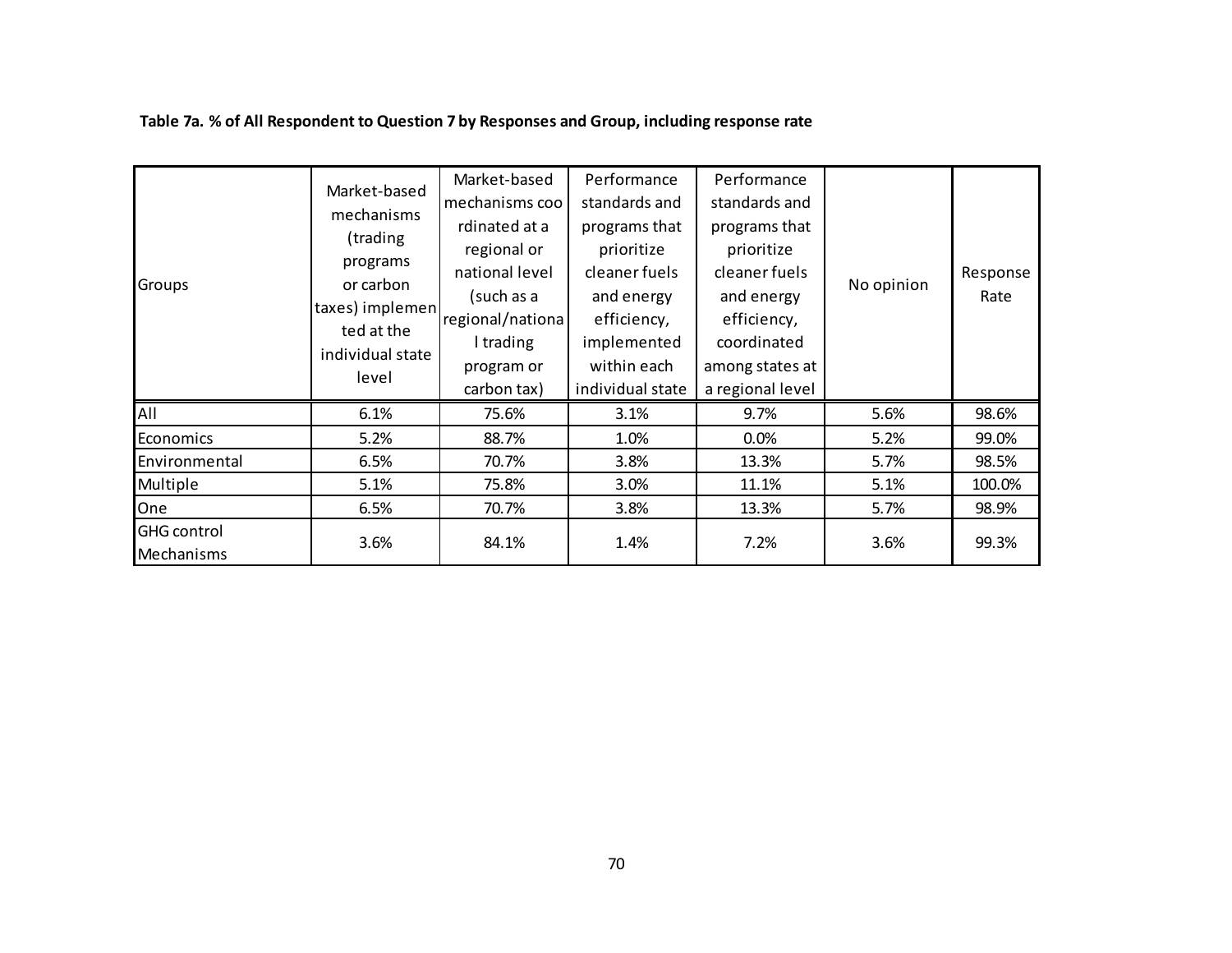|  |  |  |  | Table 7b. 95% Confidence Intervals of Responses to Question 7 by Responses and Group |
|--|--|--|--|--------------------------------------------------------------------------------------|
|--|--|--|--|--------------------------------------------------------------------------------------|

| 95% Confidence Interval |         |                                                                                                                     |                                                                                                                                                    |       |                                                                                                                                                        |         |                                                                                                                                                   |      |            |      |  |  |
|-------------------------|---------|---------------------------------------------------------------------------------------------------------------------|----------------------------------------------------------------------------------------------------------------------------------------------------|-------|--------------------------------------------------------------------------------------------------------------------------------------------------------|---------|---------------------------------------------------------------------------------------------------------------------------------------------------|------|------------|------|--|--|
| <b>Groups</b>           |         | Market-based<br>mechanisms (trading<br>programs or carbon<br>taxes) implemented at<br>the individual state<br>level | Market-based<br>mechanisms coordinat<br>ed at a regional or<br>national level (such as<br>a regional/national<br>trading program or<br>carbon tax) |       | Performance standards<br>and programs that<br>prioritize cleaner fuels<br>and energy efficiency,<br>coordinated among<br>states at a regional<br>level |         | Performance standards l<br>and programs that<br>prioritize cleaner fuels<br>and energy efficiency,<br>implemented within<br>each individual state |      | No opinion |      |  |  |
| All                     | 4.0%    | 8.2%                                                                                                                | 71.8%                                                                                                                                              | 79.3% | 7.2%                                                                                                                                                   | 12.3%   | 1.6%                                                                                                                                              | 4.5% | 3.6%       | 7.5% |  |  |
| Economics               | 1.5%    | 8.8%                                                                                                                | 83.4%                                                                                                                                              | 93.9% | 0.0%                                                                                                                                                   | $0.0\%$ | $-0.6%$                                                                                                                                           | 2.7% | 1.5%       | 8.8% |  |  |
| Environmental           | 4.0%    | 9.0%                                                                                                                | 66.1%                                                                                                                                              | 75.3% | 9.9%                                                                                                                                                   | 16.7%   | 1.9%                                                                                                                                              | 5.7% | 3.4%       | 8.1% |  |  |
| Multiple                | 1.7%    | 8.4%                                                                                                                | 69.2%                                                                                                                                              | 82.3% | 6.3%                                                                                                                                                   | 15.9%   | 0.4%                                                                                                                                              | 5.6% | 1.7%       | 8.4% |  |  |
| One                     | 3.9%    | 9.0%                                                                                                                | 66.1%                                                                                                                                              | 75.4% | 9.8%                                                                                                                                                   | 16.8%   | 1.8%                                                                                                                                              | 5.8% | 3.3%       | 8.1% |  |  |
| GHG control Mechanisms* | $-0.1%$ | 7.4%                                                                                                                | 76.7%                                                                                                                                              | 91.4% | 2.1%                                                                                                                                                   | 12.4%   | $-0.9%$                                                                                                                                           | 3.8% | $-0.1%$    | 7.4% |  |  |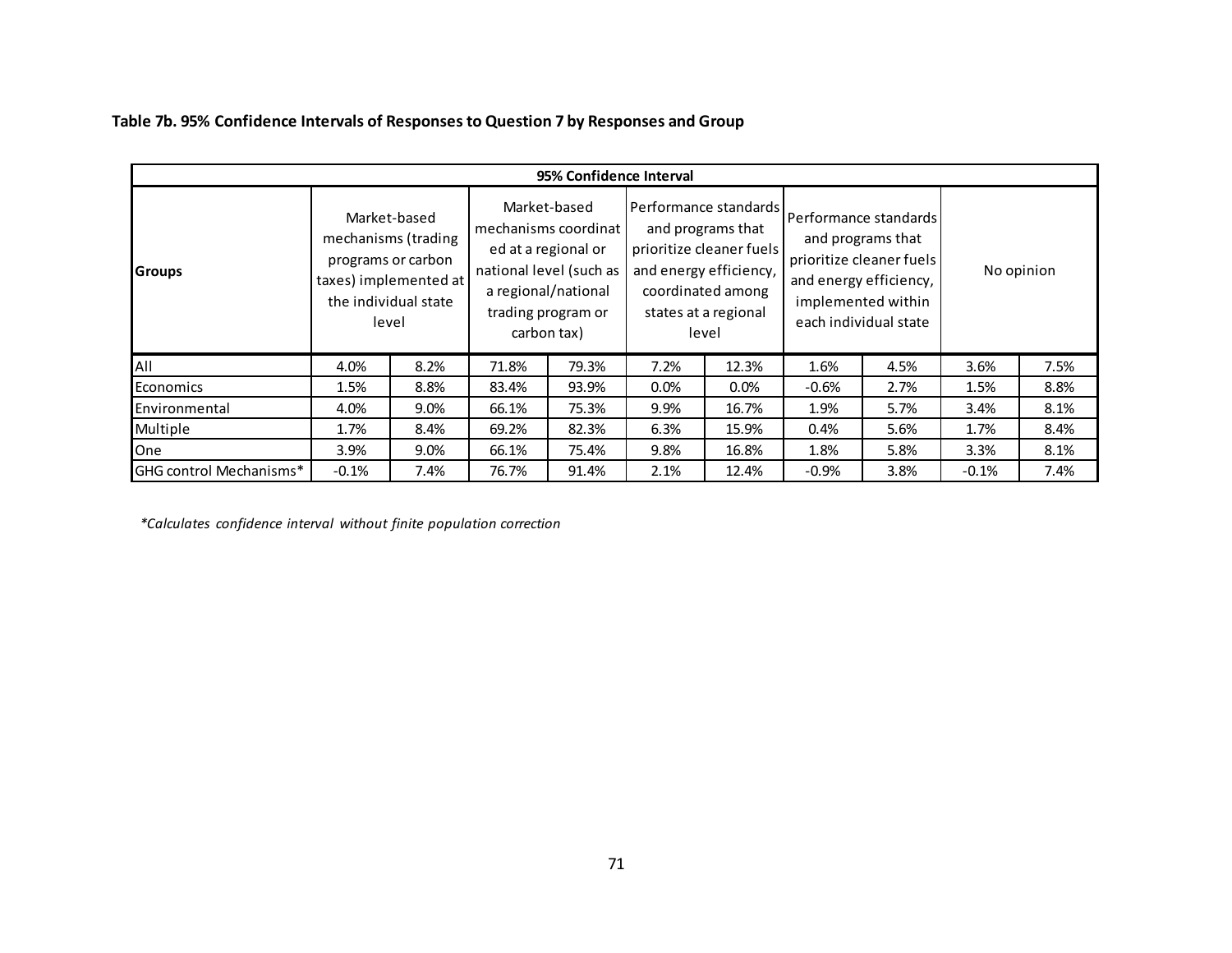| Groups                                  | Strongly<br>agree | Agree | Neutral | Disagree | Strongly<br>disagree | No.<br>opinion | Response |
|-----------------------------------------|-------------------|-------|---------|----------|----------------------|----------------|----------|
| All                                     | 44.9%             | 37.1% | 10.0%   | 4.4%     | 2.2%                 | 1.4%           | 98.9%    |
| Economics                               | 40.6%             | 38.5% | 12.5%   | 7.3%     | 1.0%                 | 0.0%           | 98.0%    |
| Environmental                           | 46.4%             | 36.6% | 9.1%    | 3.4%     | 2.6%                 | 1.9%           | 99.3%    |
| Multiple                                | 47.5%             | 38.4% | 8.1%    | 4.0%     | 2.0%                 | 0.0%           | 100.0%   |
| One                                     | 43.9%             | 36.6% | 10.7%   | 4.6%     | 2.3%                 | 1.9%           | 98.5%    |
| Global climate strategies               | 55.0%             | 31.2% | 6.4%    | 4.6%     | 1.8%                 | 0.9%           | 99.1%    |
| International Agreeements / Game Theory | 44.0%             | 38.5% | 10.1%   | 6.4%     | 0.0%                 | 0.9%           | 99.1%    |

H.

#### **Table 8a. % of All Respondent to Question 8 by Responses and Group, including response rate**

## **Table 8b. 95% Confidence Intervals of Responses to Question 8 by Responses and Group**

| 95% Confidence Interval                  |                       |       |       |       |         |       |          |       |                   |      |            |      |
|------------------------------------------|-----------------------|-------|-------|-------|---------|-------|----------|-------|-------------------|------|------------|------|
| <b>Groups</b>                            | <b>Strongly Agree</b> |       | Agree |       | Neutral |       | Disagree |       | Strongly disagree |      | No opinion |      |
| All                                      | 40.6%                 | 49.2% | 33.0% | 41.3% | 7.4%    | 12.6% | 2.7%     | 6.2%  | 0.9%              | 3.5% | 0.4%       | 2.4% |
| Economics                                | 32.5%                 | 48.8% | 30.5% | 46.6% | 7.0%    | 18.0% | 3.0%     | 11.6% | $-0.6%$           | 2.7% | 0.0%       | 0.0% |
| Environmental                            | 41.4%                 | 51.4% | 31.8% | 41.5% | 6.2%    | 11.9% | 1.6%     | 5.2%  | 1.0%              | 4.3% | 0.5%       | 3.3% |
| <b>Multiple</b>                          | 39.8%                 | 55.1% | 31.0% | 45.8% | 3.9%    | 12.2% | 1.0%     | 7.0%  | $-0.1%$           | 4.2% | 0.0%       | 0.0% |
| One                                      | 38.8%                 | 49.0% | 31.7% | 41.6% | 7.5%    | 13.9% | 2.4%     | 6.7%  | 0.8%              | 3.8% | 0.5%       | 3.3% |
| Global climate strategies*               | 45.7%                 | 64.4% | 22.5% | 39.9% | 1.8%    | 11.0% | 0.7%     | 8.5%  | $-0.7%$           | 4.4% | $-0.9%$    | 2.7% |
| International Agreeements / Game Theory* | 34.7%                 | 53.4% | 0.0%  | 18.3% | $0.0\%$ | 11.3% | 0.0%     | 9.2%  | 0.0%              | 0.0% | 0.0%       | 3.6% |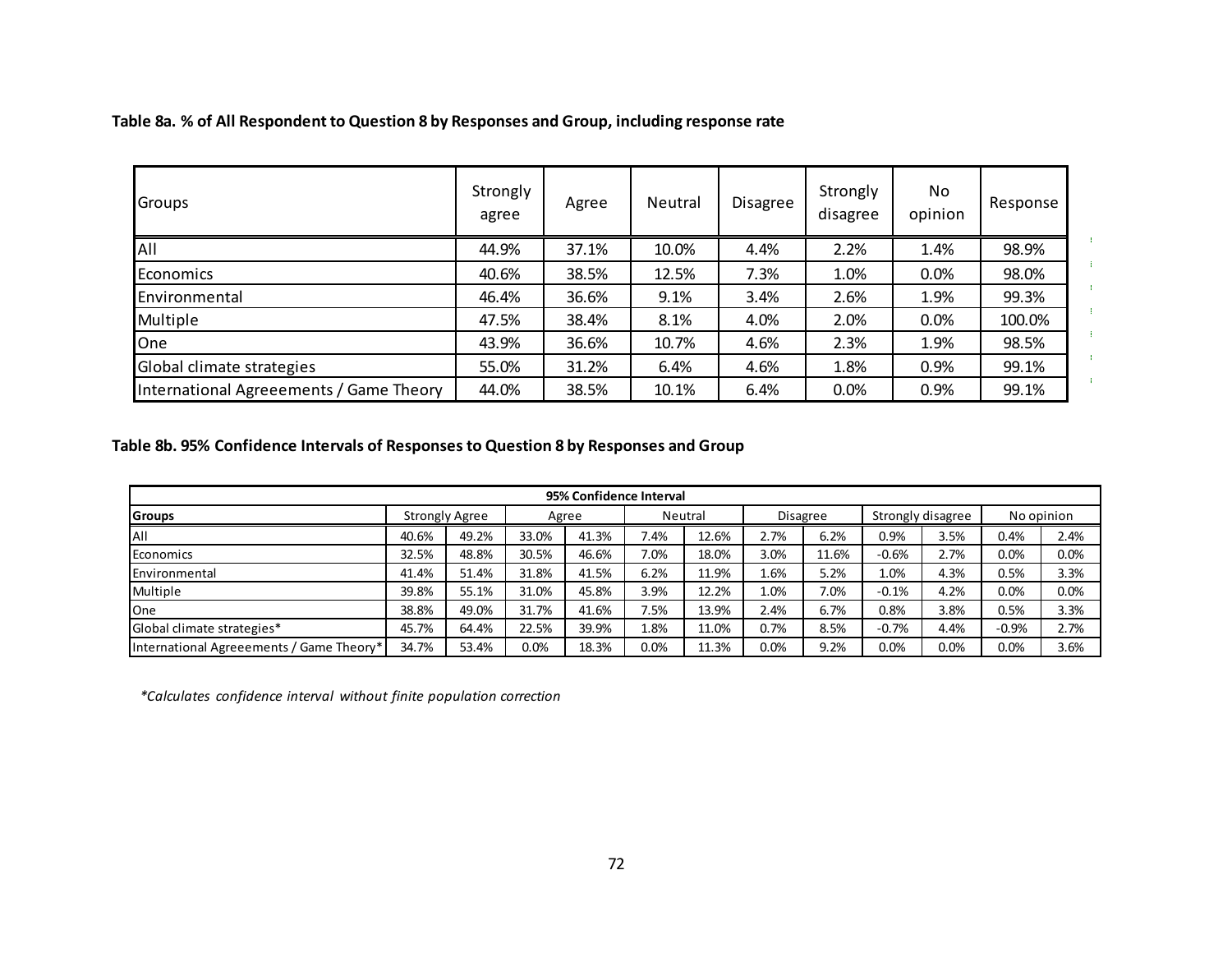## **Table 9a. % of All Respondent to Question 9 by Responses and Group, including response rate**

| Groups                                  | Regardless of<br>the actions other<br>countries have<br>taken thus far | Only if it can<br>enter into a<br>multilateral<br>emissions<br>reduction<br>agreement with<br>some countries | Only if other<br>major emitters<br>enact policies to<br>reduce their<br>emissions | Only if every<br>country commits<br>to reducing<br>emissions<br>through a global<br>agreement | Under no<br>circumstances | No opinion | Response |
|-----------------------------------------|------------------------------------------------------------------------|--------------------------------------------------------------------------------------------------------------|-----------------------------------------------------------------------------------|-----------------------------------------------------------------------------------------------|---------------------------|------------|----------|
| All                                     | 77.3%                                                                  | 9.9%                                                                                                         | 6.4%                                                                              | 1.9%                                                                                          | 1.4%                      | 3.0%       | 99.2%    |
| Economics                               | 72.2%                                                                  | 13.4%                                                                                                        | 9.3%                                                                              | 1.0%                                                                                          | 1.0%                      | 3.1%       | 99.0%    |
| Environmental                           | 79.2%                                                                  | 8.7%                                                                                                         | 5.3%                                                                              | 2.3%                                                                                          | 1.5%                      | 3.0%       | 99.3%    |
| Multiple                                | 74.7%                                                                  | 14.1%                                                                                                        | 7.1%                                                                              | 1.0%                                                                                          | 1.0%                      | 2.0%       | 100.0%   |
| <b>One</b>                              | 78.3%                                                                  | 8.4%                                                                                                         | 6.1%                                                                              | 2.3%                                                                                          | 1.5%                      | 3.4%       | 98.9%    |
| Global climate strategies               | 80.9%                                                                  | 7.3%                                                                                                         | 4.5%                                                                              | 1.8%                                                                                          | 0.9%                      | 4.5%       | 100.0%   |
| International Agreeements / Game Theory | 72.7%                                                                  | 15.5%                                                                                                        | 6.4%                                                                              | 2.7%                                                                                          | 0.0%                      | 2.7%       | 100.0%   |

## **Table 9b. 95% Confidence Intervals of Responses to Question 9 by Responses and Group**

|                                          |                                     |                                 |                                                                                                           | 95% Confidence Interval |                                                                                |       |                                                                                            |      |         |                           |            |      |
|------------------------------------------|-------------------------------------|---------------------------------|-----------------------------------------------------------------------------------------------------------|-------------------------|--------------------------------------------------------------------------------|-------|--------------------------------------------------------------------------------------------|------|---------|---------------------------|------------|------|
| Groups                                   | Regardless of the<br>countries have | actions other<br>taken thus far | Only if it can enter<br>into a multilateral<br>emissions<br>reduction<br>agreement with<br>some countries |                         | Only if other major<br>emitters enact<br>policies to reduce<br>their emissions |       | Only if every<br>country commits to<br>reducing emissions<br>through a global<br>agreement |      |         | Under no<br>circumstances | No opinion |      |
| All                                      | 73.8%                               | 80.9%                           | 7.4%                                                                                                      | 12.5%                   | 4.3%                                                                           | 8.4%  | 0.8%                                                                                       | 3.1% | 0.4%    | 2.4%                      | 1.6%       | 4.5% |
| Economics                                | 64.8%                               | 79.6%                           | 7.8%                                                                                                      | 19.0%                   | 4.5%                                                                           | 14.1% | $-0.6%$                                                                                    | 2.7% | $-0.6%$ | 2.7%                      | 0.2%       | 5.9% |
| Environmental                            | 75.2%                               | 83.3%                           | 5.8%                                                                                                      | 11.5%                   | 3.0%                                                                           | 7.5%  | 0.8%                                                                                       | 3.8% | 0.3%    | 2.7%                      | 1.3%       | 4.7% |
| Multiple                                 | 68.1%                               | 81.4%                           | 8.8%                                                                                                      | 19.5%                   | 3.2%                                                                           | 11.0% | $-0.5%$                                                                                    | 2.5% | $-0.5%$ | 2.5%                      | $-0.1%$    | 4.2% |
| One                                      | 74.1%                               | 82.6%                           | 5.5%                                                                                                      | 11.2%                   | 3.6%                                                                           | 8.5%  | 0.7%                                                                                       | 3.8% | 0.3%    | 2.8%                      | 1.6%       | 5.3% |
| Global climate strategies*               | 73.6%                               | 88.3%                           | 2.4%                                                                                                      | 12.1%                   | 0.7%                                                                           | 8.4%  | $-0.7%$                                                                                    | 4.3% | $-0.9%$ | 2.7%                      | 0.7%       | 8.4% |
| International Agreeements / Game Theory* | 64.4%                               | 81.1%                           | 0.0%                                                                                                      | 13.5%                   | 0.0%                                                                           | 9.1%  | 0.0%                                                                                       | 6.1% | 0.0%    | 0.0%                      | 0.0%       | 6.1% |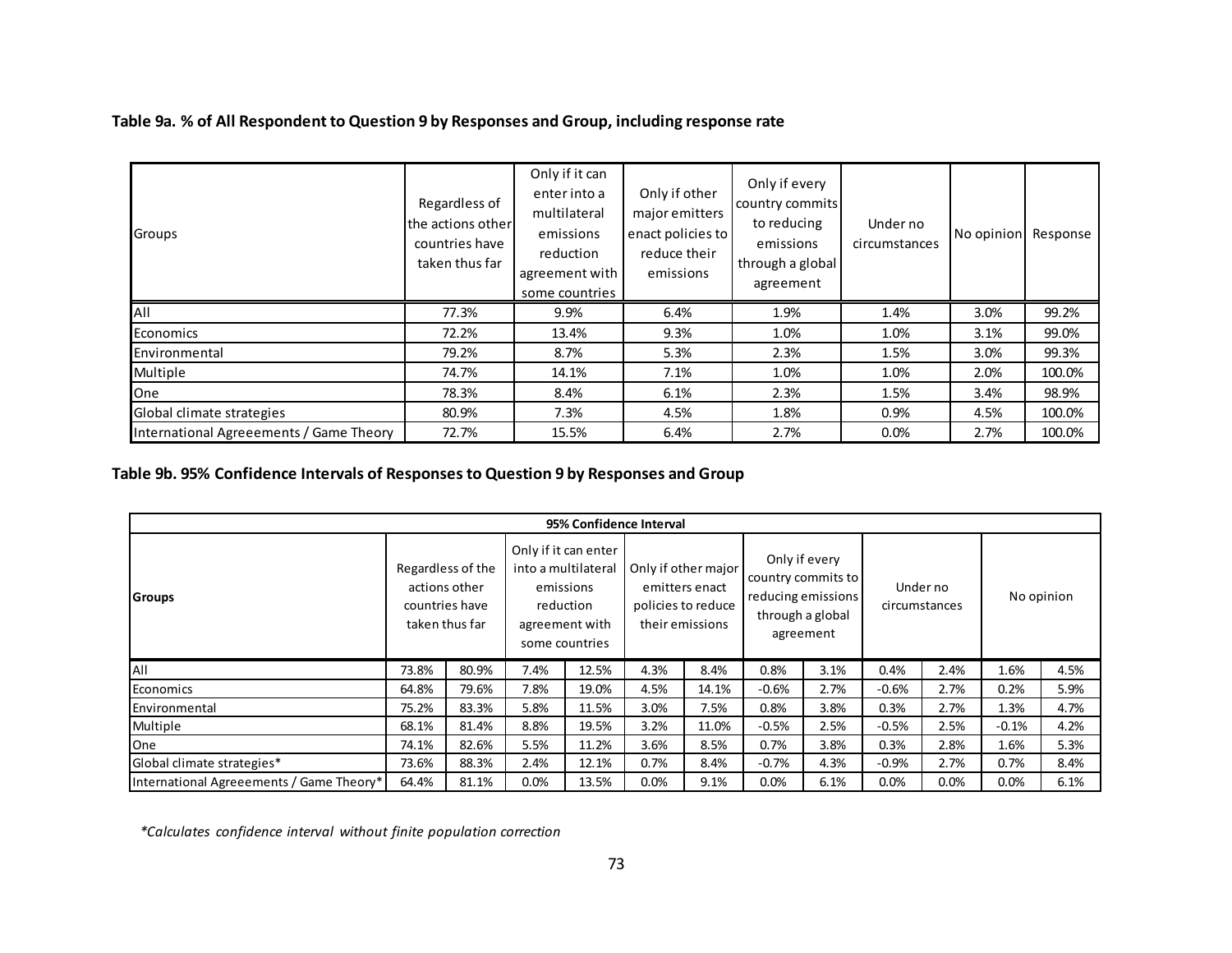| Groups                                | Strongly<br>believe<br>the SCC is<br>higher<br>than \$37 | <b>Believe</b><br>the SCC is<br>higher<br>than \$37 | $$37$ is a<br>likely<br>estimate | <b>Believe</b><br>the SCC is<br>lower than<br>\$37 | Strongly<br>believe<br>the SCC is<br>lower than<br>\$37 | No.<br>opinion | Response |
|---------------------------------------|----------------------------------------------------------|-----------------------------------------------------|----------------------------------|----------------------------------------------------|---------------------------------------------------------|----------------|----------|
| All                                   | 25.7%                                                    | 29.6%                                               | 18.9%                            | 6.2%                                               | 2.4%                                                    | 17.2%          | 92.6%    |
| Economics                             | 21.6%                                                    | 31.8%                                               | 23.9%                            | 10.2%                                              | 3.4%                                                    | 9.1%           | 89.8%    |
| Environmental                         | 27.2%                                                    | 28.8%                                               | 17.2%                            | 4.8%                                               | 2.0%                                                    | 20.0%          | 93.6%    |
| Multiple                              | 28.4%                                                    | 30.5%                                               | 21.1%                            | 10.5%                                              | 1.1%                                                    | 8.4%           | 96.0%    |
| One                                   | 24.7%                                                    | 29.2%                                               | 18.1%                            | 4.5%                                               | 2.9%                                                    | 20.6%          | 91.4%    |
| <b>Estimated Damages from Climate</b> | 30.2%                                                    | 26.7%                                               | 19.8%                            | 8.1%                                               | 3.5%                                                    | 11.6%          | 95.6%    |
| Integrated Assessment Models          | 34.0%                                                    | 31.1%                                               | 15.1%                            | 10.4%                                              | 1.9%                                                    | 7.5%           | 96.4%    |

## **Table 10a. % of All Respondent to Question 10 by Responses and Group, including response rate**

## **Table 10b. 95% Confidence Intervals of Responses to Question 10 by Responses and Group**

|                                           | 95% Confidence Interval |                                                    |                                        |       |                              |       |                                       |       |                                                   |      |            |       |
|-------------------------------------------|-------------------------|----------------------------------------------------|----------------------------------------|-------|------------------------------|-------|---------------------------------------|-------|---------------------------------------------------|------|------------|-------|
| <b>IGroups</b>                            |                         | Strongly believe<br>the SCC is higher<br>than \$37 | Believe the SCC is<br>higher than \$37 |       | \$37 is a likely<br>estimate |       | Believe the SCC is<br>lower than \$37 |       | Strongly believe<br>the SCC is<br>lower than \$37 |      | No opinion |       |
| All                                       | 21.8%                   | 29.7%                                              | 25.5%                                  | 33.7% | 15.4%                        | 22.5% | 4.0%                                  | 8.4%  | 1.0%                                              | 3.7% | 13.8%      | 20.6% |
| Economics                                 | 14.3%                   | 28.9%                                              | 23.6%                                  | 40.1% | 16.3%                        | 31.4% | 4.9%                                  | 15.6% | 0.2%                                              | 6.6% | 4.0%       | 14.2% |
| Environmental                             | 22.5%                   | 31.9%                                              | 24.0%                                  | 33.6% | 13.2%                        | 21.2% | 2.6%                                  | 7.0%  | 0.5%                                              | 3.5% | 15.8%      | 24.2% |
| Multiple                                  | 21.3%                   | 35.6%                                              | 23.2%                                  | 37.8% | 14.6%                        | 27.5% | 5.7%                                  | 15.4% | $-0.6%$                                           | 2.7% | 4.0%       | 12.8% |
| One                                       | 20.0%                   | 29.4%                                              | 24.3%                                  | 34.1% | 13.9%                        | 22.3% | 2.3%                                  | 6.8%  | 1.1%                                              | 4.7% | 16.2%      | 25.0% |
| <b>Estimated Damages from</b><br>Climate* | 20.5%                   | 39.9%                                              | 17.4%                                  | 36.1% | 11.4%                        | 28.2% | 2.4%                                  | 13.9% | $-0.4%$                                           | 7.4% | 4.9%       | 18.4% |
| Integrated Assessment Models*             | 0.0%                    | 18.0%                                              | 0.0%                                   | 17.6% | 0.0%                         | 13.6% | 0.0%                                  | 11.6% | $-0.7%$                                           | 4.5% | 2.5%       | 12.6% |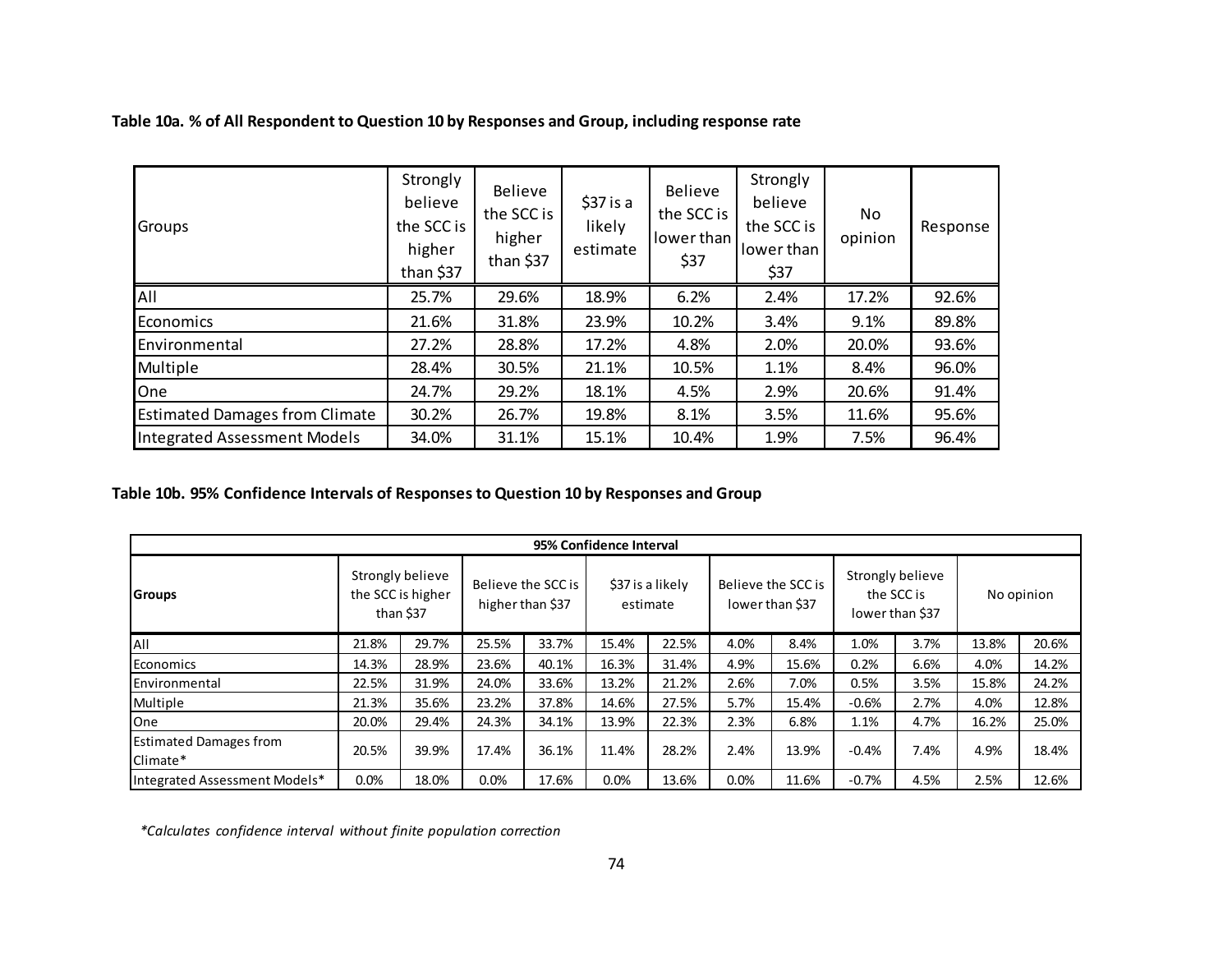| <b>Groups</b>                         | Believe the SCC is<br>higher than \$37 | Believe the SCC is<br>equal or higher than<br>\$37 | Believe the SCC is<br>lower than \$37 | No opinion |
|---------------------------------------|----------------------------------------|----------------------------------------------------|---------------------------------------|------------|
| All                                   | 55.3%                                  | 74.3%                                              | 8.6%                                  | 17.2%      |
| <b>Economics</b>                      | 53.4%                                  | 77.3%                                              | 13.6%                                 | 9.1%       |
| Environmental                         | 56.0%                                  | 73.2%                                              | 6.8%                                  | 20.0%      |
| Multiple                              | 58.9%                                  | 80.0%                                              | 11.6%                                 | 8.4%       |
| One                                   | 53.9%                                  | 72.0%                                              | 7.4%                                  | 20.6%      |
| <b>Estimated Damages from Climate</b> | 57.0%                                  | 76.7%                                              | 11.6%                                 | 11.6%      |
| Integrated Assessment Models          | 65.1%                                  | 80.2%                                              | 12.3%                                 | 7.5%       |

## **Table 10c. Cumulative % of All Respondent to Question 10 by Responses and Group, including response rate**

## **Table 10d. 95% Confidence Intervals of Cumulative Responses to Question 10 by Responses and Group**

| 95% Confidence Interval                   |                                        |       |                                                    |       |      |                                       |            |       |  |  |  |
|-------------------------------------------|----------------------------------------|-------|----------------------------------------------------|-------|------|---------------------------------------|------------|-------|--|--|--|
| <b>Groups</b>                             | Believe the SCC is<br>higher than \$37 |       | Believe the SCC is<br>equal or higher<br>than \$37 |       |      | Believe the SCC is<br>lower than \$37 | No opinion |       |  |  |  |
| All                                       | 50.8%                                  | 59.8% | 70.3%                                              | 78.2% | 6.1% | 11.1%                                 | 13.8%      | 20.6% |  |  |  |
| <b>Economics</b>                          | 44.6%                                  | 62.2% | 69.9%                                              | 84.7% | 7.6% | 19.7%                                 | 4.0%       | 14.2% |  |  |  |
| <b>Environmental</b>                      | 50.8%                                  | 61.2% | 68.6%                                              | 77.8% | 4.2% | 9.4%                                  | 15.8%      | 24.2% |  |  |  |
| Multiple                                  | 51.2%                                  | 66.7% | 73.7%                                              | 86.3% | 6.5% | 16.6%                                 | 4.0%       | 12.8% |  |  |  |
| One                                       | 48.5%                                  | 59.3% | 67.2%                                              | 76.9% | 4.6% | 10.2%                                 | 16.2%      | 25.0% |  |  |  |
| <b>Estimated Damages from</b><br>Climate* | 46.5%                                  | 67.4% | 67.8%                                              | 85.7% | 4.9% | 18.4%                                 | 4.9%       | 18.4% |  |  |  |
| Integrated Assessment Models*             | 56.0%                                  | 74.2% | 72.6%                                              | 87.8% | 6.0% | 18.5%                                 | 2.5%       | 12.6% |  |  |  |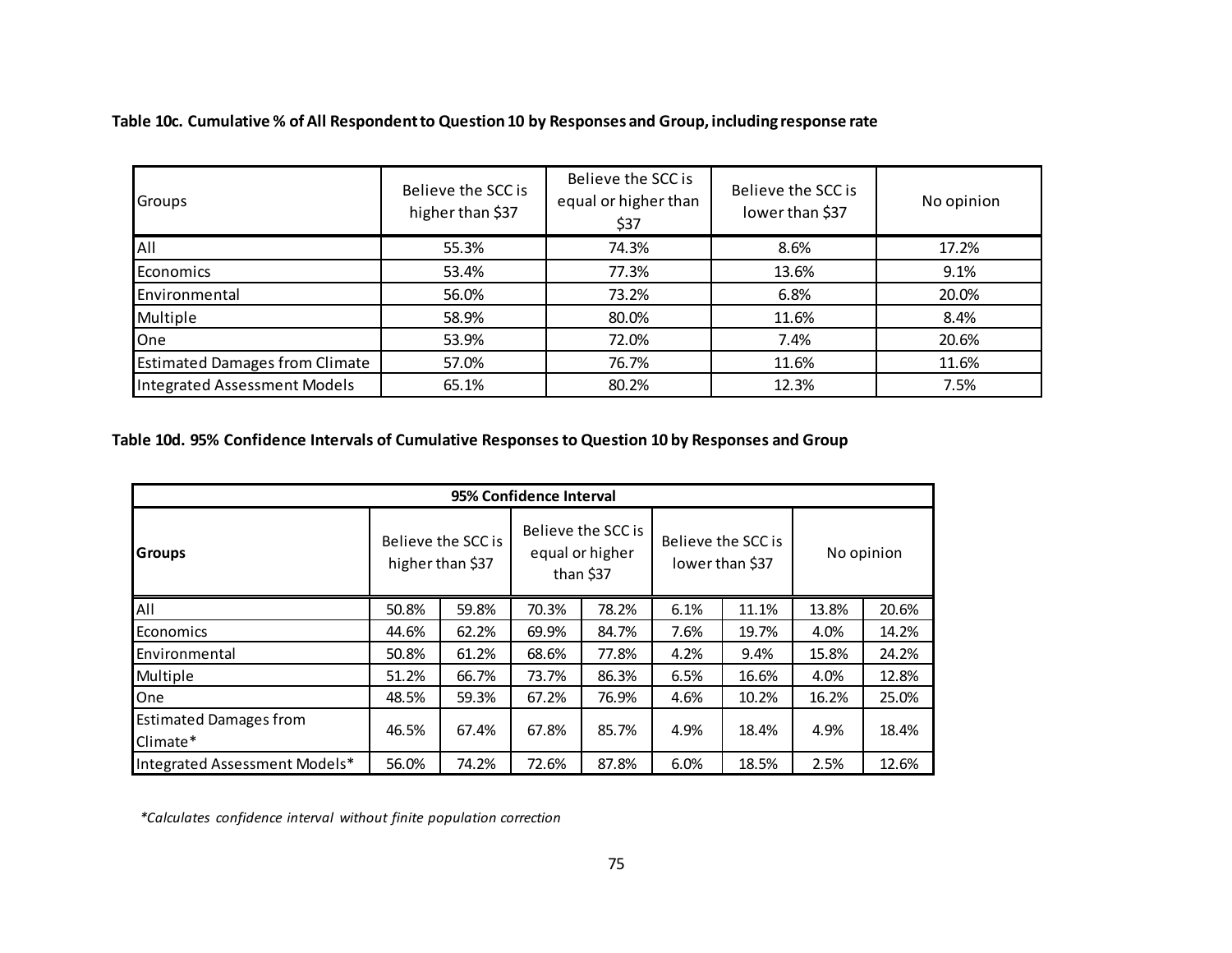## **Table 11a. % of All Respondent to Question 11 by Responses and Group, including response rate**

| Groups                       | By using a<br>constant discount constant discount l<br>rate calibrated<br>using market<br>rates | By using a<br>rate calibrated<br>using ethical<br>parameters | By using a<br>declining<br>discount rate<br>calibrated using<br>market rates | By using a<br>declining<br>discount rate<br>calibrated using<br>ethical<br>parameters | No opinion | Other (please)<br>specify) | Respons<br>e |
|------------------------------|-------------------------------------------------------------------------------------------------|--------------------------------------------------------------|------------------------------------------------------------------------------|---------------------------------------------------------------------------------------|------------|----------------------------|--------------|
| All                          | 9.1%                                                                                            | 17.4%                                                        | 19.5%                                                                        | 29.8%                                                                                 | 9.4%       | 14.7%                      | 92.9%        |
| Economics                    | 12.4%                                                                                           | 19.1%                                                        | 25.8%                                                                        | 32.6%                                                                                 | 5.6%       | 4.5%                       | 90.8%        |
| Environmental                | 8.0%                                                                                            | 16.8%                                                        | 17.2%                                                                        | 28.8%                                                                                 | 10.8%      | 18.4%                      | 93.6%        |
| Multiple                     | 2.1%                                                                                            | 11.5%                                                        | 21.9%                                                                        | 36.5%                                                                                 | 8.3%       | 19.8%                      | 97.0%        |
| <b>One</b>                   | 11.9%                                                                                           | 19.8%                                                        | 18.5%                                                                        | 27.2%                                                                                 | 9.9%       | 12.8%                      | 91.4%        |
| Integrated Assessment Models | 5.6%                                                                                            | 13.1%                                                        | 26.2%                                                                        | 38.3%                                                                                 | 2.8%       | 14.0%                      | 97.3%        |

## **Table 11b. 95% Confidence Intervals of Responses to Question 11 by Responses and Group**

|                               |         |                                                                          | 95% Confidence Interval |                                                                                |       |                                                   |                                                            |                                        |
|-------------------------------|---------|--------------------------------------------------------------------------|-------------------------|--------------------------------------------------------------------------------|-------|---------------------------------------------------|------------------------------------------------------------|----------------------------------------|
| <b>Groups</b>                 |         | By using a constant<br>discount rate<br>calibrated<br>using market rates |                         | By using a constant<br>discount rate<br>calibrated using<br>ethical parameters |       | discount rate<br>calibrated using<br>market rates | By using a declining By using a declining<br>discount rate | calibrated using<br>ethical parameters |
| All                           | 6.5%    | 11.7%                                                                    | 14.0%                   | 20.8%                                                                          | 15.9% | 23.0%                                             | 25.7%                                                      | 33.9%                                  |
| <b>Economics</b>              | 6.6%    | 18.1%                                                                    | 12.2%                   | 26.0%                                                                          | 18.2% | 33.5%                                             | 24.4%                                                      | 40.8%                                  |
| Environmental                 | 5.2%    | 10.8%                                                                    | 12.9%                   | 20.7%                                                                          | 13.2% | 21.2%                                             | 24.0%                                                      | 33.6%                                  |
| Multiple                      | $-0.2%$ | 4.3%                                                                     | 6.5%                    | 16.5%                                                                          | 15.4% | 28.4%                                             | 28.9%                                                      | 44.0%                                  |
| <b>One</b>                    | 8.4%    | 15.4%                                                                    | 15.4%                   | 24.1%                                                                          | 14.3% | 22.7%                                             | 22.3%                                                      | 32.0%                                  |
| Integrated Assessment Models* | 1.2%    | 10.0%                                                                    | 6.7%                    | 19.5%                                                                          | 17.8% | 34.5%                                             | 29.1%                                                      | 47.5%                                  |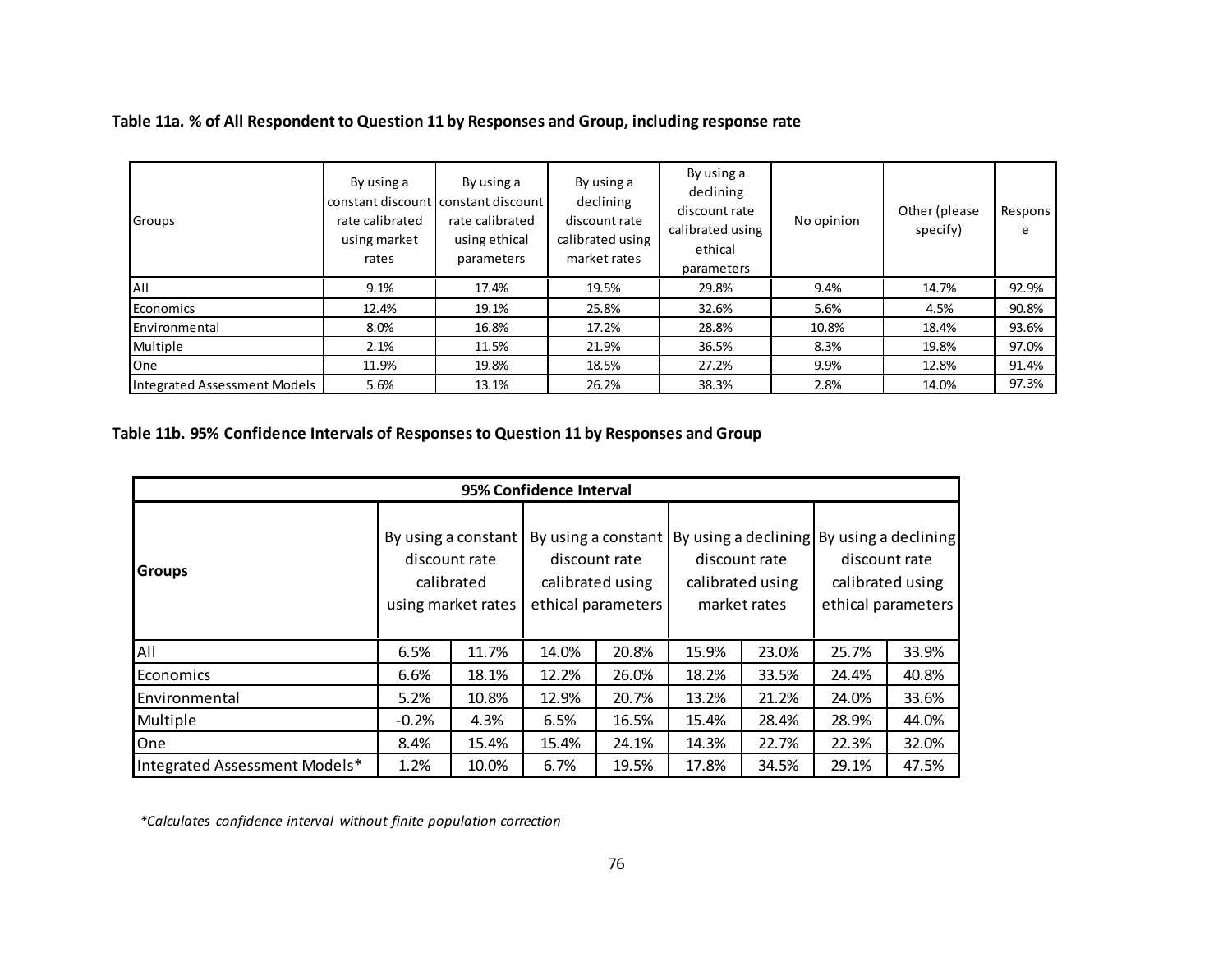|                              |                      |                | Market Based | <b>Ethical Based</b> | No or other |
|------------------------------|----------------------|----------------|--------------|----------------------|-------------|
| Groups                       | <b>Constant Rate</b> | Declining Rate | Rate         | Rate                 | opinion     |
| All                          | 26.5%                | 49.3%          | 28.6%        | 47.2%                | 24.2%       |
| Economics                    | 31.5%                | 58.4%          | 38.2%        | 51.7%                | 10.1%       |
| Environmental                | 24.8%                | 46.0%          | 25.2%        | 45.6%                | 29.2%       |
| Multiple                     | 13.5%                | 58.3%          | 24.0%        | 47.9%                | 28.1%       |
| One                          | 31.7%                | 45.7%          | 30.5%        | 46.9%                | 22.6%       |
| Integrated Assessment Models | 18.7%                | 64.5%          | 31.8%        | 51.4%                | 16.8%       |

## **Table 11c. Cumulative % of All Respondent to Question 11 by Responses and Group, including response rate**

# **Table 11d. 95% Confidence Intervals of Cumulative Responses to Question 11 by Responses and Group**

|                               | 95% Confidence Interval |       |                |       |                   |       |       |       |                                          |       |  |
|-------------------------------|-------------------------|-------|----------------|-------|-------------------|-------|-------|-------|------------------------------------------|-------|--|
| <b>Groups</b>                 | <b>Constant Rate</b>    |       | Declining Rate |       | Market Based Rate |       |       |       | Ethical Based Rate   No or other opinion |       |  |
| <b>AII</b>                    | 22.6%                   | 30.5% | 44.8%          | 53.8% | 24.5%             | 32.7% | 42.7% | 51.7% | 20.3%                                    | 28.0% |  |
| Economics                     | 23.3%                   | 39.6% | 49.8%          | 67.1% | 29.7%             | 46.7% | 42.9% | 60.4% | 4.8%                                     | 15.4% |  |
| Environmental                 | 20.3%                   | 29.3% | 40.8%          | 51.2% | 20.6%             | 29.8% | 40.4% | 50.8% | 24.4%                                    | 34.0% |  |
| Multiple                      | 8.2%                    | 18.9% | 50.6%          | 66.1% | 17.3%             | 30.6% | 40.1% | 55.7% | 21.1%                                    | 35.2% |  |
| <b>One</b>                    | 26.6%                   | 36.7% | 40.3%          | 51.1% | 25.5%             | 35.4% | 41.5% | 52.3% | 18.1%                                    | 27.2% |  |
| Integrated Assessment Models* | 11.3%                   | 26.1% | 55.4%          | 73.6% | 23.0%             | 40.6% | 41.9% | 60.9% | 9.7%                                     | 23.9% |  |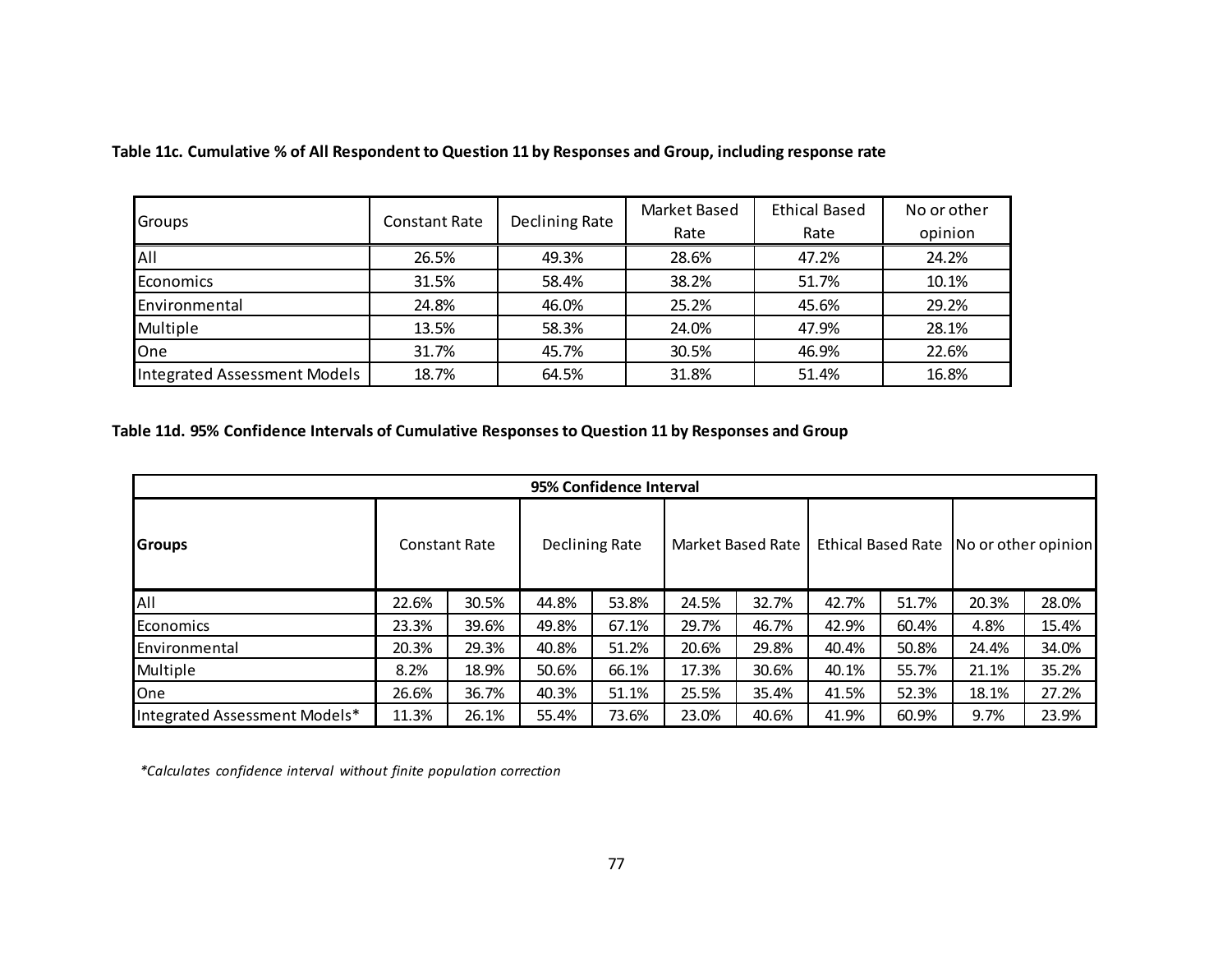| <b>Groups</b>                 | Mean | Std. Dev. | Min    | Max | 10% | 50%<br>(median) | 90% |     | 95% Confidence<br>Interval | e   | Respons Respons<br>e Rate |
|-------------------------------|------|-----------|--------|-----|-----|-----------------|-----|-----|----------------------------|-----|---------------------------|
| IAII                          | 3.1  | 9.4       | $-1.5$ | 100 |     |                 |     | 2.0 | 4.3                        | 220 | 60.3%                     |
| <b>Economics</b>              | 2.2  | 1.7       | $-0.1$ | 10  | 0.5 |                 | 4   | 1.8 | 2.6                        | 63  | 64.3%                     |
| Environmental                 | 3.5  | 11.1      | $-1.5$ | 100 | 0   |                 |     | 1.9 | 5.1                        | 157 | 58.8%                     |
| Multiple                      | 3.0  | 11.6      | 0      | 95  |     | 1.5             |     | 0.6 | 5.4                        | 66  | 66.7%                     |
| <b>O</b> ne                   | 3.2  | 8.4       | $-1.5$ | 100 | 0   |                 |     | 2.0 | 4.4                        | 154 | 57.9%                     |
| Integrated Assessment Models* | 3.1  | 11.0      | $-0.1$ | 95  |     |                 | 4   | 0.6 | 5.6                        | 74  | 67.3%                     |

**Table 12a. Summary of Responses to Question 12 (Original Calculation) by Group, including response rate**

*\*Calculates confidence interval without finite population correction*

#### **Table 12b. Summary of Responses to Question 12 (Alternative Calculation) by Group, including response rate**

| <b>Groups</b>                 | Mean | Std. Dev. | Min    | Max | 10% | 50%      | 90% |          | 95% Confidence |     | Respons Respons |
|-------------------------------|------|-----------|--------|-----|-----|----------|-----|----------|----------------|-----|-----------------|
|                               |      |           |        |     |     | (median) |     | Interval |                | e   | e Rate          |
| All                           | 3.1  | 9.3       | $-1.5$ | 100 | 0   |          |     | 2.0      | 4.2            | 225 | 61.6%           |
| <b>Economics</b>              | 2.2  | 1.7       | $-0.1$ | 10  | 0.1 |          | 4   | 1.8      | 2.5            | 64  | 65.3%           |
| Environmental                 | 3.5  | 11.0      | $-1.5$ | 100 | U   | 1.7      |     | 1.9      | 5.0            | 161 | 60.3%           |
| Multiple                      | 3.0  | 11.5      |        | 95  | U   | 1.5      |     | 0.6      | 5.3            | 67  | 67.7%           |
| <b>O</b> ne                   | 3.1  | 8.3       | $-1.5$ | 100 |     |          |     | 2.0      | 4.3            | 158 | 59.4%           |
| Integrated Assessment Models* | 3.0  | 10.9      | $-0.1$ | 95  |     |          | 4   | 0.6      | 5.5            | 75  | 68.2%           |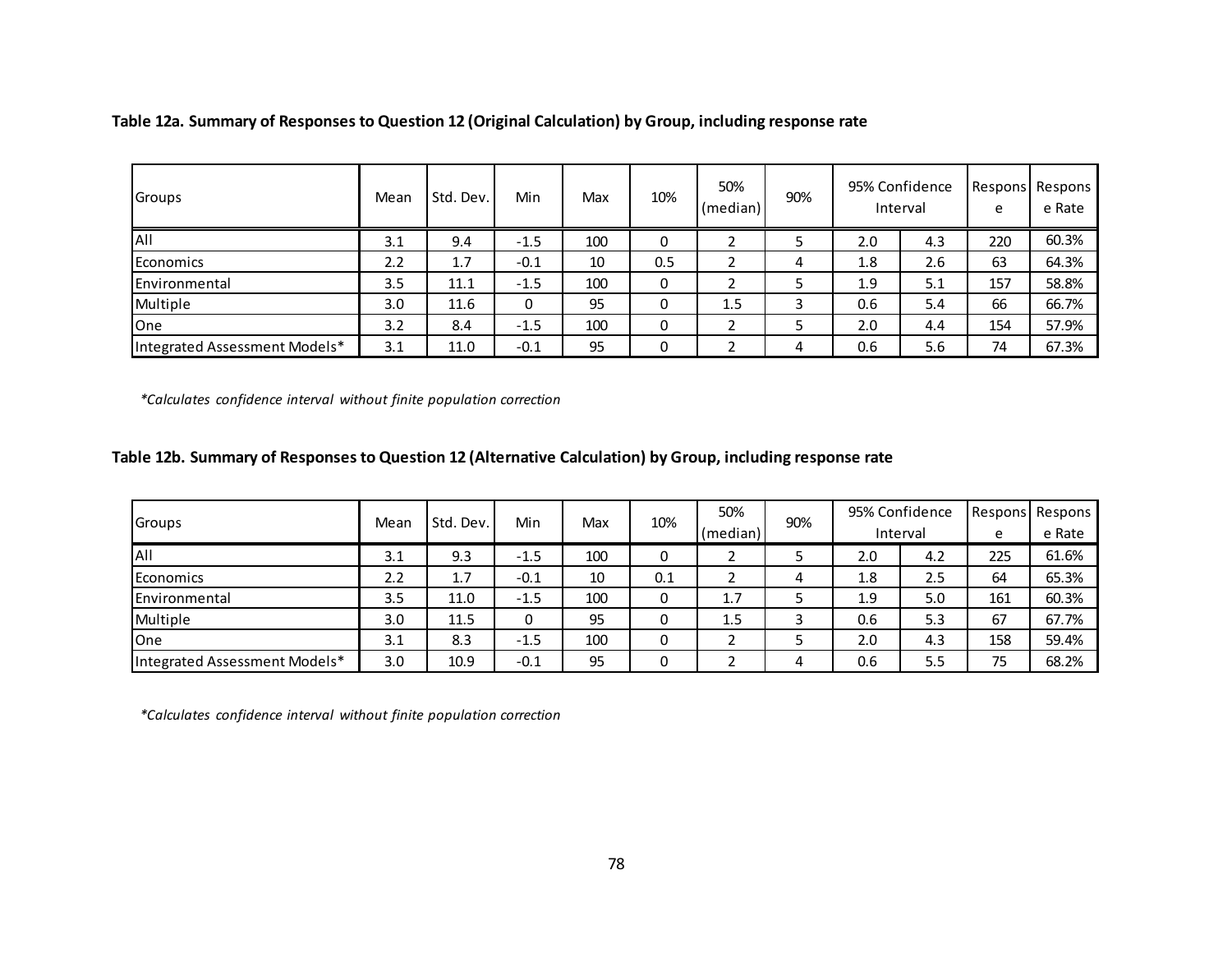| Groups                        | Mean    | Std. Dev. | Min   | Max    | 10%   | 50%      | 90%    | 95% Confidence |          | Respons | Respons |
|-------------------------------|---------|-----------|-------|--------|-------|----------|--------|----------------|----------|---------|---------|
|                               |         |           |       |        |       | (median) |        |                | Interval | e       | e Rate  |
| All                           | $-10.2$ | 11.5      | $-60$ | 28.968 | $-20$ | $-5.5$   | $-1$   | $-11.5$        | $-8.9$   | 234     | 64.1%   |
| <b>Economics</b>              | $-7.1$  | 9.9       | $-50$ |        | $-15$ | $-5$     | $-1$   | $-9.2$         | $-5.0$   | 69      | 70.4%   |
| Environmental                 | $-11.5$ | 11.9      | $-60$ | 28.968 | $-25$ | $-10$    | $-1.8$ | $-13.1$        | $-9.9$   | 165     | 61.8%   |
| Multiple                      | $-9.1$  | 11.3      | $-60$ |        | $-20$ | $-5$     | $-1.5$ | $-11.4$        | $-6.9$   | 70      | 70.7%   |
| <b>I</b> One                  | $-10.7$ | 11.6      | $-50$ | 28.968 | $-25$ | -8       | $-1$   | $-12.3$        | $-9.0$   | 164     | 61.7%   |
| <b>Estimated Damages from</b> |         |           |       |        |       |          |        |                |          |         |         |
| Climate*                      | $-11.7$ | 15.3      | $-60$ | 3      | $-40$ | $-5$     | 0      | $-15.4$        | $-7.9$   | 63      | 70.0%   |
| Integrated Assessment Models* | $-8.5$  | 9.9       | $-50$ |        | $-20$ | $-5$     | $-1$   | $-10.6$        | $-6.3$   | 82      | 74.5%   |
| Climate-Change Adaptation*    | $-11.2$ | 14.6      | $-60$ |        | $-40$ | $-5$     | $-1$   | $-14.9$        | $-7.4$   | 59      | 72.8%   |

**Table 13a. Summary of Responses to Question 13 (Original Calculation) by Group, including response rate**

*\*Calculates confidence interval without finite population correction*

## **Table 13b. Summary of Responses to Question 13 (Alternative Calculation) by Group, including response rate**

| Groups                        | Mean    | Std. Dev. | Min   | Max    | 10%   | 50%      | 90%    |         | 95% Confidence | Respons | Respons |
|-------------------------------|---------|-----------|-------|--------|-------|----------|--------|---------|----------------|---------|---------|
|                               |         |           |       |        |       | (median) |        |         | Interval       | e       | e Rate  |
| All                           | $-10.2$ | 11.5      | $-60$ | 28.968 | $-20$ | $-5.5$   | $-1$   | $-11.5$ | $-8.9$         | 234     | 64.1%   |
| <b>Economics</b>              | $-7.0$  | 9.9       | $-50$ |        | $-15$ | $-4.5$   | $-1$   | $-9.0$  | $-4.9$         | 70      | 71.4%   |
| Environmental                 | $-11.6$ | 11.9      | $-60$ | 28.968 | $-25$ | $-10$    | $-2$   | $-13.2$ | $-9.9$         | 164     | 61.4%   |
| Multiple                      | $-9.1$  | 11.3      | $-60$ | 2.4    | $-20$ | $-5$     | $-1.5$ | $-11.4$ | $-6.9$         | 70      | 70.7%   |
| <b>l</b> One                  | $-10.7$ | 11.6      | $-50$ | 28.968 | $-25$ | -8       | $-1$   | $-12.3$ | $-9.0$         | 164     | 61.7%   |
| <b>Estimated Damages from</b> |         |           |       |        |       |          |        | $-15.4$ | $-7.9$         |         | 70.0%   |
| Climate*                      | $-11.7$ | 15.3      | $-60$ |        | $-40$ | $-5$     | 0      |         |                | 63      |         |
| Integrated Assessment Models* | $-8.3$  | 9.9       | $-50$ | 3      | $-20$ | $-5$     | $-1$   | $-10.5$ | $-6.2$         | 83      | 75.5%   |
| Climate-Change Adaptation*    | $-11.2$ | 14.6      | $-60$ |        | $-40$ | $-5$     | $-1$   | $-14.9$ | $-7.4$         | 59      | 72.8%   |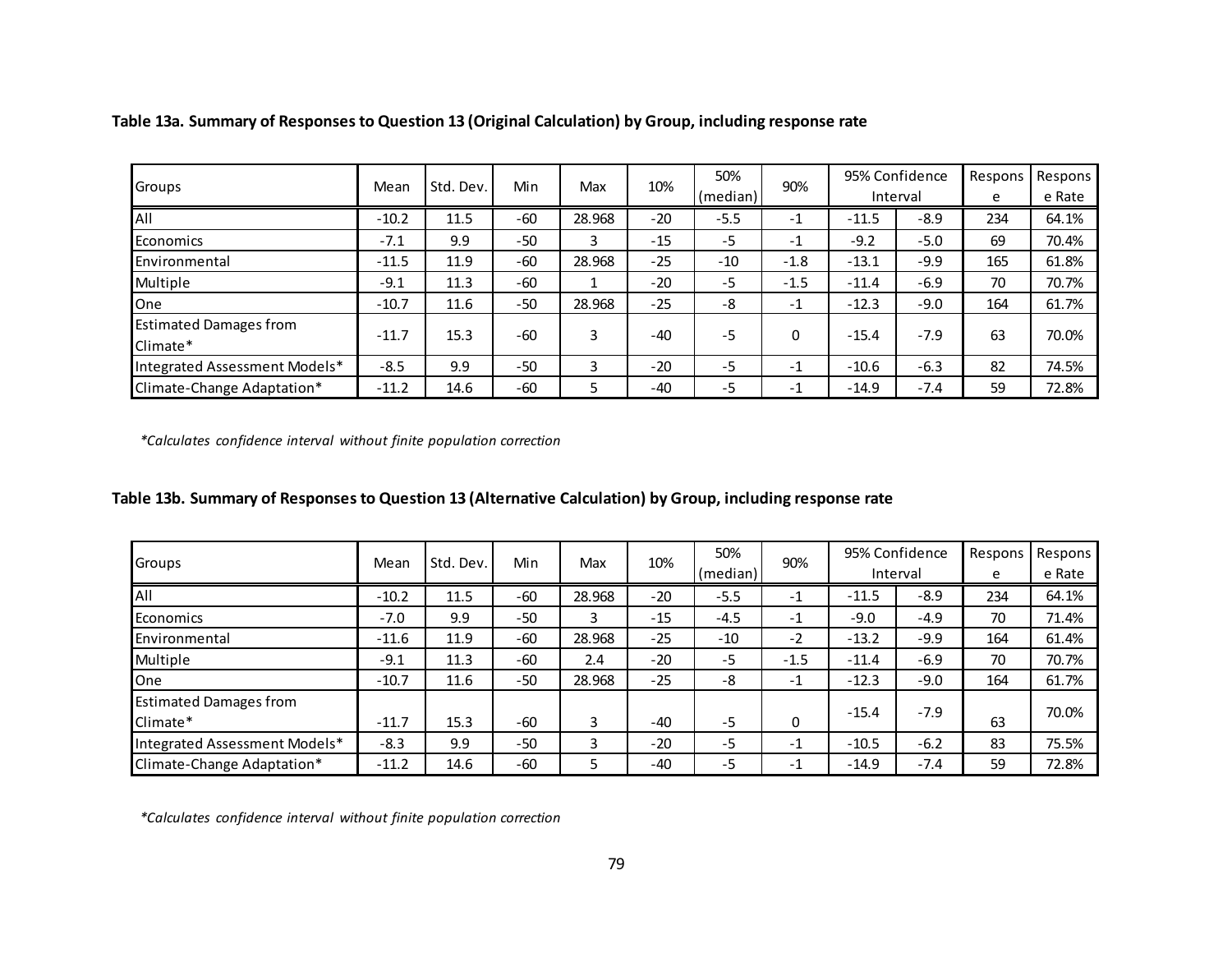| Groups                        | Mean | Std. Dev. | Min | Max | 10%  | 50%<br>(median) | 90%  |      | 95% Confidence<br>Interval | Respons | Respons<br>e Rate |
|-------------------------------|------|-----------|-----|-----|------|-----------------|------|------|----------------------------|---------|-------------------|
|                               |      |           |     |     |      |                 |      |      |                            | e       |                   |
| All                           | 22.0 | 25.8      |     | 100 | 0.08 | 10              | 70   | 19.0 | 24.9                       | 238     | 65.2%             |
| Economics                     | 11.3 | 18.5      |     | 90  | 0.01 | 5               | 30   | 7.4  | 15.1                       | 68      | 69.4%             |
| Environmental                 | 26.2 | 27.0      |     | 100 | 0.15 | 20              | 72.5 | 22.6 | 29.9                       | 170     | 63.7%             |
| Multiple                      | 20.0 | 25.8      | 0   | 99  | 0.01 | 5               | 70   | 14.8 | 25.1                       | 69      | 69.7%             |
| <b>One</b>                    | 22.8 | 25.8      |     | 100 | 0.1  | 10              | 70   | 19.3 | 26.3                       | 169     | 63.5%             |
| <b>Estimated Damages from</b> |      |           |     |     |      |                 |      |      |                            |         |                   |
| Climate*                      | 23.0 | 27.1      |     | 90  | 0.05 | 10              | 70   | 16.2 | 29.8                       | 61      | 67.8%             |
| Integrated Assessment Models* | 15.9 | 21.6      |     | 90  | 0.01 | 5               | 50   | 11.2 | 20.5                       | 83      | 75.5%             |
| Climate-Change Adaptation*    | 20.6 | 24.3      |     | 90  | 0.05 | 10              | 60   | 14.5 | 26.7                       | 61      | 75.3%             |

**Table 15a. Summary of Responses to Question 15 (Original Calculation) by Group, including response rate**

*\*Calculates confidence interval without finite population correction*

#### **Table 15b. Summary of Responses to Question 15 (Alternative Calculation) by Group, including response rate**

| Groups                                    | Mean | Std. Dev. | Min      | Max | 10%  | 50%<br>(median) | 90% |      | 95% Confidence<br>Interval | Respons<br>e | Respons<br>e Rate |
|-------------------------------------------|------|-----------|----------|-----|------|-----------------|-----|------|----------------------------|--------------|-------------------|
| All                                       | 21.8 | 25.7      | 0        | 100 | 0.09 | 10              | 65  | 18.9 | 24.7                       | 240          | 65.8%             |
| Economics                                 | 11.2 | 18.3      | 0        | 90  | 0.01 | 5               | 30  | 7.4  | 15.0                       | 69           | 70.4%             |
| Environmental                             | 26.1 | 27.0      | 0        | 100 | 0.2  | 20              | 70  | 22.4 | 29.7                       | 171          | 64.0%             |
| Multiple                                  | 19.7 | 25.7      | 0        | 99  | 0.03 |                 | 60  | 14.6 | 24.8                       | 70           | 70.7%             |
| <b>One</b>                                | 22.6 | 25.8      | 0        | 100 | 0.1  | 10              | 65  | 19.1 | 26.2                       | 170          | 63.9%             |
| <b>Estimated Damages from</b><br>Climate* | 22.7 | 27.0      | $\Omega$ | 90  | 0.05 | 10              | 70  | 16.0 | 29.4                       | 62           | 68.9%             |
| Integrated Assessment Models*             | 15.7 | 21.5      | 0        | 90  | 0.01 | 5               | 50  | 11.1 | 20.3                       | 84           | 76.4%             |
| Climate-Change Adaptation*                | 20.6 | 24.3      | 0        | 90  | 0.05 | 10              | 60  | 14.5 | 26.7                       | 61           | 75.3%             |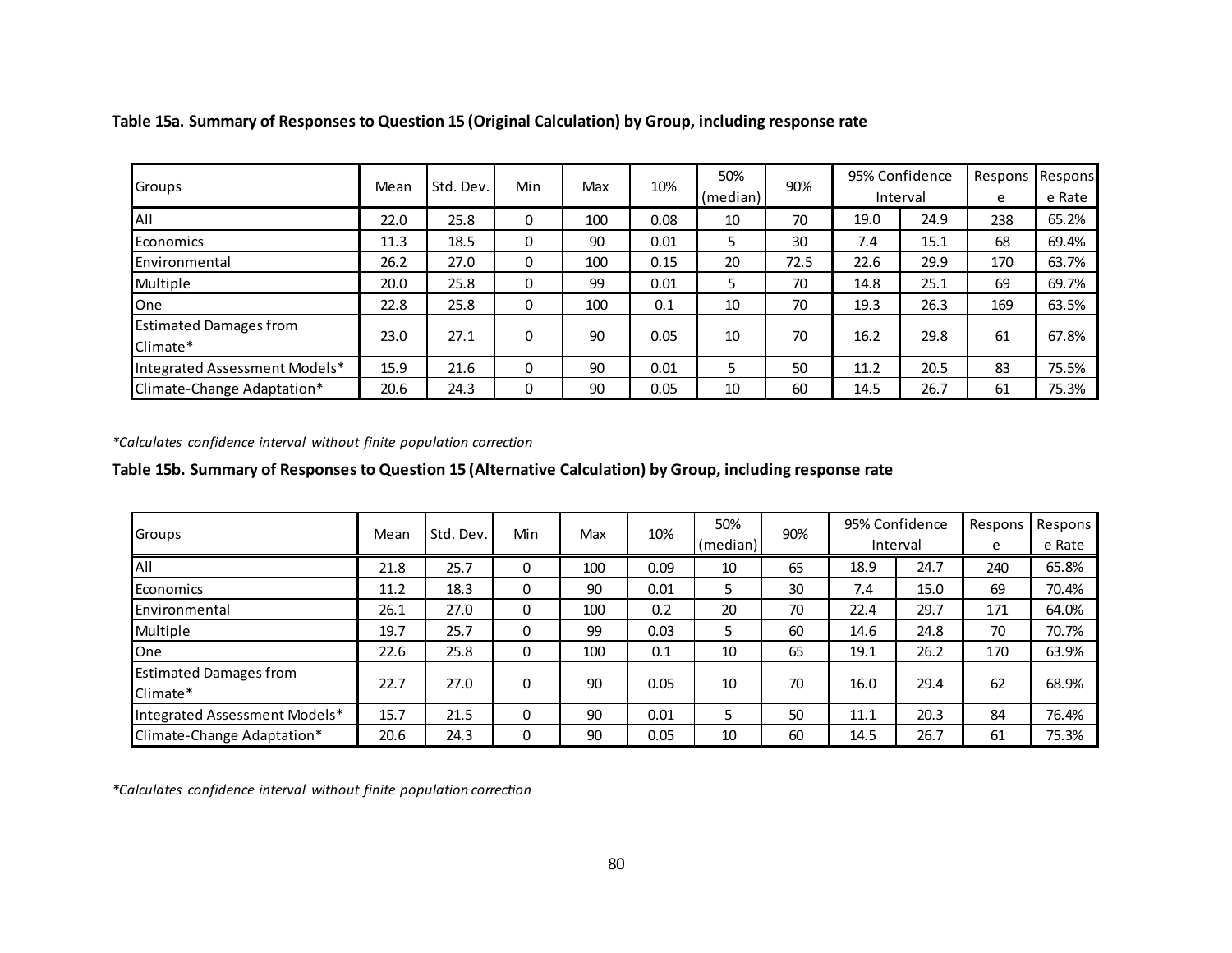**Table 16a. Coefficients of Quadratic Damages Estimating Using Our Survey (i.e., questions 13 and 15) and Nordhaus' Survey, assuming no initial benefits from climate change**

|                 |                                        |         | Non-catastrophic |         |         |         |         | Catastrophic |         | Total   |         |         |         |
|-----------------|----------------------------------------|---------|------------------|---------|---------|---------|---------|--------------|---------|---------|---------|---------|---------|
| <b>Study</b>    | <b>Groups</b>                          | Mean    | Median           | 95% -   | 95% -   | Mean    | Median  | 95% -        | 95% -   | Mean    | Median  | 95% -   | $95% -$ |
|                 |                                        |         |                  | Low     | High    |         |         | Low          | High    |         |         | Low     | High    |
|                 | All                                    | $-1.13$ | $-0.61$          | $-0.99$ | $-1.28$ | $-0.61$ | $-0.28$ | $-0.53$      | $-0.69$ | $-1.74$ | $-0.89$ | $-1.52$ | $-1.97$ |
|                 | <b>Economics</b>                       | $-0.79$ | $-0.56$          | $-0.56$ | $-1.02$ | $-0.31$ | $-0.14$ | $-0.21$      | $-0.42$ | $-1.10$ | $-0.69$ | $-0.77$ | $-1.44$ |
|                 | Environmental                          | $-1.28$ | $-1.11$          | $-1.09$ | $-1.46$ | $-0.73$ | $-0.56$ | $-0.63$      | $-0.83$ | $-2.01$ | $-1.67$ | $-1.72$ | $-2.29$ |
| Our Study       | <b>Multiple</b>                        | $-1.02$ | $-0.56$          | $-0.77$ | $-1.27$ | $-0.55$ | $-0.14$ | $-0.41$      | $-0.70$ | $-1.57$ | $-0.69$ | $-1.18$ | $-1.96$ |
|                 | <b>One</b>                             | $-1.18$ | $-0.89$          | $-1.00$ | $-1.36$ | $-0.63$ | $-0.28$ | $-0.53$      | $-0.73$ | $-1.82$ | $-1.17$ | $-1.54$ | $-2.09$ |
|                 | <b>Estimated Damages from Climate*</b> | $-1.30$ | $-0.56$          | $-0.88$ | $-1.72$ | $-0.64$ | $-0.28$ | $-0.45$      | $-0.83$ | $-1.94$ | $-0.83$ | $-1.33$ | $-2.54$ |
|                 | <b>Integrated Assessment Models*</b>   | $-0.94$ | $-0.56$          | $-0.70$ | $-1.18$ | $-0.44$ | $-0.14$ | $-0.31$      | $-0.57$ | $-1.38$ | $-0.69$ | $-1.02$ | $-1.75$ |
| Nordhaus (1994) | All                                    | $-0.40$ | $-0.21$          |         |         | $-0.13$ | $-0.01$ |              |         | $-0.53$ | $-0.23$ | -       |         |

**Table 16b. Coefficients of Quadratic Damages Estimating Using Our Survey (i.e., questions 5, 13 and 15), allowing for initial benefits from climate change**

|                 |                  | <b>Mean</b> |           |        | <b>Median (50th Percentile)</b> |           |
|-----------------|------------------|-------------|-----------|--------|---------------------------------|-----------|
|                 |                  |             | catastrop |        | Non-catastrophic                | catastrop |
| <b>Groups</b>   | Non-catastrophic |             | hic       |        |                                 | hic       |
|                 |                  | Quadrati    | Quadrati  |        | Quadrati                        | Quadrati  |
|                 | Linear           | C           | c         | Linear | C                               | C         |
| All             | 1.70             | $-1.70$     | $-0.61$   | 0.92   | $-0.92$                         | $-0.28$   |
| <b>Economic</b> | 1.19             | $-1.19$     | $-0.31$   | 0.83   | $-0.83$                         | $-0.14$   |
| Environm        | 1.92             | $-1.92$     | $-0.73$   | 1.67   | $-1.67$                         | $-0.56$   |
| <b>Multiple</b> | 1.52             | $-1.52$     | $-0.55$   | 0.83   | $-0.83$                         | $-0.14$   |
| One             | 1.78             | $-1.78$     | $-0.63$   | 1.33   | $-1.33$                         | $-0.28$   |
| Damage*         | 1.94             | $-1.94$     | $-0.64$   | 0.83   | $-0.83$                         | $-0.28$   |
| IAM*            | 1.41             | $-1.41$     | $-0.44$   | 0.83   | $-0.83$                         | $-0.14$   |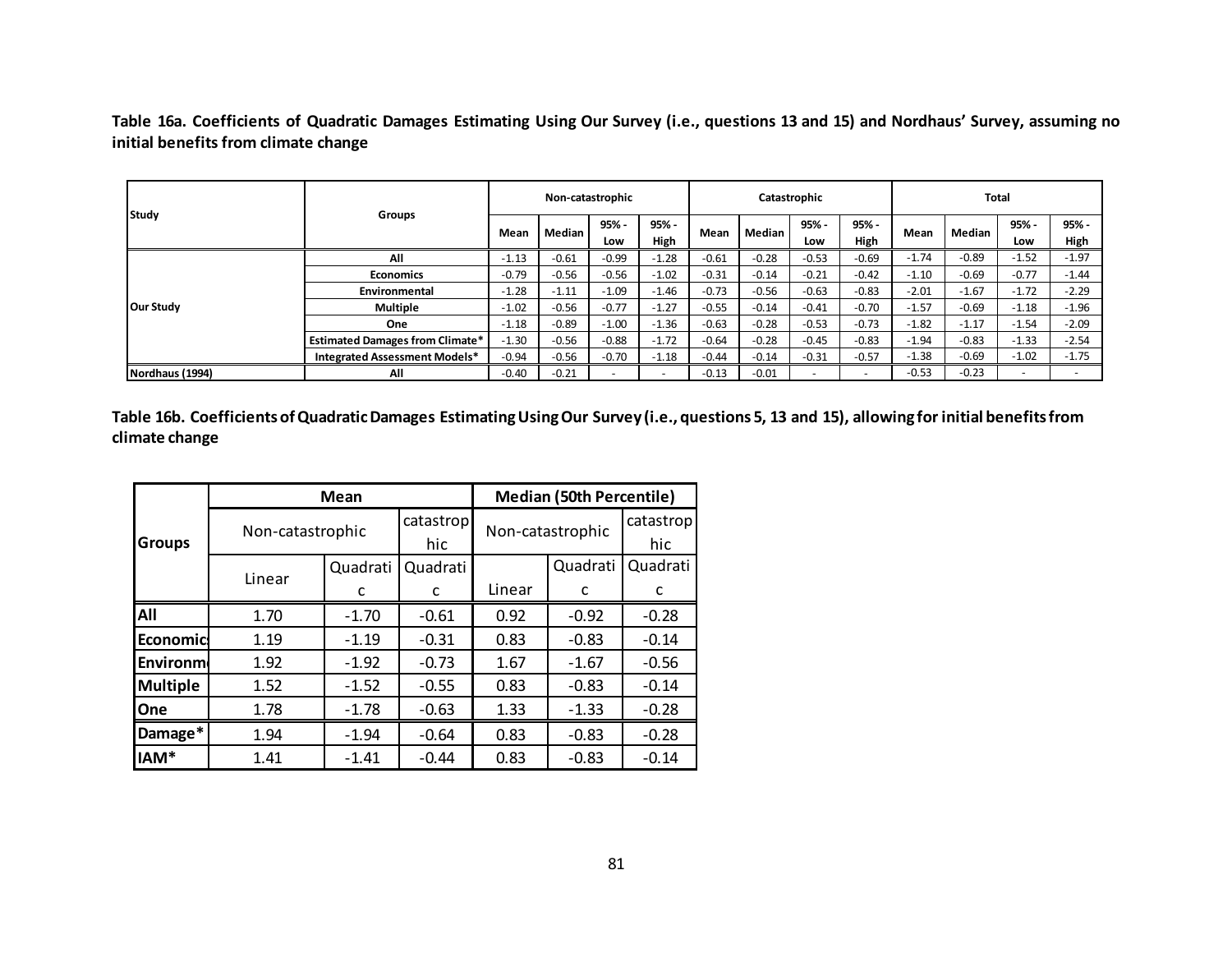**Table 16c. Coefficients of Non-Catastrophic, Quadratic Damages Estimating Using Our Survey (i.e., question 13) and Nordhaus' Survey, assuming no initial benefits from climate change and a limit to climate impacts of GDP of 100%**

|                            |                  |         | <b>Non-Catastrophic</b> |         |         |
|----------------------------|------------------|---------|-------------------------|---------|---------|
| Study                      | <b>Groups</b>    |         | Median                  | $95% -$ | $95% -$ |
|                            |                  | Mean    |                         | Low     | High    |
|                            | All              | $-1.26$ | $-0.65$                 | $-1.08$ | $-1.45$ |
|                            | <b>Economics</b> | $-0.85$ | $-0.58$                 | $-0.59$ | $-1.12$ |
| Our                        | Environmental    | $-1.44$ | $-1.23$                 | $-1.21$ | $-1.68$ |
| Study                      | <b>Multiple</b>  | $-1.12$ | $-0.58$                 | $-0.82$ | $-1.43$ |
|                            | One              | $-1.33$ | $-0.97$                 | $-1.10$ | $-1.56$ |
|                            | Damage*          | $-1.47$ | $-0.58$                 | $-0.95$ | $-2.03$ |
|                            | IAM*             | $-1.03$ | $-0.58$                 | $-0.75$ | $-1.32$ |
| <b>Nordhau</b><br>s (1994) | All              | $-0.41$ | $-0.22$                 |         |         |

**Table 16d. Coefficients of Non-Catastrophic, Quadratic Damages Estimating Using Our Survey (i.e., questions 5 and 13) and Nordhaus' Survey, allowing for initial benefits from climate change and assuming limit to climate impacts of GDP of 100%**

|              |                  |        | Mean      |        | Median    |        | 95% - Low |        | 95% - High |
|--------------|------------------|--------|-----------|--------|-----------|--------|-----------|--------|------------|
| <b>Study</b> | <b>Groups</b>    |        | Quadrati  |        | Quadrati  |        | Quadrati  |        | Quadrati   |
|              |                  | Linear | c         | Linear | J         | Linear | с         | Linear | J          |
|              | All              | 1.8941 | $-1.8941$ | 0.9700 | $-0.9700$ | 1.6242 | $-1.6242$ | 2.1720 | $-2.1720$  |
|              | <b>Economics</b> | 1.2771 | $-1.2771$ | 0.8772 | $-0.8772$ | 0.8864 | $-0.8864$ | 1.6856 | $-1.6856$  |
| Our          | Environmental    | 2.1649 | $-2.1649$ | 1.8519 | $-1.8519$ | 1.8218 | $-1.8218$ | 2.5209 | $-2.5209$  |
| <b>Study</b> | <b>Multiple</b>  | 1.6766 | $-1.6766$ | 0.8772 | $-0.8772$ | 1.2341 | $-1.2341$ | 2.1414 | $-2.1414$  |
|              | <b>One</b>       | 1.9885 | $-1.9885$ | 1.4493 | $-1.4493$ | 1.6564 | $-1.6564$ | 2.3328 | $-2.3328$  |
|              | Damage*          | 2.2006 | $-2.2006$ | 0.8772 | $-0.8772$ | 1.4276 | $-1.4276$ | 3.0425 | $-3.0425$  |
|              | IAM*             | 1.5434 | $-1.5434$ | 0.8772 | $-0.8772$ | 1.1277 | $-1.1277$ | 1.9790 | $-1.9790$  |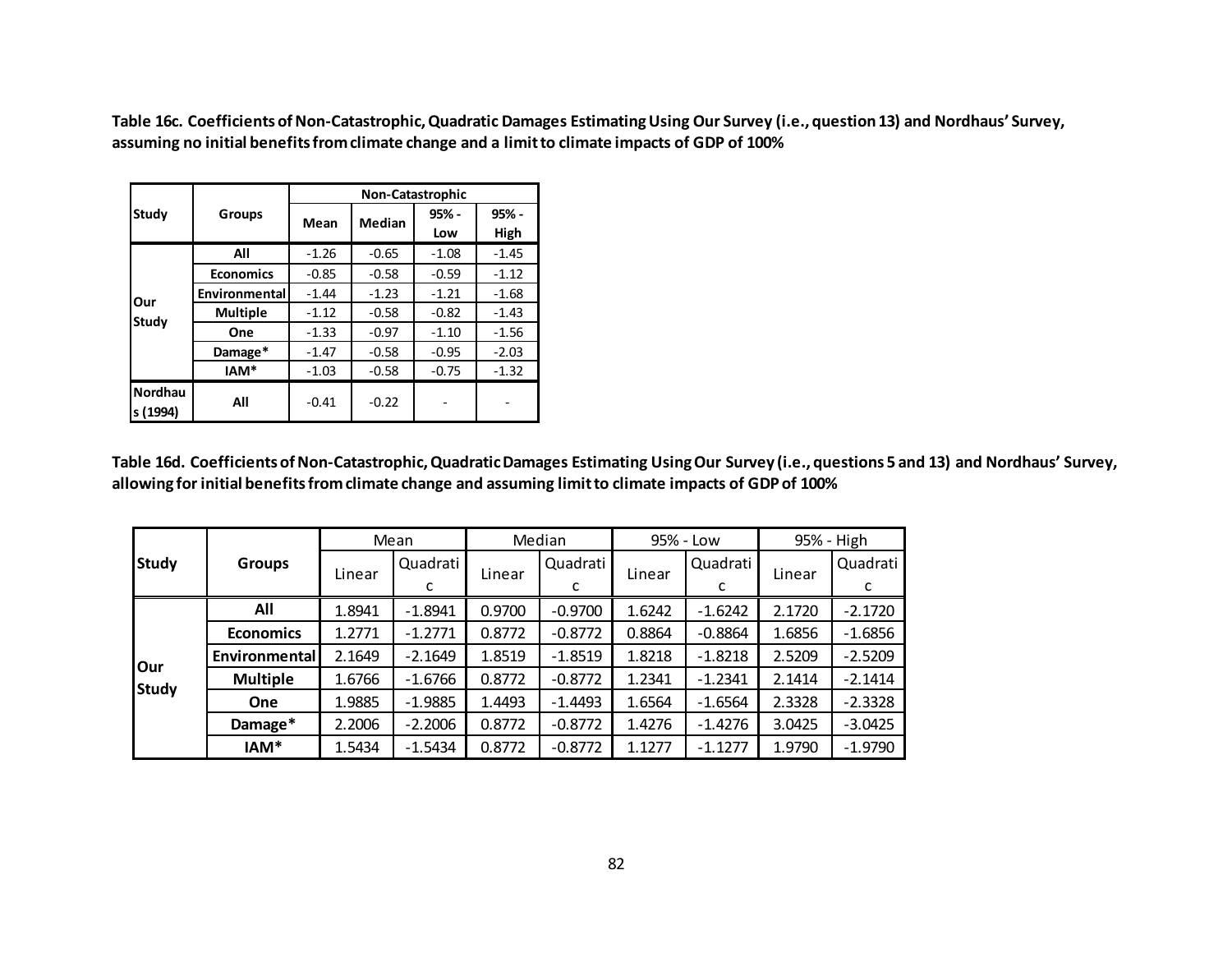**Table 17. 2015 SCC (2015 USD per metric ton of CO2) Damage Functions Calibrated to Our Survey (Questions 5 and 13)**

|                           |                  |                   | <b>No Limit on Damages</b> | Limit of 100% of GDP<br>on Damages |                            |  |  |
|---------------------------|------------------|-------------------|----------------------------|------------------------------------|----------------------------|--|--|
| <b>Study</b>              | <b>Groups</b>    | Quadratic<br>only | Linear<br>and<br>Quadratic | Quadratic<br>only                  | Linear<br>and<br>Quadratic |  |  |
|                           | All              | \$113             | \$144                      | \$96                               | \$115                      |  |  |
|                           | <b>Economics</b> | \$74              | \$92                       | \$66                               | \$79                       |  |  |
|                           | Environmental    | \$132             | \$169                      | \$108                              | \$130                      |  |  |
| Our                       | <b>Multiple</b>  | \$99              | \$124                      | \$85                               | \$103                      |  |  |
| <b>Study</b>              | One              | \$119             | \$153                      | \$100                              | \$121                      |  |  |
|                           | Damage*          | \$134             | \$171                      | \$110                              | \$204                      |  |  |
|                           | IAM <sup>*</sup> | \$90              | \$113                      | \$79                               | \$126                      |  |  |
|                           | Adapt*           | \$126             | \$162                      | \$105                              | \$191                      |  |  |
| <b>Nordhaus</b><br>(1994) | All              | \$35              |                            | \$33                               |                            |  |  |
| DICE-<br>2013R            | All              | \$23              |                            |                                    |                            |  |  |

**Table 18. The Number and Percentage of Inconsistent Responses, by Group**

| Group         | All Responses | <b>Consistent</b> | % of Inconstent  |
|---------------|---------------|-------------------|------------------|
|               |               | <b>Responses</b>  | <b>Responses</b> |
| All           | 238           | 174               | $-27%$           |
| Economics     | 68            | 58                | $-15%$           |
| Environmental | 170           | 116               | $-32%$           |
| Multiple      | 69            | 49                | $-29%$           |
| One           | 169           | 125               | $-26%$           |
| Damages       | 61            | 45                | $-26%$           |
| <b>IAMs</b>   | 83            | 66                | $-20%$           |
| Adaptation    | 61            | 44                | $-28%$           |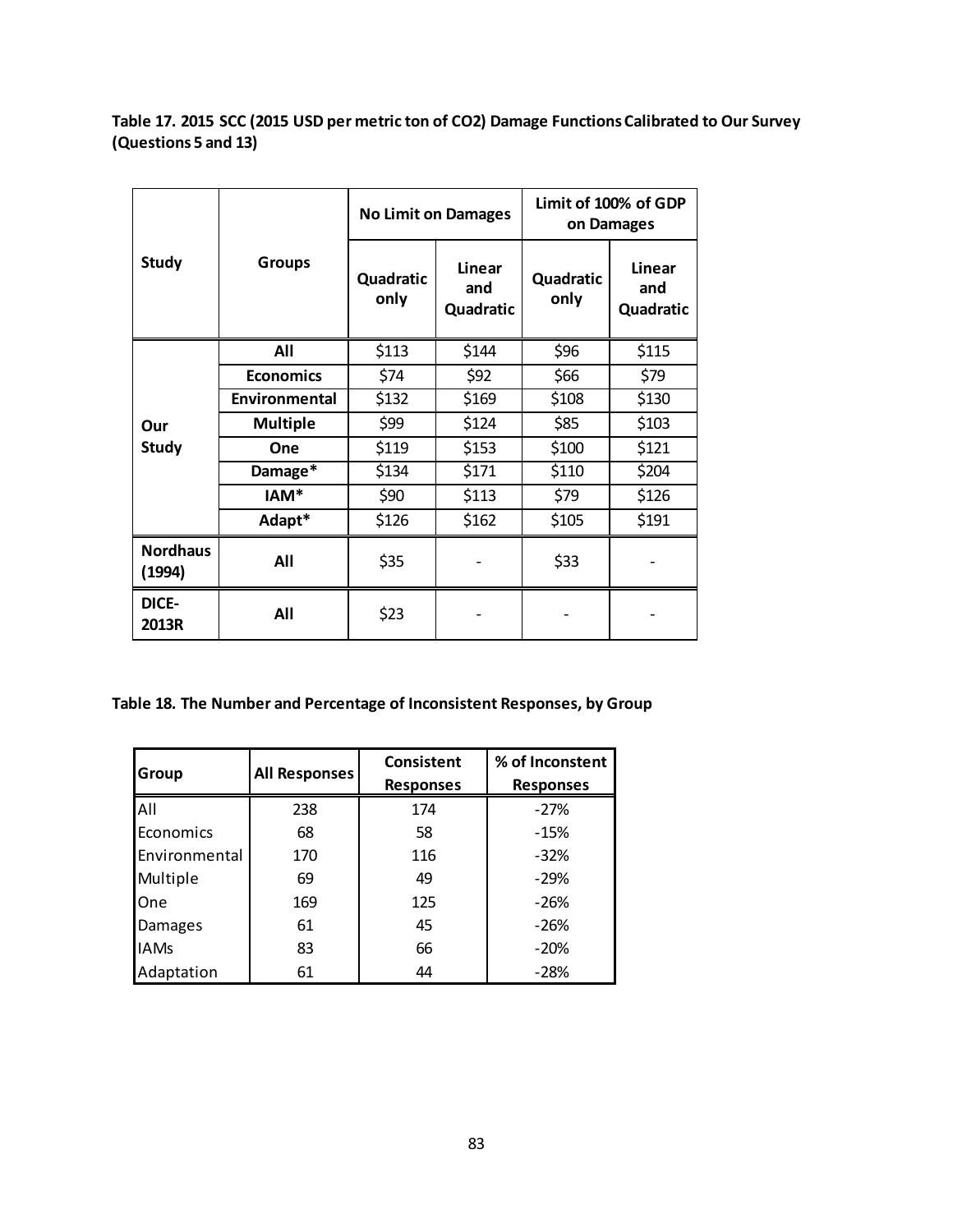|                       |                                        |         |              |                        |       |         |                |                                  |       |                |            |                        |       | 2010    | 20<br>$\mathbf{\mathbf{t}}$<br>$\overline{20}$<br>20 | 50<br>2035<br>m<br>$\bar{\sim}$<br>20<br>20 | 2040 |
|-----------------------|----------------------------------------|---------|--------------|------------------------|-------|---------|----------------|----------------------------------|-------|----------------|------------|------------------------|-------|---------|------------------------------------------------------|---------------------------------------------|------|
|                       | No Limit on Damages                    |         |              |                        |       |         |                |                                  |       | No Initial ben |            |                        |       |         |                                                      | Year                                        |      |
|                       | Linear and Quadratic<br>Quadratic Only |         |              |                        |       |         | Quadratic Only |                                  |       |                |            |                        |       |         |                                                      |                                             |      |
| Year/Dist<br>ribution | Beta                                   | Weibull | ITriangular' | Triangular<br>(Zeroed) | Beta  | Weibull | *r             | Triangula Triangular<br>(Zeroed) | Beta  | Weibull        | Triangular | Triangular<br>(zeroed) | Beta  | Weibull | Triangular <sup>®</sup>                              | Triangular<br>((zeroed))                    |      |
| 2010                  | \$165                                  | \$178   | \$191        | \$205                  | \$213 | \$226   | \$250          | \$266                            | \$109 | \$114          | \$109      | \$125                  | \$133 | \$149   | \$147                                                | \$154                                       |      |
| 2015                  | \$188                                  | \$197   | \$215        | \$232                  | \$243 | \$252   | \$281          | \$300                            | \$124 | \$127          | \$122      | \$141                  | \$155 | \$163   | \$169                                                | \$178                                       |      |
| 2020                  | \$219                                  | \$225   | \$249        | \$268                  | \$285 | \$291   | \$327          | \$350                            | \$141 | \$143          | \$137      | \$160                  | \$180 | \$186   | \$195                                                | \$206                                       |      |
| 2025                  | \$256                                  | \$261   | \$290        | \$313                  | \$337 | \$340   | \$384          | \$411                            | \$161 | \$162          | \$152      | \$181                  | \$207 | \$212   | \$222                                                | \$236                                       |      |
| 2030                  | \$298                                  | \$302   | \$337        | \$364                  | \$396 | \$397   | \$448          | \$481                            | \$181 | \$181          | \$169      | \$202                  | \$236 | \$240   | \$250                                                | \$267                                       |      |
| 2035                  | \$345                                  | \$348   | \$389        | \$421                  | \$461 | \$460   | \$520          | \$557                            | \$202 | \$202          | \$185      | \$225                  | \$267 | \$268   | \$278                                                | \$299                                       |      |
| 2040                  | \$396                                  | \$397   | \$445        | \$481                  | \$531 | \$528   | \$595          | \$638                            | \$224 | \$223          | \$200      | \$247                  | \$297 | \$298   | \$305                                                | \$330                                       |      |
| 2045                  | \$450                                  | \$449   | \$504        | \$545                  | \$606 | \$600   | \$673          | \$722                            | \$246 | \$244          | \$214      | \$269                  | \$327 | \$326   | \$330                                                | \$360                                       |      |
| 2050                  | \$507                                  | \$504   | \$565        | \$611                  | \$683 | \$674   | \$752          | \$807                            | \$268 | \$265          | \$226      | \$290                  | \$356 | \$354   | \$352                                                | \$388                                       |      |

**Table 19. 2015 SCC for total (non-catastrophic and catastrophic) damages, by damage function and distribution(2015 USD)**

## **Table 20. % of 2015 SCC for damages due to catastrophic impacts, by damage function and distribution**

|                       | No Limit on Damages |         |            |                        |                      |     |                    |                        | No Initial benfits |         |                      |                        |      |     |                    |                        |
|-----------------------|---------------------|---------|------------|------------------------|----------------------|-----|--------------------|------------------------|--------------------|---------|----------------------|------------------------|------|-----|--------------------|------------------------|
|                       | Quadratic Only      |         |            |                        | Linear and Quadratic |     |                    | Quadratic Only         |                    |         | Linear and Quadratic |                        |      |     |                    |                        |
| Year/Dist<br>ribution | Beta                | Weibull | Triangular | Triangular<br>(Zeroed) | Beta                 |     | Weibull Triangular | Triangular<br>(Zeroed) | Beta               | Weibull | Triangular           | Triangular<br>(zeroed) | Beta |     | Weibull Triangular | Triangular<br>(zeroed) |
| 2015                  | 67%                 | 75%     | 91%        | 106%                   | 69%                  | 75% | 96%                | 109%                   | 30%                | 33%     | 28%                  | 48%                    | 35%  | 42% | 47%                | 55%                    |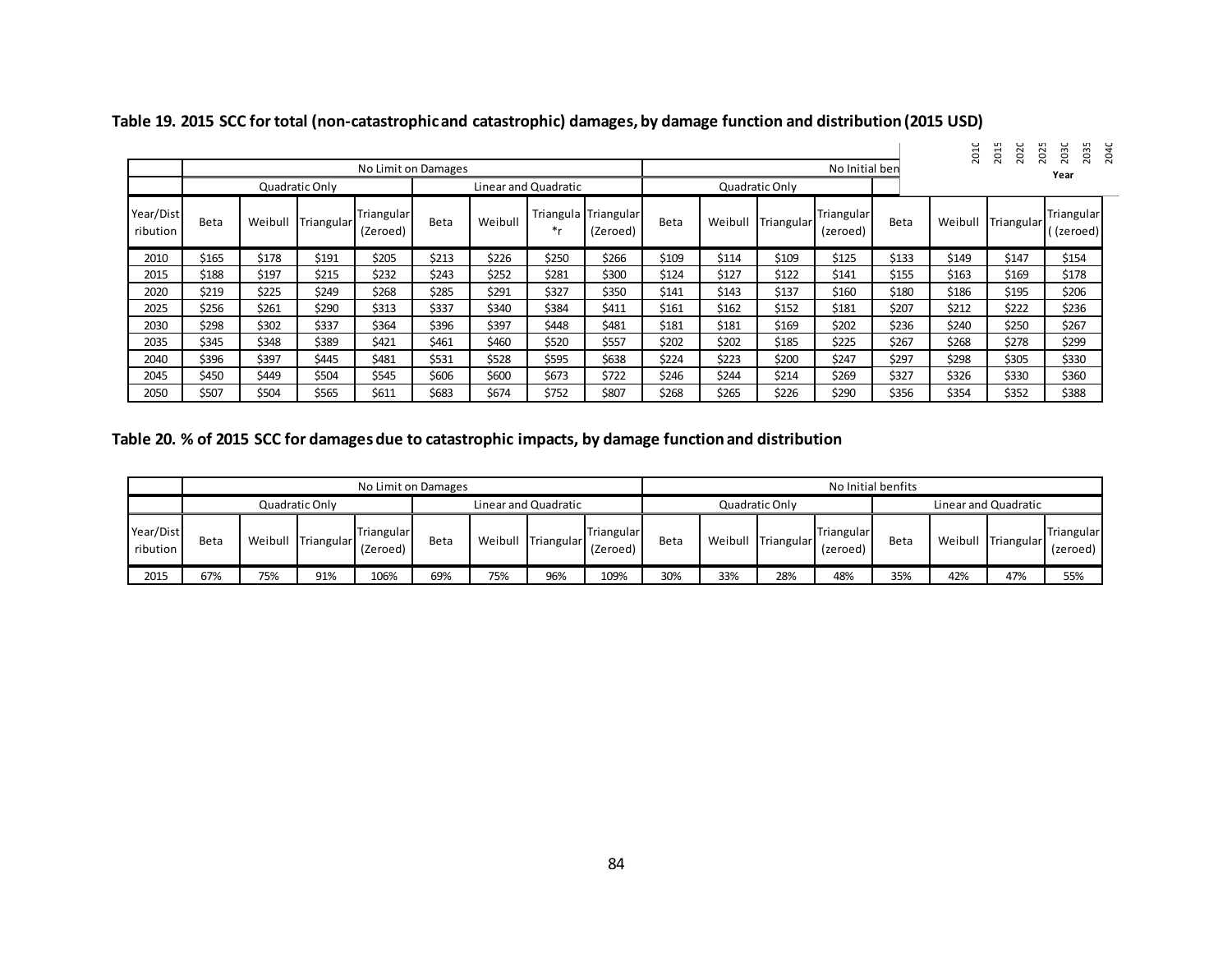

**Figures 18a. The SCC for Emissions from 2010 to 2050 in 2015 USD using a Quadratic Damage Functions Assuming No Initial Climate Benefits(i.e., questions 5 and 13), by group**

**Figures 18b. The SCC for Emissions from 2010 to 2050 in 2015 USD using a Quadratic Damage Functions Allowing for Initial Climate Benefits (i.e., questions 5 and 13), by group**

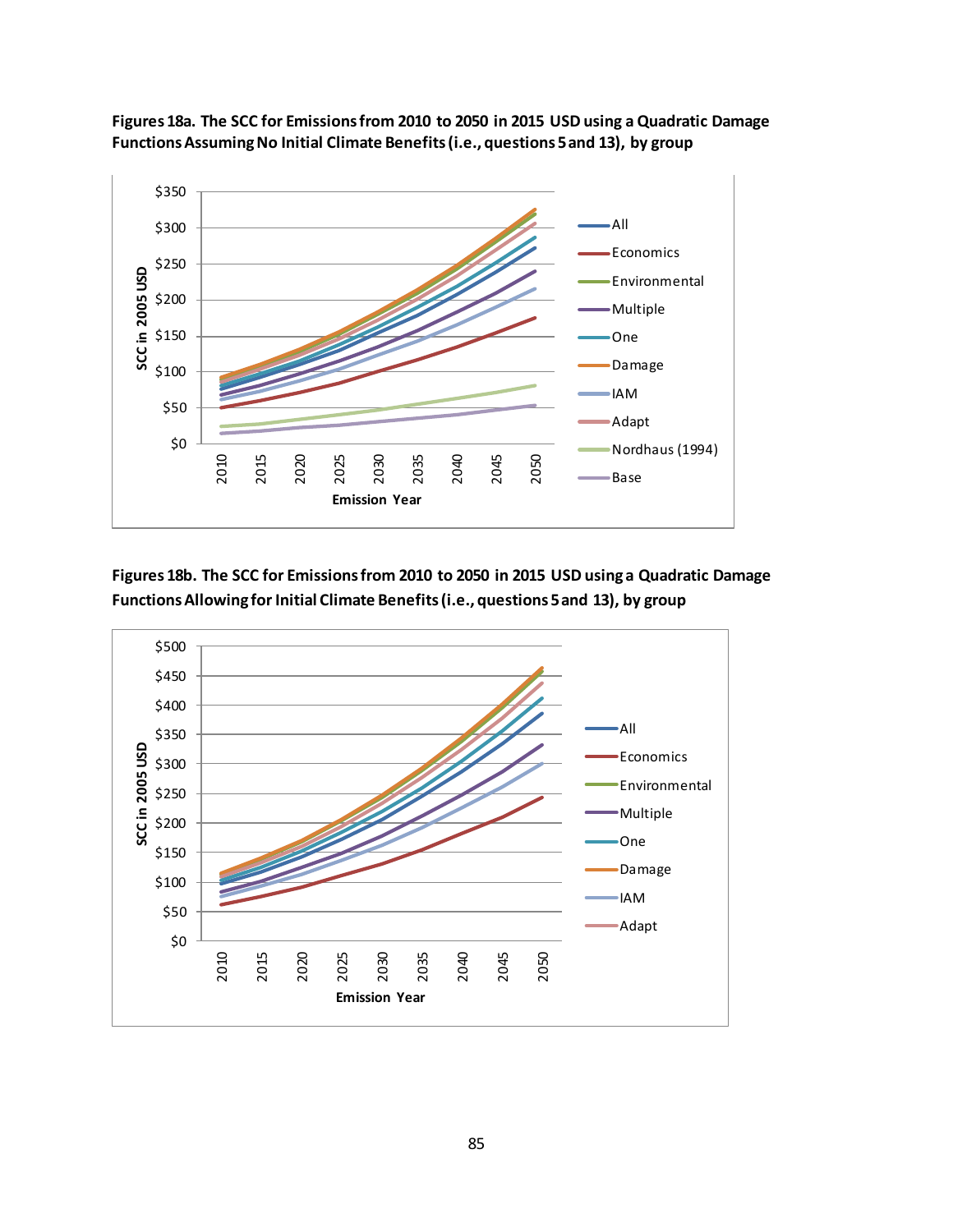

**Figure 18c. The SCC for Emissions from 2010 to 2050 in 2015 USD using the DICE-2007 Damage Function (i.e., question 13), by group**

**Figure 18d. The SCC for Emissions from 2010 to 2050 in 2015 USD using the DICE-1999 Damage Function (i.e., questions 5 and 13), by group**

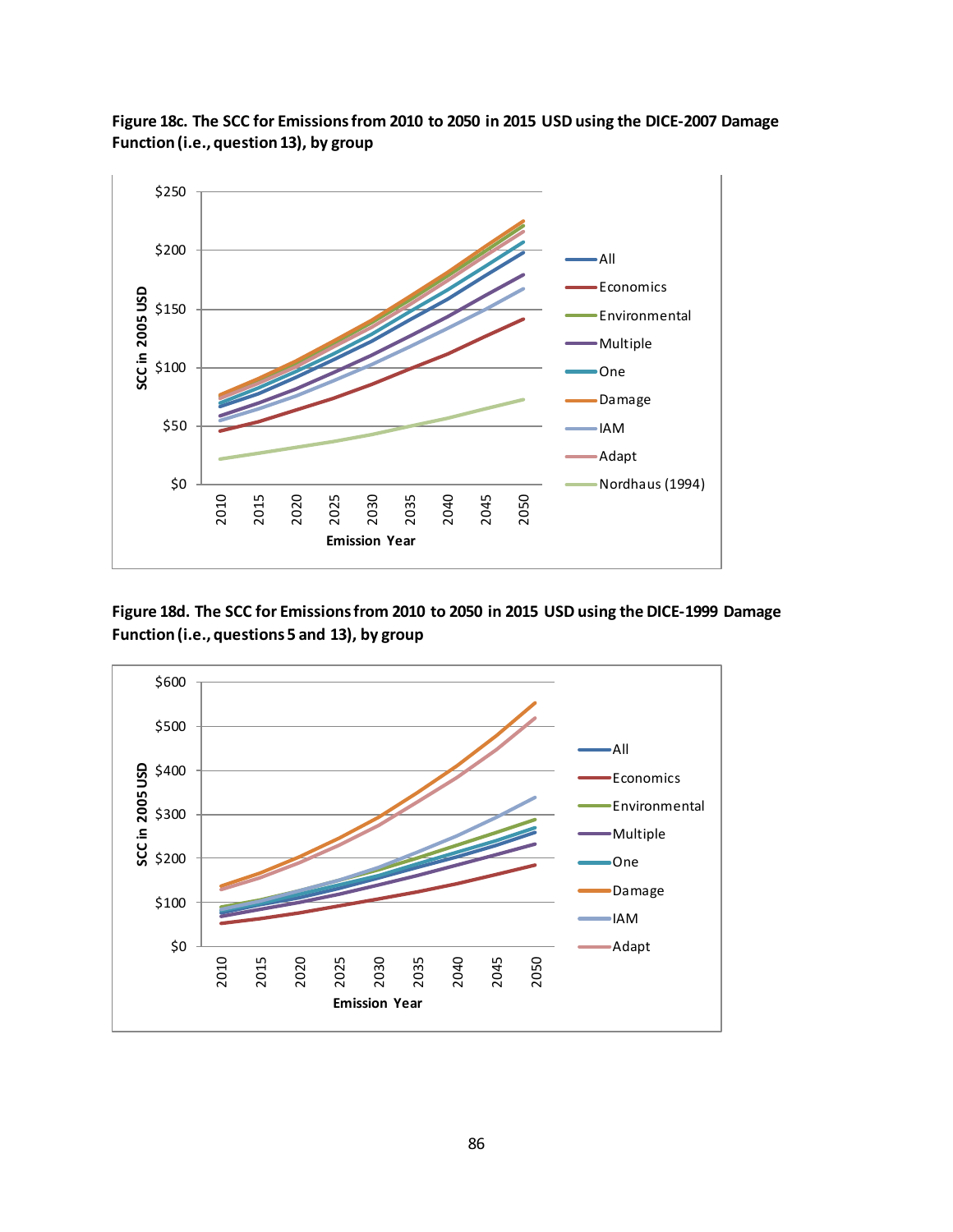

**Figure 20b. The Cumulative Pareto Distribution Calibrated Using the "Untrimmed-Group" Methodology, by Group**

**Figure 20c. The Cumulative Log-NormalDistribution Calibrated Using the "Untrimmed-Group" Methodology, by Group**

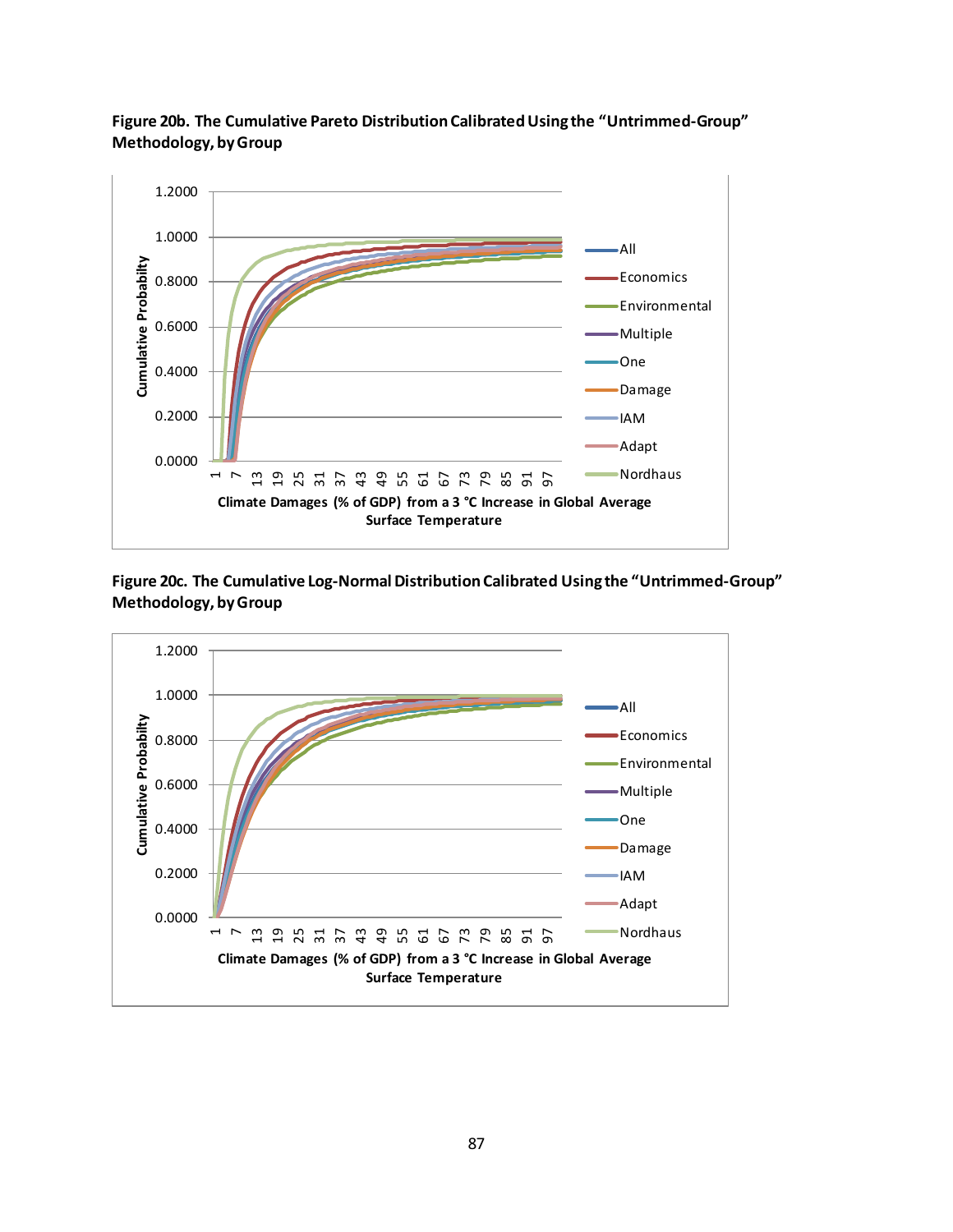

**Figure 20d. The Cumulative Beta Distribution Calibrated Using the "Untrimmed-Group" Methodology, by Group**

**Figure 20e. The Cumulative Triangular Distribution Calibrated Using the "Untrimmed-Group" Methodology, by Group**

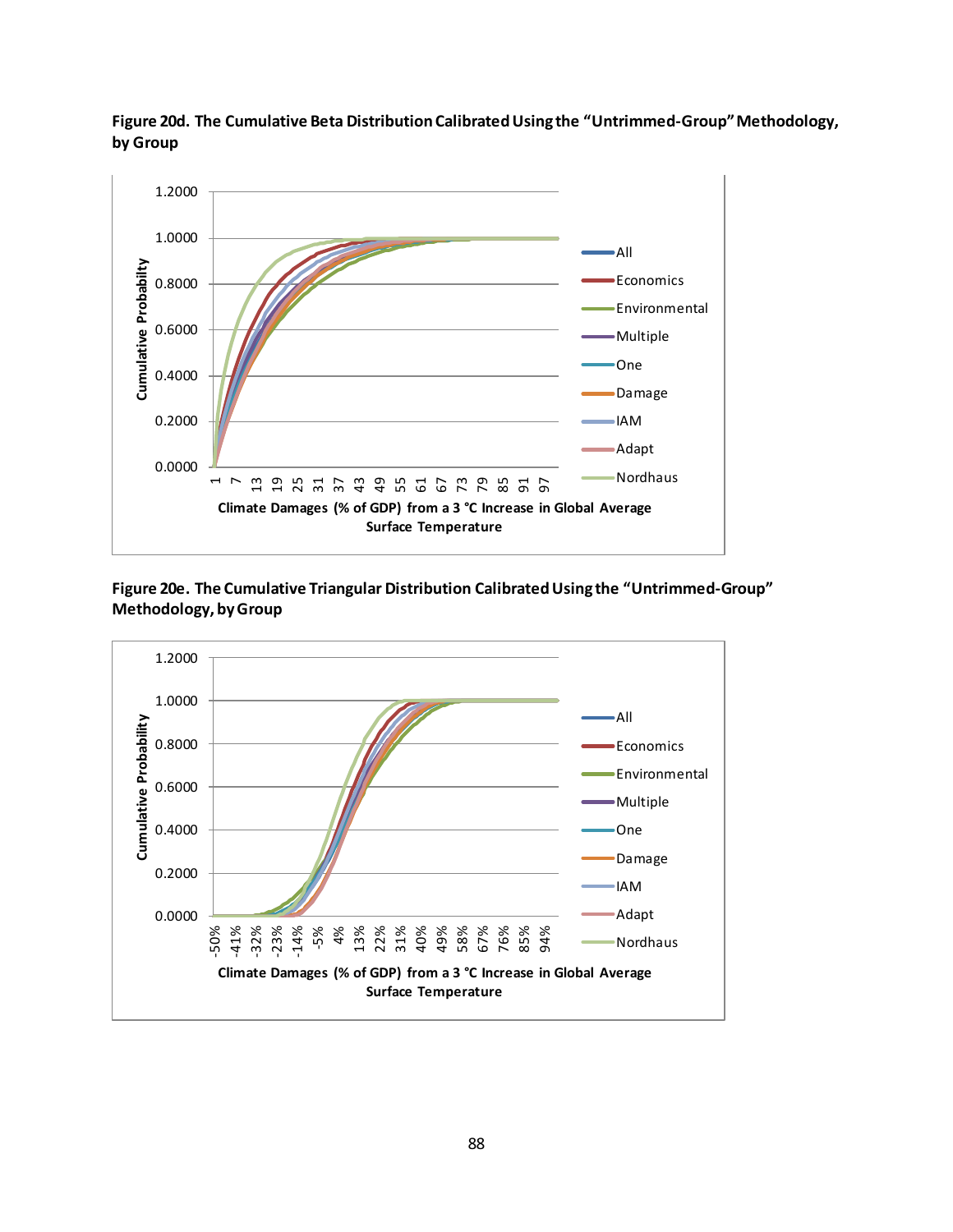

**Figure 21b. The Cumulative Pareto Distribution Calibrated Using the "Trimmed-individual" Methodology, by Group**

**Figure 21c. The Cumulative Log-Normal Distribution Calibrated Using the "Trimmed-individual" Methodology, by Group**

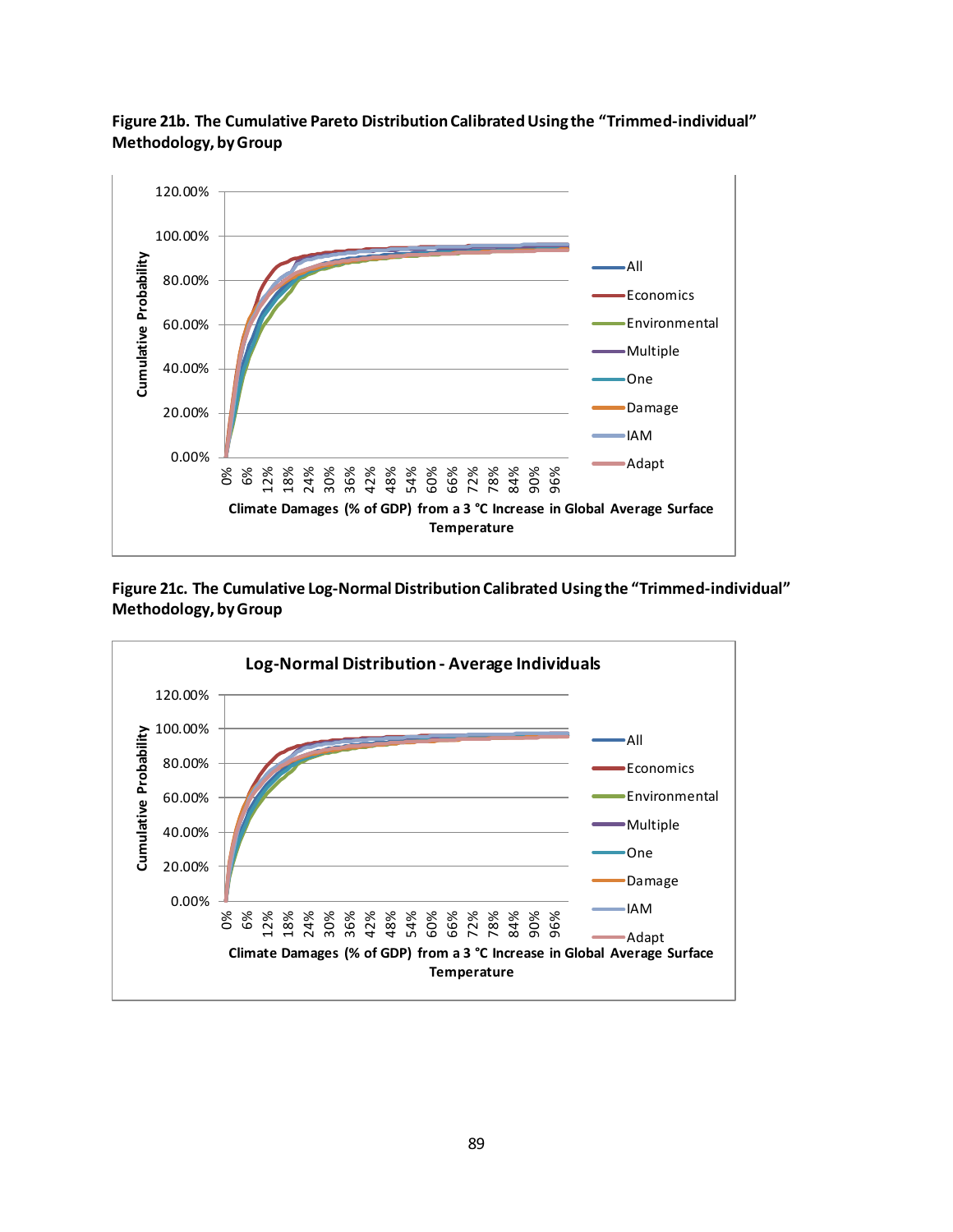

**Figure 21d. The Cumulative Beta Distribution Calibrated Using the "Trimmed-individual" Methodology, by Group**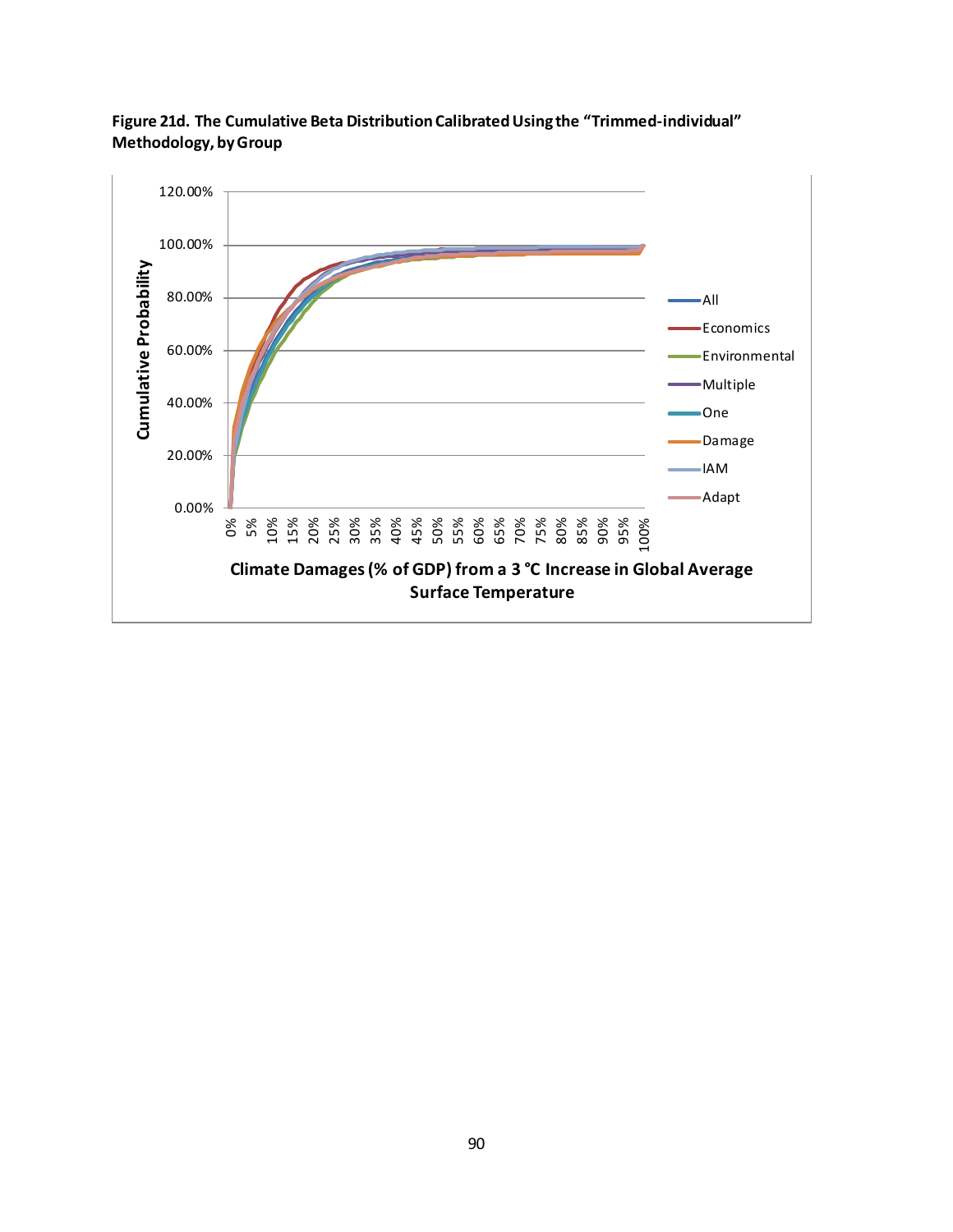

**Figure 22b. The Cumulative Pareto Distribution Calibrated Using All Observations, by Calibration Method**

**Figure 22c. The Cumulative Log-NormalDistribution Calibrated Using All Observations, by Calibration Method**

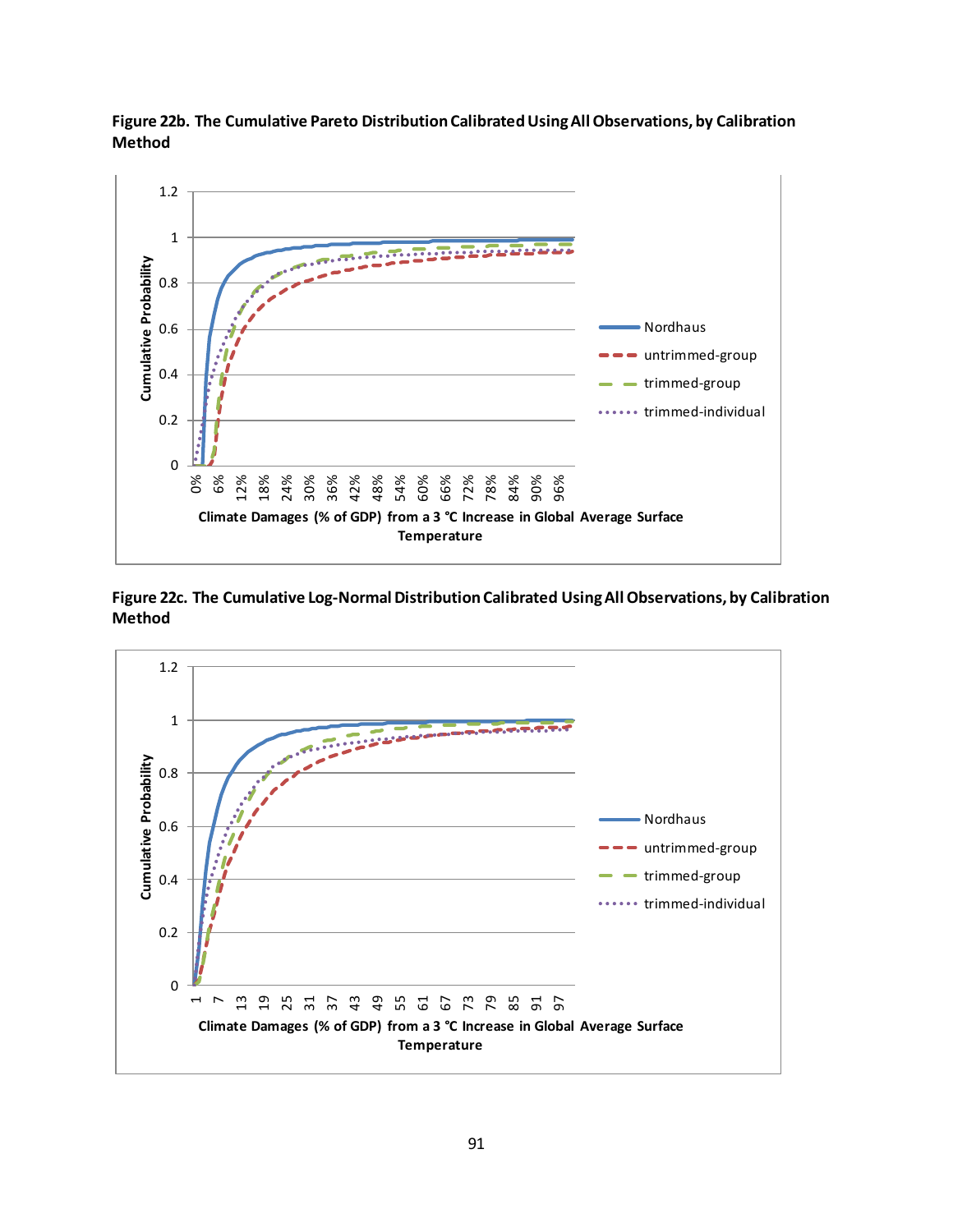

**Figure 22d. The Cumulative Beta Distribution Calibrated Using All Observations, by Calibration Method**

**Figure 22e. The Cumulative Triangular Distribution Calibrated Using All Observations, by Calibration Method**

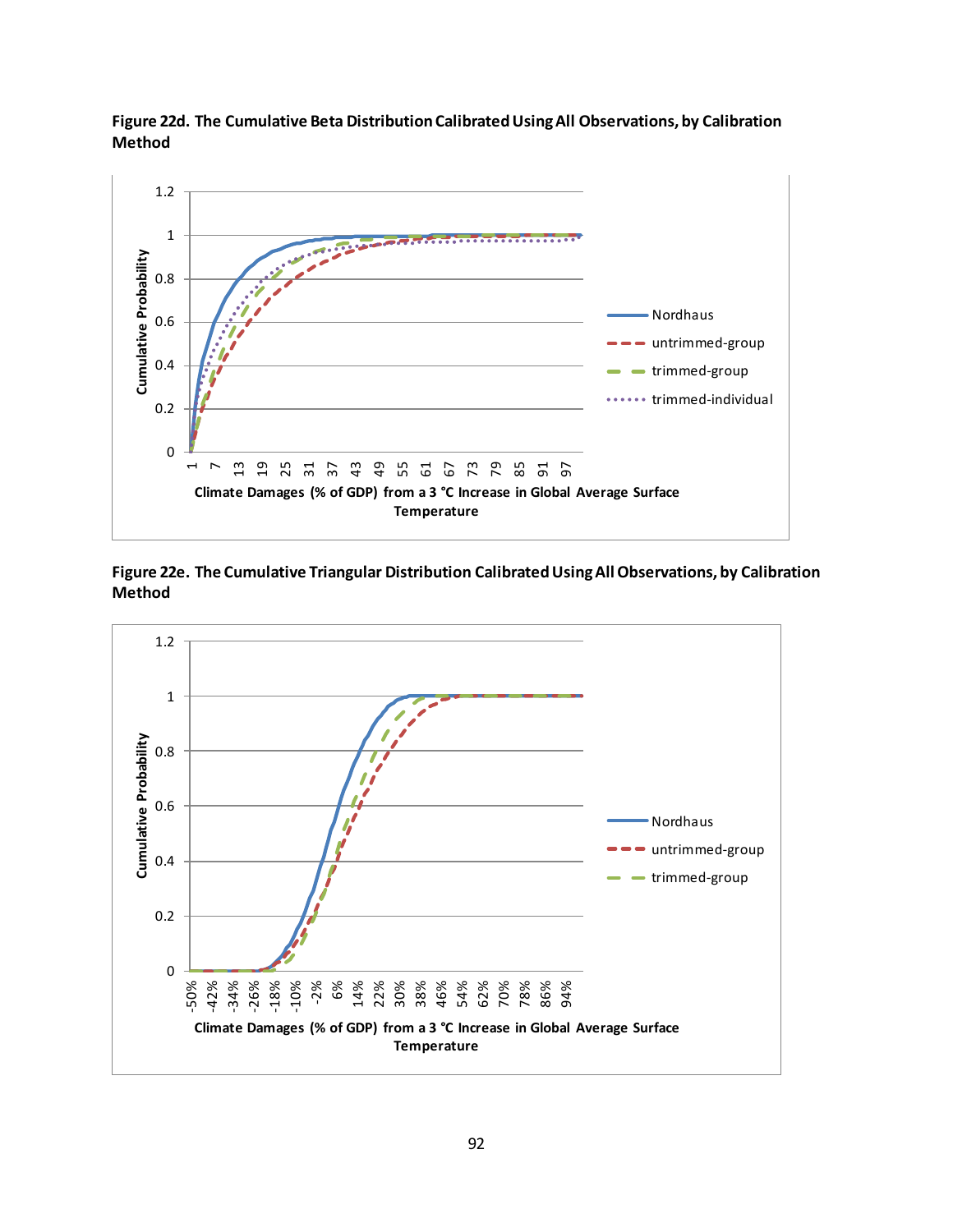

**Figure 23b. The Social Cost of Carbon from 2010 to 2050 Using the Quadratic Damage Function Allowing for an Initial Benefits from Climate Change, by Distribution**

**Figure 23c. The Social Cost of Carbon from 2010 to 2050 Using the DICE-2007 Damage Functional Form, by Distribution**

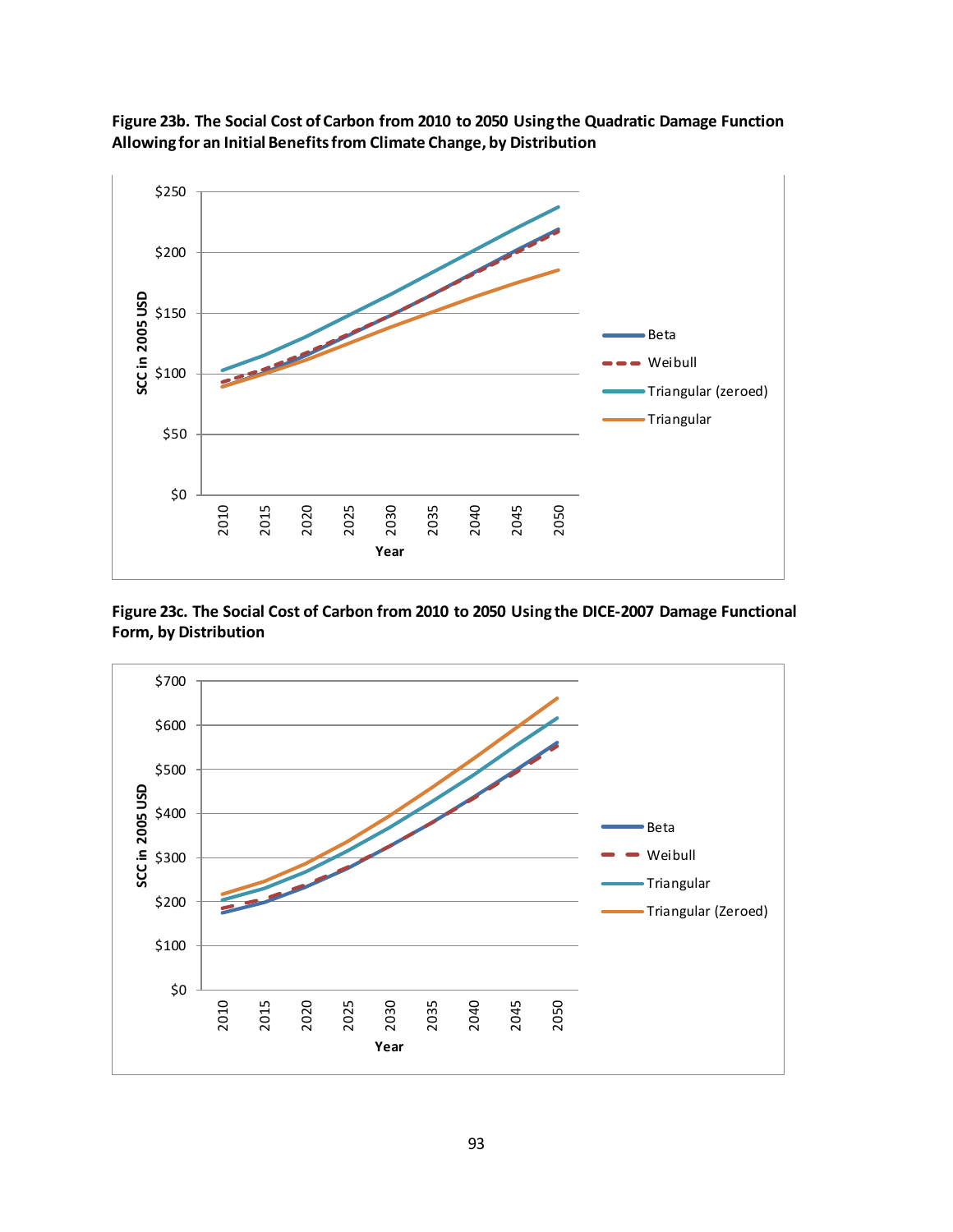

**Figure 23d. The Social Cost of Carbon from 2010 to 2050 Using the DICE-1999 Damage Functional Form, by Distribution**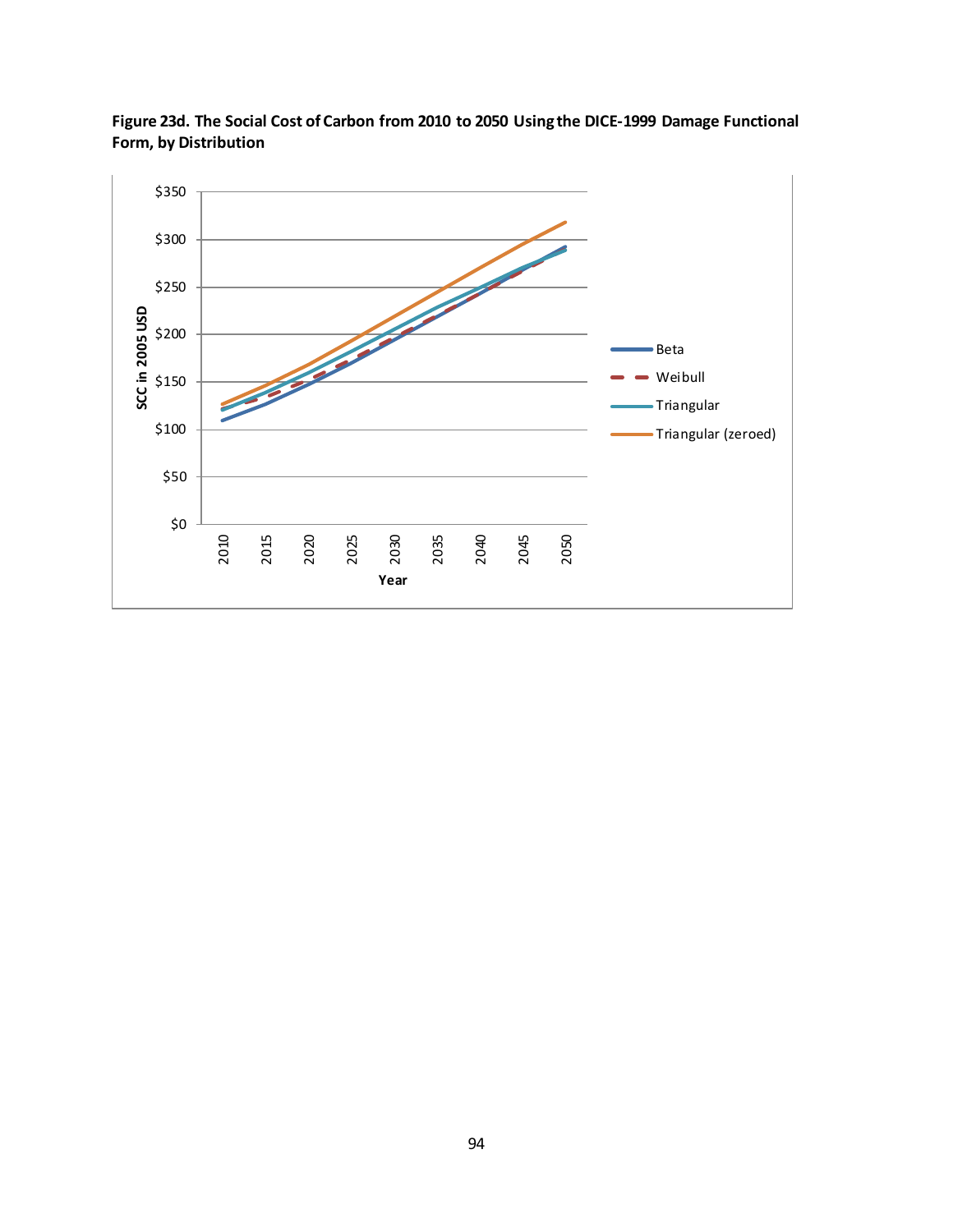## **Appendix A. List of Journals Used in Survey**

| <b>Economics Journals</b>                    |
|----------------------------------------------|
| American Economic Review                     |
| <b>Econometric Theory</b>                    |
| Econometrica                                 |
| Economic Journal                             |
| <b>Economic Theory</b>                       |
| Economics Letters                            |
| European Economic Review                     |
| Games and Economic Behavior                  |
| International Economic Review                |
| Journal of Applied Econometrics              |
| Journal of Business and Economic Statistics  |
| Journal of Development Economics             |
| Journal of Econometrics                      |
| Journal of Economic Dynamics and Control     |
| Journal of Economic Literature               |
| Journal of Economic Theory                   |
| Journal of Financial Economics               |
| Journal of Human Resources                   |
| Journal of International Economics           |
| Journal of Labor Economics                   |
| Journal of Labor Economics                   |
| Journal of Monetary Economics                |
| Journal of Money, Credit, and Banking        |
| Journal of Political Economy                 |
| Journal of Public Economics                  |
| Journal of the European Economic Association |
| NBER Macroeconomics Annual                   |
| <b>Quarterly Journal of Economics</b>        |
| Rand Journal of Economics                    |
| <b>Resource and Energy Economics</b>         |
| The Journal of Economic Perspectives         |
| The Review of Economic Studies               |
| <b>Environmental Economics Journals</b>      |
| American Journal of Agricultural Economics   |
| <b>Ecological Economics</b>                  |
| <b>Environment and Resource Economics</b>    |
| Journal of Environmental Economic Management |
| <b>Land Economics</b>                        |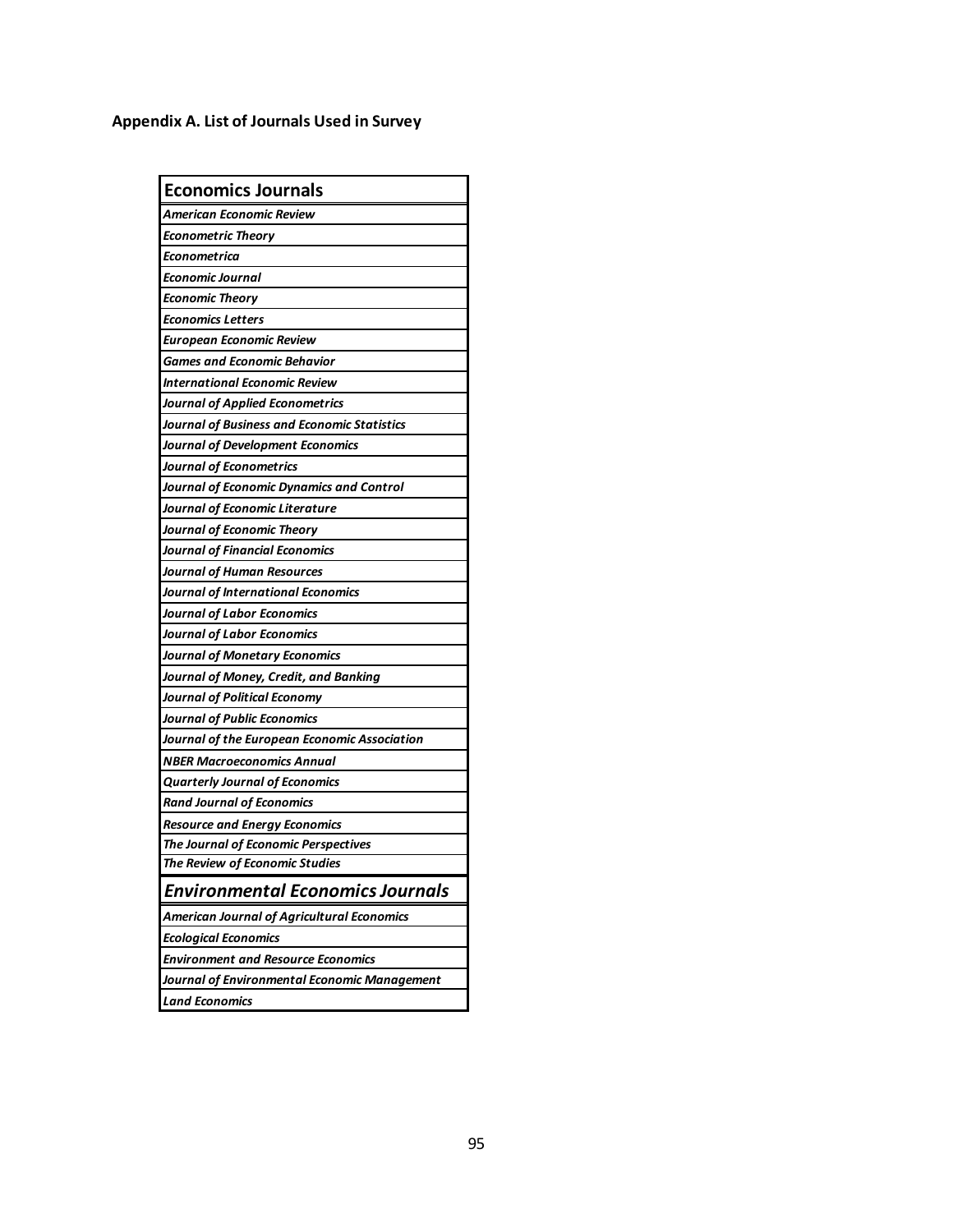**Appendix B. Survey Questions**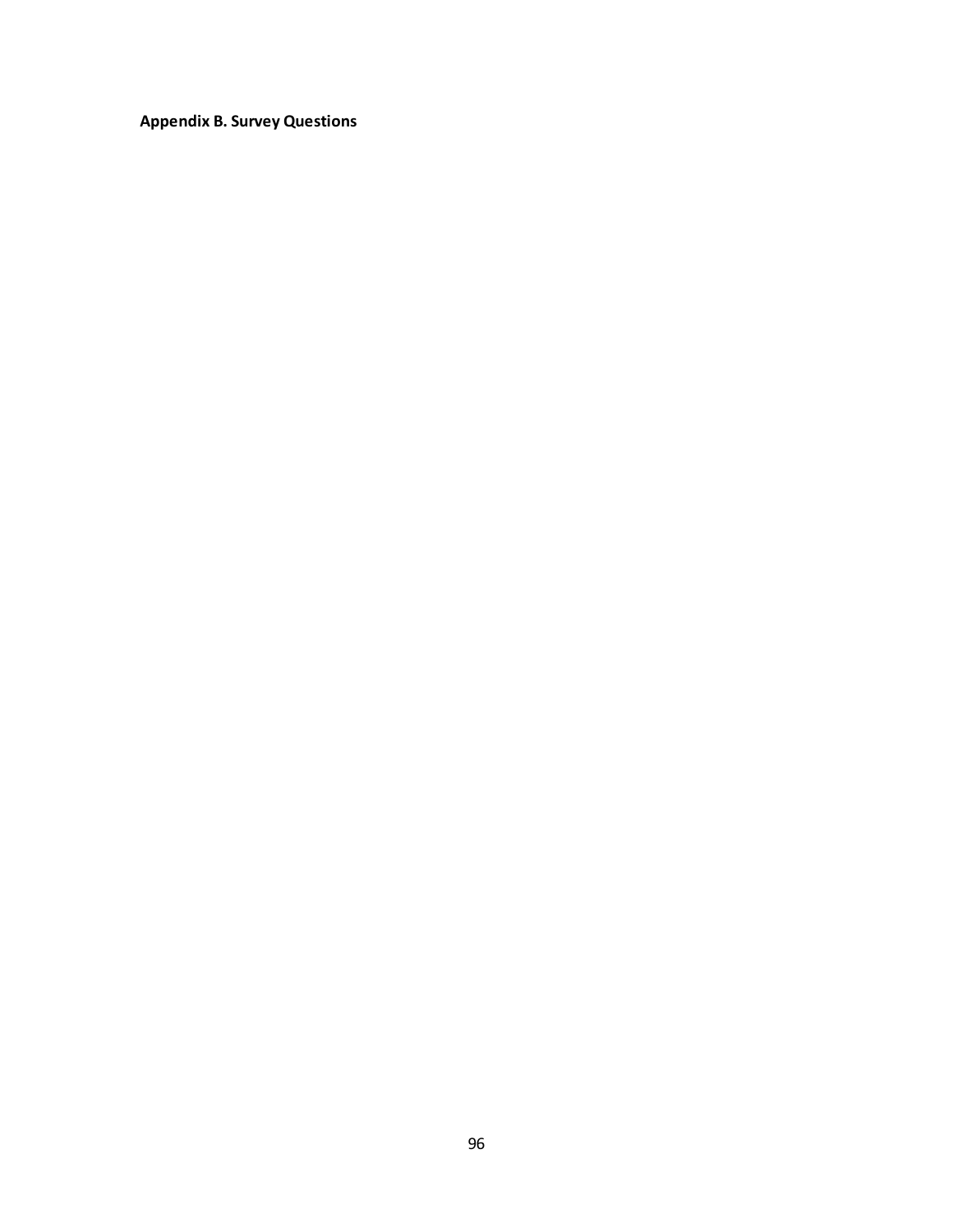

## **Survey on Economics and Climate Change (2015)**

The Institute for Policy Integrity at New York University School of Law is conducting a survey to examine the opinions of expert economists on climate change policy and uncertainty. This survey is only being sent to economists who have published a climate change-related article in a top economic journal.

The survey should take less than 15 minutes to complete. The aggregate results of this survey will be used in academic research and potentially distributed to media members, but individual responses will be anonymous and confidential.

## **RESPONDENT INFORMATION**

1. You have published on the following topics (check all that apply):

- **Climate Change Risks**
- **Estimated Damages from Climate Change**
- **Global Climate Strategies**
- International Agreements/Game Theory
- Greenhouse Gas Control Mechanisms
- Integrated Assessment Models / Social Cost of Carbon
- **Climate Change Adaptation**
- Other Climate-Related Topics
- None

## **CLIMATE CHANGE RISKS**

- 2. Which of the following best describes your view about climate change?
- Immediate and drastic action is necessary
- Some action should be be taken now
- More research is needed before action is taken
- This is not a serious problem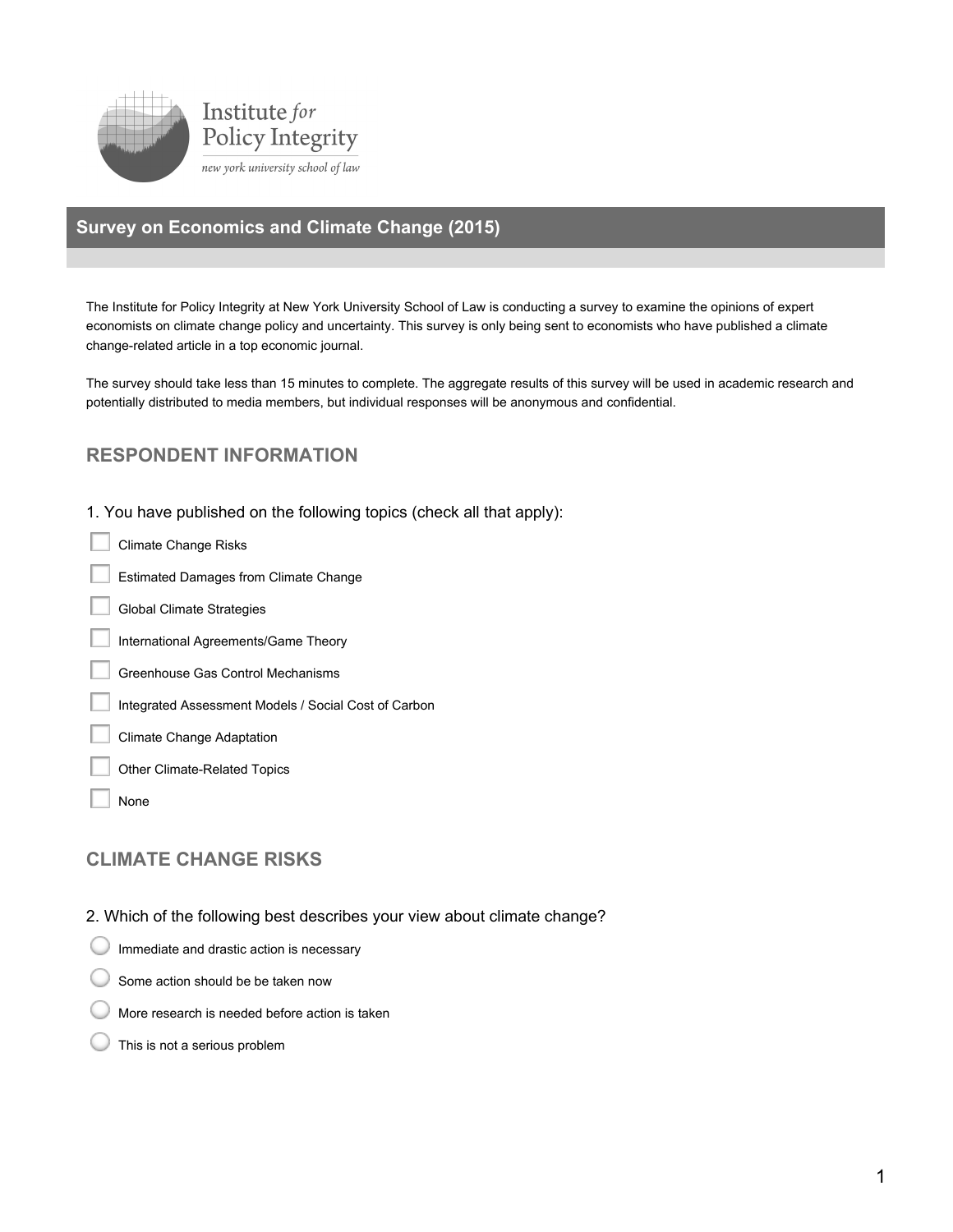3. If nothing is done to limit climate change in the future, how serious of a problem do you think it will be for the United States?

|  | Very serious |
|--|--------------|
|  |              |

- Somewhat serious
- Not so serious
- Not serious at all
- No opinion

4. The following domestic economic sectors are likely to be negatively affected by climate change (check all that apply):

| Agriculture                                      |
|--------------------------------------------------|
| Mining/Extractive Industries                     |
| Fishing                                          |
| Forestry                                         |
| <b>Real Estate</b>                               |
| Insurance                                        |
| Construction                                     |
| Transport                                        |
| Manufacturing                                    |
| <b>Health Services</b>                           |
| Tourism/Outdoor Recreation                       |
| Utilities (Electricity, Water, Sanitation, etc.) |
| Other (please specify)                           |
|                                                  |

5. During what time period do you believe the net effects of climate change will first have a negative impact on the global economy?

(Please assume a business-as-usual path for emissions, with no major new climate policies implemented.)

|  |  |  |  | $^\top$ Climate change is already having a negative effect on the global economy |  |
|--|--|--|--|----------------------------------------------------------------------------------|--|
|  |  |  |  |                                                                                  |  |

- By 2025
- By 2050
- By 2075
- By 2100
- **After 2100**

Climate change will not have a negative effect on the global economy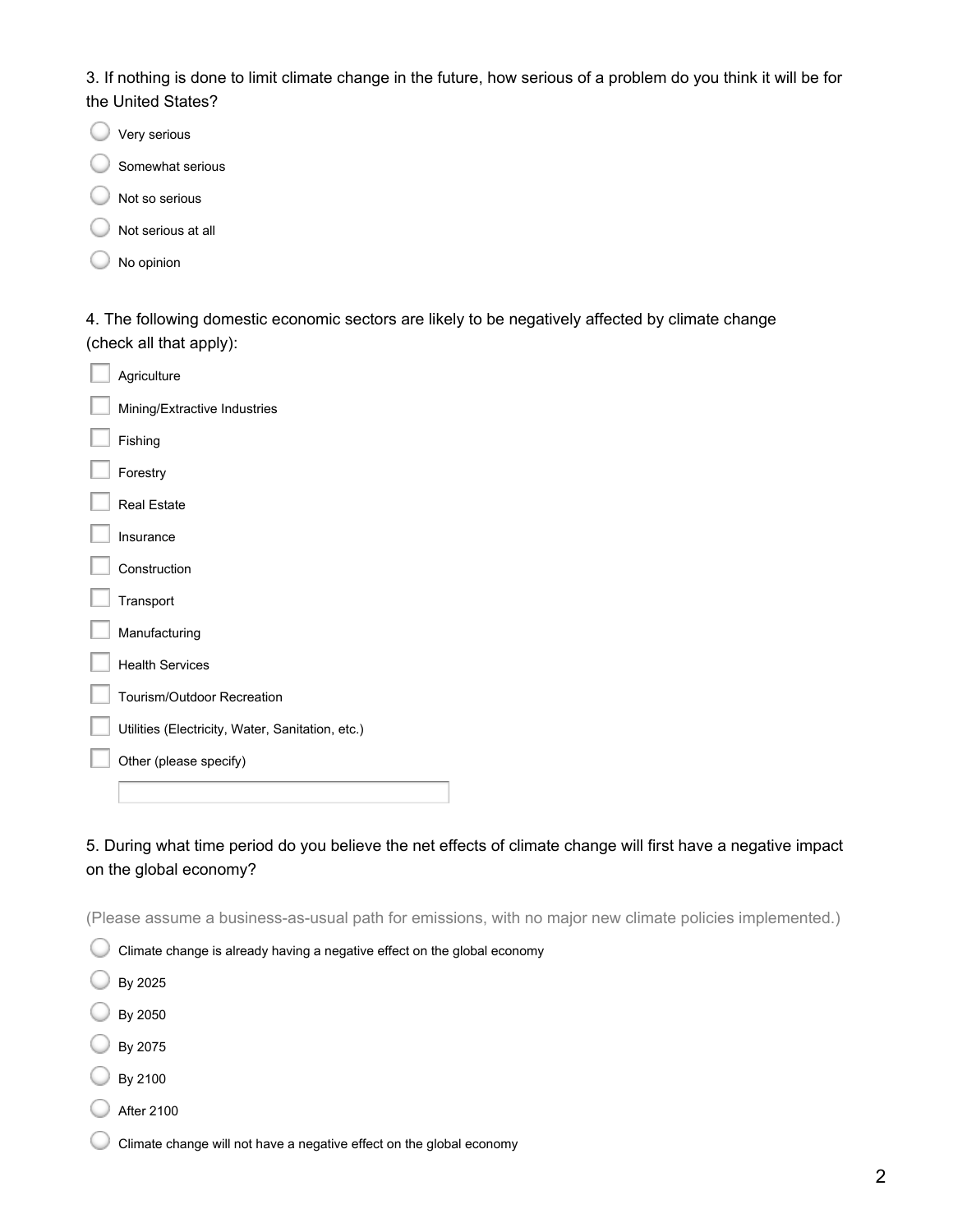6. What is the likelihood that climate change will have a long-term, negative impact on the growth rate of the global economy?

(Please assume a business-as-usual path for emissions, with no major new climate policies implemented.)

**Extremely likely** 

- Likely
- Not clear
- Unlikely
- Extremely unlikely

## **DOMESTIC GREENHOUSE GAS CONTROL MECHANISMS**

7. The U.S. Environmental Protection Agency's "Clean Power Plan" will set carbon dioxide emission targets for each individual state's electricity sector. What would be the most efficient way to implement these targets?

Performance standards and programs that prioritize cleaner fuels and energy efficiency, implemented within each individual state

C Performance standards and programs that prioritize cleaner fuels and energy efficiency, coordinated among states at a regional level

Market-based mechanisms (trading programs or carbon taxes) implemented at the individual state level €

- Market-based mechanisms coordinated at a regional or national level (such as a regional/national trading program or carbon tax)
- No opinion

## **GLOBAL CLIMATE STRATEGY AND INTERNATIONAL AGREEMENTS**

8. The United States may be able to strategically induce other countries to reduce their greenhouse gas emissions (or enter into an emissions reduction agreement) by adopting policies to reduce U.S. emissions.

- Strongly agree
- Agree
- Neutral
- **Disagree**
- Strongly disagree
- No opinion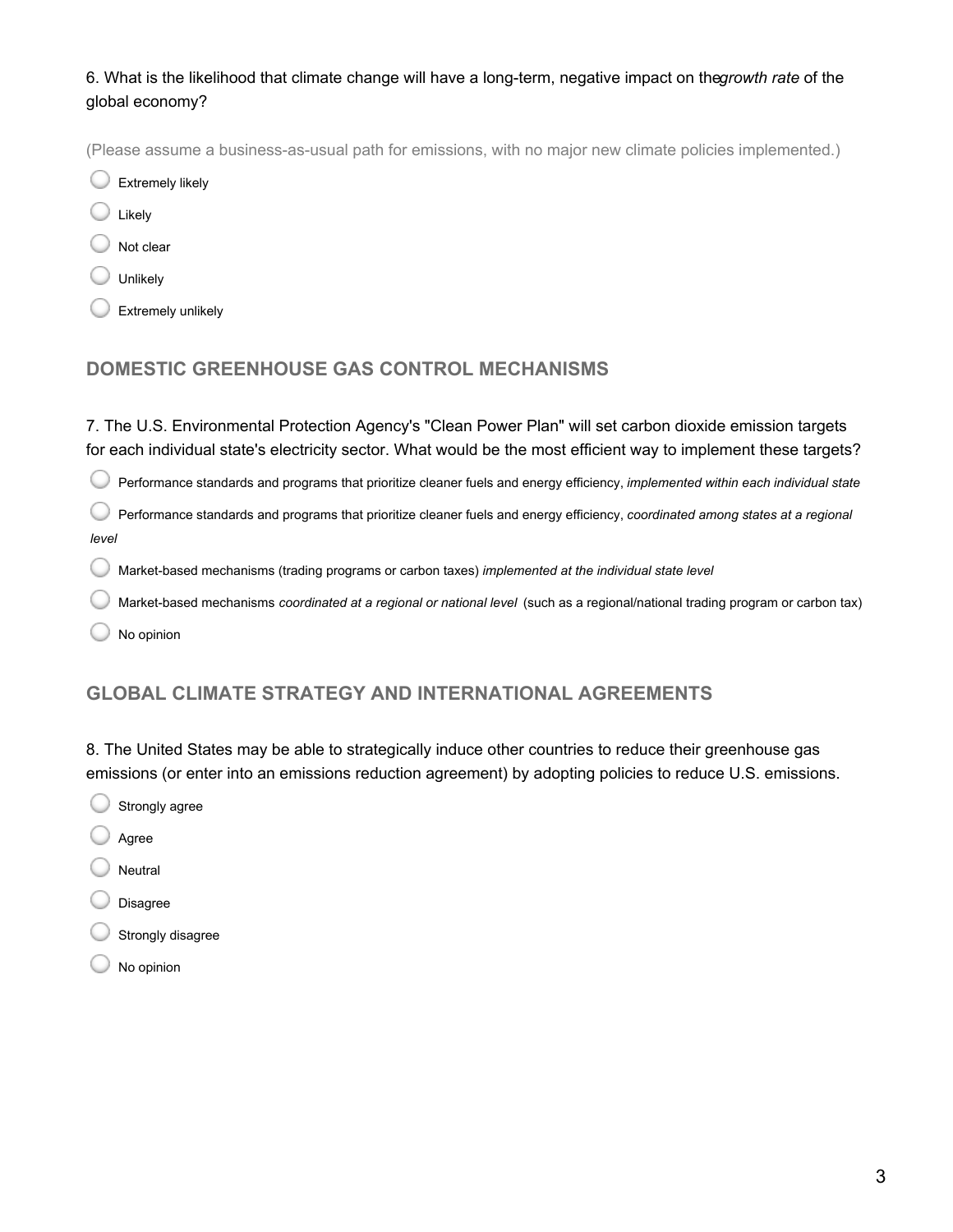#### 9. The U.S. government should commit to reducing greenhouse gas emissions:

- Regardless of the actions other countries have taken thus far
- Only if it can enter into a multilateral emissions reduction agreement with some countries
- O Only if other major emitters enact policies to reduce their emissions
- O Only if every country commits to reducing emissions through a global agreement
- C Under no circumstances
- No opinion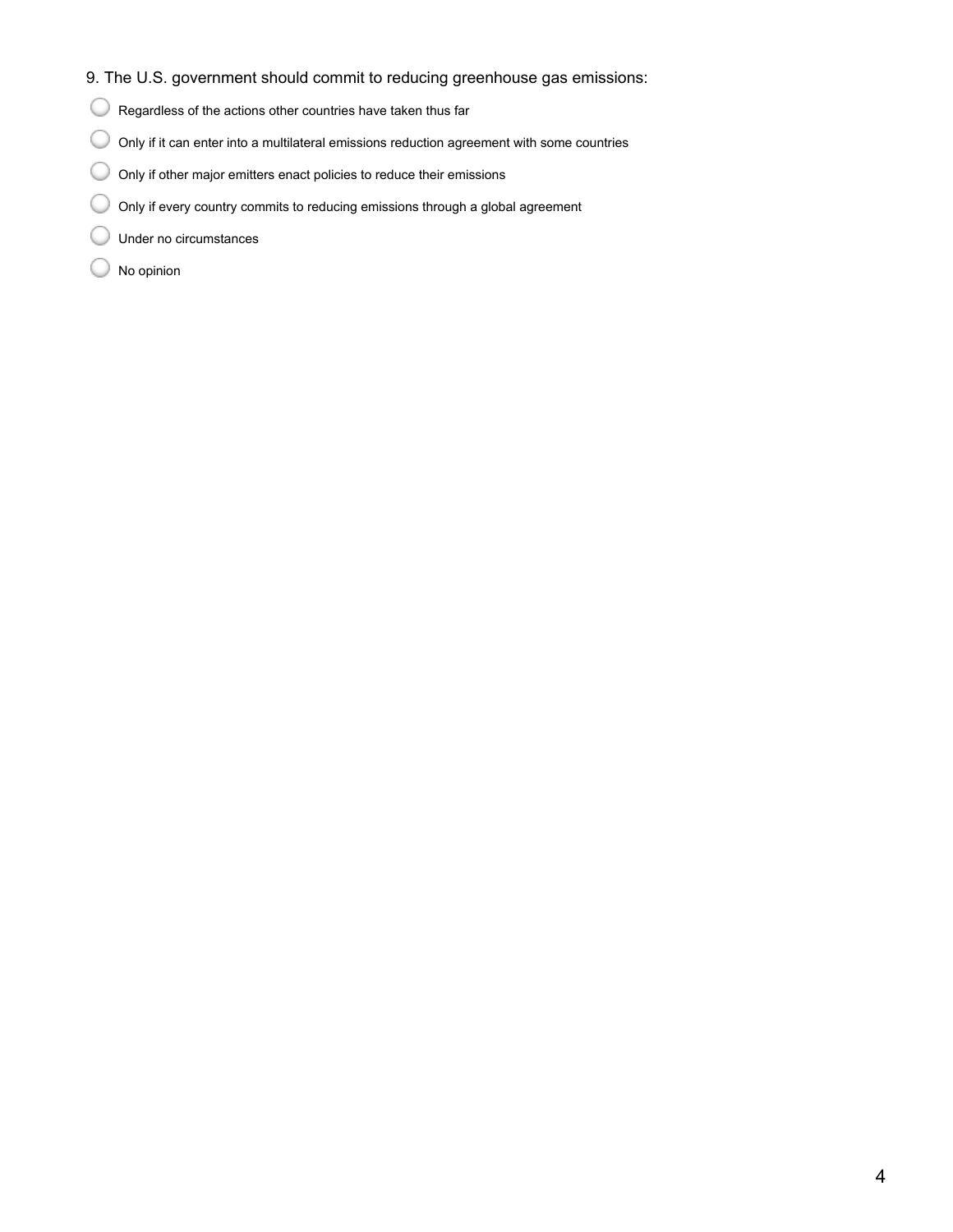

## **Survey on Economics and Climate Change (2015)**

## **SOCIAL COST OF CARBON**

(For questions in this section, please assume business-as-usual climate and socioeconomic scenarios.)

10. The global "social cost of carbon" (SCC) is the marginal cost to society of carbon dioxide emissions. Specifically, it is the present value of all future damages to the global society of one additional metric ton of carbon dioxide-equivalent greenhouse gasses emitted today.

In 2013, a U.S. government Interagency Working Group adopted \$37 (in 2007 USD) as its central estimate for the SCC (this figure estimates the economic damages of a unit of 2015 emissions, with a 3% discount rate).

What is your opinion of this estimate:

- Strongly believe the SCC is higher than \$37
- Believe the SCC is higher than \$37
- \$37 is a likely estimate
- Believe the SCC is lower than \$37
- Strongly believe the SCC is lower than \$37
- No opinion

11. How should the benefits to future generations of climate change mitigation be evaluated/discounted?

- By using a constant discount rate calibrated using market rates
- $\bigcirc$  By using a constant discount rate calibrated using ethical parameters
- $\bigcirc$  By using a declining discount rate calibrated using market rates
- By using a declining discount rate calibrated using ethical parameters
- No opinion
- Other (please specify)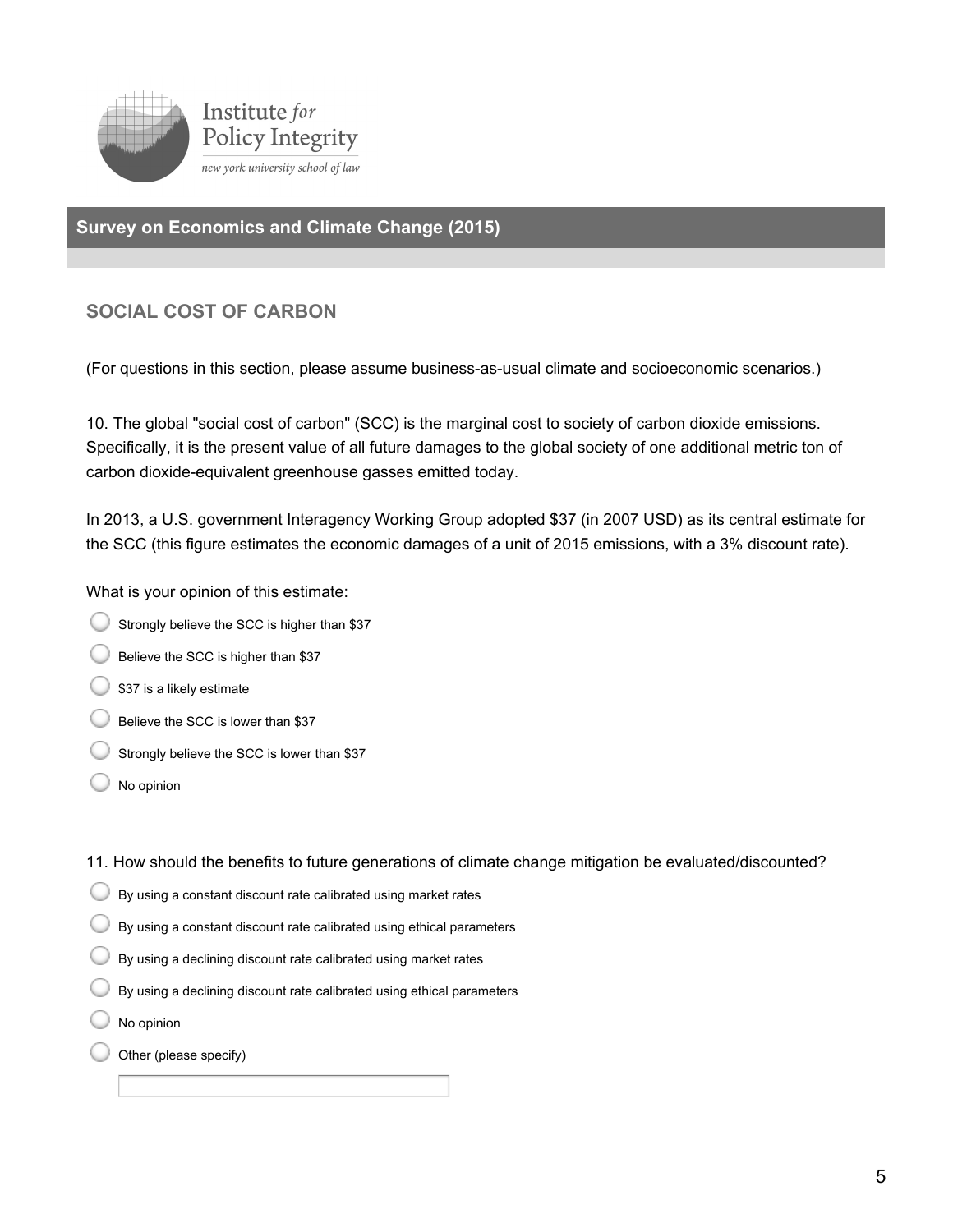12. If benefits to future generations are to be discounted using a constant discount rate, the appropriate discount rate to use when calculating the social cost of carbon is:

(Please enter a percentage)

## **CLIMATE IMPACT ESTIMATES**

#### 13. Imagine this scenario:

Global mean temperature *increases by* 3°C relative to the pre-industrial era (i.e., a 2.1°C increase from the current period) by approximately 2090.

What is your best guess (median/50th percentile estimate) of the impact on global output, as a percentage of GDP? Please include non-market and market impacts, and factor in adaptation to climate change.

Please provide your answer as a % of global GDP. If you believe these impacts will increase GDP rather than decrease it, please indicate this with a  $(+)$ .

14. Climate change is likely to affect both market goods (e.g., food and fiber, service sector, and manufacturing) and non-market goods (e.g., environmental amenities, ecosystems, and human health). Market goods should be thought of as all goods and services traditionally included in national accounts, i.e., GDP

What is your best guess of the percentage of total impacts (market plus non-market) that will be borne by the market sector?

Please provide the % of impacts in the market sector. (Assume a 3<sup>°</sup>C rise by 2090.)

15. Some people are concerned about a low-probability, high-consequence outcome from climate change, potentially caused by environmental tipping points. Assume by "high-consequence" we mean a 25% loss or more in global income indefinitely. (Global output dropped by approximately 25% during the Great Depression.)

What is your median/50th percentile estimate of the probability of such a high-consequence outcome if global average temperature were to increase 3°C by 2090?